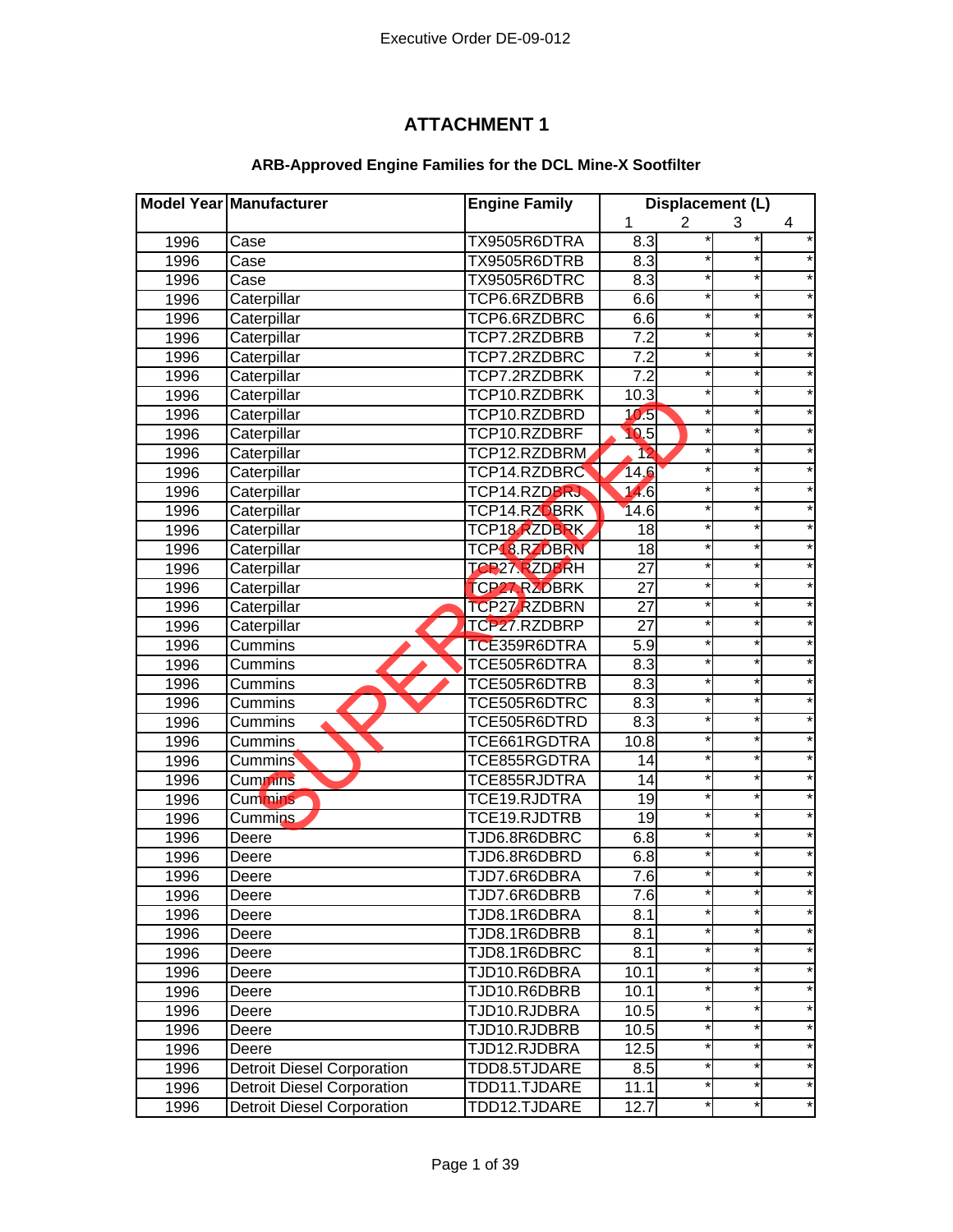|      | Model Year Manufacturer             | <b>Engine Family</b> | Displacement (L)  |                |          |          |
|------|-------------------------------------|----------------------|-------------------|----------------|----------|----------|
|      |                                     |                      | 1                 | $\overline{2}$ | 3        | 4        |
| 1996 | Deutz                               | TDZ7.1R6DARA         | 7.1               |                |          |          |
| 1996 | Deutz                               | TDZ7.1R6DARB         | 7.1               |                |          |          |
| 1996 | Deutz                               | TDZ16.RGDARA         | 15.8              |                |          |          |
| 1996 | Deutz                               | TDZ16.RGDARB         | 15.8              |                |          |          |
| 1996 | <b>Generac Corporation</b>          | TGN13.R6DARA         | 13.3              |                | $^\star$ |          |
| 1996 | International                       | TNV466R6DARA         | 7.6               |                | $\star$  |          |
| 1996 | International                       | TNV466R6DARB         | 7.6               |                | $\star$  |          |
| 1996 | International                       | TNV466R6DASC         | 7.6               |                | $^\star$ |          |
| 1996 | International                       | TNV466R6DASD         | 7.6               |                | $\star$  |          |
| 1996 | International                       | TNV530R6DARA         | $\overline{8.7}$  |                | $\star$  |          |
| 1996 | International                       | TNV530R6DARB         | 8.7               |                | $\star$  |          |
| 1996 | International                       | TNV530R6DASC         | 8.7               |                | $\star$  |          |
| 1996 | International                       | TNV530R6DASD         | 8.7               |                |          |          |
| 1996 | International                       | TNV530R8DASE         | 8.7               |                |          |          |
| 1996 | <b>Iveco</b>                        | TVE7.7R6DARA         | $\overline{a}$ .7 |                |          |          |
| 1996 | <b>Iveco</b>                        | TVE9.5R6DARA         | 9 <sub>b</sub>    |                |          |          |
| 1996 | <b>Iveco</b>                        | TVE9.5R6DASA         | 9.5               |                |          |          |
| 1996 | <b>Iveco</b>                        | TVE14.R6DARA         | 13.8              |                |          |          |
| 1996 | Komatsu                             | TKL11.RZDARA         | 11                |                |          |          |
| 1996 | Komatsu                             | <b>TKL11 RZDARB</b>  | 11                |                | *        |          |
| 1996 | Komatsu                             | <b>TKL11.RZDARC</b>  | 11                |                |          |          |
| 1996 | Komatsu                             | <b>TKL15.RZDARA</b>  | 15.2              |                | $^\star$ |          |
| 1996 | Komatsu                             | <b>TKL15 RZDARB</b>  | 15.2              |                | $\star$  |          |
| 1996 | Komatsu                             | <b>TKL15, RZDARC</b> | 15.2              |                | *        |          |
| 1996 | Komatsu                             | TKL23.RZDARA         | 23.2              |                | $\star$  |          |
| 1996 | Komatsu                             | TKL23.RZDARB         | 23.2              |                | $\star$  |          |
| 1996 | Komatsu                             | TKL23.RZDARC         | 23.2              |                | *        |          |
| 1996 | Komatsu Dresser                     | TKD505R6DTRA         | 8.3               |                | $\star$  |          |
| 1996 | <b>Komatsu Dresser</b>              | TKD505R6DTRC         | $\overline{8.3}$  |                |          |          |
| 1996 | Liebherr                            | TLH9.9R6DARA         | 9.9               | 6.6            |          |          |
| 1996 | Liebherr                            | TLH9.9R6DASA         | 9.9               | 6.6            |          |          |
| 1996 | Liebherr                            | TLH17.R6DARA         | 17.2              | 12.9           |          |          |
| 1996 | Mercedes-Benz                       | TMB13.R6DARA         | 12.8              | 9.6            |          |          |
| 1996 | Mercedes-Benz                       | TMB15.R6DARA         | 14.6              | 11             |          |          |
| 1996 | Mercedes-Benz                       | TMB22.R6DARA         | 21.9              | 14.6           | 11       |          |
| 1996 | Mitsubishi Motors                   | TMT460D6DARA         | 7.5               |                |          |          |
| 1996 | Mitsubishi Motors                   | TMT729E6DARC         | 11.9              |                |          |          |
| 1996 | <b>New Holland</b>                  | TNH7.5R6DARA         | 7.5               |                |          |          |
| 1996 | <b>Volvo Construction Equipment</b> | TVS6.7R6DARA         | 6.7               |                | *        |          |
| 1996 | <b>Volvo Construction Equipment</b> | TVS9.6R6DARA         | 9.6               |                | *        |          |
| 1996 | <b>Volvo Construction Equipment</b> | TVS12.R6DARA         | 12                |                | *        | $^\star$ |
| 1996 | <b>Volvo Construction Equipment</b> | TVS16.R6DARA         | 16.1              |                | $\star$  |          |
| 1997 | <b>AB Volvo Penta</b>               | VVP5.5R6DARA         | 5.5               |                | $^\star$ |          |
| 1997 | AB Volvo Penta                      | VVP6.7R6DARA         | 6.7               |                | $^\star$ | *        |
| 1997 | AB Volvo Penta                      | VVP6.7R6DASA         | 6.7               | $\star$        | *        | *        |
| 1997 | AB Volvo Penta                      | VVP9.6R6DASA         | 9.6               |                |          |          |
| 1997 | AB Volvo Penta                      | VVP12.R6DARA         | 12                |                | *        |          |
| 1997 | Case                                | VX9505R6DTRA         | 8.3               |                |          | $\star$  |
| 1997 | Case                                | VX9505R6DTRB         | 8.3               |                | *        |          |
| 1997 | Case                                | VX9505R6DTRC         | 8.3               |                |          |          |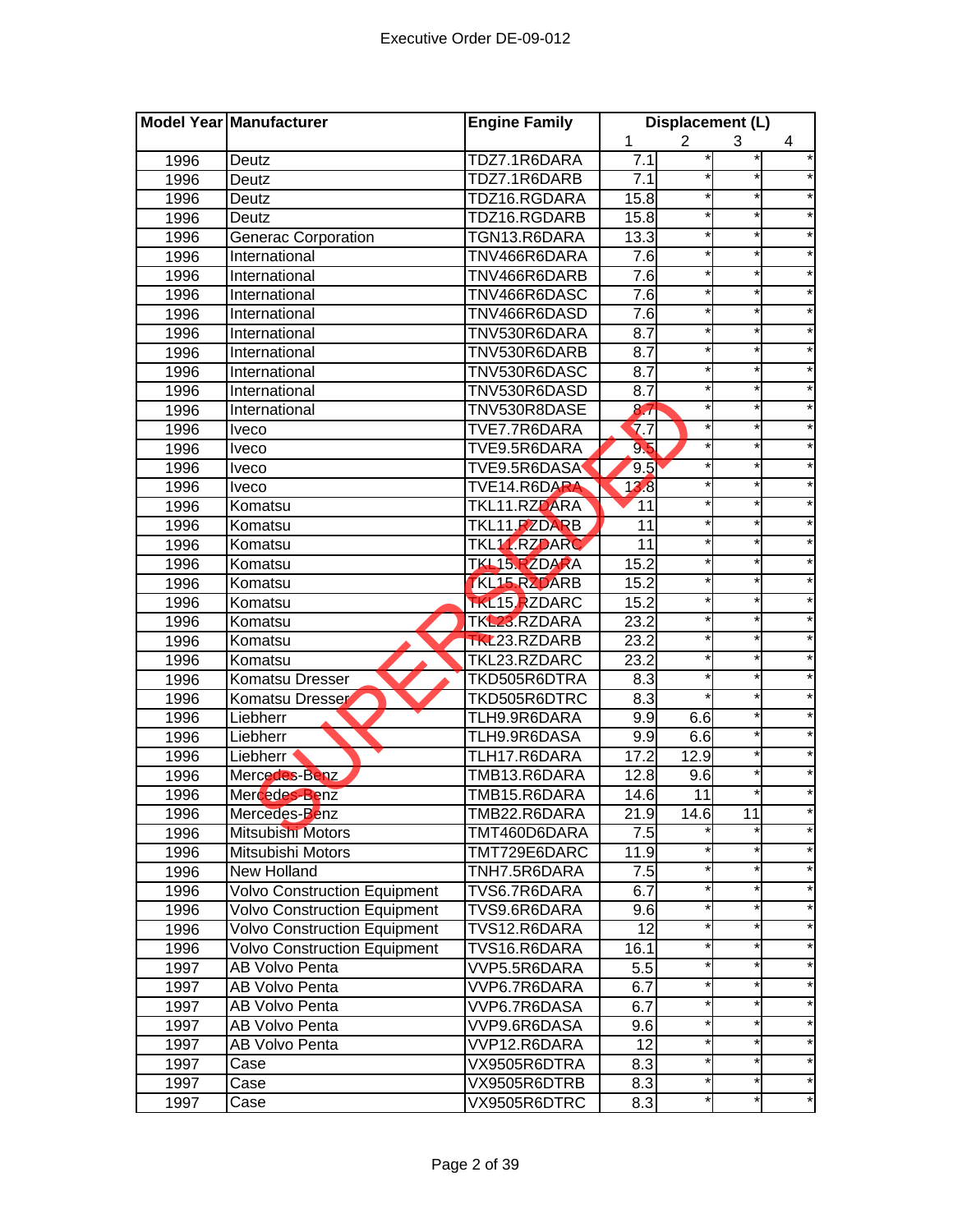|      | Model Year Manufacturer           | <b>Engine Family</b> | Displacement (L) |                |          |            |
|------|-----------------------------------|----------------------|------------------|----------------|----------|------------|
|      |                                   |                      | 1                | $\overline{2}$ | 3        | 4          |
| 1997 | Caterpillar                       | VCP6.6RZDARC         | 6.6              |                |          |            |
| 1997 | Caterpillar                       | VCP7.0RZDARB         | 7                |                | $\ast$   |            |
| 1997 | Caterpillar                       | VCP442DZDARK         | 7.1              |                | $\star$  |            |
| 1997 | Caterpillar                       | VCP7.2RZDARB         | 7.2              |                | $\ast$   |            |
| 1997 | Caterpillar                       | VCP7.2RZDARC         | 7.2              |                | $\star$  |            |
| 1997 | Caterpillar                       | VCP7.2RZDARK         | 7.2              |                | $\star$  |            |
| 1997 | Caterpillar                       | VCP10.RZDARK         | 10.3             |                | $\star$  |            |
| 1997 | Caterpillar                       | VCP10.RZDARD         | 10.5             |                | $\star$  |            |
| 1997 | Caterpillar                       | VCP10.RZDARG         | 10.5             |                | *        |            |
| 1997 | Caterpillar                       | VCP12.RZDARM         | 12               |                | $^\star$ |            |
| 1997 | Caterpillar                       | VCP14.RZDARC         | 14.6             |                | $\star$  |            |
| 1997 | Caterpillar                       | VCP14.RZDARK         | 14.6             |                |          |            |
| 1997 | Caterpillar                       | VCP18.RZDARK         | 18               |                | $^\star$ |            |
| 1997 | Caterpillar                       | VCP18.RZDARN         | 18               |                |          |            |
| 1997 | Caterpillar                       | VCP27.RZDARH         | 27               |                |          |            |
| 1997 | Caterpillar                       | VCP27.RZDARK         | 27               |                |          |            |
| 1997 | Caterpillar                       | <b>VCP27.RZDARP</b>  | 27               |                |          |            |
| 1997 | Cummins                           | VCE359R6DTRB         | 5.9              |                |          |            |
| 1997 | Cummins                           | VCE505R6DTRB         | 8.3              |                | $\star$  |            |
| 1997 | Cummins                           | VCE505R6DTRC         | 8.3              |                | $^\star$ |            |
| 1997 | Cummins                           | VCE505R6DTRD         | 8.3              |                | $\star$  |            |
| 1997 | Cummins                           | VCE661RGDTRA         | 10.8             |                | $\star$  |            |
| 1997 | Cummins                           | <b>VCE855RGDTRA</b>  | 14               |                | $\star$  |            |
| 1997 | Cummins                           | VCE855RJDTRA         | 14               |                | $\star$  |            |
| 1997 | Cummins                           | VCL19.RJDTRA         | 19               |                | *        |            |
| 1997 | Cummins                           | VCE19.RJDTRB         | 19               |                | *        |            |
| 1997 | Daewoo                            | VDW11.R6DARA         | $\overline{11}$  |                | $\star$  |            |
| 1997 | Daewoo                            | VDW14.6R6ARA         | 14.6             |                |          |            |
| 1997 | DaimlerChrysler                   | VMB13.R6DARA         | 12.8             | 9.6            |          |            |
| 1997 | DaimlerChrysler                   | VMB15.R6DARA         | 14.6             | 11             |          |            |
| 1997 | <b>DaimlerChrysler</b>            | VMB22.R6DARA         | 21.9             | 14.6           | 11       |            |
| 1997 | Deere                             | VJD6.8R6DBRA         | 6.8              | 4.5            |          |            |
| 1997 | Deere $\blacksquare$              | VJD6.8R6DBRB         | 6.8              |                |          |            |
| 1997 | <b>Deere</b>                      | VJD6.8R6DBRC         | 6.8              | 4.5            |          |            |
| 1997 | Deere                             | VJD6.8R6DBRD         | 6.8              | 4.5            |          |            |
| 1997 | Deere                             | VJD7.6R6DBRA         | 7.6              |                | $\ast$   |            |
| 1997 | Deere                             | VJD7.6R6DBRB         | 7.6              | $^\star$       |          |            |
| 1997 | Deere                             | VJD8.1R6DBRA         | 8.1              | $\star$        | $\ast$   |            |
| 1997 | Deere                             | VJD8.1R6DBRB         | 8.1              | $\star$        | $\star$  | $\star$    |
| 1997 | Deere                             | VJD8.1R6DBRC         | 8.1              | $^\star$       | $\star$  | $\star$    |
| 1997 | Deere                             | VJD10.R6DBRA         | 10.1             | $\star$        | *        | $^{\star}$ |
| 1997 | Deere                             | VJD10.R6DBRB         | 10.1             | $^\star$       | $^\star$ | *          |
| 1997 | Deere                             | VJD10.RJDBRB         | 10.1             | $^\star$       | $^\star$ | $\star$    |
| 1997 | Deere                             | VJD10.RJDBRA         | 10.5             | $^\star$       | $\star$  | *          |
| 1997 | Deere                             | VJD12.RJDBRA         | 12.5             | $^\star$       |          | $^{\ast}$  |
| 1997 | Deere                             | VJD12.RJDBRB         | 12.5             | $^\star$       | $\star$  |            |
| 1997 | <b>Detroit Diesel Corporation</b> | VDD8.5TJDARE         | 8.5              | $^\star$       | $^\star$ | *          |
| 1997 | <b>Detroit Diesel Corporation</b> | VDD11.TJDARE         | 11.1             | *              | *        | *          |
| 1997 | <b>Detroit Diesel Corporation</b> | VDD12.TJDARE         | 12.7             | $^\star$       |          | $^{\star}$ |
| 1997 | Deutz                             | VDZ7.1R6DARA         | 7.2              | $^\star$       | *        | *          |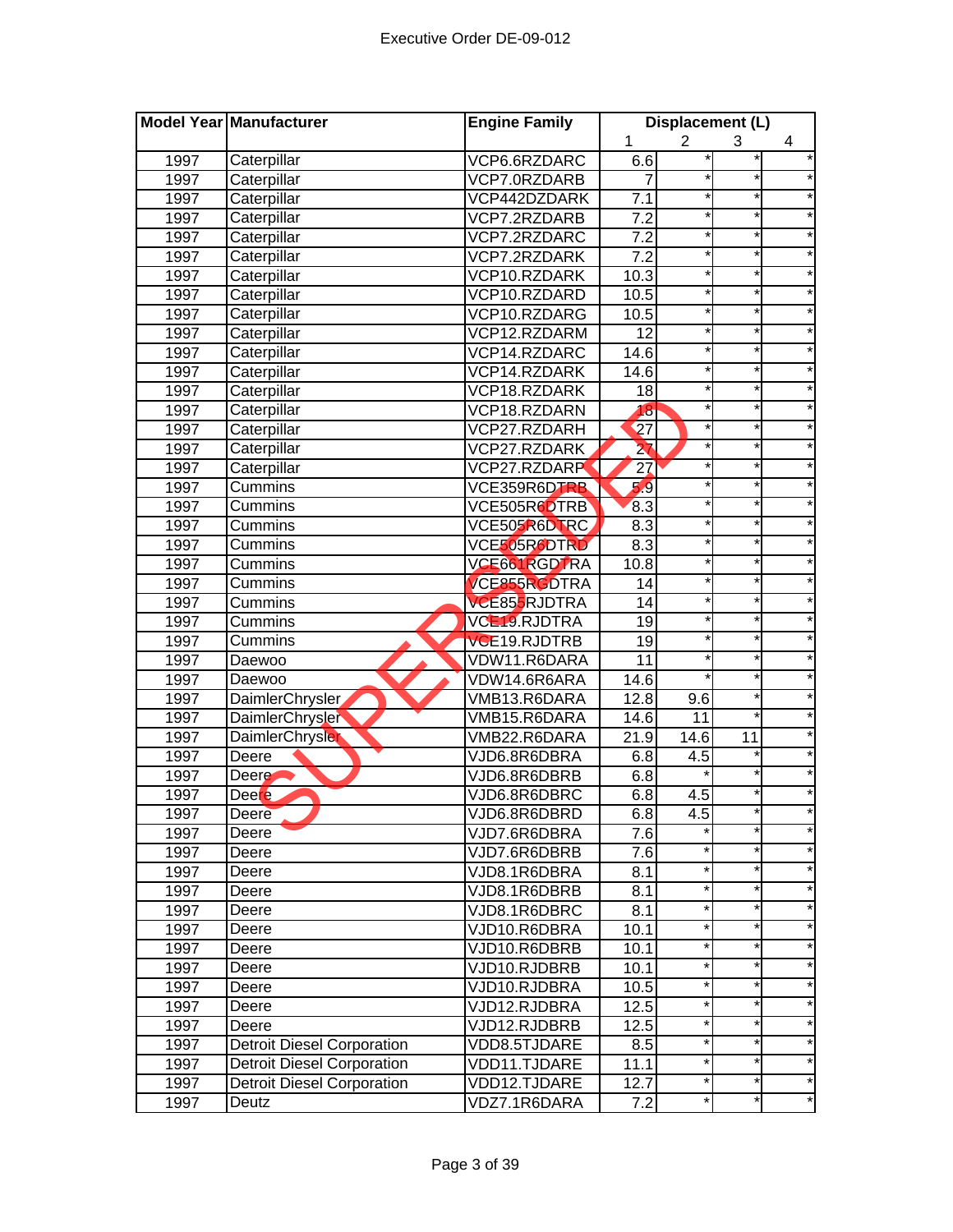|      | Model Year Manufacturer             | <b>Engine Family</b> | Displacement (L) |                |          |            |
|------|-------------------------------------|----------------------|------------------|----------------|----------|------------|
|      |                                     |                      | 1                | $\overline{2}$ | 3        | 4          |
| 1997 | Deutz                               | VDZ7.1R6DARB         | 7.2              |                |          |            |
| 1997 | Deutz                               | VDZ16.RGDARA         | 15.9             |                |          |            |
| 1997 | Deutz                               | VDZ16.RGDARB         | 15.9             | $^\star$       | $\star$  |            |
| 1997 | Deutz                               | VDZ18.RGDARA         | 17.5             |                | $\star$  |            |
| 1997 | <b>Generac Corporation</b>          | VGN13.R6DARA         | $\overline{13}$  | $^\star$       | $\ast$   |            |
| 1997 | International                       | VNV466R6DASC         | 7.6              | $\star$        | $\star$  |            |
| 1997 | International                       | VNV466R6DASD         | 7.6              | $\star$        | $\star$  | *          |
| 1997 | International                       | VNV530R6DARA         | 8.7              | 7.6            | $\star$  |            |
| 1997 | International                       | VNV530R6DARB         | 8.7              | 7.6            | $\star$  |            |
| 1997 | International                       | VNV530R6DASC         | 8.7              | *              | $^\star$ |            |
| 1997 | International                       | VNV530R6DASD         | 8.7              | $\star$        | $^\star$ |            |
| 1997 | International                       | VNV530R8DARA         | 8.7              | $^{\star}$     | $\star$  |            |
| 1997 | International                       | VNV530R8DASC         | 8.7              | $\star$        |          |            |
| 1997 | International                       | VNV530R8DASE         | 87               | $\star$        |          |            |
| 1997 | Isuzu                               | VSZ9.8R6DARB         | 9.8              | $^\star$       |          |            |
| 1997 | <b>Iveco</b>                        | VVE7.7R6DARA         | 77               |                |          |            |
| 1997 | <b>Iveco</b>                        | VVE9.5R6DARA         | 9.5              |                |          |            |
| 1997 | <b>Iveco</b>                        | VVE9.5R6DASA         | 9.5              | *              |          |            |
| 1997 | <b>Iveco</b>                        | VVE14.R6DARA         | 13.8             | $^\star$       |          |            |
| 1997 | Komatsu                             | VKD505R6DTRA         | 8.3              | $^\star$       | $\star$  |            |
| 1997 | Komatsu                             | VKD505R6DTRC         | 8.3              | $^{\star}$     | $^\star$ |            |
| 1997 | Liebherr                            | VLH9.9R6DARA         | 9.9              | 6.6            | $\star$  |            |
| 1997 | Liebherr                            | <b>VLH9.9R6DASA</b>  | 9.9              | 6.6            | $\ast$   |            |
| 1997 | Liebherr                            | <b>VLH17 R6DARA</b>  | 17.2             | 12.9           | $\star$  |            |
| 1997 | Mitsubishi Motors                   | VMT460R6DARA         | 7.5              |                | $\star$  |            |
| 1997 | Mitsubishi Motors                   | <b>VMT729R6DARC</b>  | 11.9             | $\star$        | $^\star$ |            |
| 1997 | <b>New Holland</b>                  | VNH7.5R6DARA         | 7.5              | $\star$        | $^\star$ |            |
| 1997 | Volvo Construction Equipment        | VVS6.7R6DARA         | 6.7              | $^\star$       | $\star$  |            |
| 1997 | <b>Volvo Construction Equipment</b> | VVS9.6R6DARA         | 9.6              | $\star$        |          |            |
| 1997 | Volvo Construction Equipment        | VVS12.R6DARA         | $\overline{12}$  | $\star$        |          |            |
| 1997 | Volvo Construction Equipment        | VVS16.R6DARA         | 16.1             | $^{\star}$     | $\star$  |            |
| 1998 | AB Volvo Penta                      | WVPXL05.5AAA         | 5.5              |                |          |            |
| 1998 | <b>AB Volvo Penta</b>               | WVPXL05.5ABA         | 5.5              |                |          |            |
| 1998 | <b>AB Volvo Penta</b>               | WVPXL06.7AAA         | 6.7              |                |          |            |
| 1998 | AB Volvo Penta                      | WVPXL06.7ABA         | 6.7              |                |          |            |
| 1998 | AB Volvo Penta                      | WVPXL09.6AAA         | 9.6              |                |          | *          |
| 1998 | AB Volvo Penta                      | WVPXL09.6ABA         | 9.6              |                |          |            |
| 1998 | AB Volvo Penta                      | WVPXL09.6ACB         | 9.6              |                |          |            |
| 1998 | AB Volvo Penta                      | WVPXL12.0ABA         | 12               | *              | $\star$  |            |
| 1998 | AB Volvo Penta                      | WVPXL12.0ACB         | 12               |                | $\star$  | $^\star$   |
| 1998 | AB Volvo Penta                      | WVPXL16.0ACB         | 16.1             | $\star$        | $\ast$   | *          |
| 1998 | Case                                | WX9XL0239ABA         | 3.9              |                | *        | $^{\star}$ |
| 1998 | Case                                | WX9XL0239ACA         | 3.9              | *              | *        | $^\star$   |
| 1998 | Case                                | WX9XL0359AAA         | 5.9              |                | *        | *          |
| 1998 | Case                                | WX9XL0359ABA         | 5.9              | *              | $\star$  | *          |
| 1998 | Case                                | WX9XL0505AAA         | 8.3              |                |          | *          |
| 1998 | Case                                | WX9XL0505ABA         | 8.3              |                | $^\star$ |            |
| 1998 | Case                                | WX9XL0505ABB         | 8.3              |                |          | *          |
| 1998 | Case                                | WX9XL0505ABC         | 8.3              |                | *        | $^\star$   |
| 1998 | Case                                | WX9XL0505ACA         | 8.3              |                |          |            |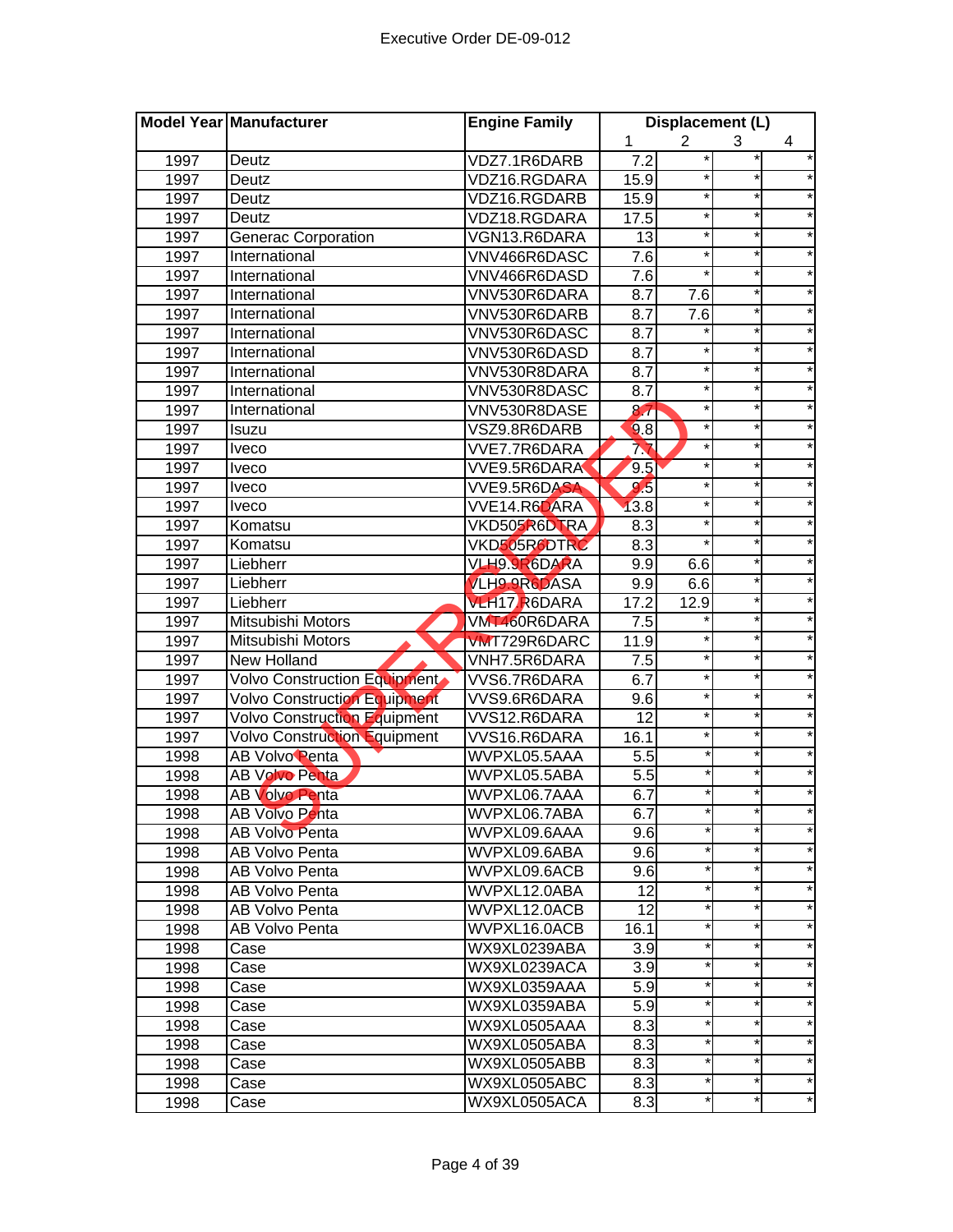|      | Model Year Manufacturer | <b>Engine Family</b> | Displacement (L) |                |          |            |
|------|-------------------------|----------------------|------------------|----------------|----------|------------|
|      |                         |                      | 1                | $\overline{2}$ | 3        | 4          |
| 1998 | Caterpillar             | WCPXL06.6MRB         | 6.6              |                |          |            |
| 1998 | Caterpillar             | WCPXL06.6MRC         | 6.6              |                | $\ast$   |            |
| 1998 | Caterpillar             | WCPXL07.0MRB         |                  |                | $^\star$ |            |
| 1998 | Caterpillar             | WCPXL07.2HRK         | $\overline{7.2}$ |                | $\star$  |            |
| 1998 | Caterpillar             | WCPXL07.2MRB         | 7.2              |                | $\star$  |            |
| 1998 | Caterpillar             | WCPXL07.2MRC         | 7.2              |                | $\star$  |            |
| 1998 | Caterpillar             | WCPXL10.3ERK         | 10.3             |                | $\star$  |            |
| 1998 | Caterpillar             | WCPXL10.5MRD         | 10.5             |                | $\star$  |            |
| 1998 | Caterpillar             | WCPXL10.5MRG         | 10.5             |                | $^\star$ |            |
| 1998 | Caterpillar             | WCPXL12.0ERM         | $\overline{12}$  |                |          |            |
| 1998 | Caterpillar             | WCPXL14.6ERK         | 14.6             |                | $^\star$ |            |
| 1998 | Caterpillar             | WCPXL14.6MRC         | 14.6             |                |          |            |
| 1998 | Caterpillar             | WCPXL15.8ERK         | 15.8             |                |          |            |
| 1998 | Caterpillar             | WCPXL18.0HRK         | 18.0             |                |          |            |
| 1998 | Caterpillar             | WCPXL18.0HRN         | 18.0             |                |          |            |
| 1998 | Caterpillar             | WCPXL27.0HRK         | 270              |                |          |            |
| 1998 | Caterpillar             | WCPXL27.0HRP         | 27.0             |                |          |            |
| 1998 | Caterpillar             | WCPXL27.0MRH         | 27.0             |                |          |            |
| 1998 | Cummins                 | WCEXL0359AAA         | 5.9              |                | $\star$  |            |
| 1998 | Cummins                 | WCEXL0359ABA         | 5.9              |                | *        |            |
| 1998 | Cummins                 | WCEXL0359ABB         | 5.9              |                | $\star$  |            |
| 1998 | Cummins                 | WCEXL0505AAA         | 8.3              |                | $\star$  |            |
| 1998 | Cummins                 | WCEXL0505ABA         | 8.3              | $\star$        | $\star$  |            |
| 1998 | Cummins                 | WCEXL0505ABB         | 8.3              |                | $\star$  |            |
| 1998 | Cummins                 | WCEXL0505ABC         | 8.3              |                | $^\star$ |            |
| 1998 | Cummins                 | WCEXL0505ACA         | 8.3              |                |          |            |
| 1998 | Cummins                 | WCEXL0661AAA         | 10.8             |                | $\star$  |            |
| 1998 | Cummins                 | WCEXL0855AAA         | 14               |                |          |            |
| 1998 | Cummins                 | WCEXL0855AAB         | 14.0             |                |          |            |
| 1998 | Cummins                 | WCEXL019.AAA         | 19.0             |                |          |            |
| 1998 | Cummins                 | WCEXL019.AAB         | 19.0             |                | $\star$  |            |
| 1998 | Daewoo                  | WDWXL11.1AHT         | 11               |                |          |            |
| 1998 | Daewoo <sup>®</sup>     | WDWXL11.1BHT         | 11.1             |                |          |            |
| 1998 | Daewoo <sup>-</sup>     | WDWXL11.1BIA         | 11.1             |                |          |            |
| 1998 | Daewoo                  | WDWXL14.6CVT         | 14.6             |                |          |            |
| 1998 | Daimler-Benz            | WMBXL6.37DJA         | 6.4              | ¥              | $\star$  |            |
| 1998 | Daimler-Benz            | WMBXL14.6R6B         | 15.1             |                |          |            |
| 1998 | Deere                   | WJDXL06.8012         | 6.8              | 4.5            | $\star$  |            |
| 1998 | Deere                   | WJDXL06.8013         | 6.8              |                | $\star$  | $^\star$   |
| 1998 | Deere                   | WJDXL06.8014         | 6.8              | 4.5            | $\star$  | $^\star$   |
| 1998 | Deere                   | WJDXL06.8015         | 6.8              | 4.5            | *        | $^{\star}$ |
| 1998 | Deere                   | WJDXL07.6010         | 7.6              |                | $^\star$ | $^\star$   |
| 1998 | Deere                   | WJDXL07.6011         | 7.6              |                | $^\star$ | *          |
| 1998 | Deere                   | WJDXL08.1007         | 8.1              | *              | $\star$  | *          |
| 1998 | Deere                   | WJDXL08.1008         | 8.1              |                |          | $^\star$   |
| 1998 | Deere                   | WJDXL08.1009         | 8.1              |                | *        |            |
| 1998 | Deere                   | WJDXL10.1005         | 10.1             |                | *        | *          |
| 1998 | Deere                   | WJDXL10.1006         | 10.1             |                | *        | *          |
| 1998 | Deere                   | WJDXL10.5003         | 10.5             |                | *        | *          |
| 1998 | Deere                   | WJDXL10.5004         | 10.5             |                | *        | *          |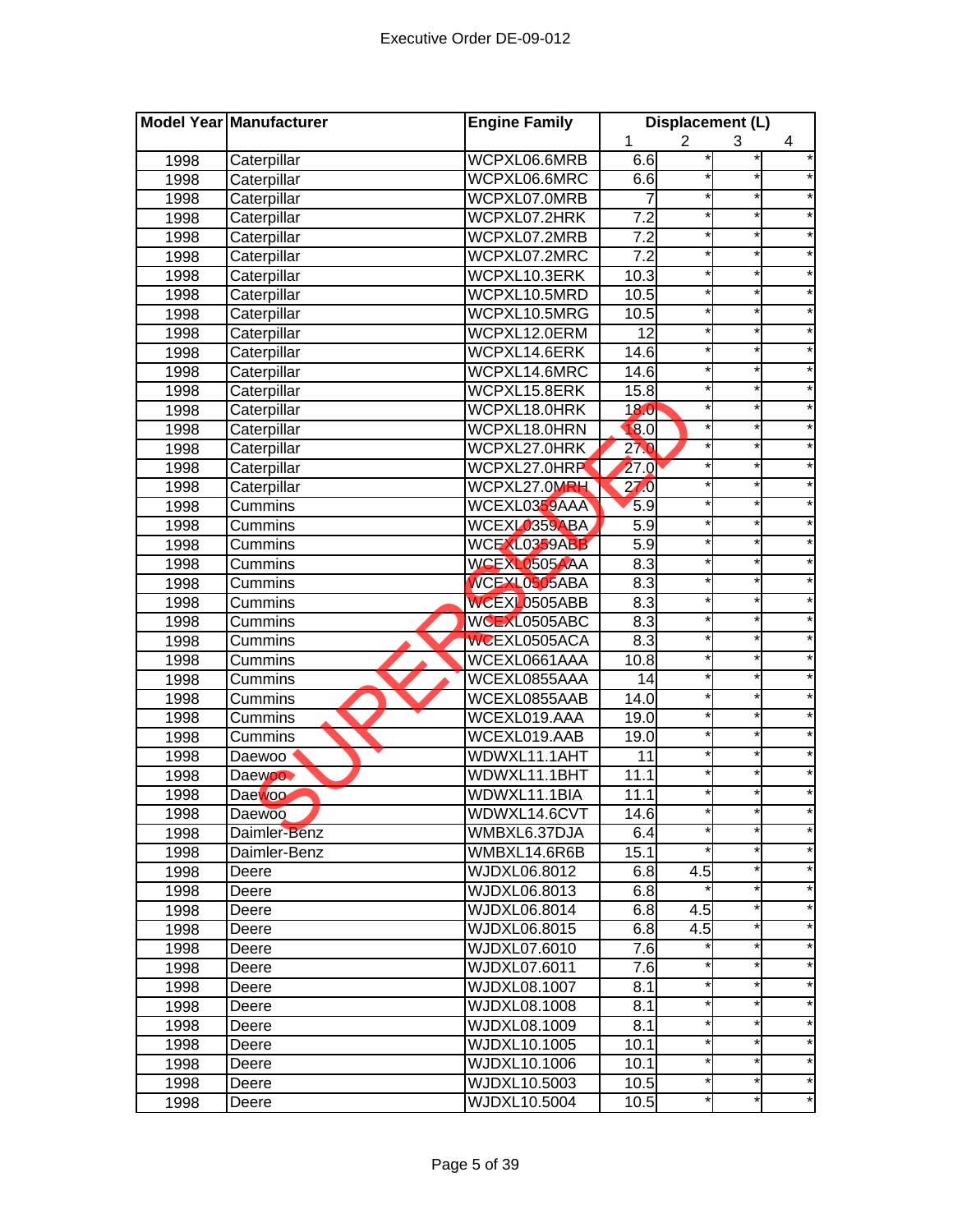|      | Model Year Manufacturer           | <b>Engine Family</b> | Displacement (L)  |                |          |            |
|------|-----------------------------------|----------------------|-------------------|----------------|----------|------------|
|      |                                   |                      | 1                 | $\overline{2}$ | 3        | 4          |
| 1998 | Deere                             | <b>WJDXL12.5001</b>  | 12.5              |                |          |            |
| 1998 | Deere                             | <b>WJDXL12.5002</b>  | 12.5              |                | $\ast$   |            |
| 1998 | <b>Detroit Diesel Corporation</b> | WDDXL08.5TJD         | 8.5               |                | $\star$  |            |
| 1998 | <b>Detroit Diesel Corporation</b> | WDDXL11.1THD         | 11.1              |                | $\star$  |            |
| 1998 | <b>Detroit Diesel Corporation</b> | <b>WMUXL12.0G2V</b>  | $\overline{12}$   |                | $\star$  |            |
| 1998 | <b>Detroit Diesel Corporation</b> | WDDXL12.7TGD         | 12.7              |                | $\star$  | $\star$    |
| 1998 | <b>Detroit Diesel Corporation</b> | WDDXL15.9TRE         | 15.9              |                | $\star$  |            |
| 1998 | <b>Detroit Diesel Corporation</b> | WDDXL23.9TRE         | 23.9              |                | $^\star$ |            |
| 1998 | Deutz                             | WDZXL07.1003         | 7.1               | 4.8            | *        |            |
| 1998 | Deutz                             | WDZXL07.1004         | 7.1               | 4.8            |          |            |
| 1998 | Deutz                             | <b>WDZXL15.9002</b>  | 11.9              | 15.9           | $\star$  |            |
| 1998 | Deutz                             | WDZXL15.9001         | 15.9              | 15.9           |          |            |
| 1998 | Deutz                             | <b>WDZXL17.5015</b>  | 17.5              |                | $\star$  |            |
| 1998 | <b>Generac Corporation</b>        | WGNXL13.3HTA         | 13.3              |                |          |            |
| 1998 | International                     | WNVXL0466BNA         | 7.8               |                |          |            |
| 1998 | International                     | WNVXL0530ANA         | 87                |                |          |            |
| 1998 | International                     | WNVXL0530ANB         | 8.7               |                |          |            |
| 1998 | International                     | WNVXL0530BNB         | 87                | 7.6            |          |            |
| 1998 | International                     | WNVXL0530BNC         | 8.7               |                | $\star$  |            |
| 1998 | International                     | WNVXL0530BND         | 8.7               |                | *        |            |
| 1998 | International                     | WNVXL0530BNA         | 8.8               | 7.8            | $\star$  |            |
| 1998 | Isuzu                             | <b>WSZXL09.8DTB</b>  | 9.8               |                | $\star$  |            |
| 1998 | <b>Iveco</b>                      | <b>WVEXL07.7DAR</b>  | $\overline{7.7}$  |                | $\star$  |            |
| 1998 | <b>Iveco</b>                      | WVEXL09.5DAR         | 9.5               |                | $\star$  |            |
| 1998 | <b>Iveco</b>                      | WVEXL09.5DAS         | 9.5               | *              | *        |            |
| 1998 | <b>Iveco</b>                      | <b>WVEXL13.8DAR</b>  | 13.8              |                | *        |            |
| 1998 | Komatsu                           | WKLXL7.15CB1         | $\overline{7.2}$  | $\star$        | $\star$  |            |
| 1998 | Komatsu                           | <b>WKLXL7.15CC1</b>  | 7.2               |                |          |            |
| 1998 | Komatsu                           | WKLXL11.0DA1         | 11                |                | $\star$  |            |
| 1998 | Komatsu                           | WKLXL11.0DB1         | $\overline{11}$   |                |          |            |
| 1998 | Komatsu                           | WKLXL11.0DC1         | 11                |                | $\star$  |            |
| 1998 | Komatsu <sup>®</sup>              | WKLXL15.2EB1         | 15.2              |                |          |            |
| 1998 | Komatsu                           | WKLXL15.2EC1         | 15.2              |                |          |            |
| 1998 | Komatsu                           | WKLXL15.2ED1         | 15.2              |                |          |            |
| 1998 | Komatsu                           | WKLXL23.2FB1         | 23.2              |                |          |            |
| 1998 | Komatsu                           | WKLXL23.2FC1         | 23.2              | $\ast$         | *۱       |            |
| 1998 | Komatsu                           | WKLXL23.2FD1         | $\overline{2}3.2$ |                |          |            |
| 1998 | Komatsu                           | WKLXL23.2FD2         | 23.2              | $\star$        | $\ast$   | $\star$    |
| 1998 | Komatsu Dresser                   | WKDXL0239ABA         | 3.9               |                | $\star$  | $\star$    |
| 1998 | Komatsu Dresser                   | WKDXL0239ACA         | 3.9               | $\star$        | $\star$  | $\star$    |
| 1998 | Komatsu Dresser                   | WKDXL0359AAA         | 5.9               |                | *        | $^{\star}$ |
| 1998 | Komatsu Dresser                   | WKDXL0359ABA         | 5.9               | *              | *        | *          |
| 1998 | <b>Komatsu Dresser</b>            | WKDXL0505AAA         | 8.3               |                | *        | $\star$    |
| 1998 | Komatsu Dresser                   | WKDXL0505ABB         | 8.3               |                | $\star$  | $\star$    |
| 1998 | Liebherr                          | WLHAL9.96ARA         | 6.6               | 9.9            |          | $^\star$   |
| 1998 | Liebherr                          | WLHAL9.96ASA         | 6.6               | 9.9            | $\star$  | *          |
| 1998 | Liebherr                          | WLHAL9.96ATA         | 9.96              |                | *        | $^\star$   |
| 1998 | Liebherr                          | WLHAL17.2ARA         | 12.9              | 17.2           | *        | *          |
| 1998 | Liebherr                          | WLHAL17.2ATA         | 17.2              | 12.9           |          | $^{\star}$ |
| 1998 | Mercedes-Benz                     | WMBXL5.96R6B         | 6                 | 4              | *        | *          |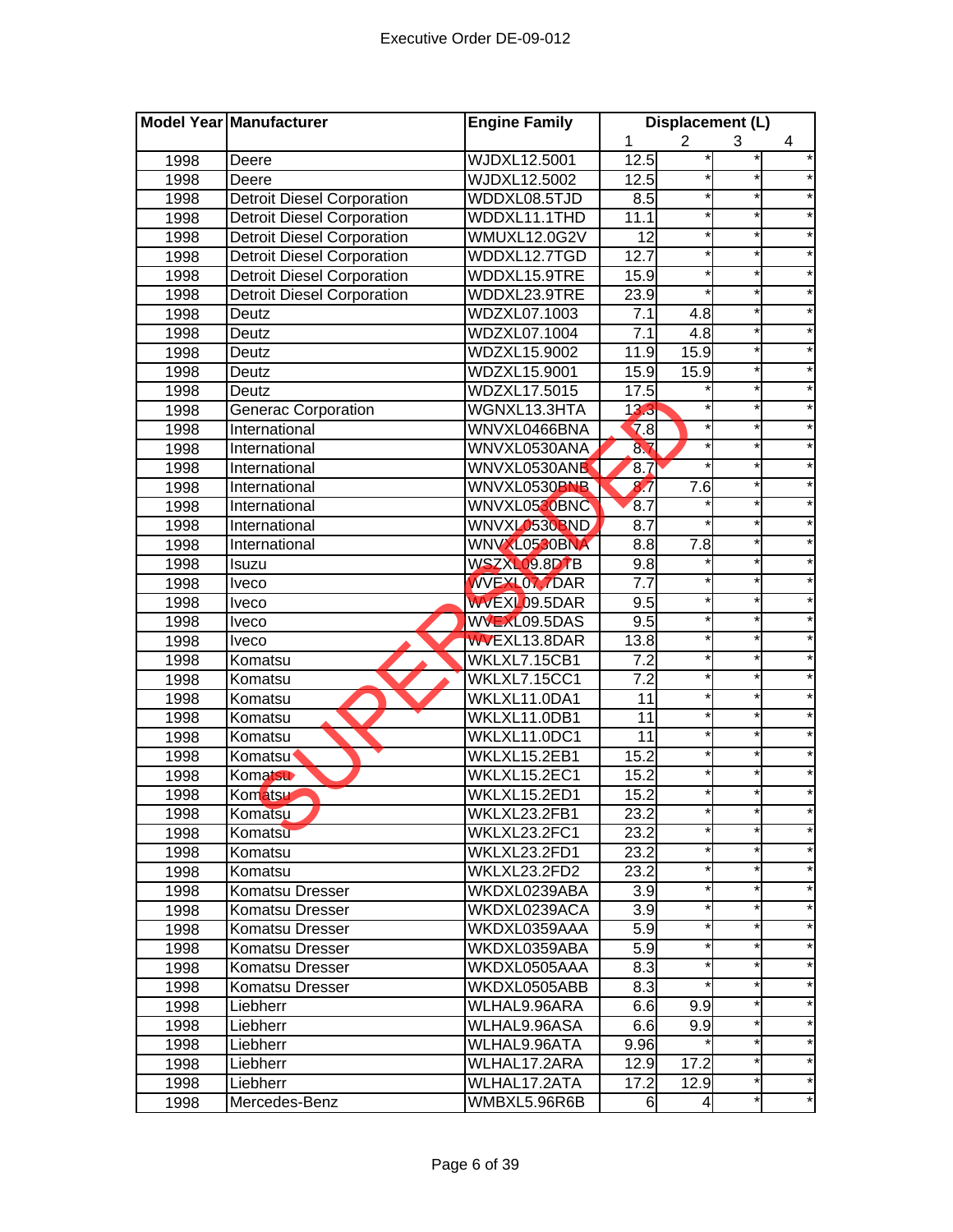|      | Model Year Manufacturer             | <b>Engine Family</b> | Displacement (L) |                |                 |            |
|------|-------------------------------------|----------------------|------------------|----------------|-----------------|------------|
|      |                                     |                      | 1                | $\overline{2}$ | 3               | 4          |
| 1998 | Mercedes-Benz                       | WMBXL12.9R6A         | 13               | 10             |                 |            |
| 1998 | Mercedes-Benz                       | WMBXL14.6R6A         | 14.6             | 11             |                 |            |
| 1998 | Mercedes-Benz                       | WMBXL21.9R6A         | $\overline{22}$  | 15             | $\overline{11}$ |            |
| 1998 | Mitsubishi Motors                   | WMTXL07.5D6A         | 7.5              |                |                 |            |
| 1998 | <b>New Holland</b>                  | WNHXL07.5A3V         | 7.5              |                | *               |            |
| 1998 | <b>Volvo Construction Equipment</b> | WVSXL06.7CE1         | 6.7              |                | $\star$         |            |
| 1998 | <b>Volvo Construction Equipment</b> | WVSXL09.6CE1         | 9.6              |                | *               |            |
| 1998 | <b>Volvo Construction Equipment</b> | WVSXL12.0CE1         | 12               |                | *               |            |
| 1998 | <b>Volvo Construction Equipment</b> | WVSXL16.0CE1         | 16.1             |                | $\star$         |            |
| 1999 | <b>AB Volvo Penta</b>               | XVPXL05.5ABA         | 5.5              |                | *               |            |
| 1999 | AB Volvo Penta                      | XVPXL06.7AAA         | 6.7              |                |                 |            |
| 1999 | <b>AB Volvo Penta</b>               | XVPXL06.7ABA         | 6.7              |                |                 |            |
| 1999 | <b>AB Volvo Penta</b>               | XVPXL07.3ABB         | $\overline{7.3}$ |                |                 |            |
| 1999 | <b>AB Volvo Penta</b>               | XVPXL07.3ACB         | 73               |                |                 |            |
| 1999 | AB Volvo Penta                      | XVPXL09.6AAA         | 9.6              |                |                 |            |
| 1999 | AB Volvo Penta                      | XVPXL09.6ABA         | 96               |                |                 |            |
| 1999 | <b>AB Volvo Penta</b>               | XVPXL09.6ACB         | 9.6              |                |                 |            |
| 1999 | AB Volvo Penta                      | XVPXL12.0ABA         | 12               |                | $\star$         |            |
| 1999 | AB Volvo Penta                      | XVPXL12.0ACB         | $\overline{12}$  |                | *               |            |
| 1999 | AB Volvo Penta                      | XVPXL16.0ACB         | 16.1             |                | $\star$         |            |
| 1999 | Case                                | <b>XX9XL0359ABA</b>  | 5.9              |                | $\star$         |            |
| 1999 | Case                                | XX9XL0505AAA         | 8.3              |                | $\star$         |            |
| 1999 | Case                                | XX9XL0505ABA         | 8.3              |                | $\star$         |            |
| 1999 | Case                                | XX9XL0505ABB         | 8.3              |                | *               |            |
| 1999 | Case                                | <b>XX9XL0505ABC</b>  | 8.3              |                | *               |            |
| 1999 | Case                                | XX9XL0505ACA         | $\overline{8.3}$ |                | $\star$         |            |
| 1999 | Caterpillar                         | XCPXL06.6MRC         | 6.6              |                |                 |            |
| 1999 | Caterpillar                         | XCPXL07.0MRB         | 7                |                |                 |            |
| 1999 | Caterpillar                         | XCPXL07.2HRK         | 7.2              |                |                 |            |
| 1999 | Caterpillar                         | XCPXL07.2MRB         | $\overline{7.2}$ |                |                 |            |
| 1999 | Caterpillar                         | XCPXL07.2MRC         | 7.2              |                |                 |            |
| 1999 | Caterpillar                         | XCPXL10.3ERK         | 10.3             |                |                 |            |
| 1999 | Caterpillar                         | XCPXL10.5MRD         | 10.5             |                |                 |            |
| 1999 | Caterpillar                         | XCPXL10.5MRF         | 10.5             |                |                 |            |
| 1999 | Caterpillar                         | XCPXL10.5MRG         | 10.5             |                |                 |            |
| 1999 | Caterpillar                         | XCPXL12.OERM         | $\overline{12}$  |                | *               |            |
| 1999 | Caterpillar                         | XCPXL14.6ERK         | 14.6             |                | $\ast$          |            |
| 1999 | Caterpillar                         | XCPXL14.6MRC         | 14.6             |                | $\ast$          | $^\star$   |
| 1999 | Caterpillar                         | XCPXL15.8ERK         | 15.8             | *              | $\star$         | *          |
| 1999 | Caterpillar                         | XCPXL18.OHRK         | 18               |                | *               | *          |
| 1999 | Caterpillar                         | XCPXL18.OHRN         | 18               | *              | *               | *          |
| 1999 | Caterpillar                         | XCPXL27.OHRK         | 27               |                | *               | *          |
| 1999 | Caterpillar                         | XCPXL27.OHRP         | 27               | *              | $\star$         | *          |
| 1999 | Cummins                             | XCEXL0359ABA         | 5.9              |                |                 |            |
| 1999 | Cummins                             | XCEXL0359ABB         | 5.9              |                | $\star$         |            |
| 1999 | Cummins                             | XCEXL0505AAA         | 8.3              |                | *               | *          |
| 1999 | Cummins                             | XCEXL0505ABA         | 8.3              |                | *               |            |
| 1999 | Cummins                             | XCEXL0505ABB         | 8.3              |                |                 | $^{\star}$ |
| 1999 | Cummins                             | XCEXL0505ABC         | 8.3              |                | *               | *          |
| 1999 | Cummins                             | XCEXL0505ACA         | 8.3              | *              | $\star$         | $\star$    |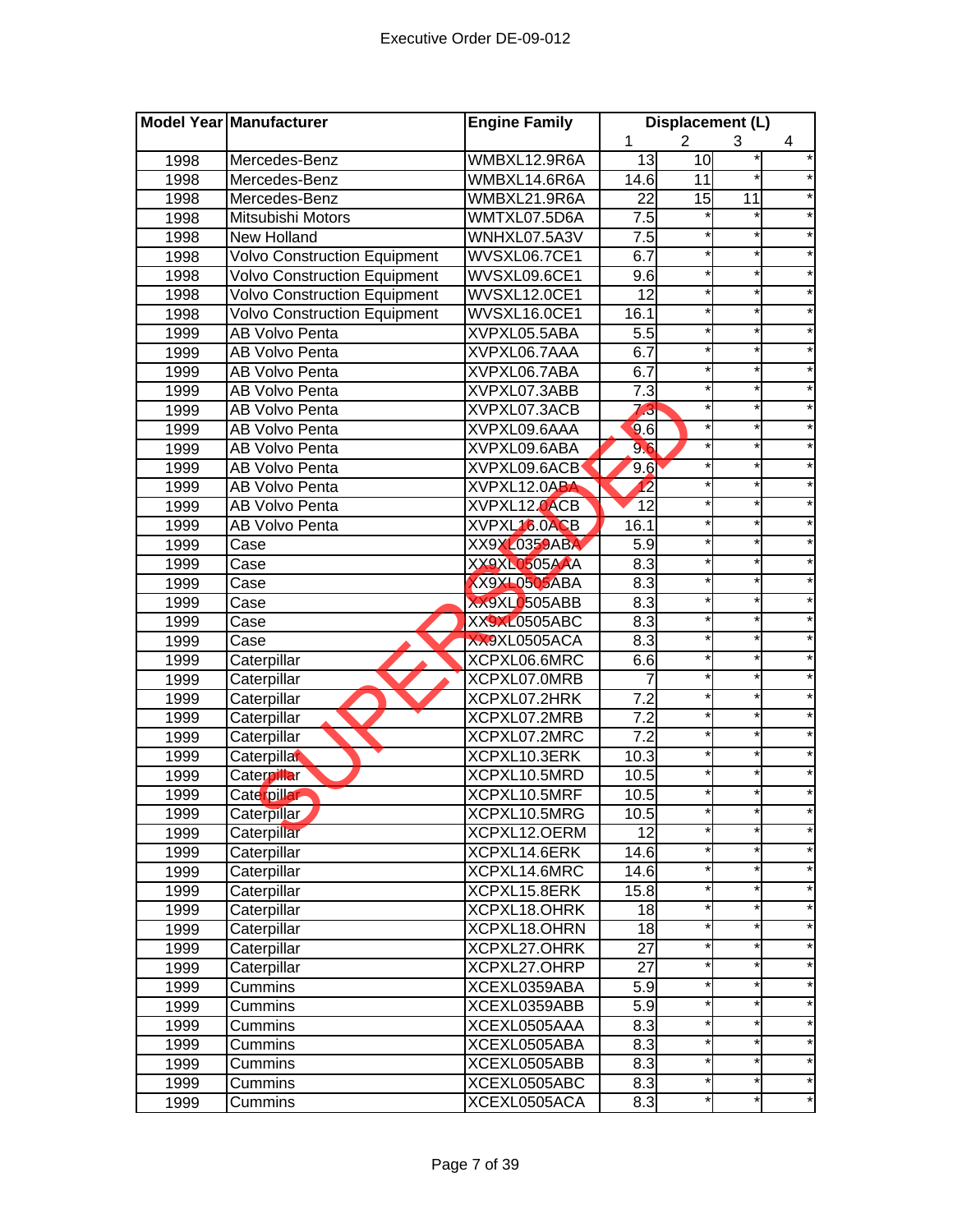|      | Model Year Manufacturer           | <b>Engine Family</b> | Displacement (L) |                 |                 |          |
|------|-----------------------------------|----------------------|------------------|-----------------|-----------------|----------|
|      |                                   |                      | 1                | 2               | 3               | 4        |
| 1999 | Cummins                           | XCEXL0661AAA         | 10.8             |                 |                 |          |
| 1999 | Cummins                           | XCEXL0661AAB         | 10.8             |                 |                 |          |
| 1999 | Cummins                           | XCEXL0855AAA         | $\overline{14}$  |                 |                 |          |
| 1999 | Cummins                           | XCEXL0855AAB         | $\overline{14}$  |                 | *               |          |
| 1999 | Cummins                           | XCEXL019.AAA         | $\overline{19}$  |                 | $\star$         |          |
| 1999 | Cummins                           | XCEXL019.AAB         | 19               |                 | $\star$         |          |
| 1999 | Daewoo                            | XDWXL11.1BHT         | 11.1             |                 | *               |          |
| 1999 | Daewoo                            | XDWXL11.1BIA         | 11.1             |                 | $\star$         |          |
| 1999 | Daewoo                            | XDWXL14.6CVT         | 14.6             |                 | *               |          |
| 1999 | Daimler-Benz                      | XMBXL12.0RJA         | 11.9             |                 |                 |          |
| 1999 | Daimler-Benz                      | XMBXL15.9RJA         | 15.9             |                 | $\star$         |          |
| 1999 | DaimlerChrysler                   | XMBXL6.37RJA         | 6.4              |                 |                 |          |
| 1999 | DaimlerChrysler                   | XMBXL12.9R6A         | 13               | 10              |                 |          |
| 1999 | DaimlerChrysler                   | XMBXL14.6R6A         | 14.6             | 11              |                 |          |
| 1999 | DaimlerChrysler                   | XMBXL14.6R6B         | 15.1             |                 |                 |          |
| 1999 | DaimlerChrysler                   | XMBXL21.9R6A         | $\overline{22}$  | $\overline{15}$ | $\overline{11}$ |          |
| 1999 | Deere                             | XJDXL06.8012         | 6.8              | 4.5             |                 |          |
| 1999 | Deere                             | XJDXL06.8013         | 68               |                 |                 |          |
| 1999 | Deere                             | XJDXL06.8014         | 6.8              | 4.5             |                 |          |
| 1999 | Deere                             | <b>XJDXL06.8015</b>  | 6.8              | 4.5             | *               |          |
| 1999 | Deere                             | <b>XJDXL08 1007</b>  | 8.1              |                 | *               |          |
| 1999 | Deere                             | <b>XJDXL08.1008</b>  | 8.1              |                 | $\star$         |          |
| 1999 | Deere                             | <b>XJDXL08.1009</b>  | 8.1              |                 | *               |          |
| 1999 | Deere                             | <b>XJDXL08.1019</b>  | 8.1              |                 | $\star$         |          |
| 1999 | Deere                             | <b>XJDXL08.1024</b>  | 8.1              |                 | $\star$         |          |
| 1999 | Deere                             | <b>XJDXL10.1006</b>  | 10.1             |                 | *               |          |
| 1999 | Deere                             | XJDXL10.5003         | 10.5             |                 | *               |          |
| 1999 | Deere                             | XJDXL10.5004         | 10.5             |                 |                 |          |
| 1999 | Deere                             | XJDXL10.5022         | 10.5             |                 |                 |          |
| 1999 | Deere                             | XJDXL12.5001         | 12.5             |                 |                 |          |
| 1999 | Deere                             | XJDXL12.5002         | 12.5             |                 |                 |          |
| 1999 | Deere                             | XJDXL12.5020         | 12.5             |                 |                 |          |
| 1999 | Deere <b>C</b>                    | XJDXL12.5021         | 12.5             |                 |                 |          |
| 1999 | <b>Detroit Diesel Corporation</b> | XDDXL08.5TJD         | 8.5              |                 |                 |          |
| 1999 | <b>Detroit Diesel Corporation</b> | XDDXL11.1THD         | 11.1             |                 |                 |          |
| 1999 | <b>Detroit Diesel Corporation</b> | XDDXL12.7TGD         | 12.7             |                 |                 |          |
| 1999 | <b>Detroit Diesel Corporation</b> | XDDXL14.0TLD         | 14               |                 |                 |          |
| 1999 | <b>Detroit Diesel Corporation</b> | XDDXL15.9TRE         | 15.9             |                 | *               |          |
| 1999 | <b>Detroit Diesel Corporation</b> | XDDXL23.9TRE         | 23.9             |                 | *               | $\star$  |
| 1999 | Deutz                             | XDZXL07.1004         | 7.2              | 4.8             | *               | $^\star$ |
| 1999 | Deutz                             | XDZXL07.1005         | $\overline{7.2}$ | 4.8             | $\star$         | *        |
| 1999 | Deutz                             | XDZXL15.9002         | 15.9             | 11.9            | *               | *        |
| 1999 | Deutz                             | XDZXL15.9003         | 15.9             | 11.9            | *               | $\star$  |
| 1999 | Deutz                             | XDZXL17.5001         | 17.5             |                 | *               | *        |
| 1999 | Generac Corporation               | XGNXL13.3HTA         | 13.3             |                 |                 | $^\star$ |
| 1999 | Hino                              | XHMXL08.8PTD         | 8.8              |                 | *               |          |
| 1999 | International                     | XNVXL0466ANA         | 7.6              |                 |                 | $\star$  |
| 1999 | International                     | XNVXL0466BNA         | 7.6              |                 |                 | *        |
| 1999 | International                     | XNVXL0530ANA         | 8.7              |                 |                 |          |
| 1999 | International                     | XNVXL0530ANB         | 8.7              |                 |                 |          |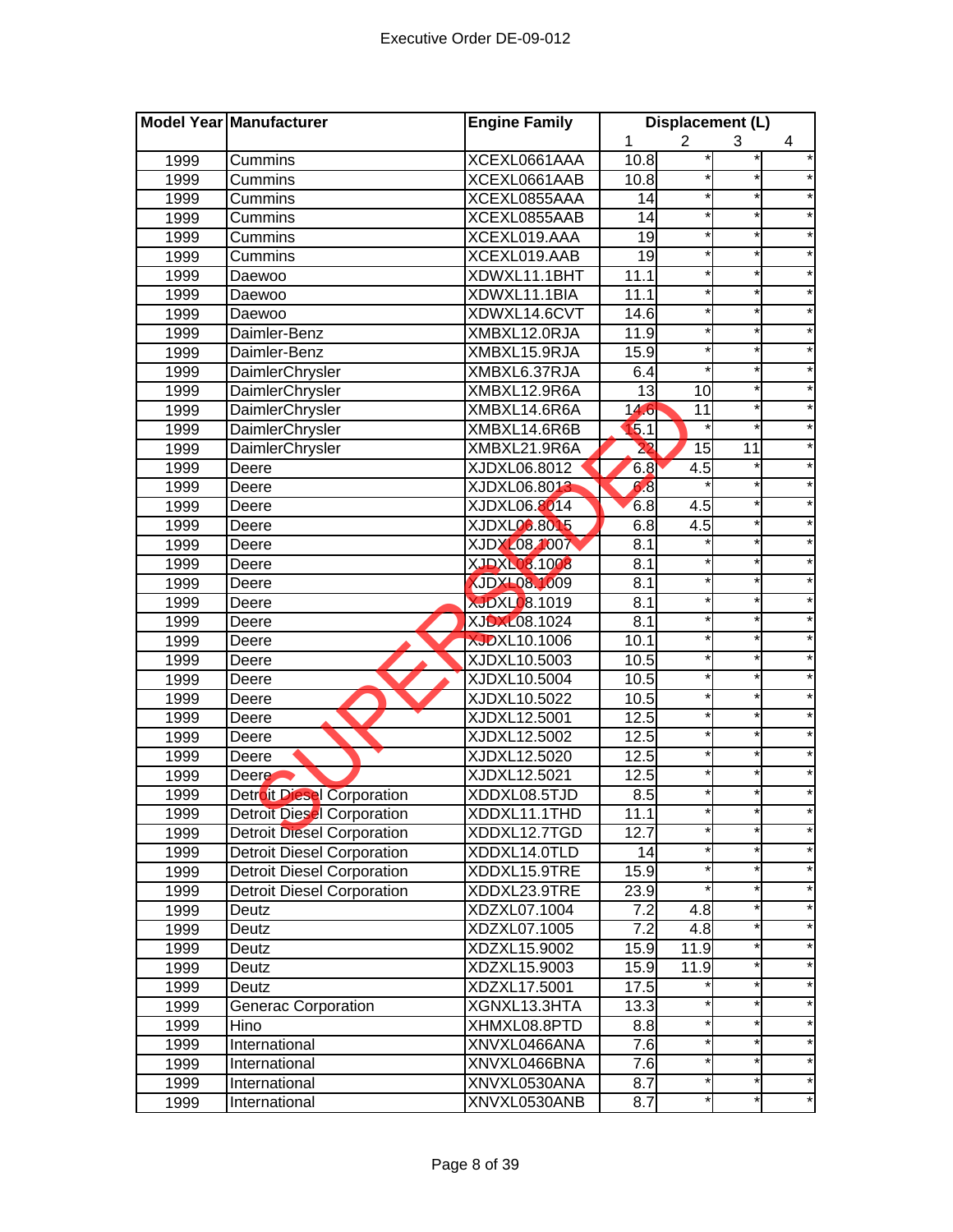|      | Model Year Manufacturer             | <b>Engine Family</b> | Displacement (L)  |                |          |            |
|------|-------------------------------------|----------------------|-------------------|----------------|----------|------------|
|      |                                     |                      | 1                 | $\overline{2}$ | 3        | 4          |
| 1999 | International                       | XNVXL0530ANC         | 8.7               |                |          | *          |
| 1999 | International                       | XNVXL0530AND         | 8.7               |                | $\ast$   |            |
| 1999 | International                       | XNVXL0530BNA         | 8.7               | 7.6            | $\star$  |            |
| 1999 | International                       | XNVXL0530BNB         | 8.7               | 7.6            | $\star$  |            |
| 1999 | International                       | XNVXL0530BNC         | 8.7               |                | $\star$  | $^\star$   |
| 1999 | International                       | XNVXL0530BND         | 8.7               |                | $\star$  | $\star$    |
| 1999 | Isuzu                               | XSZXL09.8DTB         | 9.8               |                | $\star$  |            |
| 1999 | Iveco                               | XVEXL07.7DAR         | 7.7               |                | $\star$  |            |
| 1999 | <b>Iveco</b>                        | XEVXL09.5DAR         | 9.5               | *              | *        |            |
| 1999 | <b>Iveco</b>                        | XVEXL13.8DAR         | 13.8              |                | $^\star$ |            |
| 1999 | Komatsu                             | XKLXL7.15CB1         | $\overline{7.2}$  |                | $\star$  |            |
| 1999 | Komatsu                             | XKLXL7.15CC1         | $\overline{7.2}$  |                |          |            |
| 1999 | Komatsu                             | XKLXL11.0DA1         | 11                |                | $^\star$ |            |
| 1999 | Komatsu                             | XKLXL11.0DB1         | 11                |                |          |            |
| 1999 | Komatsu                             | XKLXL11.0DC1         | 11                |                |          |            |
| 1999 | Komatsu                             | XKLXL15.2EB1         | 152               |                |          |            |
| 1999 | Komatsu                             | XKLXL15.2EC1         | 15.2              |                |          |            |
| 1999 | Komatsu                             | XKLXL15.2ED1         | 152               |                |          |            |
| 1999 | Komatsu                             | XKLXL23.2FB1         | 23.2              |                | $\star$  |            |
| 1999 | Komatsu                             | XKLXL23.2FD1         | $\overline{23.2}$ |                | $^\star$ |            |
| 1999 | Komatsu                             | <b>XKLXL23.2FD2</b>  | 23.2              |                | $\star$  |            |
| 1999 | Komatsu Dresser                     | XKDXL0359ABA         | 5.9               |                | $\star$  |            |
| 1999 | Komatsu Dresser                     | XKDXL0505AAA         | 8.3               | $\star$        | $^\star$ |            |
| 1999 | Komatsu Dresser                     | XKDXL0505ABB         | 8.3               |                | $\star$  |            |
| 1999 | Komatsu Dresser                     | XKDXL0505ACA         | 8.3               |                | $^\star$ |            |
| 1999 | Liebherr                            | <b>XLHAL9.96ARA</b>  | 9.9               | 6.6            |          |            |
| 1999 | Liebherr                            | XLHAL9.96ASA         | 9.9               | 6.6            | $\star$  |            |
| 1999 | Liebherr                            | XLHAL9.96ATA         | 9.9               | 6.6            |          |            |
| 1999 | Liebherr                            | XLHAL17.2ARA         | 17.2              | 12.9           | $^\star$ |            |
| 1999 | Liebherr                            | XLHAL17.2ATA         | 17.2              | 12.9           |          |            |
| 1999 | Mitsubishi Motors                   | XMTXL07.5D6A         | 7.5               |                | $\star$  |            |
| 1999 | Mitsubishi Motors                   | XMTXL07.5D6C         | 7.5               |                |          |            |
| 1999 | Mitsubishi Motors                   | XMTXL11.9D6A         | 11.9              |                |          |            |
| 1999 | New Holland                         | XNHXL07.5A3V         | 7.5               |                |          |            |
| 1999 | <b>Volvo Construction Equipment</b> | XVSXL06.7CE1         | 6.7               |                |          |            |
| 1999 | <b>Volvo Construction Equipment</b> | XVSXL09.6CE1         | 9.6               | *              | *۱       |            |
| 1999 | <b>Volvo Construction Equipment</b> | XVSXL12.0CE1         | 12                |                |          |            |
| 1999 | <b>Volvo Construction Equipment</b> | XVSXL16.0CE1         | 16                | *              | $\ast$   |            |
| 2000 | AB Volvo Penta                      | YVPXL05.5ABA         | 5.5               | *              | $\ast$   | $^\star$   |
| 2000 | AB Volvo Penta                      | YVPXL06.7AAA         | 6.7               | *              | $\star$  | $\star$    |
| 2000 | AB Volvo Penta                      | YVPXL06.7ABA         | $6.\overline{7}$  |                | *        | $^{\star}$ |
| 2000 | <b>AB Volvo Penta</b>               | YVPXL07.3ABB         | 7.3               | *              | *        | *          |
| 2000 | AB Volvo Penta                      | YVPXL07.3ACB         | 7.3               | *              | *        | *          |
| 2000 | <b>AB Volvo Penta</b>               | YVPXL09.6AAA         | 9.6               | *              | $\star$  | *          |
| 2000 | AB Volvo Penta                      | YVPXL09.6ABA         | 9.6               |                |          | *          |
| 2000 | AB Volvo Penta                      | YVPXL09.6ACB         | 9.6               |                | $\star$  |            |
| 2000 | AB Volvo Penta                      | YVPXL12.0ABA         | 12                |                | $^\star$ | *          |
| 2000 | AB Volvo Penta                      | YVPXL12.0ACB         | 12                |                | *        | *          |
| 2000 | AB Volvo Penta                      | YVPXL16.0ACB         | 16.1              |                | *        | $^{\star}$ |
| 2000 | Case                                | YX9XL0359ABA         | 5.9               |                | *        | *          |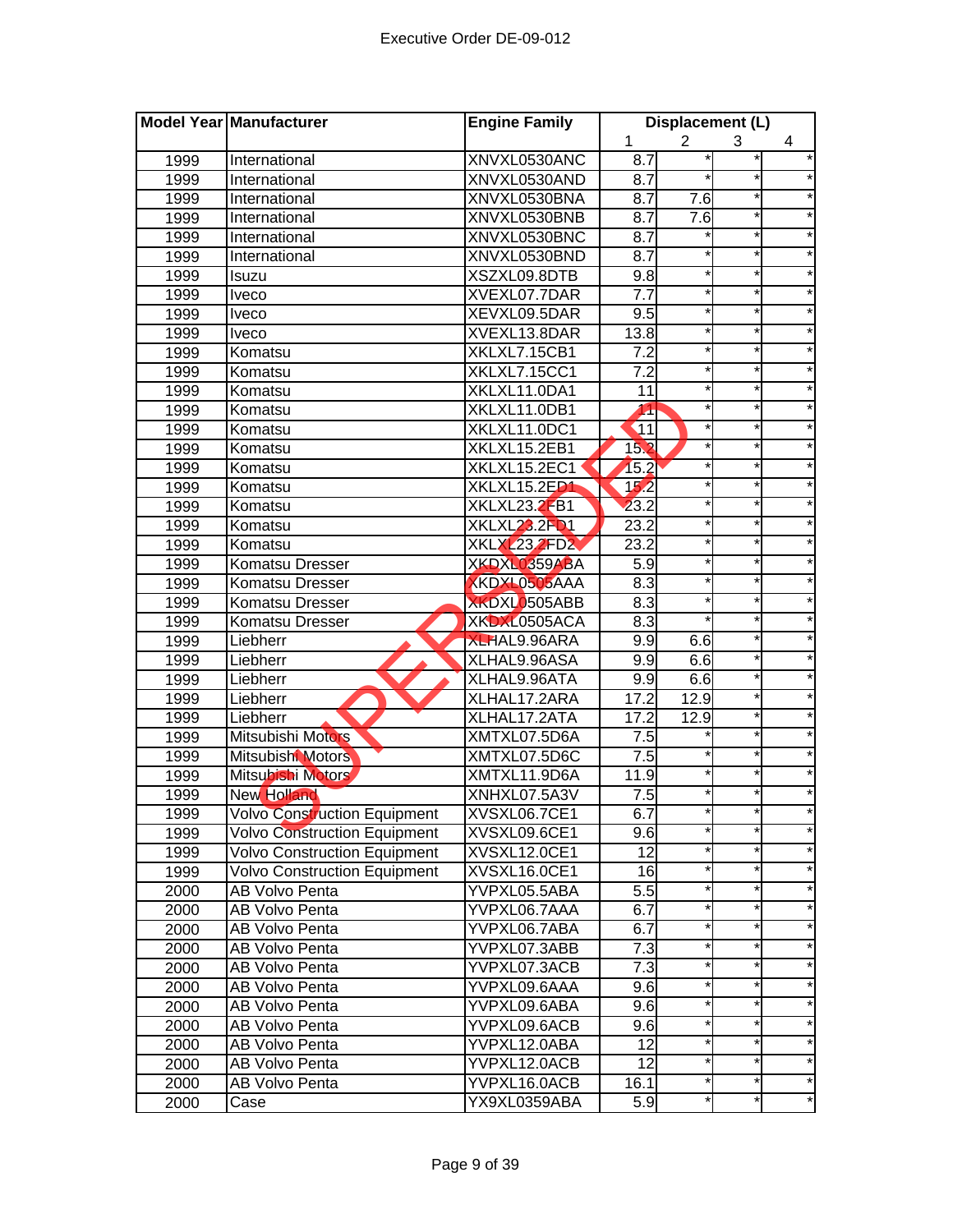|      | Model Year Manufacturer | <b>Engine Family</b> | Displacement (L)   |                |          |        |
|------|-------------------------|----------------------|--------------------|----------------|----------|--------|
|      |                         |                      | 1                  | $\overline{2}$ | 3        | 4      |
| 2000 | Case                    | YX9XL0359ABB         | 5.9                |                |          |        |
| 2000 | Case                    | YX9XL0505ABA         | 8.3                |                |          |        |
| 2000 | Case                    | YX9XL0505ABB         | 8.3                |                | $\star$  |        |
| 2000 | Case                    | YX9XL0505ABC         | 8.3                |                | $\star$  |        |
| 2000 | Case                    | YX9XL0505ACA         | 8.3                |                | $\star$  |        |
| 2000 | Caterpillar             | YCPXL06.6MRC         | 6.6                | $\star$        | $\star$  |        |
| 2000 | Caterpillar             | YCPXL07.0MRB         | 7                  |                | $\star$  |        |
| 2000 | Caterpillar             | YCPXL07.2HRK         | $\overline{7.2}$   |                | $\star$  |        |
| 2000 | Caterpillar             | YCPXL07.2MRB         | 7.2                |                | $\star$  |        |
| 2000 | Caterpillar             | YCPXL10.3ERK         | 10.3               |                | $^\star$ |        |
| 2000 | Caterpillar             | YCPXL10.5MRD         | 10.5               |                | $\star$  |        |
| 2000 | Caterpillar             | YCPXL10.5MRG         | 10.5               |                | $\star$  |        |
| 2000 | Caterpillar             | YCPXL12.0ERM         | $\overline{12}$    |                |          |        |
| 2000 | Caterpillar             | YCPXL14.6ERK         | 14.6               |                | $^\star$ |        |
| 2000 | Caterpillar             | YCPXL14.6MRC         | 4.6                |                |          |        |
| 2000 | Caterpillar             | YCPXL15.8ERK         | 15.8               |                |          |        |
| 2000 | Caterpillar             | YCPXL18.0HRK         | 18                 |                |          |        |
| 2000 | Caterpillar             | YCPXL18.0HRN         | 18                 |                |          |        |
| 2000 | Caterpillar             | YCPXL27.0HRK         | $\overline{27}$    |                |          |        |
| 2000 | Caterpillar             | YCPXL27.0HRP         | 27                 |                | $\ast$   |        |
| 2000 | Caterpillar             | YCPXL27.0MRH         | 27                 |                | $^\star$ |        |
| 2000 | Caterpillar             | YCPXL27.0MRT         | $\overline{27}$    |                | $\star$  |        |
| 2000 | Caterpillar             | <b>YCPXL34.5ERK</b>  | 34.5               |                | $\star$  |        |
| 2000 | Cummins                 | YCEXL0359ABA         | 5.9                | $\star$        | $\star$  |        |
| 2000 | Cummins                 | YCEXL0359ABB         | 5.9                |                | $\star$  |        |
| 2000 | Cummins                 | YCEXL0505AAA         | 8.3                |                | *        |        |
| 2000 | Cummins                 | YCEXL0505ABA         | 8.3                |                | *        |        |
| 2000 | Cummins                 | YCEXL0505ABB         | $\overline{8.3}$   |                | $\star$  |        |
| 2000 | Cummins                 | YCEXL0505ABC         | 8.3                |                |          |        |
| 2000 | Cummins                 | YCEXL0505ACA         | 8.3                |                | $^\star$ |        |
| 2000 | Cummins                 | YCEXL0661AAA         | 11                 |                | $^\star$ |        |
| 2000 | <b>Cummins</b>          | YCEXL0661AAB         | 11                 |                |          |        |
| 2000 | <b>Cummins</b>          | YCEXL0855AAA         | 14                 |                |          |        |
| 2000 | Cummins                 | YCEXL0855AAB         | 14                 |                |          |        |
| 2000 | Cummins                 | YCEXL015.ABA         | 15                 |                |          |        |
| 2000 | Cummins                 | YCEXL015.ACA         | 15                 |                |          | *      |
| 2000 | Cummins                 | YCEXL019.AAA         | 19                 | *              | $\ast$   |        |
| 2000 | Cummins                 | YCEXL019.AAB         | 19                 |                | *        |        |
| 2000 | Cummins                 | YCEXL030.AAA         | 30                 | *              | $\ast$   |        |
| 2000 | DaimlerChrysler         | YMBXL6.37RJA         | 6.4                |                | $\ast$   | *      |
| 2000 | DaimlerChrysler         | YMBXL12.9R6A         | 10                 | 13             | $\star$  | *      |
| 2000 | DaimlerChrysler         | YMBXL12.0RJA         | $\overline{12}$    |                | $^\star$ | *      |
| 2000 | DaimlerChrysler         | YMBXL12.0RJB         | 12                 |                | *        | *      |
| 2000 | DaimlerChrysler         | YMBXL14.6R6A         | $\overline{1}$ 4.6 | 11             | $\star$  | *      |
| 2000 | DaimlerChrysler         | YMBXL14.6R6B         | 14.6               |                | $\star$  | *      |
| 2000 | DaimlerChrysler         | YMBXL15.9RJA         | 15.9               |                |          | *      |
| 2000 | DaimlerChrysler         | YMBXL21.9R6A         | 22                 | 15             | 11       |        |
| 2000 | Deere                   | YJDXL06.8012         | 6.8                | 4.5            |          | $\ast$ |
| 2000 | Deere                   | YJDXL06.8013         | 6.8                |                | *        | *      |
| 2000 | Deere                   | YJDXL06.8014         | 6.8                | 4.5            | *        |        |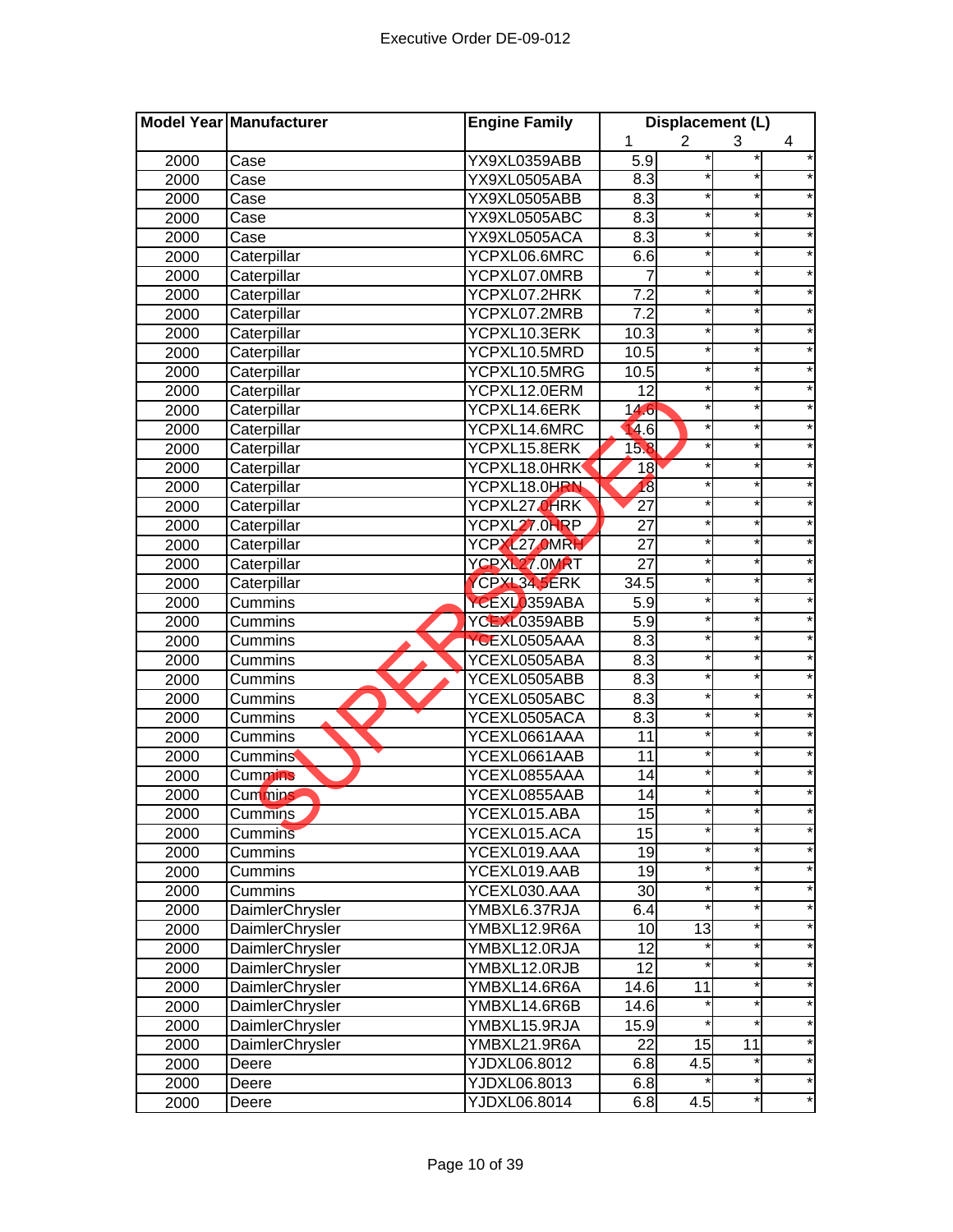|      | Model Year Manufacturer           | <b>Engine Family</b> | Displacement (L) |                |         |          |
|------|-----------------------------------|----------------------|------------------|----------------|---------|----------|
|      |                                   |                      | 1                | $\overline{2}$ | 3       | 4        |
| 2000 | Deere                             | YJDXL06.8015         | 6.8              | 4.5            |         |          |
| 2000 | Deere                             | YJDXL08.1007         | 8.1              |                |         |          |
| 2000 | Deere                             | <b>YJDXL08.1008</b>  | 8.1              |                | $\star$ |          |
| 2000 | Deere                             | YJDXL08.1009         | 8.1              |                | $\star$ |          |
| 2000 | Deere                             | YJDXL08.1019         | 8.1              | *              | $\ast$  |          |
| 2000 | Deere                             | YJDXL08.1024         | 8.1              | $\star$        | $\star$ |          |
| 2000 | Deere                             | YJDXL10.1006         | 10.1             |                | $\star$ |          |
| 2000 | Deere                             | YJDXL10.5004         | 10.5             | $\star$        | $\star$ |          |
| 2000 | Deere                             | YJDXL10.5022         | 10.5             |                | $\star$ |          |
| 2000 | Deere                             | <b>YJDXL12.5001</b>  | 12.5             |                | *       |          |
| 2000 | Deere                             | YJDXL12.5002         | 12.5             |                | *       |          |
| 2000 | Deere                             | YJDXL12.5020         | 12.5             |                | $\star$ |          |
| 2000 | Deere                             | <b>YJDXL12.5021</b>  | 12.5             |                |         |          |
| 2000 | <b>Detroit Diesel Corporation</b> | YDDXL08.5TJD         | 8.5              |                | *       |          |
| 2000 | <b>Detroit Diesel Corporation</b> | YDDXL11.1THD         | 11.1             |                | *       |          |
| 2000 | <b>Detroit Diesel Corporation</b> | YDDXL12.7TGD         | 12 <sub>7</sub>  |                |         |          |
| 2000 | <b>Detroit Diesel Corporation</b> | YDDXL14.0TLD         | 14               |                |         |          |
| 2000 | <b>Detroit Diesel Corporation</b> | YDDXL15.9TRE         | 159              |                |         |          |
| 2000 | <b>Detroit Diesel Corporation</b> | YDDXL23.9TRE         | 23.9             |                |         |          |
| 2000 | <b>Detroit Diesel Corporation</b> | YDDXL31.8VRE         | 31.8             | 23.9           | 15.9    |          |
| 2000 | Deutz                             | <b>YDZXL07 1004</b>  | 7.2              | 4.8            |         |          |
| 2000 | Deutz                             | <b>YDZXL07.1005</b>  | $\overline{7.2}$ | 4.8            | $\star$ |          |
| 2000 | Deutz                             | YDZXL15.9002         | 11.9             | 15.9           | $\star$ |          |
| 2000 | Deutz                             | YDZXL15.9003         | 11.9             | 15.9           | $\star$ |          |
| 2000 | Deutz                             | YDZXL17.5001         | 17.5             | 26.3           | 35      |          |
| 2000 | <b>Generac Corporation</b>        | YGNXL13.3HTA         | 13.3             |                |         |          |
| 2000 | Hino                              | YHMXL06.7HTD         | 6.7              |                |         |          |
| 2000 | Hino                              | YHMXL08.8PTD         | $\frac{8}{8}$    |                | $\star$ |          |
| 2000 | International                     | YNVXL0466ANA         | $\overline{7.6}$ |                |         |          |
| 2000 | International                     | YNVXL0530ANA         | 8.7              |                | *       |          |
| 2000 | International                     | YNVXL0530ANB         | 8.7              |                | $\star$ |          |
| 2000 | International                     | YNVXL0530ANC         | 8.7              |                | $\star$ |          |
| 2000 | International                     | YNVXL0530AND         | 8.7              |                |         |          |
| 2000 | <b>Isuzu</b>                      | YSZXL06.5EXA         | 6.5              |                |         |          |
| 2000 | <b>Isuzu</b>                      | YSZXL07.8EXA         | 7.8              |                |         |          |
| 2000 | Isuzu                             | YSZXL09.8ATB         | 9.8              |                |         | *        |
| 2000 | <b>Iveco</b>                      | YVEXL07.7DAR         | 7.7              | *              | $\ast$  | *        |
| 2000 | <b>Iveco</b>                      | YVEXL09.5DAR         | 9.5              |                | *       |          |
| 2000 | <i>Iveco</i>                      | YVEXL13.8DAR         | 13.8             | *              | $\ast$  |          |
| 2000 | Komatsu                           | YKLXL0359ABA         | 5.9              | *              | $\star$ | *        |
| 2000 | Komatsu                           | YKLXL7.15CD1         | 7.15             | $\star$        | $\star$ | $^\star$ |
| 2000 | Komatsu                           | YKLXL7.15CB1         | 7.2              |                | *       | *        |
| 2000 | Komatsu                           | YKLXL7.15CC1         | 7.2              | *              | *       | $^\star$ |
| 2000 | Komatsu                           | YKLXL0505ABB         | 8.3              | *              | *       | *        |
| 2000 | Komatsu                           | YKLXL0505ACA         | 8.3              | *              | $\star$ | *        |
| 2000 | Komatsu                           | YKLXL11.0DA1         | 11               |                |         | $^\star$ |
| 2000 | Komatsu                           | YKLXL11.0DB1         | 11               |                | $\star$ |          |
| 2000 | Komatsu                           | YKLXL11.0DC1         | 11               |                | *       | *        |
| 2000 | Komatsu                           | YKLXL15.2EB1         | 15.2             |                | *       | $^\star$ |
| 2000 | Komatsu                           | YKLXL15.2EC1         | 15.2             |                |         |          |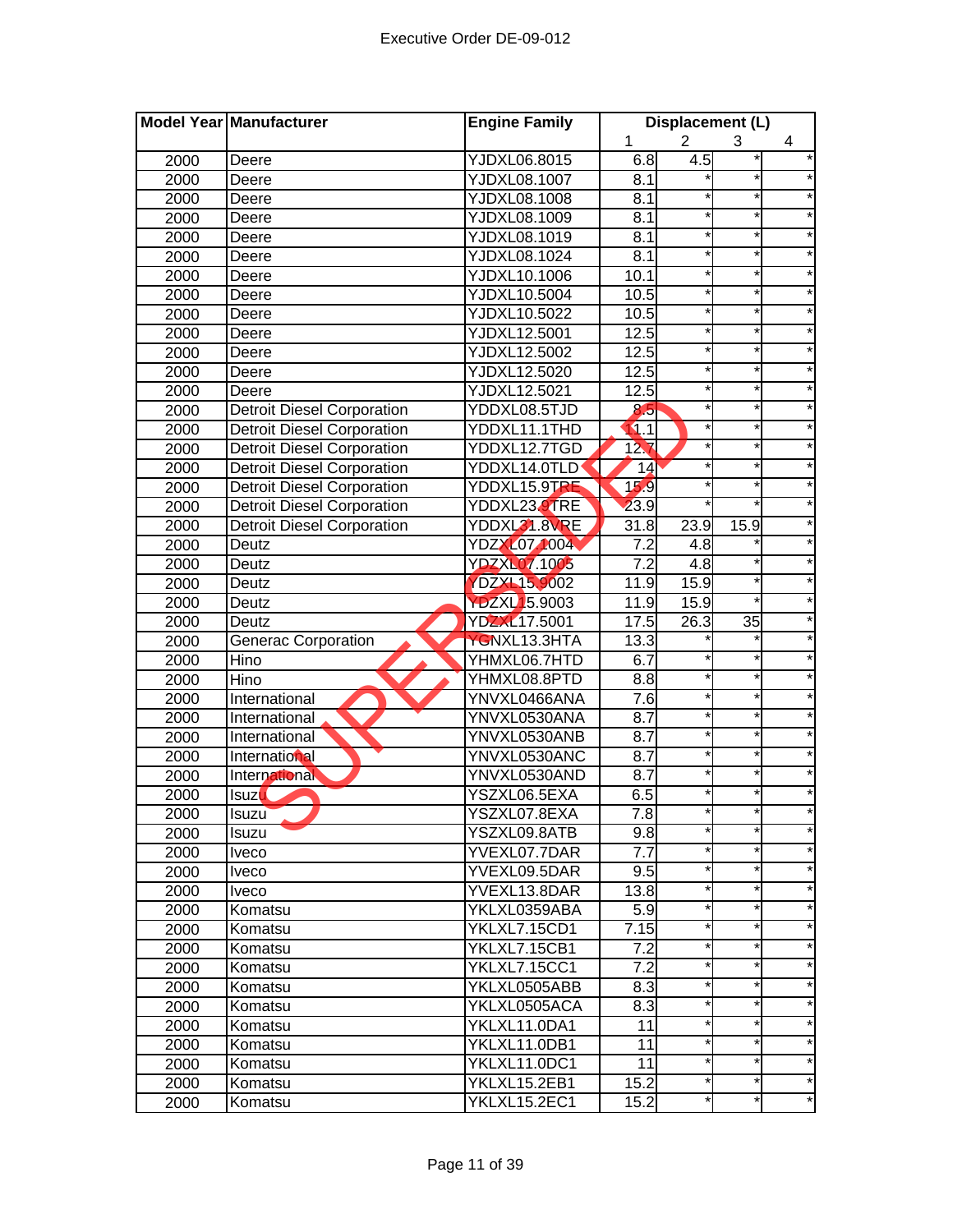|      | Model Year Manufacturer             | <b>Engine Family</b> | Displacement (L)  |                |          |          |
|------|-------------------------------------|----------------------|-------------------|----------------|----------|----------|
|      |                                     |                      | 1                 | $\overline{2}$ | 3        | 4        |
| 2000 | Komatsu                             | YKLXL15.2ED1         | 15.2              |                |          |          |
| 2000 | Komatsu                             | YKLXL23.2FB1         | 23.2              |                |          |          |
| 2000 | Komatsu                             | YKLXL23.2FC2         | 23.2              |                |          |          |
| 2000 | Komatsu                             | YKLXL23.2FD1         | 23.2              |                | *        |          |
| 2000 | Komatsu                             | YKLXL23.2FD2         | 23.2              |                | $\star$  |          |
| 2000 | Komatsu                             | YKLXL030.AAA         | 30                |                | $\star$  |          |
| 2000 | Komatsu                             | <b>YKLXL30.5GE1</b>  | 30.5              |                | $\star$  |          |
| 2000 | Liebherr                            | YLHAL9.96ARA         | 9.9               | 6.6            | $^\star$ |          |
| 2000 | Liebherr                            | YLHAL9.96ASA         | 9.9               | 6.6            | $\star$  |          |
| 2000 | Liebherr                            | YLHAL9.96ATA         | 9.9               | 6.6            |          |          |
| 2000 | Liebherr                            | YLHAL17.2ARA         | 12.9              | 17.2           |          |          |
| 2000 | Liebherr                            | YLHAL17.2ATA         | 12.9              | 17.2           |          |          |
| 2000 | Mitsubishi Motors                   | YMTXL05.8D3A         | 5.8               |                |          |          |
| 2000 | Mitsubishi Motors                   | YMTXL07.5D6A         | $\sqrt{5}$        |                |          |          |
| 2000 | Mitsubishi Motors                   | YMTXL07.5D6C         | $\overline{7.5}$  |                |          |          |
| 2000 | Mitsubishi Motors                   | YMTXL11.9D2A         | 119               |                |          |          |
| 2000 | Mitsubishi Motors                   | YMTXL11.9D6A         | 11.9              |                |          |          |
| 2000 | <b>New Holland</b>                  | YNHXL07.5A3V         | 75                |                |          |          |
| 2000 | <b>Volvo Construction Equipment</b> | YVSXL06.7CE1         | 6.7               |                | *        |          |
| 2000 | <b>Volvo Construction Equipment</b> | <b>YVSXL09.6CE1</b>  | 9.6               |                | $\star$  |          |
| 2000 | <b>Volvo Construction Equipment</b> | <b>YVSXL12.0CE1</b>  | $\overline{12}$   |                | *        |          |
| 2000 | <b>Volvo Construction Equipment</b> | <b>YVSXL16.0CE1</b>  | 16.1              |                | $\star$  |          |
| 2001 | AB Volvo Penta                      | <b>IVPXL05.5ABA</b>  | 5.5               |                | *        |          |
| 2001 | AB Volvo Penta                      | <b>IVPXLO</b> 6.7AAA | 6.7               |                | $\star$  |          |
| 2001 | AB Volvo Penta                      | 1VPXL06.7ABA         | 6.7               |                | $\star$  |          |
| 2001 | AB Volvo Penta                      | 1VPXL07.3ABB         | $\overline{7.3}$  |                | *        |          |
| 2001 | AB Volvo Penta                      | 1VPXL07.3ACB         | 7.3               |                | *        |          |
| 2001 | AB Volvo Penta                      | 1VPXL09.6AAA         | 9.6               |                |          |          |
| 2001 | <b>AB Volvo Penta</b>               | 1VPXL09.6ABA         | 9.6               |                |          |          |
| 2001 | <b>AB Volvo Penta</b>               | 1VPXL09.6ACB         | 9.6               |                |          |          |
| 2001 | <b>AB Volvo Penta</b>               | 1VPXL12.1ACB         | 12.1              |                |          |          |
| 2001 | Case                                | 1X9XL0359ABA         | 5.9               |                |          |          |
| 2001 | Case                                | 1X9XL0505ABA         | 8.3               |                |          |          |
| 2001 | Case                                | 1X9XL0505ABB         | 8.3               |                |          |          |
| 2001 | Case                                | 1X9XL0505ABC         | 8.3               |                |          |          |
| 2001 | Case                                | 1X9XL0505ACA         | 8.3               |                | *        |          |
| 2001 | Case                                | 1X9XL0505ACC         | 8.3               |                |          |          |
| 2001 | Case                                | 1X9XL0540AAA         | 8.8               |                | *        |          |
| 2001 | Caterpillar                         | 1CPXL06.6MRC         | 6.6               | $\star$        | $\star$  | $\star$  |
| 2001 | Caterpillar                         | 1CPXL07.0MRB         | 7                 | $\star$        | *        | $^\star$ |
| 2001 | Caterpillar                         | 1CPXL07.2HRK         | 7.2               |                | $\star$  |          |
| 2001 | Caterpillar                         | 1CPXL07.2HSK         | 7.2               |                | *        | *        |
| 2001 | Caterpillar                         | 1CPXL08.8HSK         | 8.8               | $\star$        | *        | $\star$  |
| 2001 | Caterpillar                         | 1CPXL10.3ESK         | 10.3              | $\star$        | *        | $\star$  |
| 2001 | Caterpillar                         | 1CPXL10.5MRD         | 10.5              |                |          | $^\star$ |
| 2001 | Caterpillar                         | 1CPXL10.5MRG         | 10.5              |                | *        |          |
| 2001 | Caterpillar                         | 1CPXL12.0ESK         | $\overline{12}$   |                |          | $\star$  |
| 2001 | Caterpillar                         | 1CPXL14.6ERK         | 14.6              |                |          | *        |
| 2001 | Caterpillar                         | 1CPXL14.6ESK         | $14.\overline{6}$ |                |          |          |
| 2001 | Caterpillar                         | 1CPXL15.8ERK         | 15.8              |                |          |          |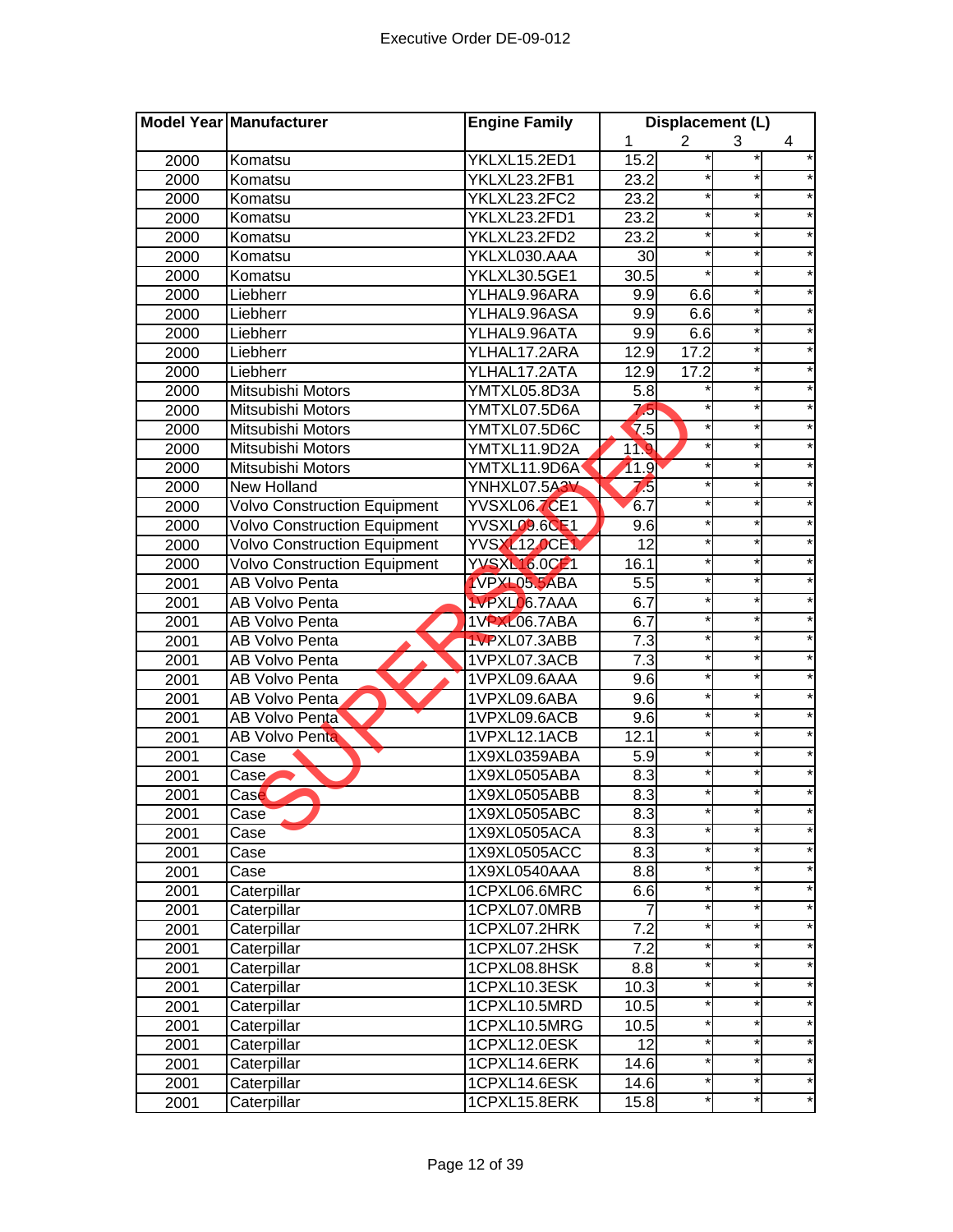|      | Model Year Manufacturer | <b>Engine Family</b> | Displacement (L)           |                  |         |         |
|------|-------------------------|----------------------|----------------------------|------------------|---------|---------|
|      |                         |                      | 1                          | $\overline{2}$   | 3       | 4       |
| 2001 | Caterpillar             | 1CPXL15.8ESK         | 15.8                       |                  |         |         |
| 2001 | Caterpillar             | 1CPXL18.0HRK         | 18                         |                  |         |         |
| 2001 | Caterpillar             | 1CPXL18.0HRN         | $\overline{18}$            |                  |         |         |
| 2001 | Caterpillar             | 1CPXL18.0HSK         | $\overline{18}$            |                  | *       |         |
| 2001 | Caterpillar             | 1CPXL27.0HRK         | $\overline{27}$            |                  | $\star$ |         |
| 2001 | Caterpillar             | 1CPXL27.0HRP         | 27                         |                  | $\star$ |         |
| 2001 | Caterpillar             | 1CPXL27.0MRT         | 27                         |                  | *       |         |
| 2001 | Caterpillar             | 1CPXL34.5ERK         | 34.5                       |                  | $\star$ |         |
| 2001 | Cummins                 | 1CEXL0359ABA         | 5.9                        |                  | *       |         |
| 2001 | Cummins                 | 1CEXL0359ABB         | 5.9                        |                  | *       |         |
| 2001 | Cummins                 | 1CEXL0359ABC         | 5.9                        |                  | $\star$ |         |
| 2001 | Cummins                 | 1CEXL0359ABD         | $\overline{5.9}$           |                  |         |         |
| 2001 | Cummins                 | 1CEXL0505ABA         | 8.3                        |                  |         |         |
| 2001 | Cummins                 | 1CEXL0505ABB         | 8.3                        |                  |         |         |
| 2001 | Cummins                 | 1CEXL0505ABC         | $\overline{\mathbf{8}}$ .3 |                  |         |         |
| 2001 | Cummins                 | 1CEXL0505ACA         | 83                         |                  |         |         |
| 2001 | Cummins                 | 1CEXL0505ACB         | 8.3                        |                  |         |         |
| 2001 | Cummins                 | 1CEXL0505ACC         | 8.3                        |                  |         |         |
| 2001 | Cummins                 | 1CEXL0505ACE         | 8.3                        |                  | *       |         |
| 2001 | Cummins                 | 1CEXL0540AAA         | 8.8                        |                  | $\star$ |         |
| 2001 | Cummins                 | 1CEXL0661AAA         | 10.8                       |                  | *       |         |
| 2001 | Cummins                 | <b>1CEXL0661AAB</b>  | 10.8                       |                  | $\star$ |         |
| 2001 | Cummins                 | ICEXL0661AAD         | 10.9                       |                  | *       |         |
| 2001 | Cummins                 | 1CEXL0661AAC         | 11                         |                  | $\star$ |         |
| 2001 | Cummins                 | 1CEXL015.AAA         | 15                         |                  | $\star$ |         |
| 2001 | Cummins                 | 1CEXL015.ABA         | $\overline{15}$            |                  | *       |         |
| 2001 | Cummins                 | 1CEXL019.AAC         | $\overline{19}$            |                  | *       |         |
| 2001 | Cummins                 | 1CEXL030.AAA         | 30                         |                  |         |         |
| 2001 | Daewoo                  | 1DWXL11.1BIA         | 11.1                       |                  |         |         |
| 2001 | Daewoo                  | 1DWXL14.6AZA         | 14.6                       |                  |         |         |
| 2001 | Daewoo                  | 1DWXL18.3ASA         | 18.3                       |                  |         |         |
| 2001 | Daewoo                  | 1DWXL21.9AYA         | 21.9                       |                  |         |         |
| 2001 | <b>DaimlerChrysler</b>  | 1MBXL6.37RJA         | 6.4                        |                  |         |         |
| 2001 | DaimlerChrysler         | 1MBXL6.37RJB         | 6.4                        |                  |         |         |
| 2001 | <b>DaimlerChrysler</b>  | 1MBXL7.20RJA         | 7.2                        |                  |         |         |
| 2001 | DaimlerChrysler         | 1MBXL12.9R6A         | 10                         |                  | *       |         |
| 2001 | DaimlerChrysler         | 1MBXL14.6R6A         | 11                         |                  |         |         |
| 2001 | DaimlerChrysler         | 1MBXL12.0RJB         | 12                         |                  | *       |         |
| 2001 | DaimlerChrysler         | 1MBXL12.0RJC         | 12                         | $\star$          | $\star$ |         |
| 2001 | DaimlerChrysler         | 1MBXL14.6R6B         | 14.6                       | $\star$          | *       | *       |
| 2001 | DaimlerChrysler         | 1MBXL15.9RJA         | 15.9                       |                  | $\star$ |         |
| 2001 | DaimlerChrysler         | 1MBXL21.9R6A         | 22                         | 11               | *       | *       |
| 2001 | Deere                   | 1JDXL06.8012         | 6.8                        | $\overline{4.5}$ | *       | *       |
| 2001 | Deere                   | 1JDXL06.8013         | 6.8                        |                  | *       | *       |
| 2001 | Deere                   | 1JDXL06.8038         | 6.8                        |                  | $\star$ |         |
| 2001 | Deere                   | 1JDXL06.8039         | 6.8                        |                  | *       |         |
| 2001 | Deere                   | 1JDXL08.1007         | 8.1                        |                  | *       | $\star$ |
| 2001 | Deere                   | 1JDXL08.1008         | 8.1                        |                  |         |         |
| 2001 | Deere                   | 1JDXL08.1009         | 8.1                        |                  |         |         |
| 2001 | Deere                   | 1JDXL08.1019         | 8.1                        |                  | *       |         |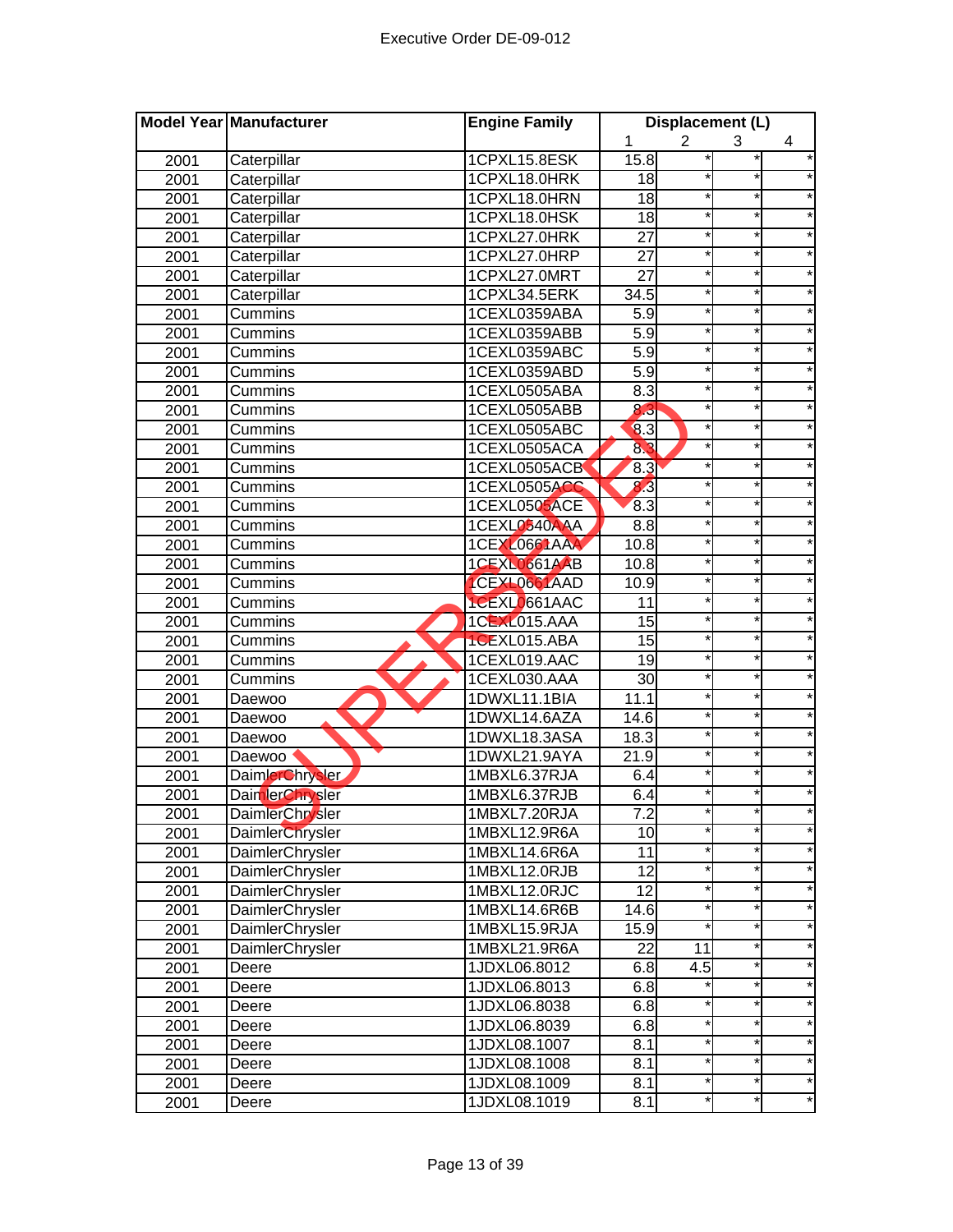|      | Model Year Manufacturer           | <b>Engine Family</b> | Displacement (L) |                |                 |   |
|------|-----------------------------------|----------------------|------------------|----------------|-----------------|---|
|      |                                   |                      | 1                | $\overline{2}$ | 3               | 4 |
| 2001 | Deere                             | 1JDXL08.1024         | 8.1              |                |                 |   |
| 2001 | Deere                             | 1JDXL08.1036         | 8.1              |                |                 |   |
| 2001 | Deere                             | 1JDXL08.1037         | 8.1              |                | $^\star$        |   |
| 2001 | Deere                             | 1JDXL12.5002         | 12.5             |                | *               |   |
| 2001 | Deere                             | 1JDXL12.5029         | 12.5             |                | $\star$         |   |
| 2001 | Deere                             | 1JDXL12.5035         | 12.5             |                | $\star$         |   |
| 2001 | <b>Detroit Diesel Corporation</b> | 1DDXL08.5TJD         | 8.5              |                | $\star$         |   |
| 2001 | <b>Detroit Diesel Corporation</b> | 1DDXL08.5YJD         | $\overline{8.5}$ |                | $\star$         |   |
| 2001 | <b>Detroit Diesel Corporation</b> | 1DDXL12.7VGD         | 12.7             |                | $\star$         |   |
| 2001 | <b>Detroit Diesel Corporation</b> | 1DDXL14.0VLD         | 14               |                |                 |   |
| 2001 | <b>Detroit Diesel Corporation</b> | 1DDXL14.0WLD         | 14               |                | $\star$         |   |
| 2001 | <b>Detroit Diesel Corporation</b> | 1DDXL15.9WRE         | 15.9             |                |                 |   |
| 2001 | <b>Detroit Diesel Corporation</b> | 1DDXL31.8XRE         | 15.9             | 23.9           | 31.8            |   |
| 2001 | <b>Detroit Diesel Corporation</b> | 1DDXL23.9WRE         | 23.9             |                |                 |   |
| 2001 | Deutz                             | 1DZXL07.1004         | 7.2              | 4.8            |                 |   |
| 2001 | Deutz                             | 1DZXL07.1005         | 72               | 4.8            |                 |   |
| 2001 | Deutz                             | 1DZXL15.9002         | 11.9             | 15.9           |                 |   |
| 2001 | Deutz                             | 1DZXL15.9003         | 11.9             | 15.9           |                 |   |
| 2001 | Deutz                             | 1DZXL17.5001         | 17.5             | 26.3           | $\overline{35}$ |   |
| 2001 | International                     | 1NVXL0466ANA         | 7.7              |                |                 |   |
| 2001 | International                     | <b>1NVXL0530ANA</b>  | 8.7              |                | *               |   |
| 2001 | International                     | 1NVXL0530ANB         | 8.7              |                | $\star$         |   |
| 2001 | International                     | 1NVXL0530ANC         | 8.7              |                | *               |   |
| 2001 | International                     | 1NVXL0530AND         | 8.7              |                | $\star$         |   |
| 2001 | International                     | <b>1NVXL0530ANE</b>  | $\overline{8.7}$ |                | $\star$         |   |
| 2001 | International                     | 1NVXL0530ANF         | 8.7              |                | *               |   |
| 2001 | Isuzu                             | 1SZXL06.5EXA         | 6.5              |                | *               |   |
| 2001 | Isuzu                             | 1SZXL07.8ATA         | $\overline{7.8}$ |                |                 |   |
| 2001 | Isuzu                             | 1SZXL07.8EXA         | $\overline{7.8}$ |                |                 |   |
| 2001 | Isuzu                             | 1SZXL09.8EXA         | 9.8              |                |                 |   |
| 2001 | Isuzu                             | 1SZXL15.7ETA         | 15.7             |                | $\star$         |   |
| 2001 | Isuzu                             | 1SZXL15.7EXA         | 15.7             |                |                 |   |
| 2001 | Iveco                             | 1VEXL07.7DAR         | 7.7              |                |                 |   |
| 2001 | <b>Iveco</b>                      | 1VEXL07.8CRS         | 7.8              |                |                 |   |
| 2001 | <b>Iveco</b>                      | 1VEXL09.5DAR         | 9.5              |                |                 |   |
| 2001 | Iveco                             | 1VEXL10.3CRS         | 10.3             |                | $\star$         |   |
| 2001 | <b>Iveco</b>                      | 1VEXL12.9CRS         | 12.9             |                |                 |   |
| 2001 | Komatsu                           | 1KLXL0359ABA         | 5.9              |                | *               |   |
| 2001 | Komatsu                           | 1KLXL0359ABC         | $\overline{5.9}$ | $\star$        | $\star$         | * |
| 2001 | Komatsu                           | 1KLXL7.15CB1         | 7.2              | $\star$        | *               | * |
| 2001 | Komatsu                           | 1KLXL7.15CC1         | $\overline{7.2}$ |                | $\star$         |   |
| 2001 | Komatsu                           | 1KLXL7.15CD1         | $\overline{7.2}$ |                | *               | * |
| 2001 | Komatsu                           | 1KLXL0505ABB         | 8.3              |                | *               | * |
| 2001 | Komatsu                           | 1KLXL0505ACA         | 8.3              | $\star$        | $\star$         | * |
| 2001 | Komatsu                           | 1KLXL11.0DA1         | 11               |                |                 |   |
| 2001 | Komatsu                           | 1KLXL11.0DB1         | 11               |                | $\star$         |   |
| 2001 | Komatsu                           | 1KLXL11.0DC1         | 11               |                |                 | * |
| 2001 | Komatsu                           | 1KLXL11.0DD3         | 11               |                |                 |   |
| 2001 | Komatsu                           | 1KLXL11.0DD4         | 11               |                |                 |   |
| 2001 | Komatsu                           | 1KLXL15.2EB1         | 15.2             |                | *               |   |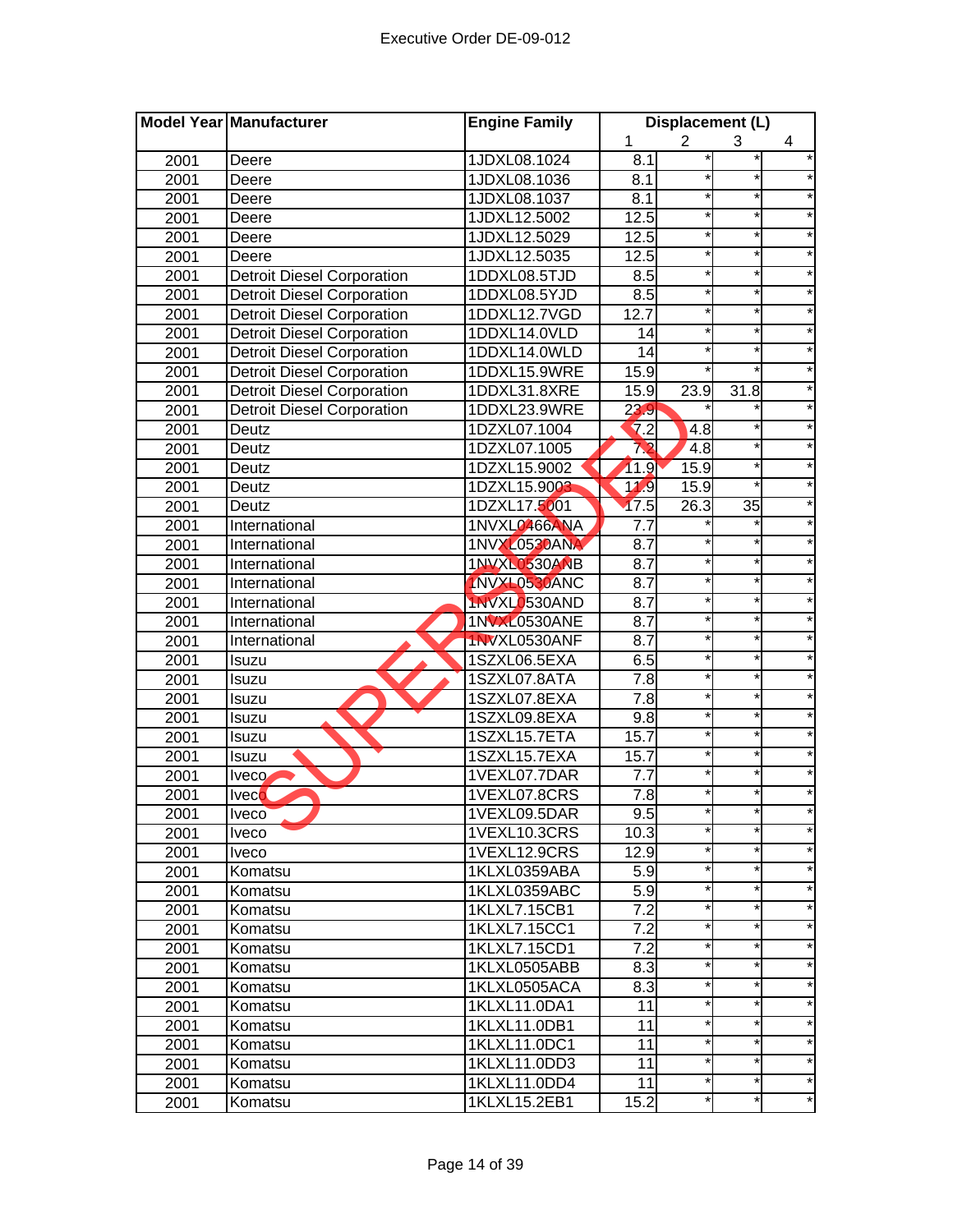| $\overline{2}$<br>1<br>4<br>3<br>1KLXL15.2EC3<br>2001<br>15.2<br>Komatsu<br>15.2<br>2001<br>1KLXL15.2ED3<br>Komatsu<br>$\star$<br>23.2<br>2001<br>1KLXL23.2FC3<br>Komatsu<br>1KLXL23.2FD1<br>23.2<br>$\star$<br>2001<br>Komatsu<br>$\ast$<br>1KLXL23.2FD3<br>23.2<br>2001<br>Komatsu<br>$\star$<br>30<br>$\star$<br>2001<br>1KLXL030.AAA<br>Komatsu<br>$\overline{30.5}$<br>$\star$<br>2001<br>1KLXL30.5GE1<br>Komatsu<br>6.6<br>$\star$<br>2001<br>1LHAL9.96ARA<br>10<br>Liebherr<br>$\star$<br>6.6<br>2001<br>1LHAL9.96ASA<br>10<br>Liebherr<br>*<br>1LHAL9.96ATA<br>6.6<br>10<br>2001<br>Liebherr<br>6.6<br>10<br>2001<br>Liebherr<br>1LHAL9.96AUA<br>17.2<br>$\star$<br>2001<br>1LHAL17.2ARA<br>12.9<br>Liebherr<br>17.2<br>1LHAL17.2ATA<br>12.9<br>2001<br>Liebherr<br>1LHAL17.2AUA<br>12.9<br>17.2<br>2001<br>Liebherr<br>5.9<br>1MTXL05.8D3A<br>2001<br>Mitsubishi Motors<br>1MTXL07.5D6A<br>75<br>2001<br>Mitsubishi Motors<br>Mitsubishi Motors<br>1MTXL07.5D6C<br>7.5<br>2001<br>11,9<br>2001<br>Mitsubishi Motors<br>1MTXL11.9D6A<br>$\star$<br>1MTUL21.9R2A<br>21.9<br>2001<br>MTU-Friedrichshafen<br>$\ast$<br>2001<br>Perkins<br>1PKXL05.9YK1<br>5.9<br>6.7<br>$^\star$<br><b>Volvo Construction Equipment</b><br>1VSXL067CE1<br>2001<br>$\star$<br>1VSXL09.6CE1<br><b>Volvo Construction Equipment</b><br>9.6<br>2001<br>$\star$<br><b>Volvo Construction Equipment</b><br><b>1VSXL09.6CE2</b><br>9.6<br>$\star$<br>2001<br>$\star$<br><b>Volvo Construction Equipment</b><br>$\overline{12}$<br>*<br><b>1VSXL12.0CE1</b><br>2001<br>1VSXL12.1CE2<br>12.1<br>$\star$<br><b>Volvo Construction Equipment</b><br>2001<br>5.5<br>*<br>2002<br>2VPXL05.5ABA<br>AB Volvo Penta<br>6.7<br>*<br>2002<br>AB Volvo Penta<br>2VPXL06.7AAA<br>$\star$<br>6.7<br>2002<br>2VPXL06.7ABA<br>AB Volvo Penta<br>7.3<br>2002<br>2VPXL07.3ABB<br>AB Volvo Penta<br>7.3<br>*<br>2002<br><b>AB Volvo Penta</b><br>2VPXL07.3ACB<br>$\star$<br>2002<br>9.6<br><b>AB Volvo Penta</b><br>2VPXL09.6AAA<br>9.6<br>2002<br>AB Volvo Penta<br>2VPXL09.6ABA<br>9.6<br>2002<br>AB Volvo Penta<br>2VPXL09.6ACB<br>12.1<br>2002<br><b>AB Volvo Penta</b><br>2VPXL12.1ABA<br>2002<br>AB Volvo Penta<br>2VPXL12.1ACA<br>12.1<br>*<br><b>AB Volvo Penta</b><br>12.1<br>2002<br>2VPXL12.1ACB<br>*<br>$\ast$<br>2002<br>2X9XL0359ABA<br>5.9<br>Case<br>*<br>2X9XL0359ABB<br>5.9<br>2002<br>Case<br>*<br>$\ast$<br>2X9XL0359ABE<br>5.9<br>2002<br>Case<br>$\ast$<br>*<br>*<br>8.3<br>2X9XL0505ABA<br>2002<br>Case<br>$\star$<br>*<br>8.3<br>*<br>2X9XL0505ABB<br>2002<br>Case<br>$^{\star}$<br>8.3<br>*<br>2X9XL0505ABC<br>2002<br>Case<br>*<br>*<br>*<br>8.3<br>2002<br>2X9XL0505ABD<br>Case<br>*<br>*<br>*<br>2X9XL0505ACA<br>8.3<br>2002<br>Case<br>$\star$<br>*<br>*<br>2002<br>2X9XL0505ACC<br>8.3<br>Case<br>2X9XL0540AAA<br>8.8<br>2002<br>Case<br>$\star$<br>Caterpillar<br>2CPXL06.6MRC<br>6.6<br>2002<br>7<br>$^\star$<br>*<br>Caterpillar<br>2CPXL07.0MRB<br>2002<br>$^\star$<br>Caterpillar<br>7.2<br>*<br>2CPXL07.2HRK<br>2002<br>7.2<br>Caterpillar<br>2CPXL07.2HSX<br>2002 | Model Year Manufacturer | <b>Engine Family</b> | Displacement (L) |  |  |  |
|-------------------------------------------------------------------------------------------------------------------------------------------------------------------------------------------------------------------------------------------------------------------------------------------------------------------------------------------------------------------------------------------------------------------------------------------------------------------------------------------------------------------------------------------------------------------------------------------------------------------------------------------------------------------------------------------------------------------------------------------------------------------------------------------------------------------------------------------------------------------------------------------------------------------------------------------------------------------------------------------------------------------------------------------------------------------------------------------------------------------------------------------------------------------------------------------------------------------------------------------------------------------------------------------------------------------------------------------------------------------------------------------------------------------------------------------------------------------------------------------------------------------------------------------------------------------------------------------------------------------------------------------------------------------------------------------------------------------------------------------------------------------------------------------------------------------------------------------------------------------------------------------------------------------------------------------------------------------------------------------------------------------------------------------------------------------------------------------------------------------------------------------------------------------------------------------------------------------------------------------------------------------------------------------------------------------------------------------------------------------------------------------------------------------------------------------------------------------------------------------------------------------------------------------------------------------------------------------------------------------------------------------------------------------------------------------------------------------------------------------------------------------------------------------------------------------------------------------------------------------------------------------------------------------------------------------------------------------------------------------------------------------------------------------------------------------|-------------------------|----------------------|------------------|--|--|--|
|                                                                                                                                                                                                                                                                                                                                                                                                                                                                                                                                                                                                                                                                                                                                                                                                                                                                                                                                                                                                                                                                                                                                                                                                                                                                                                                                                                                                                                                                                                                                                                                                                                                                                                                                                                                                                                                                                                                                                                                                                                                                                                                                                                                                                                                                                                                                                                                                                                                                                                                                                                                                                                                                                                                                                                                                                                                                                                                                                                                                                                                                   |                         |                      |                  |  |  |  |
|                                                                                                                                                                                                                                                                                                                                                                                                                                                                                                                                                                                                                                                                                                                                                                                                                                                                                                                                                                                                                                                                                                                                                                                                                                                                                                                                                                                                                                                                                                                                                                                                                                                                                                                                                                                                                                                                                                                                                                                                                                                                                                                                                                                                                                                                                                                                                                                                                                                                                                                                                                                                                                                                                                                                                                                                                                                                                                                                                                                                                                                                   |                         |                      |                  |  |  |  |
|                                                                                                                                                                                                                                                                                                                                                                                                                                                                                                                                                                                                                                                                                                                                                                                                                                                                                                                                                                                                                                                                                                                                                                                                                                                                                                                                                                                                                                                                                                                                                                                                                                                                                                                                                                                                                                                                                                                                                                                                                                                                                                                                                                                                                                                                                                                                                                                                                                                                                                                                                                                                                                                                                                                                                                                                                                                                                                                                                                                                                                                                   |                         |                      |                  |  |  |  |
|                                                                                                                                                                                                                                                                                                                                                                                                                                                                                                                                                                                                                                                                                                                                                                                                                                                                                                                                                                                                                                                                                                                                                                                                                                                                                                                                                                                                                                                                                                                                                                                                                                                                                                                                                                                                                                                                                                                                                                                                                                                                                                                                                                                                                                                                                                                                                                                                                                                                                                                                                                                                                                                                                                                                                                                                                                                                                                                                                                                                                                                                   |                         |                      |                  |  |  |  |
|                                                                                                                                                                                                                                                                                                                                                                                                                                                                                                                                                                                                                                                                                                                                                                                                                                                                                                                                                                                                                                                                                                                                                                                                                                                                                                                                                                                                                                                                                                                                                                                                                                                                                                                                                                                                                                                                                                                                                                                                                                                                                                                                                                                                                                                                                                                                                                                                                                                                                                                                                                                                                                                                                                                                                                                                                                                                                                                                                                                                                                                                   |                         |                      |                  |  |  |  |
|                                                                                                                                                                                                                                                                                                                                                                                                                                                                                                                                                                                                                                                                                                                                                                                                                                                                                                                                                                                                                                                                                                                                                                                                                                                                                                                                                                                                                                                                                                                                                                                                                                                                                                                                                                                                                                                                                                                                                                                                                                                                                                                                                                                                                                                                                                                                                                                                                                                                                                                                                                                                                                                                                                                                                                                                                                                                                                                                                                                                                                                                   |                         |                      |                  |  |  |  |
|                                                                                                                                                                                                                                                                                                                                                                                                                                                                                                                                                                                                                                                                                                                                                                                                                                                                                                                                                                                                                                                                                                                                                                                                                                                                                                                                                                                                                                                                                                                                                                                                                                                                                                                                                                                                                                                                                                                                                                                                                                                                                                                                                                                                                                                                                                                                                                                                                                                                                                                                                                                                                                                                                                                                                                                                                                                                                                                                                                                                                                                                   |                         |                      |                  |  |  |  |
|                                                                                                                                                                                                                                                                                                                                                                                                                                                                                                                                                                                                                                                                                                                                                                                                                                                                                                                                                                                                                                                                                                                                                                                                                                                                                                                                                                                                                                                                                                                                                                                                                                                                                                                                                                                                                                                                                                                                                                                                                                                                                                                                                                                                                                                                                                                                                                                                                                                                                                                                                                                                                                                                                                                                                                                                                                                                                                                                                                                                                                                                   |                         |                      |                  |  |  |  |
|                                                                                                                                                                                                                                                                                                                                                                                                                                                                                                                                                                                                                                                                                                                                                                                                                                                                                                                                                                                                                                                                                                                                                                                                                                                                                                                                                                                                                                                                                                                                                                                                                                                                                                                                                                                                                                                                                                                                                                                                                                                                                                                                                                                                                                                                                                                                                                                                                                                                                                                                                                                                                                                                                                                                                                                                                                                                                                                                                                                                                                                                   |                         |                      |                  |  |  |  |
|                                                                                                                                                                                                                                                                                                                                                                                                                                                                                                                                                                                                                                                                                                                                                                                                                                                                                                                                                                                                                                                                                                                                                                                                                                                                                                                                                                                                                                                                                                                                                                                                                                                                                                                                                                                                                                                                                                                                                                                                                                                                                                                                                                                                                                                                                                                                                                                                                                                                                                                                                                                                                                                                                                                                                                                                                                                                                                                                                                                                                                                                   |                         |                      |                  |  |  |  |
|                                                                                                                                                                                                                                                                                                                                                                                                                                                                                                                                                                                                                                                                                                                                                                                                                                                                                                                                                                                                                                                                                                                                                                                                                                                                                                                                                                                                                                                                                                                                                                                                                                                                                                                                                                                                                                                                                                                                                                                                                                                                                                                                                                                                                                                                                                                                                                                                                                                                                                                                                                                                                                                                                                                                                                                                                                                                                                                                                                                                                                                                   |                         |                      |                  |  |  |  |
|                                                                                                                                                                                                                                                                                                                                                                                                                                                                                                                                                                                                                                                                                                                                                                                                                                                                                                                                                                                                                                                                                                                                                                                                                                                                                                                                                                                                                                                                                                                                                                                                                                                                                                                                                                                                                                                                                                                                                                                                                                                                                                                                                                                                                                                                                                                                                                                                                                                                                                                                                                                                                                                                                                                                                                                                                                                                                                                                                                                                                                                                   |                         |                      |                  |  |  |  |
|                                                                                                                                                                                                                                                                                                                                                                                                                                                                                                                                                                                                                                                                                                                                                                                                                                                                                                                                                                                                                                                                                                                                                                                                                                                                                                                                                                                                                                                                                                                                                                                                                                                                                                                                                                                                                                                                                                                                                                                                                                                                                                                                                                                                                                                                                                                                                                                                                                                                                                                                                                                                                                                                                                                                                                                                                                                                                                                                                                                                                                                                   |                         |                      |                  |  |  |  |
|                                                                                                                                                                                                                                                                                                                                                                                                                                                                                                                                                                                                                                                                                                                                                                                                                                                                                                                                                                                                                                                                                                                                                                                                                                                                                                                                                                                                                                                                                                                                                                                                                                                                                                                                                                                                                                                                                                                                                                                                                                                                                                                                                                                                                                                                                                                                                                                                                                                                                                                                                                                                                                                                                                                                                                                                                                                                                                                                                                                                                                                                   |                         |                      |                  |  |  |  |
|                                                                                                                                                                                                                                                                                                                                                                                                                                                                                                                                                                                                                                                                                                                                                                                                                                                                                                                                                                                                                                                                                                                                                                                                                                                                                                                                                                                                                                                                                                                                                                                                                                                                                                                                                                                                                                                                                                                                                                                                                                                                                                                                                                                                                                                                                                                                                                                                                                                                                                                                                                                                                                                                                                                                                                                                                                                                                                                                                                                                                                                                   |                         |                      |                  |  |  |  |
|                                                                                                                                                                                                                                                                                                                                                                                                                                                                                                                                                                                                                                                                                                                                                                                                                                                                                                                                                                                                                                                                                                                                                                                                                                                                                                                                                                                                                                                                                                                                                                                                                                                                                                                                                                                                                                                                                                                                                                                                                                                                                                                                                                                                                                                                                                                                                                                                                                                                                                                                                                                                                                                                                                                                                                                                                                                                                                                                                                                                                                                                   |                         |                      |                  |  |  |  |
|                                                                                                                                                                                                                                                                                                                                                                                                                                                                                                                                                                                                                                                                                                                                                                                                                                                                                                                                                                                                                                                                                                                                                                                                                                                                                                                                                                                                                                                                                                                                                                                                                                                                                                                                                                                                                                                                                                                                                                                                                                                                                                                                                                                                                                                                                                                                                                                                                                                                                                                                                                                                                                                                                                                                                                                                                                                                                                                                                                                                                                                                   |                         |                      |                  |  |  |  |
|                                                                                                                                                                                                                                                                                                                                                                                                                                                                                                                                                                                                                                                                                                                                                                                                                                                                                                                                                                                                                                                                                                                                                                                                                                                                                                                                                                                                                                                                                                                                                                                                                                                                                                                                                                                                                                                                                                                                                                                                                                                                                                                                                                                                                                                                                                                                                                                                                                                                                                                                                                                                                                                                                                                                                                                                                                                                                                                                                                                                                                                                   |                         |                      |                  |  |  |  |
|                                                                                                                                                                                                                                                                                                                                                                                                                                                                                                                                                                                                                                                                                                                                                                                                                                                                                                                                                                                                                                                                                                                                                                                                                                                                                                                                                                                                                                                                                                                                                                                                                                                                                                                                                                                                                                                                                                                                                                                                                                                                                                                                                                                                                                                                                                                                                                                                                                                                                                                                                                                                                                                                                                                                                                                                                                                                                                                                                                                                                                                                   |                         |                      |                  |  |  |  |
|                                                                                                                                                                                                                                                                                                                                                                                                                                                                                                                                                                                                                                                                                                                                                                                                                                                                                                                                                                                                                                                                                                                                                                                                                                                                                                                                                                                                                                                                                                                                                                                                                                                                                                                                                                                                                                                                                                                                                                                                                                                                                                                                                                                                                                                                                                                                                                                                                                                                                                                                                                                                                                                                                                                                                                                                                                                                                                                                                                                                                                                                   |                         |                      |                  |  |  |  |
|                                                                                                                                                                                                                                                                                                                                                                                                                                                                                                                                                                                                                                                                                                                                                                                                                                                                                                                                                                                                                                                                                                                                                                                                                                                                                                                                                                                                                                                                                                                                                                                                                                                                                                                                                                                                                                                                                                                                                                                                                                                                                                                                                                                                                                                                                                                                                                                                                                                                                                                                                                                                                                                                                                                                                                                                                                                                                                                                                                                                                                                                   |                         |                      |                  |  |  |  |
|                                                                                                                                                                                                                                                                                                                                                                                                                                                                                                                                                                                                                                                                                                                                                                                                                                                                                                                                                                                                                                                                                                                                                                                                                                                                                                                                                                                                                                                                                                                                                                                                                                                                                                                                                                                                                                                                                                                                                                                                                                                                                                                                                                                                                                                                                                                                                                                                                                                                                                                                                                                                                                                                                                                                                                                                                                                                                                                                                                                                                                                                   |                         |                      |                  |  |  |  |
|                                                                                                                                                                                                                                                                                                                                                                                                                                                                                                                                                                                                                                                                                                                                                                                                                                                                                                                                                                                                                                                                                                                                                                                                                                                                                                                                                                                                                                                                                                                                                                                                                                                                                                                                                                                                                                                                                                                                                                                                                                                                                                                                                                                                                                                                                                                                                                                                                                                                                                                                                                                                                                                                                                                                                                                                                                                                                                                                                                                                                                                                   |                         |                      |                  |  |  |  |
|                                                                                                                                                                                                                                                                                                                                                                                                                                                                                                                                                                                                                                                                                                                                                                                                                                                                                                                                                                                                                                                                                                                                                                                                                                                                                                                                                                                                                                                                                                                                                                                                                                                                                                                                                                                                                                                                                                                                                                                                                                                                                                                                                                                                                                                                                                                                                                                                                                                                                                                                                                                                                                                                                                                                                                                                                                                                                                                                                                                                                                                                   |                         |                      |                  |  |  |  |
|                                                                                                                                                                                                                                                                                                                                                                                                                                                                                                                                                                                                                                                                                                                                                                                                                                                                                                                                                                                                                                                                                                                                                                                                                                                                                                                                                                                                                                                                                                                                                                                                                                                                                                                                                                                                                                                                                                                                                                                                                                                                                                                                                                                                                                                                                                                                                                                                                                                                                                                                                                                                                                                                                                                                                                                                                                                                                                                                                                                                                                                                   |                         |                      |                  |  |  |  |
|                                                                                                                                                                                                                                                                                                                                                                                                                                                                                                                                                                                                                                                                                                                                                                                                                                                                                                                                                                                                                                                                                                                                                                                                                                                                                                                                                                                                                                                                                                                                                                                                                                                                                                                                                                                                                                                                                                                                                                                                                                                                                                                                                                                                                                                                                                                                                                                                                                                                                                                                                                                                                                                                                                                                                                                                                                                                                                                                                                                                                                                                   |                         |                      |                  |  |  |  |
|                                                                                                                                                                                                                                                                                                                                                                                                                                                                                                                                                                                                                                                                                                                                                                                                                                                                                                                                                                                                                                                                                                                                                                                                                                                                                                                                                                                                                                                                                                                                                                                                                                                                                                                                                                                                                                                                                                                                                                                                                                                                                                                                                                                                                                                                                                                                                                                                                                                                                                                                                                                                                                                                                                                                                                                                                                                                                                                                                                                                                                                                   |                         |                      |                  |  |  |  |
|                                                                                                                                                                                                                                                                                                                                                                                                                                                                                                                                                                                                                                                                                                                                                                                                                                                                                                                                                                                                                                                                                                                                                                                                                                                                                                                                                                                                                                                                                                                                                                                                                                                                                                                                                                                                                                                                                                                                                                                                                                                                                                                                                                                                                                                                                                                                                                                                                                                                                                                                                                                                                                                                                                                                                                                                                                                                                                                                                                                                                                                                   |                         |                      |                  |  |  |  |
|                                                                                                                                                                                                                                                                                                                                                                                                                                                                                                                                                                                                                                                                                                                                                                                                                                                                                                                                                                                                                                                                                                                                                                                                                                                                                                                                                                                                                                                                                                                                                                                                                                                                                                                                                                                                                                                                                                                                                                                                                                                                                                                                                                                                                                                                                                                                                                                                                                                                                                                                                                                                                                                                                                                                                                                                                                                                                                                                                                                                                                                                   |                         |                      |                  |  |  |  |
|                                                                                                                                                                                                                                                                                                                                                                                                                                                                                                                                                                                                                                                                                                                                                                                                                                                                                                                                                                                                                                                                                                                                                                                                                                                                                                                                                                                                                                                                                                                                                                                                                                                                                                                                                                                                                                                                                                                                                                                                                                                                                                                                                                                                                                                                                                                                                                                                                                                                                                                                                                                                                                                                                                                                                                                                                                                                                                                                                                                                                                                                   |                         |                      |                  |  |  |  |
|                                                                                                                                                                                                                                                                                                                                                                                                                                                                                                                                                                                                                                                                                                                                                                                                                                                                                                                                                                                                                                                                                                                                                                                                                                                                                                                                                                                                                                                                                                                                                                                                                                                                                                                                                                                                                                                                                                                                                                                                                                                                                                                                                                                                                                                                                                                                                                                                                                                                                                                                                                                                                                                                                                                                                                                                                                                                                                                                                                                                                                                                   |                         |                      |                  |  |  |  |
|                                                                                                                                                                                                                                                                                                                                                                                                                                                                                                                                                                                                                                                                                                                                                                                                                                                                                                                                                                                                                                                                                                                                                                                                                                                                                                                                                                                                                                                                                                                                                                                                                                                                                                                                                                                                                                                                                                                                                                                                                                                                                                                                                                                                                                                                                                                                                                                                                                                                                                                                                                                                                                                                                                                                                                                                                                                                                                                                                                                                                                                                   |                         |                      |                  |  |  |  |
|                                                                                                                                                                                                                                                                                                                                                                                                                                                                                                                                                                                                                                                                                                                                                                                                                                                                                                                                                                                                                                                                                                                                                                                                                                                                                                                                                                                                                                                                                                                                                                                                                                                                                                                                                                                                                                                                                                                                                                                                                                                                                                                                                                                                                                                                                                                                                                                                                                                                                                                                                                                                                                                                                                                                                                                                                                                                                                                                                                                                                                                                   |                         |                      |                  |  |  |  |
|                                                                                                                                                                                                                                                                                                                                                                                                                                                                                                                                                                                                                                                                                                                                                                                                                                                                                                                                                                                                                                                                                                                                                                                                                                                                                                                                                                                                                                                                                                                                                                                                                                                                                                                                                                                                                                                                                                                                                                                                                                                                                                                                                                                                                                                                                                                                                                                                                                                                                                                                                                                                                                                                                                                                                                                                                                                                                                                                                                                                                                                                   |                         |                      |                  |  |  |  |
|                                                                                                                                                                                                                                                                                                                                                                                                                                                                                                                                                                                                                                                                                                                                                                                                                                                                                                                                                                                                                                                                                                                                                                                                                                                                                                                                                                                                                                                                                                                                                                                                                                                                                                                                                                                                                                                                                                                                                                                                                                                                                                                                                                                                                                                                                                                                                                                                                                                                                                                                                                                                                                                                                                                                                                                                                                                                                                                                                                                                                                                                   |                         |                      |                  |  |  |  |
|                                                                                                                                                                                                                                                                                                                                                                                                                                                                                                                                                                                                                                                                                                                                                                                                                                                                                                                                                                                                                                                                                                                                                                                                                                                                                                                                                                                                                                                                                                                                                                                                                                                                                                                                                                                                                                                                                                                                                                                                                                                                                                                                                                                                                                                                                                                                                                                                                                                                                                                                                                                                                                                                                                                                                                                                                                                                                                                                                                                                                                                                   |                         |                      |                  |  |  |  |
|                                                                                                                                                                                                                                                                                                                                                                                                                                                                                                                                                                                                                                                                                                                                                                                                                                                                                                                                                                                                                                                                                                                                                                                                                                                                                                                                                                                                                                                                                                                                                                                                                                                                                                                                                                                                                                                                                                                                                                                                                                                                                                                                                                                                                                                                                                                                                                                                                                                                                                                                                                                                                                                                                                                                                                                                                                                                                                                                                                                                                                                                   |                         |                      |                  |  |  |  |
|                                                                                                                                                                                                                                                                                                                                                                                                                                                                                                                                                                                                                                                                                                                                                                                                                                                                                                                                                                                                                                                                                                                                                                                                                                                                                                                                                                                                                                                                                                                                                                                                                                                                                                                                                                                                                                                                                                                                                                                                                                                                                                                                                                                                                                                                                                                                                                                                                                                                                                                                                                                                                                                                                                                                                                                                                                                                                                                                                                                                                                                                   |                         |                      |                  |  |  |  |
|                                                                                                                                                                                                                                                                                                                                                                                                                                                                                                                                                                                                                                                                                                                                                                                                                                                                                                                                                                                                                                                                                                                                                                                                                                                                                                                                                                                                                                                                                                                                                                                                                                                                                                                                                                                                                                                                                                                                                                                                                                                                                                                                                                                                                                                                                                                                                                                                                                                                                                                                                                                                                                                                                                                                                                                                                                                                                                                                                                                                                                                                   |                         |                      |                  |  |  |  |
|                                                                                                                                                                                                                                                                                                                                                                                                                                                                                                                                                                                                                                                                                                                                                                                                                                                                                                                                                                                                                                                                                                                                                                                                                                                                                                                                                                                                                                                                                                                                                                                                                                                                                                                                                                                                                                                                                                                                                                                                                                                                                                                                                                                                                                                                                                                                                                                                                                                                                                                                                                                                                                                                                                                                                                                                                                                                                                                                                                                                                                                                   |                         |                      |                  |  |  |  |
|                                                                                                                                                                                                                                                                                                                                                                                                                                                                                                                                                                                                                                                                                                                                                                                                                                                                                                                                                                                                                                                                                                                                                                                                                                                                                                                                                                                                                                                                                                                                                                                                                                                                                                                                                                                                                                                                                                                                                                                                                                                                                                                                                                                                                                                                                                                                                                                                                                                                                                                                                                                                                                                                                                                                                                                                                                                                                                                                                                                                                                                                   |                         |                      |                  |  |  |  |
|                                                                                                                                                                                                                                                                                                                                                                                                                                                                                                                                                                                                                                                                                                                                                                                                                                                                                                                                                                                                                                                                                                                                                                                                                                                                                                                                                                                                                                                                                                                                                                                                                                                                                                                                                                                                                                                                                                                                                                                                                                                                                                                                                                                                                                                                                                                                                                                                                                                                                                                                                                                                                                                                                                                                                                                                                                                                                                                                                                                                                                                                   |                         |                      |                  |  |  |  |
|                                                                                                                                                                                                                                                                                                                                                                                                                                                                                                                                                                                                                                                                                                                                                                                                                                                                                                                                                                                                                                                                                                                                                                                                                                                                                                                                                                                                                                                                                                                                                                                                                                                                                                                                                                                                                                                                                                                                                                                                                                                                                                                                                                                                                                                                                                                                                                                                                                                                                                                                                                                                                                                                                                                                                                                                                                                                                                                                                                                                                                                                   |                         |                      |                  |  |  |  |
|                                                                                                                                                                                                                                                                                                                                                                                                                                                                                                                                                                                                                                                                                                                                                                                                                                                                                                                                                                                                                                                                                                                                                                                                                                                                                                                                                                                                                                                                                                                                                                                                                                                                                                                                                                                                                                                                                                                                                                                                                                                                                                                                                                                                                                                                                                                                                                                                                                                                                                                                                                                                                                                                                                                                                                                                                                                                                                                                                                                                                                                                   |                         |                      |                  |  |  |  |
|                                                                                                                                                                                                                                                                                                                                                                                                                                                                                                                                                                                                                                                                                                                                                                                                                                                                                                                                                                                                                                                                                                                                                                                                                                                                                                                                                                                                                                                                                                                                                                                                                                                                                                                                                                                                                                                                                                                                                                                                                                                                                                                                                                                                                                                                                                                                                                                                                                                                                                                                                                                                                                                                                                                                                                                                                                                                                                                                                                                                                                                                   |                         |                      |                  |  |  |  |
|                                                                                                                                                                                                                                                                                                                                                                                                                                                                                                                                                                                                                                                                                                                                                                                                                                                                                                                                                                                                                                                                                                                                                                                                                                                                                                                                                                                                                                                                                                                                                                                                                                                                                                                                                                                                                                                                                                                                                                                                                                                                                                                                                                                                                                                                                                                                                                                                                                                                                                                                                                                                                                                                                                                                                                                                                                                                                                                                                                                                                                                                   |                         |                      |                  |  |  |  |
|                                                                                                                                                                                                                                                                                                                                                                                                                                                                                                                                                                                                                                                                                                                                                                                                                                                                                                                                                                                                                                                                                                                                                                                                                                                                                                                                                                                                                                                                                                                                                                                                                                                                                                                                                                                                                                                                                                                                                                                                                                                                                                                                                                                                                                                                                                                                                                                                                                                                                                                                                                                                                                                                                                                                                                                                                                                                                                                                                                                                                                                                   |                         |                      |                  |  |  |  |
|                                                                                                                                                                                                                                                                                                                                                                                                                                                                                                                                                                                                                                                                                                                                                                                                                                                                                                                                                                                                                                                                                                                                                                                                                                                                                                                                                                                                                                                                                                                                                                                                                                                                                                                                                                                                                                                                                                                                                                                                                                                                                                                                                                                                                                                                                                                                                                                                                                                                                                                                                                                                                                                                                                                                                                                                                                                                                                                                                                                                                                                                   |                         |                      |                  |  |  |  |
|                                                                                                                                                                                                                                                                                                                                                                                                                                                                                                                                                                                                                                                                                                                                                                                                                                                                                                                                                                                                                                                                                                                                                                                                                                                                                                                                                                                                                                                                                                                                                                                                                                                                                                                                                                                                                                                                                                                                                                                                                                                                                                                                                                                                                                                                                                                                                                                                                                                                                                                                                                                                                                                                                                                                                                                                                                                                                                                                                                                                                                                                   |                         |                      |                  |  |  |  |
|                                                                                                                                                                                                                                                                                                                                                                                                                                                                                                                                                                                                                                                                                                                                                                                                                                                                                                                                                                                                                                                                                                                                                                                                                                                                                                                                                                                                                                                                                                                                                                                                                                                                                                                                                                                                                                                                                                                                                                                                                                                                                                                                                                                                                                                                                                                                                                                                                                                                                                                                                                                                                                                                                                                                                                                                                                                                                                                                                                                                                                                                   |                         |                      |                  |  |  |  |
|                                                                                                                                                                                                                                                                                                                                                                                                                                                                                                                                                                                                                                                                                                                                                                                                                                                                                                                                                                                                                                                                                                                                                                                                                                                                                                                                                                                                                                                                                                                                                                                                                                                                                                                                                                                                                                                                                                                                                                                                                                                                                                                                                                                                                                                                                                                                                                                                                                                                                                                                                                                                                                                                                                                                                                                                                                                                                                                                                                                                                                                                   |                         |                      |                  |  |  |  |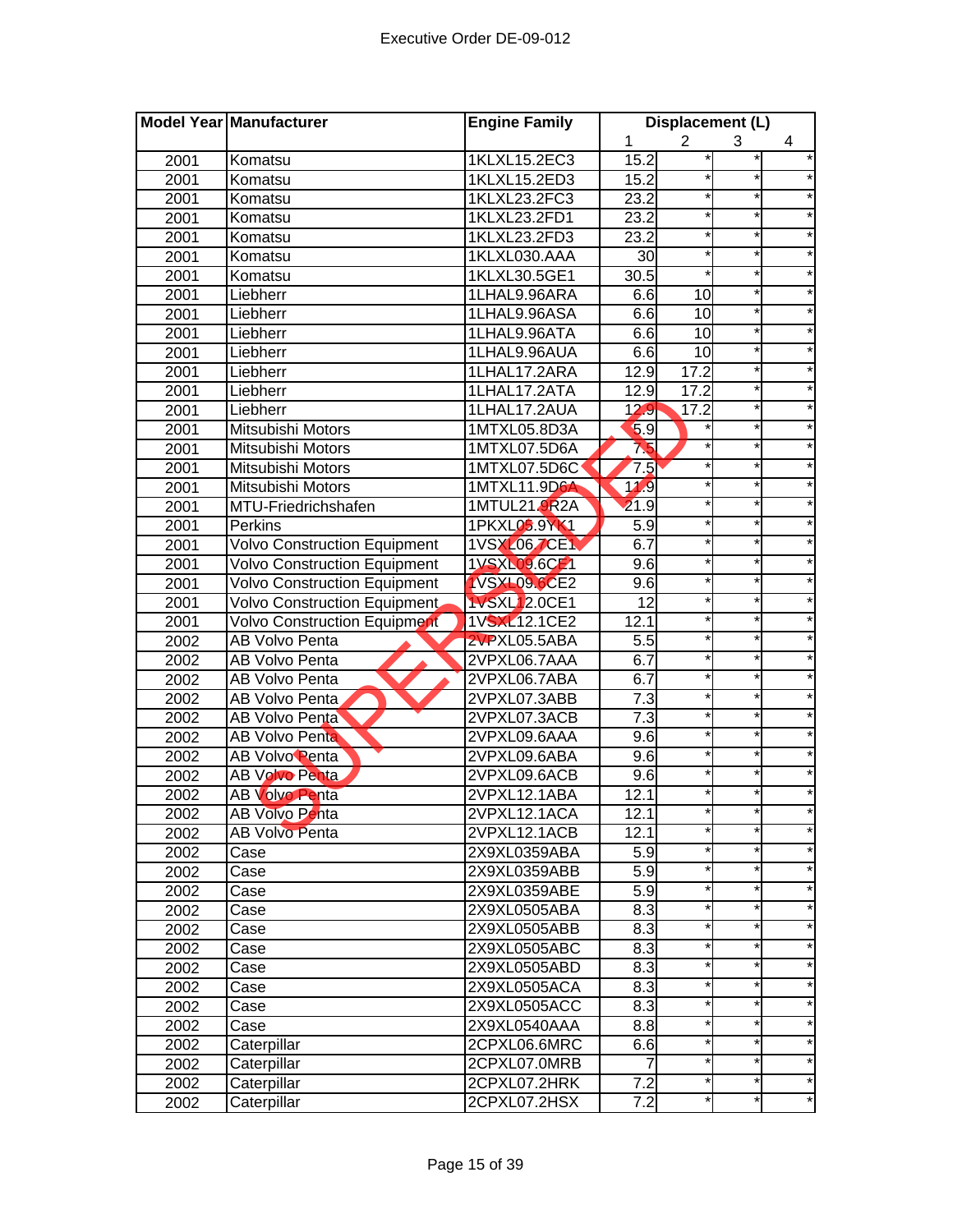|      | Model Year Manufacturer | <b>Engine Family</b> | Displacement (L) |                |          |   |
|------|-------------------------|----------------------|------------------|----------------|----------|---|
|      |                         |                      | 1                | $\overline{2}$ | 3        | 4 |
| 2002 | Caterpillar             | 2CPXL08.8HSK         | $\frac{8}{8}$    |                |          |   |
| 2002 | Caterpillar             | 2CPXL08.8HSX         | $\overline{8.8}$ |                |          |   |
| 2002 | Caterpillar             | 2CPXL10.3ESK         | 10.3             |                |          |   |
| 2002 | Caterpillar             | 2CPXL10.3ESX         | 10.3             |                | $^\star$ |   |
| 2002 | Caterpillar             | 2CPXL10.5MRD         | 10.5             |                | $\star$  |   |
| 2002 | Caterpillar             | 2CPXL12.0ESK         | $\overline{12}$  |                | $\star$  |   |
| 2002 | Caterpillar             | 2CPXL14.6ESK         | 14.6             |                | $^\star$ |   |
| 2002 | Caterpillar             | 2CPXL15.8ERK         | 15.8             |                | $\star$  |   |
| 2002 | Caterpillar             | 2CPXL15.8ESK         | 15.8             |                | $^\star$ |   |
| 2002 | Caterpillar             | 2CPXL18.0HSK         | 18               |                | $\star$  |   |
| 2002 | Caterpillar             | 2CPXL27.0HRK         | $\overline{27}$  |                | $\star$  |   |
| 2002 | Caterpillar             | 2CPXL27.0HRP         | $\overline{27}$  |                |          |   |
| 2002 | Caterpillar             | 2CPXL27.0MRT         | $\overline{27}$  |                |          |   |
| 2002 | Caterpillar             | 2CPXL34.5ERK         | 34.5             |                |          |   |
| 2002 | Cummins                 | 2CEXL0239ACA         | 3.9              |                |          |   |
| 2002 | Cummins                 | 2CEXL0359ABA         | 59               |                |          |   |
| 2002 | Cummins                 | 2CEXL0359ABB         | 5.9              |                |          |   |
| 2002 | Cummins                 | 2CEXL0359ABC         | 5.9              |                |          |   |
| 2002 | Cummins                 | 2CEXL0359ABE         | 5.9              |                | *        |   |
| 2002 | <b>Cummins</b>          | 2CEXL0505ABA         | 8.3              |                |          |   |
| 2002 | Cummins                 | 2CEXL0505ABB         | 8.3              |                | $^\star$ |   |
| 2002 | Cummins                 | 2CEXL0505ABC         | 8.3              |                | $\star$  |   |
| 2002 | Cummins                 | 2CEXL0505ABD         | 8.3              |                | *        |   |
| 2002 | Cummins                 | 2CEXL0505ACA         | 8.3              |                | $\star$  |   |
| 2002 | Cummins                 | 2CEXL0505ACB         | 8.3              |                | $\star$  |   |
| 2002 | Cummins                 | 2CEXL0505ACC         | 8.3              |                | $^\star$ |   |
| 2002 | Cummins                 | 2CEXL0505ACE         | 8.3              |                | *        |   |
| 2002 | Cummins                 | 2CEXL0540AAA         | 8.8              |                |          |   |
| 2002 | Cummins                 | 2CEXL0661AAD         | 10.3             |                |          |   |
| 2002 | Cummins                 | 2CEXL0661AAA         | 10.8             |                |          |   |
| 2002 | Cummins                 | 2CEXL0661AAB         | 10.8             |                |          |   |
| 2002 | <b>Cummins</b>          | 2CEXL0661AAC         | 10.8             |                |          |   |
| 2002 | <b>Cummins</b>          | 2CEXL015.AAA         | 15               |                |          |   |
| 2002 | <b>Cummins</b>          | 2CEXL015.AAB         | 15               |                |          |   |
| 2002 | Cummins                 | 2CEXL015.ABA         | 15               |                |          |   |
| 2002 | <b>Cummins</b>          | 2CEXL019.AAC         | 19               |                |          |   |
| 2002 | Cummins                 | 2CEXL030.AAA         | 30               |                |          |   |
| 2002 | Daewoo                  | 2DWXL11.1BIA         | 11.1             |                | $^\star$ |   |
| 2002 | Daewoo                  | 2DWXL14.6CVT         | 14.6             |                | *        |   |
| 2002 | Daewoo                  | 2DWXL21.9AYA         | 21.9             |                | *        | * |
| 2002 | DaimlerChrysler         | 2MBXL12.0RJB         | $\overline{12}$  |                | $\star$  |   |
| 2002 | DaimlerChrysler         | 2MBXL12.0RJC         | 12               |                | $\star$  | * |
| 2002 | <b>DaimlerChrysler</b>  | 2MBXL15.9RJA         | 15.9             |                | $^\star$ | * |
| 2002 | <b>DaimlerChrysler</b>  | 2MBXL21.9R6B         | 21.9             |                | *        | * |
| 2002 | Deere                   | 2JDXL06.8012         | 4.5              | 6.8            |          |   |
| 2002 | Deere                   | 2JDXL06.8013         | 4.5              | 6.8            | *        |   |
| 2002 | Deere                   | 2JDXL06.8038         | 6.8              |                |          |   |
| 2002 | Deere                   | 2JDXL06.8039         | 6.8              |                |          |   |
| 2002 | Deere                   | 2JDXL06.8049         | 6.8              |                |          |   |
| 2002 | Deere                   | 2JDXL08.1007         | 8.1              |                | *        |   |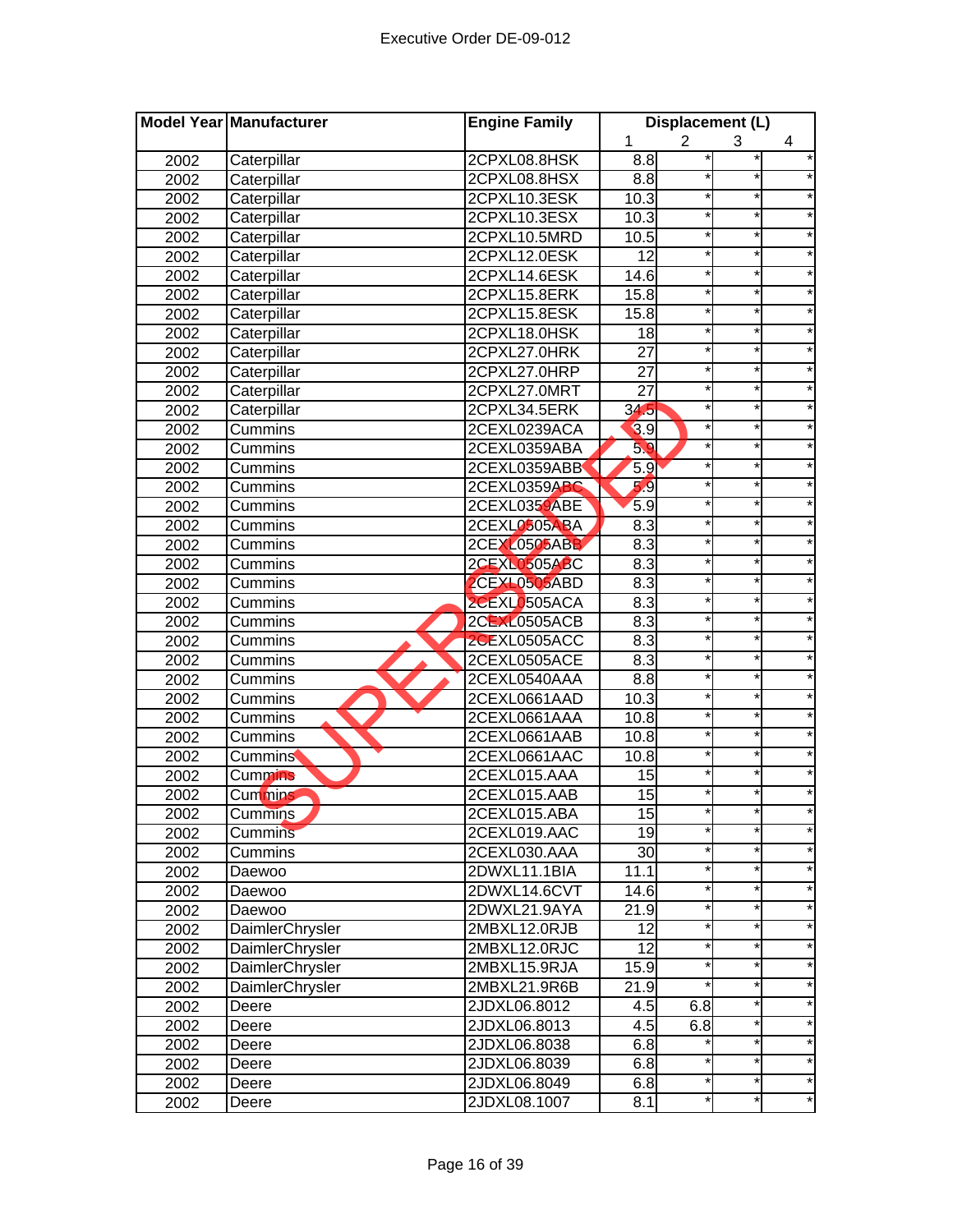|      | Model Year Manufacturer           | <b>Engine Family</b> | Displacement (L) |                |                 |            |
|------|-----------------------------------|----------------------|------------------|----------------|-----------------|------------|
|      |                                   |                      | 1                | $\overline{2}$ | 3               | 4          |
| 2002 | Deere                             | 2JDXL08.1008         | 8.1              |                |                 |            |
| 2002 | Deere                             | 2JDXL08.1009         | 8.1              |                |                 |            |
| 2002 | Deere                             | 2JDXL08.1019         | 8.1              |                | $^\star$        |            |
| 2002 | Deere                             | 2JDXL08.1024         | 8.1              |                | $^\star$        |            |
| 2002 | Deere                             | 2JDXL08.1036         | 8.1              |                | $\star$         |            |
| 2002 | Deere                             | 2JDXL08.1037         | 8.1              |                | $\star$         |            |
| 2002 | Deere                             | 2JDXL08.1045         | 8.1              |                | $\star$         |            |
| 2002 | Deere                             | 2JDXL12.5029         | 12.5             |                | $\star$         |            |
| 2002 | Deere                             | 2JDXL12.5035         | 12.5             |                | $^\star$        |            |
| 2002 | <b>Detroit Diesel Corporation</b> | 2DDXL08.5YJD         | $\overline{8.5}$ |                | $\star$         |            |
| 2002 | <b>Detroit Diesel Corporation</b> | 2DDXL12.7VGD         | 12.7             |                | $\star$         |            |
| 2002 | <b>Detroit Diesel Corporation</b> | 2DDXL14.0VLD         | 14               |                |                 |            |
| 2002 | <b>Detroit Diesel Corporation</b> | 2DDXL31.8XRE         | 15.9             | 23.9           | 31.8            |            |
| 2002 | Deutz                             | 2DZXL06.1028         |                  | 6.1            |                 |            |
| 2002 | Deutz                             | 2DZXL07.1004         | 7.1              | 4.8            |                 |            |
| 2002 | Deutz                             | 2DZXL07.1005         | M                | 4.8            |                 |            |
| 2002 | Deutz                             | 2DZXL07.1032         | 7.1              | 4.8            |                 |            |
| 2002 | Deutz                             | 2DZXL15.9002         | 11.9             | 15.9           |                 |            |
| 2002 | Deutz                             | 2DZXL15.9003         | 11.9             | 15.9           | $\star$         |            |
| 2002 | Deutz                             | 2DZXL35.0001         | 17.5             | 26.3           | $\overline{35}$ |            |
| 2002 | International                     | 2NVXL0444ANA         | $\overline{7.3}$ |                |                 |            |
| 2002 | International                     | 2NVXL0466ANA         | 7.6              |                | $^\star$        |            |
| 2002 | International                     | 2NVXL0530ANA         | 8.7              |                | *               |            |
| 2002 | International                     | 2NVXL0530ANB         | $\overline{8.7}$ |                | $\star$         |            |
| 2002 | International                     | <b>2NVXL0530ANC</b>  | $\overline{8.7}$ |                | $\star$         |            |
| 2002 | International                     | 2NVXL0530AND         | 8.7              |                | $^\star$        |            |
| 2002 | International                     | 2NVXL0530ANE         | $\overline{8.7}$ |                | $^\star$        |            |
| 2002 | International                     | 2NVXL0530ANF         | $\overline{8.7}$ |                |                 |            |
| 2002 | Isuzu                             | 2SZXL06.5EXA         | 6.5              |                |                 |            |
| 2002 | Isuzu                             | 2SZXL07.8ATA         | $\overline{7.8}$ |                |                 |            |
| 2002 | Isuzu                             | 2SZXL07.8EXA         | 7.8              |                | $\star$         |            |
| 2002 | Isuzu                             | 2SZXL09.8EXA         | 9.8              |                |                 |            |
| 2002 | Isuzu-                            | 2SZXL15.7ETA         | 15.7             |                |                 |            |
| 2002 | <b>Isuzu</b>                      | 2SZXL15.7EXA         | 15.7             |                |                 |            |
| 2002 | <b>Iveco</b>                      | 2VEXL05.9DCR         | 5.9              |                |                 |            |
| 2002 | <b>Iveco</b>                      | 2VEXL07.7DAR         | 7.7              |                | $\star$         |            |
| 2002 | <i>Iveco</i>                      | 2VEXL07.8CRS         | 7.8              |                |                 |            |
| 2002 | <b>Iveco</b>                      | 2VEXL10.3CRS         | 10.3             |                | $^\star$        |            |
| 2002 | <b>Iveco</b>                      | 2VEXL12.9CRS         | 12.9             | $\star$        | *               |            |
| 2002 | Komatsu                           | 2KLXL0359ABA         | 5.9              |                | *               | $^\star$   |
| 2002 | Komatsu                           | 2KLXL0359ABC         | 5.9              |                | $\star$         |            |
| 2002 | Komatsu                           | 2KLXL7.15CB1         | 7.2              |                | *               | *          |
| 2002 | Komatsu                           | 2KLXL7.15CC1         | 7.2              |                | $^\star$        | $^{\star}$ |
| 2002 | Komatsu                           | 2KLXL7.15CD1         | $\overline{7.2}$ | $\star$        | $\star$         | $\star$    |
| 2002 | Komatsu                           | 2KLXL0505ABB         | 8.3              |                |                 |            |
| 2002 | Komatsu                           | 2KLXL0505ABD         | 8.3              |                |                 |            |
| 2002 | Komatsu                           | 2KLXL0505ACA         | 8.3              |                |                 |            |
| 2002 | Komatsu                           | 2KLXL11.0DA1         | 11               |                |                 |            |
| 2002 | Komatsu                           | 2KLXL11.0DB1         | 11               |                |                 |            |
| 2002 | Komatsu                           | 2KLXL11.0DC1         | 11               |                |                 |            |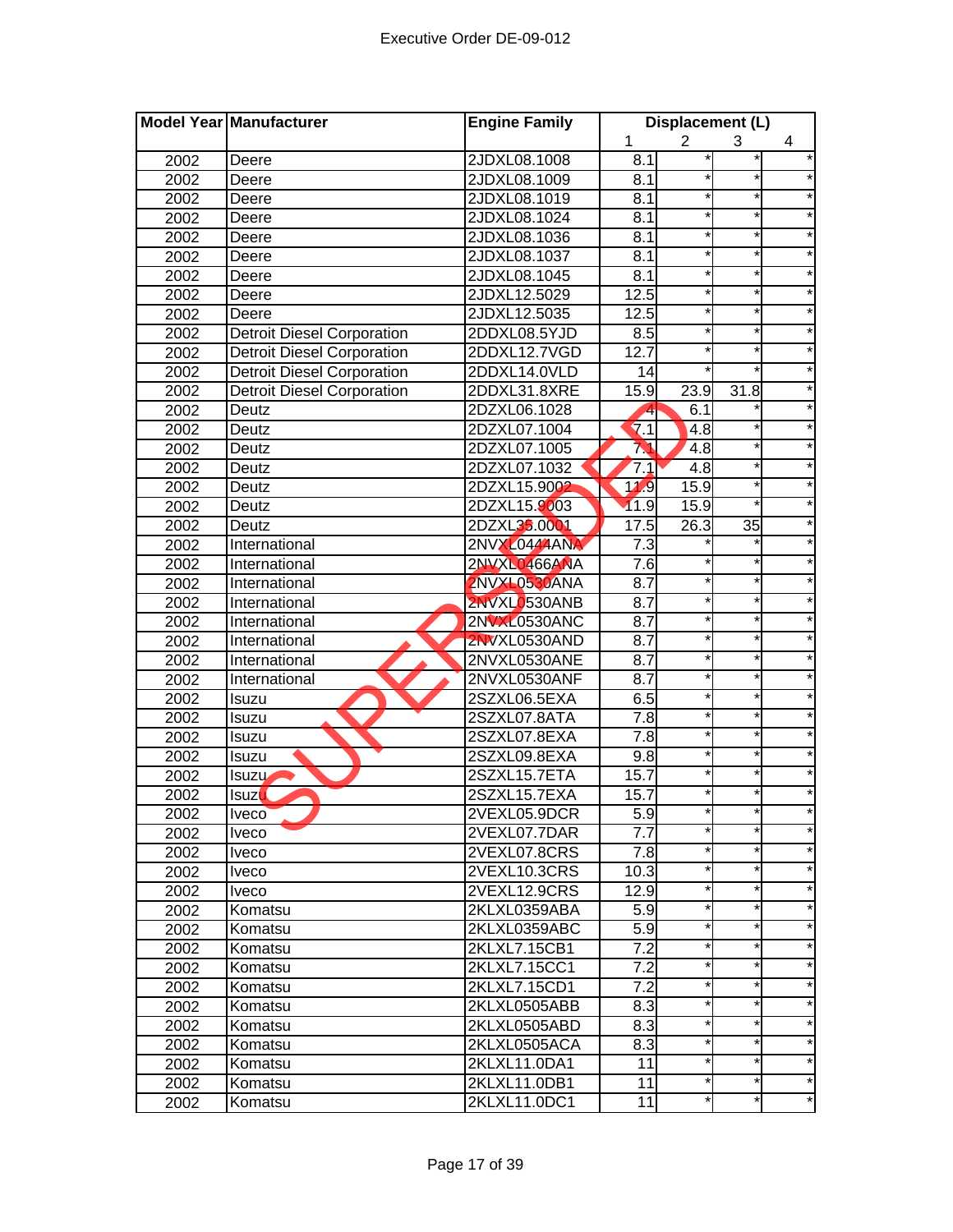|      | Model Year Manufacturer             | <b>Engine Family</b> | Displacement (L)  |                 |          |         |
|------|-------------------------------------|----------------------|-------------------|-----------------|----------|---------|
|      |                                     |                      | 1                 | $\overline{2}$  | 3        | 4       |
| 2002 | Komatsu                             | 2KLXL11.0DC3         | 11                |                 |          |         |
| 2002 | Komatsu                             | 2KLXL11.0DD3         | 11                |                 |          |         |
| 2002 | Komatsu                             | 2KLXL11.0DD4         | $\overline{11}$   |                 |          |         |
| 2002 | Komatsu                             | 2KLXL11.0DD5         | $\overline{11}$   |                 |          |         |
| 2002 | Komatsu                             | 2KLXL11.0DD6         | 11                |                 | $^\star$ |         |
| 2002 | Komatsu                             | 2KLXL15.2EB1         | 15.2              |                 | $\star$  |         |
| 2002 | Komatsu                             | 2KLXL15.2EC3         | 15.2              |                 | $\star$  |         |
| 2002 | Komatsu                             | 2KLXL15.2ED3         | 15.2              |                 | $^\star$ |         |
| 2002 | Komatsu                             | 2KLXL15.2EE3         | 15.2              |                 | $\star$  |         |
| 2002 | Komatsu                             | 2KLXL23.2FC3         | 23.2              |                 | $\star$  |         |
| 2002 | Komatsu                             | 2KLXL23.2FD3         | 23.2              |                 | $\star$  |         |
| 2002 | Komatsu                             | 2KLXL030.AAA         | 30                |                 | $\star$  |         |
| 2002 | Komatsu                             | 2KLXL30.5GE1         | 30.5              |                 |          |         |
| 2002 | Liebherr                            | 2LHAL9.96ARA         | 6.6               | 10              |          |         |
| 2002 | Liebherr                            | 2LHAL9.96ASA         | 6.6               | 10              |          |         |
| 2002 | Liebherr                            | 2LHAL9.96ATA         | 66                | 10              |          |         |
| 2002 | Liebherr                            | 2LHAL9.96AUA         | 6.6               | $\overline{10}$ |          |         |
| 2002 | Liebherr                            | 2LHAL17.2ARA         | 12.9              | 17.2            |          |         |
| 2002 | Liebherr                            | 2LHAL17.2ATA         | 12.9              | 17.2            |          |         |
| 2002 | Liebherr                            | 2LHAL17.2AUA         | 12.9              | 17.2            | *        |         |
| 2002 | Mitsubishi Fuso                     | 2MFT 105 8D3B        | 5.9               |                 |          |         |
| 2002 | Mitsubishi Motors                   | 2MTXL05.8D3A         | $\overline{5.8}$  |                 | $^\star$ |         |
| 2002 | Mitsubishi Motors                   | <b>2MTXL07 5D6A</b>  | $\overline{7.5}$  |                 | $\star$  |         |
| 2002 | Mitsubishi Motors                   | <b>2MTXL07.5D6C</b>  | 7.5               |                 | *        |         |
| 2002 | Mitsubishi Motors                   | 2MTXL07.5D6D         | 7.5               |                 | $\star$  |         |
| 2002 | Mitsubishi Motors                   | <b>2MTXL11.9D2C</b>  | 11.9              |                 | $\star$  |         |
| 2002 | Mitsubishi Motors                   | 2MTXL11.9D6A         | 11.9              |                 | $^\star$ |         |
| 2002 | MTU-Friedrichshafen                 | 2MTUL21.9R2A         | 21.9              |                 | *        |         |
| 2002 | New Holland                         | 2NHXL07.5A3A         | 7.5               |                 |          |         |
| 2002 | New Holland                         | 2NHXL07.5A3F         | $\overline{7.5}$  |                 |          |         |
| 2002 | Perkins                             | 2PKXL05.9YK1         | 6                 |                 |          |         |
| 2002 | Volvo Construction Equipment        | 2VSXL06.7CE1         | 6.7               |                 |          |         |
| 2002 | <b>Volvo Construction Equipment</b> | 2VSXL09.6CE2         | 9.6               |                 |          |         |
| 2002 | <b>Volvo Construction Equipment</b> | 2VSXL12.1CE2         | 12.1              |                 |          |         |
| 2002 | <b>Volvo Construction Equipment</b> | 2VSXL16.0CE2         | 16                |                 |          |         |
| 2003 | <b>AB Volvo Penta</b>               | 3VPXL07.3ACB         | 7.3               |                 |          |         |
| 2003 | AB Volvo Penta                      | 3VPXL09.6ACB         | 9.6               |                 |          |         |
| 2003 | AB Volvo Penta                      | 3VPXL12.1ABA         | 12.1              |                 |          |         |
| 2003 | AB Volvo Penta                      | 3VPXL12.1ACA         | 12.1              |                 | *        |         |
| 2003 | <b>AB Volvo Penta</b>               | 3VPXL12.1ACB         | 12.1              |                 | *        |         |
| 2003 | Caterpillar                         | 3CPXL06.6MTW         | 6.6               |                 | *        | *       |
| 2003 | Caterpillar                         | 3CPXL07.2HSK         | $\overline{7.2}$  |                 | $\star$  |         |
| 2003 | Caterpillar                         | 3CPXL07.2HSL         | $\overline{7.2}$  |                 | $^\star$ |         |
| 2003 | Caterpillar                         | 3CPXL08.8HSK         | 8.8               |                 | $^\star$ | *       |
| 2003 | Caterpillar                         | 3CPXL08.8HSL         | 8.8               | $\star$         | *        | $\star$ |
| 2003 | Caterpillar                         | 3CPXL10.3ESK         | 10.3              |                 |          |         |
| 2003 | Caterpillar                         | 3CPXL10.5MRW         | 10.5              |                 |          |         |
| 2003 | Caterpillar                         | 3CPXL12.0ESK         | $\overline{12}$   |                 |          |         |
| 2003 | Caterpillar                         | 3CPXL14.6ESK         | 14.6              |                 | *        |         |
| 2003 | Caterpillar                         | 3CPXL15.8ESK         | $15.\overline{8}$ |                 |          |         |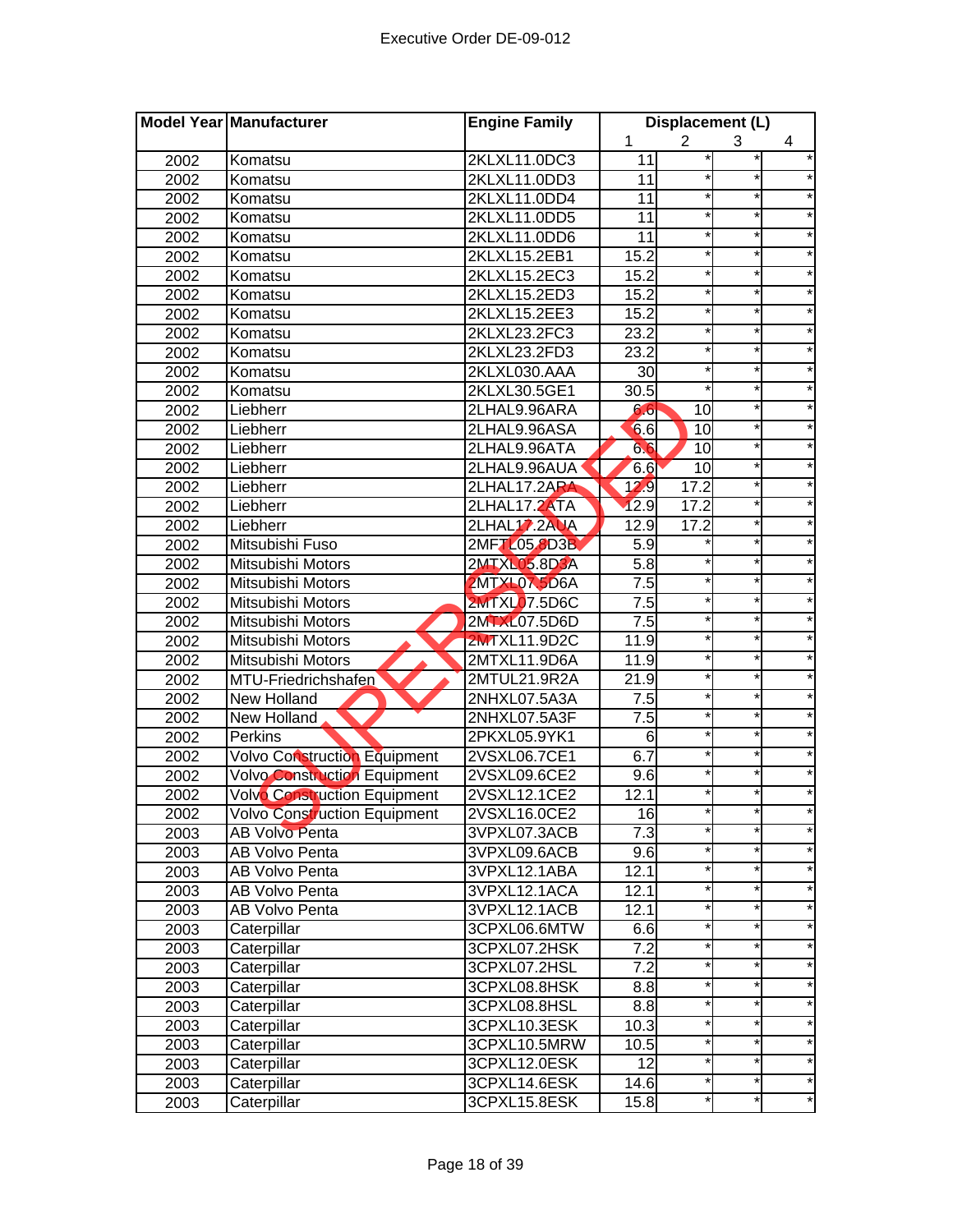|      | Model Year Manufacturer       | <b>Engine Family</b> | Displacement (L)   |                |                  |         |
|------|-------------------------------|----------------------|--------------------|----------------|------------------|---------|
|      |                               |                      | 1                  | $\overline{2}$ | 3                | 4       |
| 2003 | Caterpillar                   | 3CPXL18.0HRX         | 18                 |                |                  |         |
| 2003 | Caterpillar                   | 3CPXL18.0HSK         | 18                 |                |                  |         |
| 2003 | Caterpillar                   | 3CPXL27.0HRK         | $\overline{27}$    |                |                  |         |
| 2003 | Caterpillar                   | 3CPXL27.0HRP         | $\overline{27}$    |                | $^\star$         |         |
| 2003 | Caterpillar                   | 3CPXL27.0HRX         | $\overline{27}$    |                | $\star$          |         |
| 2003 | Caterpillar                   | 3CPXL27.0MRT         | 27                 |                | $\star$          |         |
| 2003 | Caterpillar                   | 3CPXL34.5ERK         | 34.5               |                | $\star$          |         |
| 2003 | <b>CNH Engine Corporation</b> | 3X9XL0359AAC         | 5.9                |                | $\star$          |         |
| 2003 | <b>CNH Engine Corporation</b> | 3X9XL0505AAB         | 8.3                |                | $^\star$         |         |
| 2003 | <b>CNH Engine Corporation</b> | 3X9XL0505ABC         | 8.3                |                | ¥                |         |
| 2003 | <b>CNH Engine Corporation</b> | 3X9XL0505ABD         | 8.3                |                | $\star$          |         |
| 2003 | <b>CNH Engine Corporation</b> | 3X9XL0505ACC         | 8.3                |                |                  |         |
| 2003 | <b>CNH Engine Corporation</b> | 3X9XL0540AAA         | 8.8                |                |                  |         |
| 2003 | <b>CNH UK Limited</b>         | 3NHXL06.7DCR         | 3.9                | 4.5            | $\overline{5.9}$ | 6.7     |
| 2003 | <b>CNH UK Limited</b>         | 3NHXL06.7DTA         | 3.9                | 6.7            |                  |         |
| 2003 | <b>CNH UK Limited</b>         | 3NHXL07.5B2H         | 75                 |                |                  |         |
| 2003 | <b>CNH UK Limited</b>         | 3NHXL07.5B3A         | 7.5                |                |                  |         |
| 2003 | <b>CNH UK Limited</b>         | 3NHXL07.5B3C         | 75                 |                |                  |         |
| 2003 | <b>CNH UK Limited</b>         | 3NHXL07.5B3F         | 7.5                |                | *                |         |
| 2003 | Cummins                       | 3CEXL0239AAD         | $\overline{3.9}$   |                | $\star$          |         |
| 2003 | Cummins                       | <b>3CEXL0239AAF</b>  | $\overline{3.9}$   |                | $^\star$         |         |
| 2003 | Cummins                       | 3CEXL0275AAA         | 4.5                |                | $\star$          |         |
| 2003 | Cummins                       | 3CEXL0275AAB         | 4.5                |                | *                |         |
| 2003 | Cummins                       | <b>3CEXL0359AAB</b>  | 5.9                |                | $\star$          |         |
| 2003 | Cummins                       | <b>3CEXL0359AAC</b>  | 5.9                |                | $\star$          |         |
| 2003 | Cummins                       | 3CEXL0359AAD         | 5.9                |                | $^\star$         |         |
| 2003 | Cummins                       | 3CEXL0359ABC         | 5.9                |                | *                |         |
| 2003 | Cummins                       | 3CEXL0359ABE         | 5.9                |                |                  |         |
| 2003 | Cummins                       | 3CEXL0409AAA         | 6.7                |                |                  |         |
| 2003 | Cummins                       | 3CEXL0505ABC         | $\overline{8.3}$   |                |                  |         |
| 2003 | Cummins                       | 3CEXL0505ABD         | 8.3                |                |                  |         |
| 2003 | <b>Cummins</b>                | 3CEXL0505ACB         | 8.3                |                |                  |         |
| 2003 | <b>Cummins</b>                | 3CEXL0505ACC         | 8.3                |                |                  |         |
| 2003 | <b>Cummins</b>                | 3CEXL0540AAA         | 8.8                |                |                  |         |
| 2003 | Cummins                       | 3CEXL0661AAC         | 10.8               |                |                  |         |
| 2003 | <b>Cummins</b>                | 3CEXL0661AAD         | 10.8               |                |                  |         |
| 2003 | Cummins                       | 3CEXL0661AAE         | 10.8               |                |                  |         |
| 2003 | Cummins                       | 3CEXL015.AAA         | 15                 |                | *                |         |
| 2003 | Cummins                       | 3CEXL015.AAB         | 15                 |                | *                |         |
| 2003 | Cummins                       | 3CEXL015.ABA         | 15                 |                | *                | *       |
| 2003 | Cummins                       | 3CEXL019.AAC         | 19                 |                | *                |         |
| 2003 | Cummins                       | 3CEXL023.AAA         | 23.2               |                | *                |         |
| 2003 | Cummins                       | 3CEXL030.AAA         | 30                 |                | *                | *       |
| 2003 | Daewoo                        | 3DWXL05.8COA         | 5.8                |                | $\star$          | $\star$ |
| 2003 | Daewoo                        | 3DWXL08.1CPA         | 8.1                |                |                  |         |
| 2003 | Daewoo                        | 3DWXL11.1DJA         | 11.1               |                |                  |         |
| 2003 | Daewoo                        | 3DWXL18.3ASC         | 18.3               |                |                  |         |
| 2003 | Daewoo                        | 3DWXL21.9AYA         | 21.9               |                |                  |         |
| 2003 | DaimlerChrysler               | 3MBXL4.25RJB         | $\overline{4}$ .25 |                |                  |         |
| 2003 | DaimlerChrysler               | 3MBXL6.37RJB         | 6.37               |                |                  |         |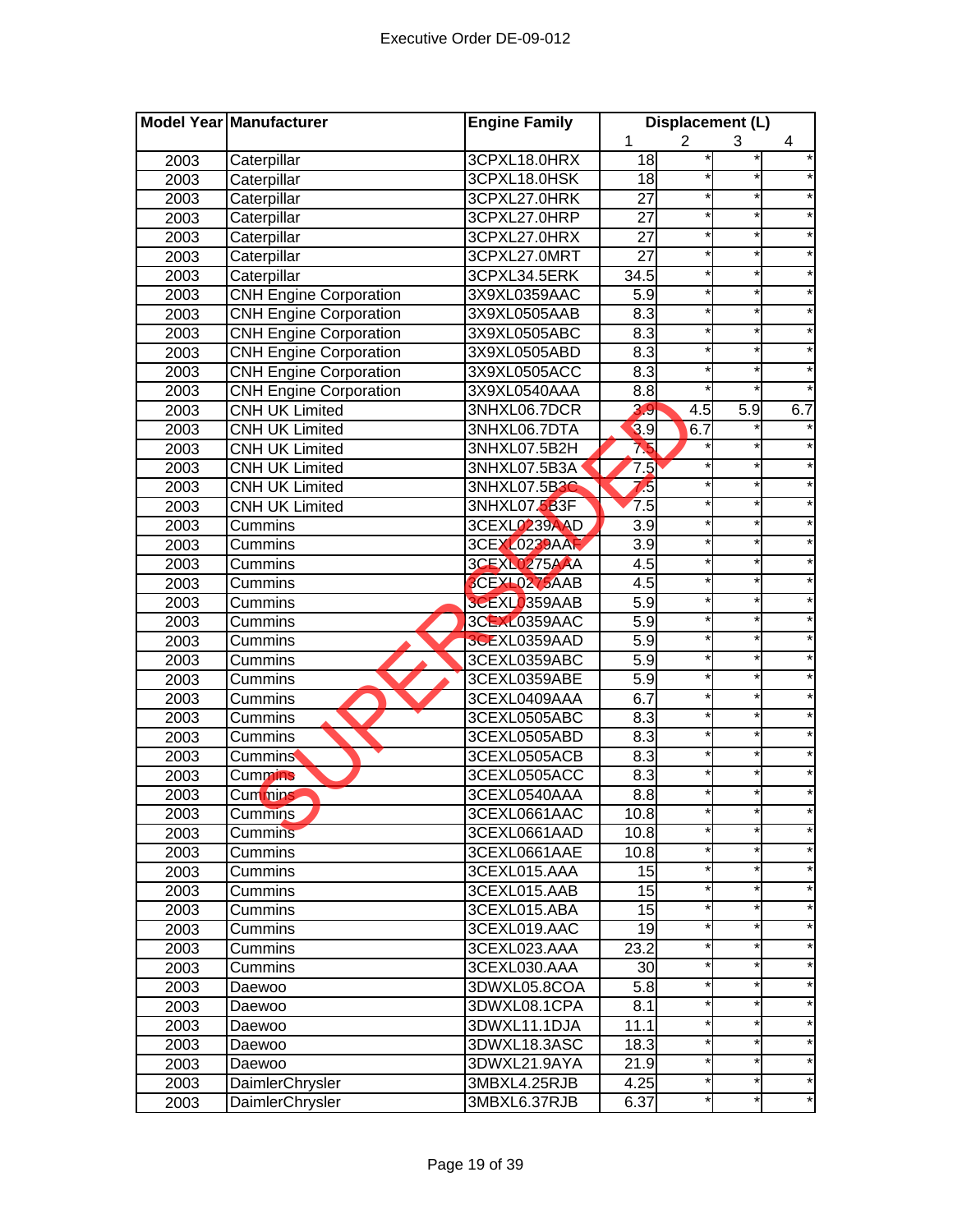|      | Model Year Manufacturer           | <b>Engine Family</b> |                  | Displacement (L)  |          |          |
|------|-----------------------------------|----------------------|------------------|-------------------|----------|----------|
|      |                                   |                      | 1                | $\overline{2}$    | 3        | 4        |
| 2003 | DaimlerChrysler                   | 3MBXL7.20RJA         | 7.2              |                   |          |          |
| 2003 | DaimlerChrysler                   | 3MBXL12.0RJB         | 12               |                   |          |          |
| 2003 | DaimlerChrysler                   | 3MBXL12.0RJC         | $\overline{12}$  |                   | $\star$  |          |
| 2003 | DaimlerChrysler                   | 3MBXL15.9RJA         | 15.9             |                   | $\star$  |          |
| 2003 | DaimlerChrysler                   | 3MBXL21.9R6B         | 21.9             | *                 | $\ast$   |          |
| 2003 | Deere                             | 3JDXL06.8038         | 6.8              |                   | $\star$  |          |
| 2003 | Deere                             | 3JDXL06.8039         | 6.8              |                   | $\star$  | $\star$  |
| 2003 | Deere                             | 3JDXL06.8041         | 6.8              | 4.5               | $\star$  |          |
| 2003 | Deere                             | 3JDXL06.8044         | 6.8              | 4.5               | $\star$  |          |
| 2003 | Deere                             | 3JDXL06.8048         | 6.8              |                   | $^\star$ |          |
| 2003 | Deere                             | 3JDXL06.8049         | 6.8              |                   | $^\star$ |          |
| 2003 | Deere                             | 3JDXL06.8052         | 6.8              |                   | $\star$  |          |
| 2003 | Deere                             | 3JDXL06.8053         | 6.8              |                   |          |          |
| 2003 | Deere                             | 3JDXL08.1037         | 8 <sup>1</sup>   |                   | $^\star$ |          |
| 2003 | Deere                             | 3JDXL08.1045         | 8.1              |                   |          |          |
| 2003 | Deere                             | 3JDXL08.1058         | 81               |                   |          |          |
| 2003 | Deere                             | 3JDXL08.1059         | 8.1              |                   |          |          |
| 2003 | Deere                             | 3JDXL12.5035         | 12.5             |                   |          |          |
| 2003 | <b>Detroit Diesel Corporation</b> | 3DDXL08.5YJD         | 8.5              |                   |          |          |
| 2003 | <b>Detroit Diesel Corporation</b> | 3DDXL12.7VGD         | 12.7             |                   | $\star$  |          |
| 2003 | <b>Detroit Diesel Corporation</b> | <b>3DDXL14.0VLD</b>  | 14               |                   |          |          |
| 2003 | <b>Detroit Diesel Corporation</b> | 3DDXL15.9WRE         | 15.9             |                   | $\star$  |          |
| 2003 | <b>Detroit Diesel Corporation</b> | 3DDXL31.8XRE         | 15.9             | 23.9              | 31.8     |          |
| 2003 | <b>Detroit Diesel Corporation</b> | <b>3DDXL35.8GRP</b>  | 23.9             | 31.8              | 35.8     |          |
| 2003 | Deutz                             | 3DZXL05.7019         | 3.8              | $\overline{5.7}$  |          |          |
| 2003 | Deutz                             | 3DZXL06.1028         | 4                | 6.1               |          |          |
| 2003 | Deutz                             | 3DZXL05.7033         | $\overline{5.7}$ | $\overline{3.8}$  |          |          |
| 2003 | Deutz                             | 3DZXL07.1032         | 7.15             | 4.76              | $^\star$ |          |
| 2003 | Deutz                             | 3DZXL07.1034         | $\overline{7.2}$ |                   |          |          |
| 2003 | Deutz                             | 3DZXL15.9002         | 11.9             | 15.9              |          |          |
| 2003 | Deutz                             | 3DZXL35.0001         | 17.5             | $\overline{26.3}$ | 35       |          |
| 2003 | Deutz                             | 3DZXL71.0021         | 35.4             |                   |          |          |
| 2003 | Hino                              | 3HMXL12.8KUV         | 12.9             |                   |          |          |
| 2003 | International                     | 3NVXL0365AFA         | 6                |                   |          |          |
| 2003 | International                     | 3NVXL0530ANE         | 8.7              |                   |          |          |
| 2003 | International                     | 3NVXL0530ANF         | 8.7              | $\star$           |          | *        |
| 2003 | <b>Isuzu</b>                      | 3SZXL04.3FTA         | 4.3              | $^\star$          | $\ast$   |          |
| 2003 | Isuzu                             | 3SZXL06.5EXA         | 6.5              | $^\star$          |          |          |
| 2003 | Isuzu                             | 3SZXL06.5FTA         | 6.5              | $^\star$          | $\ast$   |          |
| 2003 | Isuzu                             | 3SZXL06.5FXA         | 6.5              | $^\star$          | $\star$  | $^\star$ |
| 2003 | <b>Isuzu</b>                      | 3SZXL07.8ETA         | 7.8              | $^\star$          | $\star$  | *        |
| 2003 | Isuzu                             | 3SZXL07.8EXA         | 7.8              | $^{\star}$        | *        | *        |
| 2003 | Isuzu                             | 3SZXL09.8EXA         | 9.8              | $^\star$          | *        | *        |
| 2003 | Isuzu                             | 3SZXL15.7ETA         | 15.7             | $^\star$          |          | *        |
| 2003 | Isuzu                             | 3SZXL15.7EXA         | 15.7             | $\star$           | $\star$  | $\star$  |
| 2003 | <b>Iveco</b>                      | 3VEXL06.7DCR         | 3.9              | 4.5               | 5.9      | 6.7      |
| 2003 | Iveco                             | 3VEXL07.8CRS         | 7.8              |                   |          |          |
| 2003 | <i>lveco</i>                      | 3VEXL10.3CRS         | 10.3             |                   |          |          |
| 2003 | <i>lveco</i>                      | 3VEXL12.9CRS         | 12.9             |                   |          |          |
| 2003 | Komatsu                           | 3KLXL0239AAD         | 3.9              | *                 |          |          |
|      |                                   |                      |                  |                   |          |          |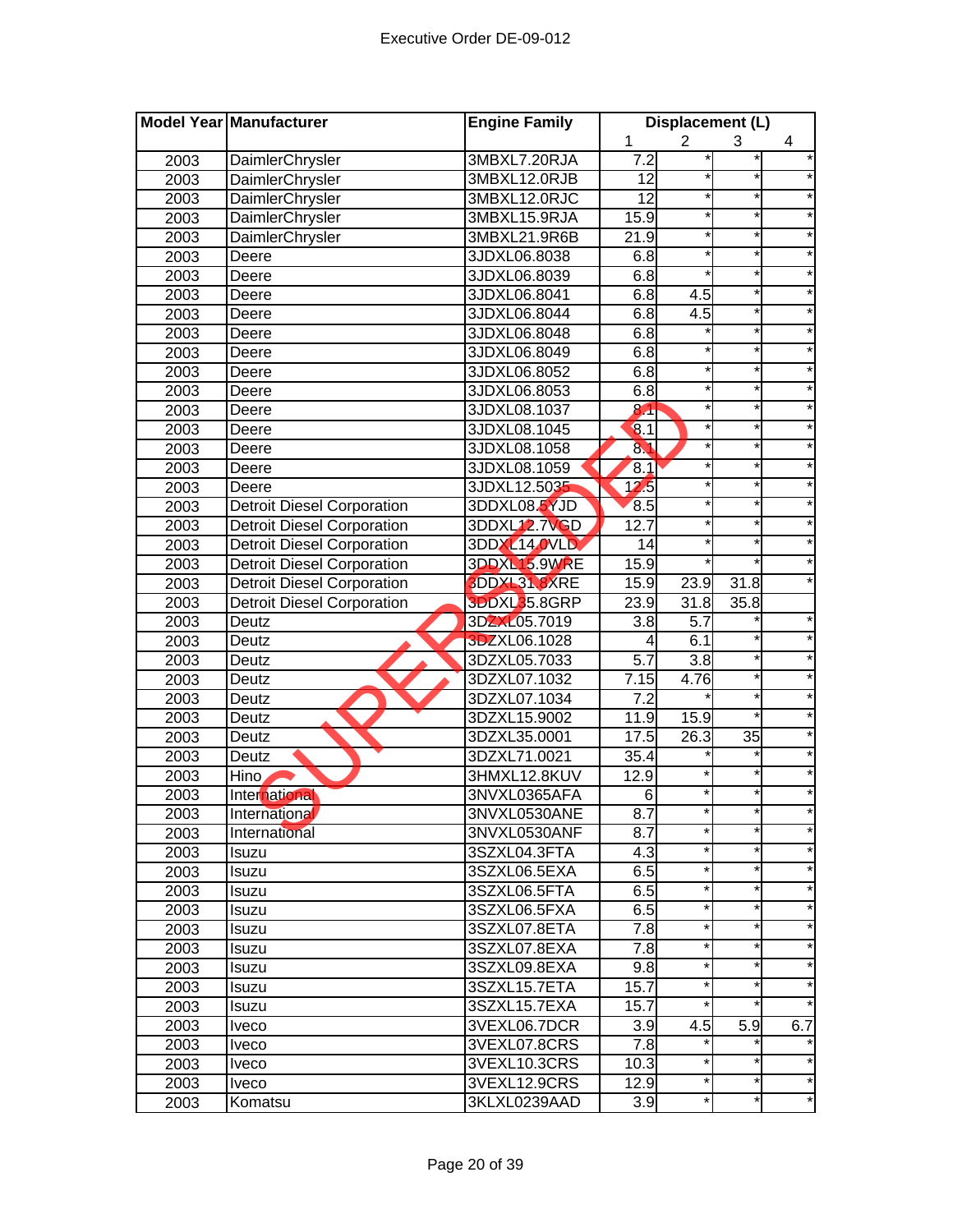|      | Model Year Manufacturer             | <b>Engine Family</b> |                    | Displacement (L) |          |            |
|------|-------------------------------------|----------------------|--------------------|------------------|----------|------------|
|      |                                     |                      | 1                  | $\overline{2}$   | 3        | 4          |
| 2003 | Komatsu                             | 3KLXL0239AAF         | 3.9                |                  |          |            |
| 2003 | Komatsu                             | 3KLXL0359AAB         | 5.9                |                  |          |            |
| 2003 | Komatsu                             | 3KLXL0359ABC         | 5.9                | *                | *        |            |
| 2003 | Komatsu                             | 3KLXL0505ABD         | 8.3                | *                |          |            |
| 2003 | Komatsu                             | 3KLXL11.0DC3         | $\overline{11}$    | *                | $^\star$ |            |
| 2003 | Komatsu                             | 3KLXL11.0DD3         | 11                 | *                | $\star$  |            |
| 2003 | Komatsu                             | 3KLXL11.0DD5         | $\overline{11}$    | $\star$          | $\star$  |            |
| 2003 | Komatsu                             | 3KLXL15.2EC3         | 15.2               | $\ast$           | $^\star$ |            |
| 2003 | Komatsu                             | 3KLXL15.2ED3         | 15.2               | *                | $\star$  |            |
| 2003 | Komatsu                             | 3KLXL15.2EE3         | 15.2               | $\star$          | $\star$  |            |
| 2003 | Komatsu                             | 3KLXL23.2FC3         | 23.2               | *                | $^\star$ |            |
| 2003 | Komatsu                             | 3KLXL23.2FD3         | 23.2               | $\ast$           | $\star$  |            |
| 2003 | Komatsu                             | 3KLXL23.2FD4         | 23.2               | $\star$          |          |            |
| 2003 | Komatsu                             | 3KLXL030.AAA         | 30                 | $\star$          |          |            |
| 2003 | Komatsu                             | 3KLXL30.5GE1         | 30.5               | $\star$          |          |            |
| 2003 | Liebherr                            | 3LHAL9.96ARA         | 66                 | 10               |          |            |
| 2003 | Liebherr                            | 3LHAL9.96ASA         | 6.6                | 10               |          |            |
| 2003 | Liebherr                            | 3LHAL9.96ATA         | 66                 | 10               |          |            |
| 2003 | Liebherr                            | 3LHAL9.96AUA         | 6.6                | 10               |          |            |
| 2003 | Liebherr                            | 3LHAL17.2ARA         | 12.9               | 17.2             |          |            |
| 2003 | Liebherr                            | <b>3LHAL17,2ATA</b>  | 12.9               | 17.2             |          |            |
| 2003 | Liebherr                            | <b>3LHAL17.2AUA</b>  | 12.9               | 17.2             | $^\star$ |            |
| 2003 | Mitsubishi Fuso                     | <b>3MFTL03.9D3A</b>  | $\overline{3.9}$   |                  | $\star$  |            |
| 2003 | Mitsubishi Fuso                     | <b>3MFTL05.8D3A</b>  | 5.9                |                  | *        |            |
| 2003 | Mitsubishi Fuso                     | 3MHZ 05.8D3B         | 5.9                |                  | $\star$  |            |
| 2003 | Mitsubishi Fuso                     | <b>3MFTL07.5D6E</b>  | $\overline{7.5}$   |                  | $\star$  |            |
| 2003 | Mitsubishi Fuso                     | 3MFTL07.5D6A         | $\overline{7.5}$   |                  | $^\star$ |            |
| 2003 | Mitsubishi Fuso                     | 3MFTL07.5D6D         | 7.5                |                  | *        |            |
| 2003 | Mitsubishi Heavy Industries         | 3MVXL05.0DDD         | $\overline{3.3}$   | 5                |          |            |
| 2003 | Mitsubishi Heavy Industries         | 3MVXL06.4DDD         | 6.4                |                  |          |            |
| 2003 | Mitsubishi Heavy Industries         | 3MVXL18.6BAA         | 18.6               |                  |          |            |
| 2003 | Mitsubishi Heavy Industries         | 3MVXL24.5AAB         | 24.5               |                  |          |            |
| 2003 | Mitsubishi Heavy Industries         | 3MVXL24.5ABA         | 24.5               |                  |          |            |
| 2003 | Mitsubishi Heavy Industries         | 3MVXL24.5ABB         | 24.5               |                  |          |            |
| 2003 | Mitsubishi Heavy Industries         | 3MVXL24.5ABD         | 24.5               |                  |          |            |
| 2003 | Mitsubishi Heavy Industries         | 3MVXL24.5ABE         | 24.5               |                  |          |            |
| 2003 | Mitsubishi Heavy Industries         | 3MVXL24.5BAA         | 24.5               |                  |          |            |
| 2003 | Mitsubishi Heavy Industries         | 3MVXL24.5BAB         | $\overline{2}$ 4.5 |                  |          |            |
| 2003 | Mitsubishi Motors                   | 3MTXL11.9D2A         | 11.9               |                  | *        |            |
| 2003 | MTU-Friedrichshafen                 | 3MTUL21.9R2A         | $\overline{2}1.9$  |                  | *        |            |
| 2003 | <b>Perkins</b>                      | 3PKXL04.4RH2         | 4.4                |                  | *        | $^{\star}$ |
| 2003 | Perkins                             | 3PKXL04.4RK1         | 4.4                |                  | $\star$  |            |
| 2003 | Perkins                             | 3PKXL06.0VK1         | 6                  |                  | *        |            |
| 2003 | <b>Volvo Construction Equipment</b> | 3VSXL09.6CE2         | 9.6                |                  | *        | *          |
| 2003 | <b>Volvo Construction Equipment</b> | 3VSXL12.1CE2         | 12.1               |                  | *        | $^\star$   |
| 2003 | <b>Volvo Construction Equipment</b> | 3VSXL16.0CE2         | 16                 |                  |          |            |
| 2004 | AB Volvo Penta                      | 4VPXL07.3ACB         | 7.3                |                  |          |            |
| 2004 | AB Volvo Penta                      | 4VPXL09.4ACA         | 9.4                |                  |          |            |
| 2004 | AB Volvo Penta                      | 4VPXL09.4ACB         | 9.4                |                  | *        |            |
| 2004 | AB Volvo Penta                      | 4VPXL09.4ACC         | 9.4                |                  |          |            |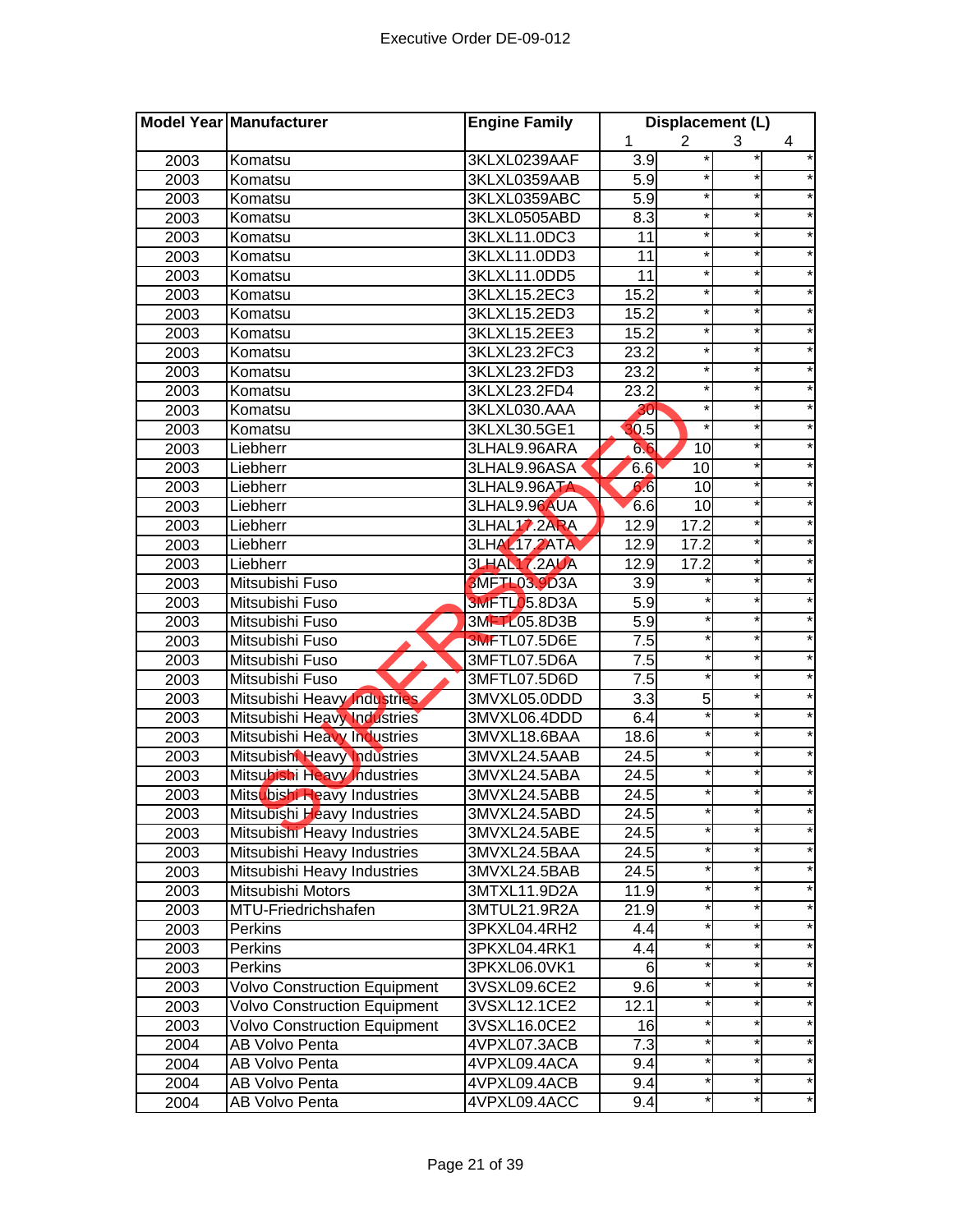|      | <b>Model Year Manufacturer</b> | <b>Engine Family</b> | Displacement (L) |                |            |            |
|------|--------------------------------|----------------------|------------------|----------------|------------|------------|
|      |                                |                      | 1                | $\overline{2}$ | 3          | 4          |
| 2004 | <b>AB Volvo Penta</b>          | 4VPXL09.6ACC         | 9.4              |                |            |            |
| 2004 | AB Volvo Penta                 | 4VPXL09.6ACB         | 9.6              |                | *          |            |
| 2004 | <b>AB Volvo Penta</b>          | 4VPXL12.1ABA         | 12.1             |                | $\star$    |            |
| 2004 | <b>AB Volvo Penta</b>          | 4VPXL12.1ACA         | 12.1             |                | *          |            |
| 2004 | AB Volvo Penta                 | 4VPXL12.1ACB         | 12.1             |                | $\star$    |            |
| 2004 | Caterpillar                    | 4CPXL07.2HSK         | 7.2              |                | $\star$    |            |
| 2004 | Caterpillar                    | 4CPXL07.2HSL         | $\overline{7.2}$ |                | $\star$    |            |
| 2004 | Caterpillar                    | 4CPXL08.8ESK         | 8.8              |                | $\star$    |            |
| 2004 | Caterpillar                    | 4CPXL08.8HSK         | 8.8              |                | *          |            |
| 2004 | Caterpillar                    | 4CPXL08.8HSL         | 8.8              |                | *          |            |
| 2004 | Caterpillar                    | 4CPXL10.3ESK         | 10.3             |                | *          |            |
| 2004 | Caterpillar                    | 4CPXL10.5MRW         | 10.5             |                |            |            |
| 2004 | Caterpillar                    | 4CPXL11.1ESK         | 11.1             |                |            |            |
| 2004 | Caterpillar                    | 4CPXL12.5ESK         | $\overline{1}$   |                |            |            |
| 2004 | Caterpillar                    | 4CPXL12.0ESK         | $\overline{12}$  |                |            |            |
| 2004 | Caterpillar                    | 4CPXL14.6ESK         | 146              |                |            |            |
| 2004 | Caterpillar                    | 4CPXL15.2ESK         | 15.2             |                |            |            |
| 2004 | Caterpillar                    | 4CPXL15.8ERK         | 158              |                |            |            |
| 2004 | Caterpillar                    | 4CPXL15.8ESK         | 15.8             |                | *          |            |
| 2004 | Caterpillar                    | 4CPXL18.0ESK         | 18               |                | $^{\star}$ |            |
| 2004 | Caterpillar                    | 4CPXL18 OHRX         | $\overline{18}$  |                | *          |            |
| 2004 | Caterpillar                    | 4CPXL18.0HSK         | $\overline{18}$  |                | $\star$    |            |
| 2004 | Caterpillar                    | 4CPXL18.1ESK         | 18.1             |                | *          |            |
| 2004 | Caterpillar                    | 4CPXL27.0ESK         | $\overline{27}$  |                | $^{\star}$ |            |
| 2004 | Caterpillar                    | 4CPXL27.0HRK         | $\overline{27}$  |                | $\star$    |            |
| 2004 | Caterpillar                    | 4CPXL27.0HRP         | $\overline{27}$  |                | *          |            |
| 2004 | Caterpillar                    | 4CPXL27.0HRX         | $\overline{27}$  |                | *          |            |
| 2004 | Caterpillar                    | 4CPXL27.0MRT         | $\overline{27}$  |                |            |            |
| 2004 | Caterpillar                    | 4CPXL34.5ERK         | 34.5             |                |            |            |
| 2004 | <b>CNH Engine Corporation</b>  | 4X9XL0239AAB         | $\overline{3.9}$ |                |            |            |
| 2004 | <b>CNH Engine Corporation</b>  | 4X9XL0239AAC         | 3.9              |                |            |            |
| 2004 | <b>CNH Engine Corporation</b>  | 4X9XL0359AAK         | $\overline{5.9}$ |                |            |            |
| 2004 | <b>CNH Engine Corporation</b>  | 4X9XL0359ABE         | 5.9              |                |            |            |
| 2004 | <b>CNH</b> Engine Corporation  | 4X9XL0505AAB         | 8.3              |                |            |            |
| 2004 | <b>CNH Engine Corporation</b>  | 4X9XL0505ABC         | 8.3              |                |            |            |
| 2004 | <b>CNH Engine Corporation</b>  | 4X9XL0505ABD         | 8.3              |                |            |            |
| 2004 | <b>CNH Engine Corporation</b>  | 4X9XL0505ACC         | 8.3              |                |            |            |
| 2004 | <b>CNH Engine Corporation</b>  | 4X9XL0540AAA         | 8.8              |                | *          |            |
| 2004 | <b>CNH UK Limited</b>          | 4NHXL06.7DCR         | 6.7              | 5.9            | 4.5        | 3.9        |
| 2004 | <b>CNH UK Limited</b>          | 4NHXL07.5B2H         | 7.5              |                |            |            |
| 2004 | <b>CNH UK Limited</b>          | 4NHXL07.5B3A         | 7.5              |                |            |            |
| 2004 | <b>CNH UK Limited</b>          | 4NHXL07.5B3C         | 7.5              |                | *          |            |
| 2004 | <b>CNH UK Limited</b>          | 4NHXL07.5B3F         | 7.5              | $\star$        | *          | $^{\star}$ |
| 2004 | Cummins                        | 4CEXL0239AAD         | 3.9              | $\star$        | *          | $\star$    |
| 2004 | Cummins                        | 4CEXL0239AAF         | 3.9              |                | $\star$    | $^\star$   |
| 2004 | Cummins                        | 4CEXL0275AAB         | 4.5              |                | *          |            |
| 2004 | Cummins                        | 4CEXL0359AAB         | 5.9              |                | *          | $\star$    |
| 2004 | Cummins                        | 4CEXL0359AAC         | 5.9              |                | *          | $^\star$   |
| 2004 | Cummins                        | 4CEXL0359AAD         | 5.9              |                |            |            |
| 2004 | Cummins                        | 4CEXL0359AAF         | 5.9              |                | *          |            |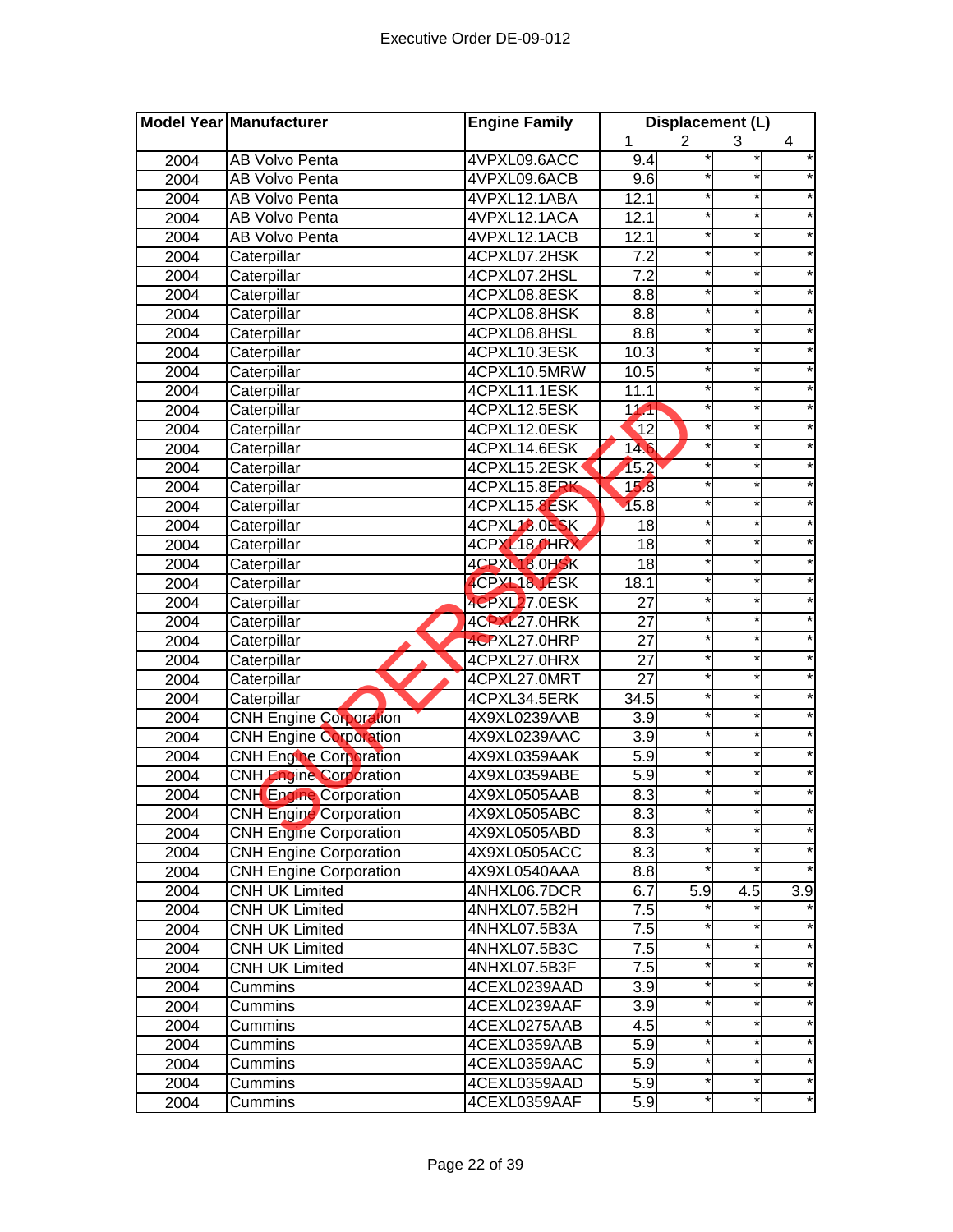|      | <b>Model Year Manufacturer</b>    | <b>Engine Family</b> | Displacement (L) |                |          |            |
|------|-----------------------------------|----------------------|------------------|----------------|----------|------------|
|      |                                   |                      | 1                | $\overline{2}$ | 3        | 4          |
| 2004 | Cummins                           | 4CEXL0359AAH         | 5.9              |                |          |            |
| 2004 | Cummins                           | 4CEXL0359ABC         | 5.9              |                | $\ast$   |            |
| 2004 | Cummins                           | 4CEXL0359ABE         | 5.9              |                | $^\star$ |            |
| 2004 | Cummins                           | 4CEXL0409AAA         | 6.7              |                | $\ast$   |            |
| 2004 | Cummins                           | 4CEXL0505ABC         | 8.3              |                | $\star$  |            |
| 2004 | Cummins                           | 4CEXL0505ABD         | 8.3              |                | $\star$  | *          |
| 2004 | Cummins                           | 4CEXL0505ACB         | 8.3              |                | $^\star$ |            |
| 2004 | Cummins                           | 4CEXL0505ACC         | 8.3              |                | *        |            |
| 2004 | Cummins                           | 4CEXL0540AAA         | 8.8              | *              | *        |            |
| 2004 | Cummins                           | 4CEXL0661AAC         | 10.8             |                | *        |            |
| 2004 | Cummins                           | 4CEXL0661AAD         | 10.8             |                | $\star$  |            |
| 2004 | Cummins                           | 4CEXL0661AAE         | 10.8             |                |          |            |
| 2004 | Cummins                           | 4CEXL015.AAA         | 15               |                | *        |            |
| 2004 | Cummins                           | 4CEXL015.AAB         | 15               |                |          |            |
| 2004 | Cummins                           | 4CEXL015.AAC         | 15               |                |          |            |
| 2004 | Cummins                           | 4CEXL015.AAD         | 16               |                |          |            |
| 2004 | Cummins                           | 4CEXL015.ABA         | 15               |                |          |            |
| 2004 | Cummins                           | 4CEXL019.AAC         | 19               |                | *        |            |
| 2004 | <b>Cummins</b>                    | 4CEXL023.AAA         | 23.2             |                | $\star$  |            |
| 2004 | Cummins                           | 4CEXL030.AAA         | 30               |                | *        |            |
| 2004 | Daewoo                            | 4DWXL05.8COA         | 5.8              |                | $\star$  |            |
| 2004 | Daewoo                            | 4DWXL05.8CRN         | 5.8              |                | $\star$  |            |
| 2004 | Daewoo                            | 4DWXL08.1CPA         | 8.1              | $\star$        | $^\star$ |            |
| 2004 | Daewoo                            | 4DWXL11.1BIA         | 11.1             |                | $\star$  |            |
| 2004 | Daewoo                            | 4DWXL11.1DJA         | 11.1             |                | *        |            |
| 2004 | Daewoo                            | 4DWXL18.3ASC         | 18.3             |                | *        |            |
| 2004 | Daewoo                            | 4DWXL21.9AYA         | 21.9             |                | $\star$  |            |
| 2004 | DaimlerChrysler                   | 4MBXL4.25RJB         | 4.25             |                |          |            |
| 2004 | DaimlerChrysler                   | 4MBXL6.37RJB         | 6.37             |                | *        |            |
| 2004 | DaimlerChrysler                   | 4MBXL7.20RJA         | 7.2              |                |          |            |
| 2004 | <b>DaimlerChrysler</b>            | 4MBXL12.0RJB         | 12               |                | $\star$  |            |
| 2004 | DaimlerChrysler                   | 4MBXL12.0RJC         | 12.1             |                |          |            |
| 2004 | DaimlerChrysler                   | 4MBXL15.9RJA         | 15.9             |                |          |            |
| 2004 | DaimlerChrysler                   | 4MBXL21.9R6B         | 21.9             |                |          |            |
| 2004 | Deere                             | 4JDXL06.8039         | 4.5              | 6.8            |          |            |
| 2004 | Deere                             | 4JDXL06.8041         | 4.5              | 6.8            | $\star$  | *          |
| 2004 | Deere                             | 4JDXL06.8044         | 4.5              | 6.8            | *        | $^\star$   |
| 2004 | Deere                             | 4JDXL06.8048         | 4.5              | 6.8            | $\ast$   | *          |
| 2004 | Deere                             | 4JDXL06.8049         | 4.5              | 6.8            | $\ast$   | $\star$    |
| 2004 | Deere                             | 4JDXL06.8038         | 6.8              |                | $\star$  | $^\star$   |
| 2004 | Deere                             | 4JDXL06.8052         | 6.8              |                | *        | *          |
| 2004 | Deere                             | 4JDXL06.8053         | 6.8              | *              | *        | *          |
| 2004 | Deere                             | 4JDXL06.8072         | 6.8              | *              | *        | $\star$    |
| 2004 | Deere                             | 4JDXL08.1037         | 8.1              | *              | $\star$  | $^\star$   |
| 2004 | Deere                             | 4JDXL08.1045         | 8.1              |                |          | *          |
| 2004 | Deere                             | 4JDXL08.1058         | 8.1              |                | $\star$  | *          |
| 2004 | Deere                             | 4JDXL08.1059         | 8.1              |                | *        | $\star$    |
| 2004 | Deere                             | 4JDXL12.5035         | 12.5             |                | *        | *          |
| 2004 | Deere                             | 4JDXL12.5073         | 12.5             |                | *        | $^{\star}$ |
| 2004 | <b>Detroit Diesel Corporation</b> | 4DDXL08.5YJD         | 8.5              |                | *        | *          |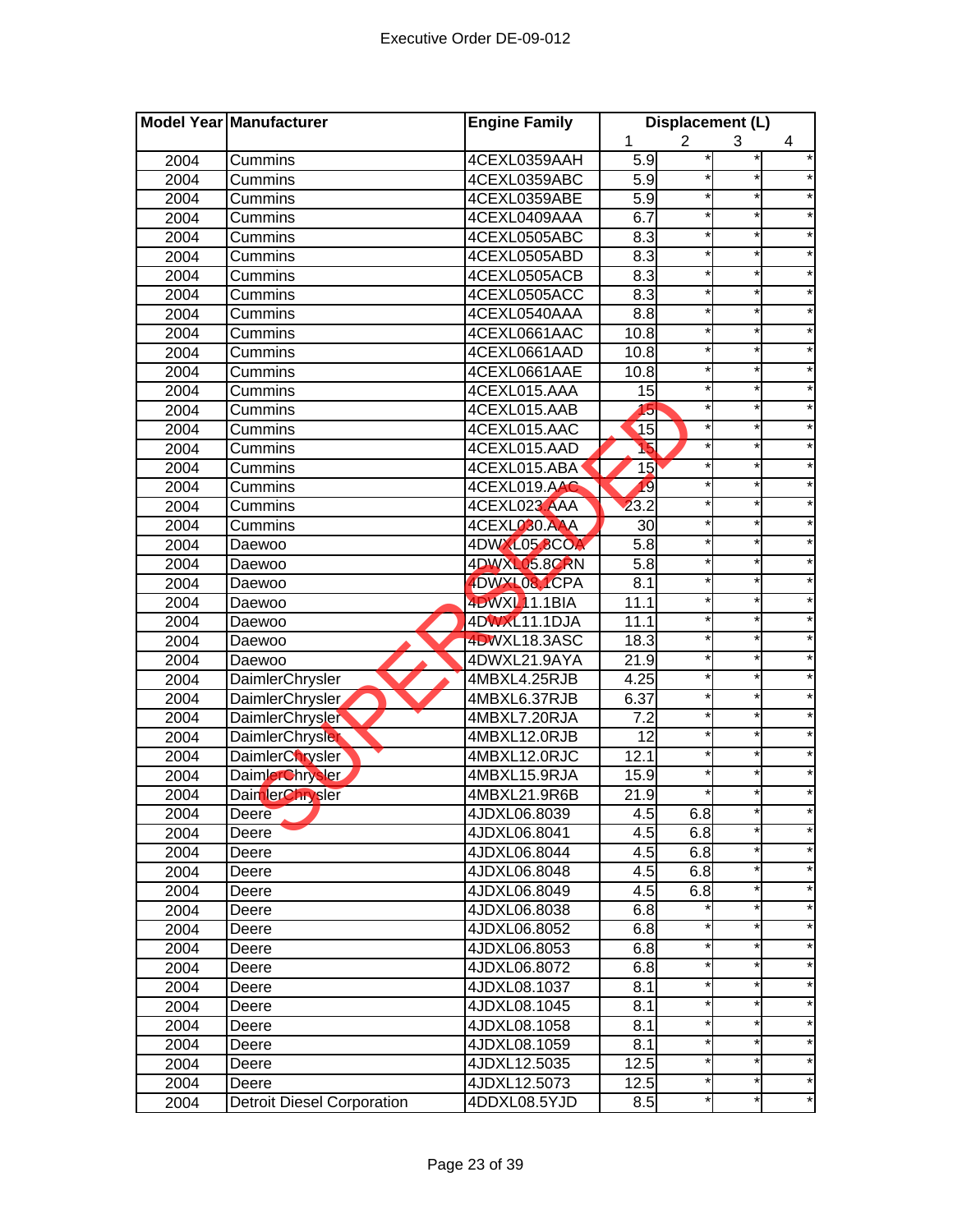|      | Model Year Manufacturer           | <b>Engine Family</b> | Displacement (L)  |                   |          |                  |
|------|-----------------------------------|----------------------|-------------------|-------------------|----------|------------------|
|      |                                   |                      | 1                 | $\overline{2}$    | 3        | 4                |
| 2004 | <b>Detroit Diesel Corporation</b> | 4DDXL12.7VGD         | 12.7              |                   |          | $^\star$         |
| 2004 | <b>Detroit Diesel Corporation</b> | 4DDXL14.0VLD         | 14                |                   |          |                  |
| 2004 | <b>Detroit Diesel Corporation</b> | 4DDXL23.9WRE         | 15.9              | $\overline{23.9}$ | 31.8     |                  |
| 2004 | <b>Detroit Diesel Corporation</b> | 4DDXL31.8XRE         | 15.9              | 23.9              | 31.8     |                  |
| 2004 | <b>Detroit Diesel Corporation</b> | 4DDXL35.8GRP         | 23.9              | 31.8              | 35.8     |                  |
| 2004 | Deutz                             | 4DZXL05.7019         | 3.8               | $\overline{5.7}$  |          |                  |
| 2004 | Deutz                             | 4DZXL06.1028         | 4                 | 6                 |          | $^\star$         |
| 2004 | Deutz                             | 4DZXL05.7033         | $\overline{5.7}$  | $\overline{3.8}$  | $\star$  |                  |
| 2004 | Deutz                             | 4DZXL06.1038         | 6.1               | 4.0               | *        | *                |
| 2004 | Deutz                             | 4DZXL06.5036         | 6.5               |                   | *        |                  |
| 2004 | Deutz                             | 4DZXL06.5037         | 6.5               |                   | $\star$  |                  |
| 2004 | Deutz                             | 4DZXL07.1032         | $\overline{7.2}$  | 4.8               |          |                  |
| 2004 | Deutz                             | 4DZXL07.1034         | 7.2               |                   | $\star$  |                  |
| 2004 | Deutz                             | 4DZXL15.9002         | 119               | 15.9              |          |                  |
| 2004 | Deutz                             | 4DZXL35.0001         | $\overline{17.5}$ | 26.3              | 35       |                  |
| 2004 | Hino                              | 4HMXL12.8KUV         | 12 <sub>0</sub>   |                   |          |                  |
| 2004 | International                     | 4NVXL0365AFA         | 5.98              |                   |          |                  |
| 2004 | International                     | 4NVXL0530ANE         | 87                |                   | *        |                  |
| 2004 | International                     | 4NVXL0530ANF         | 8.7               | *                 | $\ast$   |                  |
| 2004 | Isuzu                             | 4SZXL04.3FTA         | $\overline{4.3}$  |                   | $^\star$ |                  |
| 2004 | Isuzu                             | 4SZXL06.5EXA         | 6.5               | *                 | $\star$  |                  |
| 2004 | Isuzu                             | 4SZXL06.5FTA         | 6.5               | $\star$           | $\star$  |                  |
| 2004 | Isuzu                             | 4SZXL06.5FXA         | 6.5               | $\star$           | $\star$  |                  |
| 2004 | Isuzu                             | 4SZXL06.5FXG         | 6.5               |                   | $^\star$ |                  |
| 2004 | Isuzu                             | 4SZXL06.8ETA         | $\overline{7.8}$  | *                 | *        |                  |
| 2004 | Isuzu                             | 4SZXL07.8EXA         | $\overline{7.8}$  |                   | *        |                  |
| 2004 | Isuzu                             | 4SZXL15.7ETA         | 15.7              | *                 | $\star$  |                  |
| 2004 | Isuzu                             | 4SZXL15.7EXA         | 15.7              |                   |          |                  |
| 2004 | Iveco                             | 4VEXL05.9DGS         | 5.9               |                   | $\star$  |                  |
| 2004 | <b>Iveco</b>                      | 4VEXL06.7DCR         | 6.7               | $\overline{5.9}$  | 4.5      | $\overline{3.9}$ |
| 2004 | <b>Iveco</b>                      | 4VEXL07.8CRS         | 7.8               |                   |          |                  |
| 2004 | <b>Iveco</b>                      | 4VEXL10.3CRS         | 10.3              |                   |          |                  |
| 2004 | Iveco                             | 4VEXL12.9CRS         | 12.9              |                   |          |                  |
| 2004 | <b>Iveco</b>                      | 4VEXL12.9GEN         | 12.9              |                   |          |                  |
| 2004 | <b>Iveco</b>                      | 4VEXL12.9VGT         | 12.9              |                   |          |                  |
| 2004 | Komatsu                           | 4KLXL0239AAD         | 3.9               | ¥                 | $\star$  |                  |
| 2004 | Komatsu                           | 4KLXL0239AAF         | 3.9               |                   |          |                  |
| 2004 | Komatsu                           | 4KLXL0359AAB         | 5.9               | *                 | $\ast$   | $\star$          |
| 2004 | Komatsu                           | 4KLXL0359ABC         | 5.9               | *                 | $\star$  | $\star$          |
| 2004 | Komatsu                           | 4KLXL0505ABC         | 8.3               | $\star$           | $\star$  | $^\star$         |
| 2004 | Komatsu                           | 4KLXL0505ABD         | 8.3               |                   | *        | $^{\star}$       |
| 2004 | Komatsu                           | 4KLXL11.0DC3         | 11                | *                 | *        | $^\star$         |
| 2004 | Komatsu                           | 4KLXL11.0DD3         | 11                | *                 | *        | *                |
| 2004 | Komatsu                           | 4KLXL11.0DD5         | 11                | *                 | $\star$  | $^{\star}$       |
| 2004 | Komatsu                           | 4KLXL15.2EC3         | 15.2              |                   |          | *                |
| 2004 | Komatsu                           | 4KLXL15.2ED3         | 15.2              |                   | $\star$  |                  |
| 2004 | Komatsu                           | 4KLXL15.2EE3         | 15.2              |                   | *        | *                |
| 2004 | Komatsu                           | 4KLXL23.2FC3         | 23.2              |                   |          | $^\star$         |
| 2004 | Komatsu                           | 4KLXL23.2FD3         | 23.2              |                   |          | *                |
| 2004 | Komatsu                           | 4KLXL23.2FD4         | 23.2              |                   | *        | *                |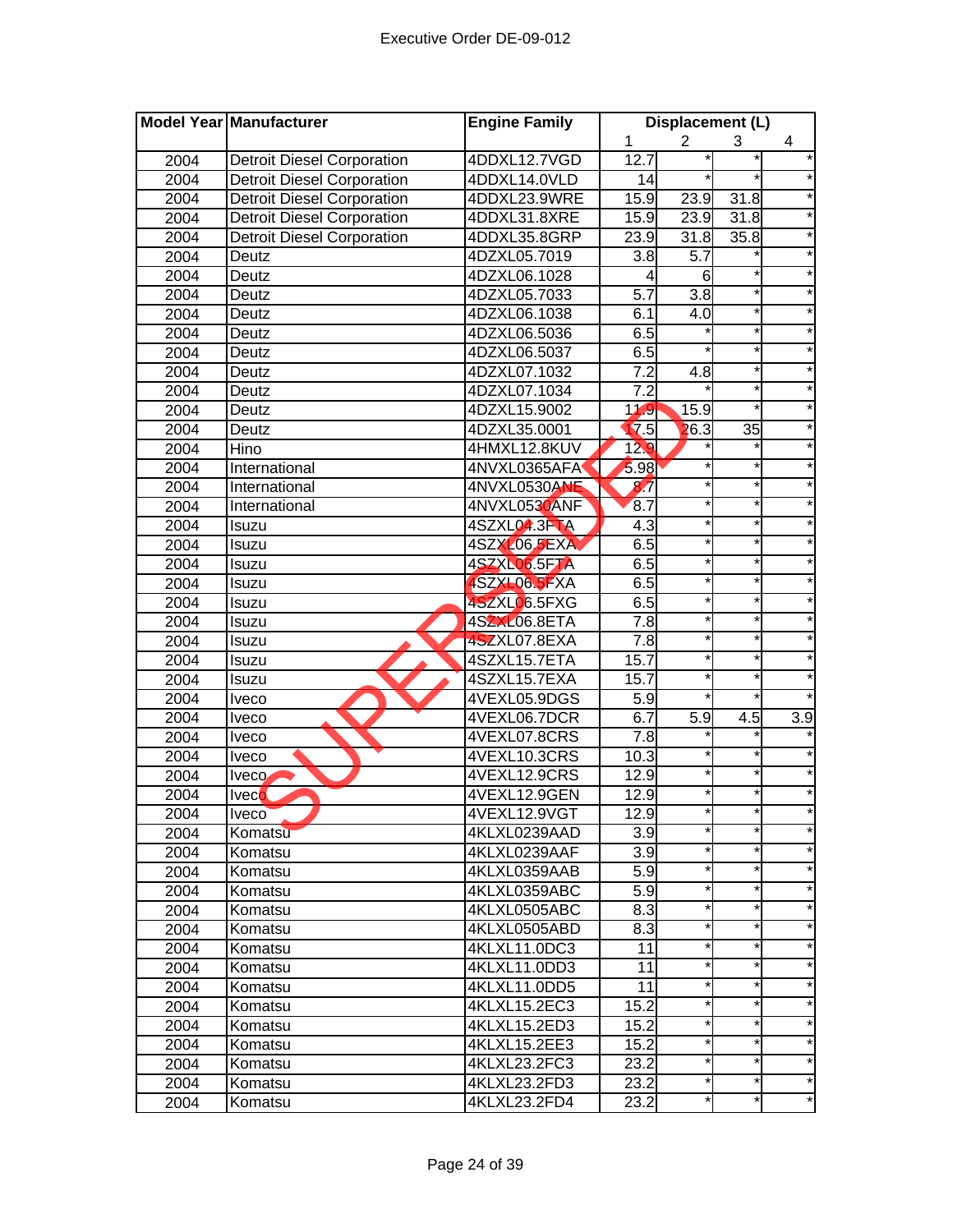|      | Model Year Manufacturer             | <b>Engine Family</b> |                   | Displacement (L) |          |         |
|------|-------------------------------------|----------------------|-------------------|------------------|----------|---------|
|      |                                     |                      | 1                 | $\overline{2}$   | 3        | 4       |
| 2004 | Komatsu                             | 4KLXL030.AAA         | 30                |                  |          |         |
| 2004 | Komatsu                             | 4KLXL30.5GE1         | $\overline{30.5}$ |                  | $\ast$   |         |
| 2004 | Liebherr                            | 4LHAL9.96ARA         | 6.6               | 10.0             |          |         |
| 2004 | Liebherr                            | 4LHAL9.96ASA         | 6.6               | 10.0             | $\star$  |         |
| 2004 | Liebherr                            | 4LHAL9.96ATA         | 6.6               | 10.0             | $\star$  |         |
| 2004 | Liebherr                            | 4LHAL9.96AUA         | 6.6               | 10.0             | $\star$  |         |
| 2004 | Liebherr                            | 4LHAL17.2ARA         | 12.9              | 17.2             | $\star$  |         |
| 2004 | Liebherr                            | 4LHAL17.2ATA         | 12.9              | 17.2             | $\star$  |         |
| 2004 | Liebherr                            | 4LHAL17.2AUA         | 12.9              | 17.2             | *        |         |
| 2004 | Mitsubishi Fuso                     | 4MFTL03.9D3A         | 3.9               |                  | *        |         |
| 2004 | Mitsubishi Fuso                     | 4MFTL05.8D3A         | 5.9               |                  | $\star$  |         |
| 2004 | Mitsubishi Fuso                     | 4MFTL05.8D3B         | 5.9               |                  |          |         |
| 2004 | Mitsubishi Fuso                     | 4MFTL07.5D6A         | 7.5               |                  | *        |         |
| 2004 | Mitsubishi Fuso                     | 4MFTL07.5D6D         | 7,5               |                  |          |         |
| 2004 | Mitsubishi Fuso                     | 4MFTL07.5D6E         | $\overline{7.5}$  |                  |          |         |
| 2004 | Mitsubishi Fuso                     | 4MFTL11.9D2A         | 110               |                  |          |         |
| 2004 | Mitsubishi Heavy Industries         | 4MVXL05.0DDD         | 3.3               | 5.0              |          |         |
| 2004 | Mitsubishi Heavy Industries         | 4MVXL06.4DDD         | 64                |                  |          |         |
| 2004 | Mitsubishi Heavy Industries         | 4MVXL18.6BAA         | 18.6              |                  | $\ast$   |         |
| 2004 | Mitsubishi Heavy Industries         | 4MVXL24.5AAB         | $\overline{24.5}$ |                  | $^\star$ |         |
| 2004 | Mitsubishi Heavy Industries         | 4MVXL24.5ABA         | $\overline{24.5}$ | *                | $\ast$   |         |
| 2004 | Mitsubishi Heavy Industries         | 4MVXL24.5ABB         | $\overline{24.5}$ | $\star$          | $\star$  |         |
| 2004 | Mitsubishi Heavy Industries         | 4MVXL24.5ABD         | 24.5              | $\star$          | $\star$  |         |
| 2004 | Mitsubishi Heavy Industries         | 4MVXL24.5ABE         | $\overline{24.5}$ |                  | $\star$  |         |
| 2004 | Mitsubishi Heavy Industries         | 4MVXL24.5BAA         | $\overline{24.5}$ | *                | *        |         |
| 2004 | Mitsubishi Heavy Industries         | 4MVXL24.5BAB         | 24.5              |                  | $\star$  |         |
| 2004 | MTU-Friedrichshafen                 | 4MTUL21.9R2A         | 21.9              | *                | $\star$  |         |
| 2004 | Perkins                             | 4PKXL04.4RH2         | 4.4               |                  |          |         |
| 2004 | Perkins                             | 4PKXL04.4RK1         | 4.4               |                  | *        |         |
| 2004 | Perkins                             | 4PKXL06.0VK1         | 6.0               |                  |          |         |
| 2004 | <b>Volvo Construction Equipment</b> | 4VSXL09.4CE2         | 9.4               |                  | $\star$  |         |
| 2004 | Volvo Construction Equipment        | 4VSXL09.6CE2         | 9.6               |                  |          |         |
| 2004 | Volvo Construction Equipment        | 4VSXL12.1CE2         | 12.1              |                  |          |         |
| 2004 | Volvo Construction Equipment        | 4VSXL16.0CE2         | 16.1              |                  |          |         |
| 2004 | Yanmar                              | 4YDXL4.41K4T         | 4.4               |                  |          |         |
| 2005 | AB Volvo Penta                      | 5VPXL07.3ACB         | $\overline{7.3}$  | $\star$          | $\star$  | $\star$ |
| 2005 | AB Volvo Penta                      | 5VPXL09.4ACA         | 9.4               | $^\star$         | *        | $\star$ |
| 2005 | AB Volvo Penta                      | 5VPXL09.4ACB         | 9.4               | $^\star$         | *        | $\star$ |
| 2005 | AB Volvo Penta                      | 5VPXL09.4ACC         | 9.4               | $^\star$         | $\star$  | $\star$ |
| 2005 | AB Volvo Penta                      | 5VPXL09.6ACB         | 9.6               | $^\star$         | *        | $\star$ |
| 2005 | AB Volvo Penta                      | 5VPXL12.1ABA         | 12.1              | $\star$          | *        | $\star$ |
| 2005 | AB Volvo Penta                      | 5VPXL12.1ACA         | 12.1              | $^\star$         | *        | $\star$ |
| 2005 | AB Volvo Penta                      | 5VPXL12.1ACB         | 12.1              | $^\star$         | *        | $\star$ |
| 2005 | AB Volvo Penta                      | 5VPXL16.1ACB         | 16.1              | $^\star$         | *        | $\star$ |
| 2005 | AB Volvo Penta                      | 5VPXL16.1ACC         | 16.1              | $^\star$         | *        | $\star$ |
| 2005 | AB Volvo Penta                      | 5VPXL16.1ACD         | 16.1              | $^\star$         | *        | $\star$ |
| 2005 | AB Volvo Penta                      | 5VPXL16.1ACE         | 16.1              | $^\star$         | *        | $\star$ |
| 2005 | AB Volvo Penta                      | 5VPXL16.1ACF         | 16.1              | *                | *        | $\star$ |
| 2005 | Caterpillar                         | 5CPXL07.2ESL         | 7.2               | $^\star$         | *        | $\star$ |
| 2005 | Caterpillar                         | 5CPXL07.2HSK         | 7.2               | $^\star$         | *        | $\star$ |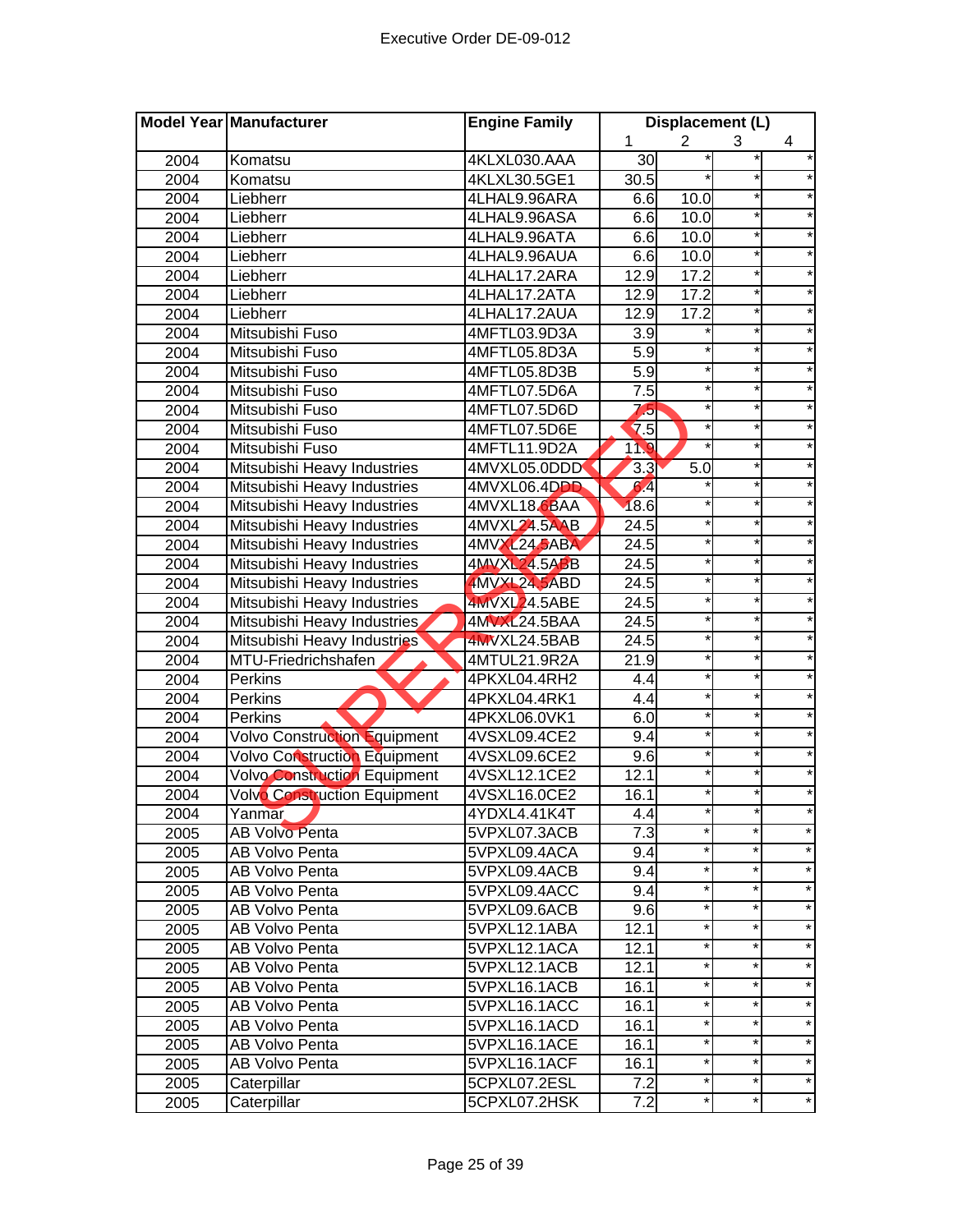|      | Model Year Manufacturer       | <b>Engine Family</b> |                  | Displacement (L) |          |         |
|------|-------------------------------|----------------------|------------------|------------------|----------|---------|
|      |                               |                      | 1                | 2                | 3        | 4       |
| 2005 | Caterpillar                   | 5CPXL07.2HSL         | 7.2              | *                |          | $\star$ |
| 2005 | Caterpillar                   | 5CPXL08.8ESK         | 8.8              | *                | *        |         |
| 2005 | Caterpillar                   | 5CPXL08.8ESL         | 8.8              | $\ast$           | $^\star$ |         |
| 2005 | Caterpillar                   | 5CPXL08.8HSL         | 8.8              | $^\star$         | $^\star$ | $\star$ |
| 2005 | Caterpillar                   | 5CPXL10.3ESK         | 10.3             | $\star$          | $\star$  | $\star$ |
| 2005 | Caterpillar                   | 5CPXL10.5MRW         | 10.5             | *                | $\star$  | $\star$ |
| 2005 | Caterpillar                   | 5CPXL11.1ESK         | 11.1             | $^{\star}$       | $\star$  | $\star$ |
| 2005 | Caterpillar                   | 5CPXL12.0ESK         | $\overline{12}$  | $\star$          | $\star$  | $\star$ |
| 2005 | Caterpillar                   | 5CPXL12.5ESK         | 12.5             | *                | $\star$  | $\star$ |
| 2005 | Caterpillar                   | 5CPXL15.2ESK         | 15.2             | *                | $\star$  | $\star$ |
| 2005 | Caterpillar                   | 5CPXL18.0ESK         | $\overline{18}$  | $\star$          | $\star$  | $\star$ |
| 2005 | Caterpillar                   | 5CPXL18.1ESK         | 18.1             | ×                | $\star$  |         |
| 2005 | Caterpillar                   | 5CPXL27.0ESK         | $\overline{27}$  | $\star$          | $\star$  |         |
| 2005 | Caterpillar                   | 5CPXL27.0ESL         | $\overline{27}$  | ×                | $\star$  |         |
| 2005 | Caterpillar                   | 5CPXL27.0HRK         | 27               | ×                | *        |         |
| 2005 | Caterpillar                   | 5CPXL27.0HRP         | 27               | *                | *        |         |
| 2005 | Caterpillar                   | 5CPXL27.0MRT         | $\overline{27}$  | *                | *        |         |
| 2005 | Caterpillar                   | 5CPXL34.5ERK         | 34.5             | *                | *        | $\star$ |
| 2005 | <b>CNH Engine Corporation</b> | 5X9XL0239AAB         | 3.9              | *                | *        |         |
| 2005 | <b>CNH Engine Corporation</b> | 5X9XL0239AAC         | $\overline{3.9}$ | ×                | $\star$  | $\star$ |
| 2005 | <b>CNH Engine Corporation</b> | 5X9XL0359AAK         | 5.9              | *                | $\star$  | $\star$ |
| 2005 | <b>CNH Engine Corporation</b> | 5X9XL0359ABE         | $\overline{5.9}$ | *                | $\star$  | $\star$ |
| 2005 | <b>CNH Engine Corporation</b> | 5X9XL0505AAB         | 8.3              | $\ast$           | $\star$  |         |
| 2005 | <b>CNH Engine Corporation</b> | 5X9XL0505AAE         | 8.3              | $\ast$           | $\star$  |         |
| 2005 | <b>CNH Engine Corporation</b> | 5X9XL0505ABC         | 8.3              | *                | *        | $\star$ |
| 2005 | <b>CNH Engine Corporation</b> | 5X9XL0505ABD         | 8.3              | *                | *        |         |
| 2005 | <b>CNH Engine Corporation</b> | 5X9XL0505ACC         | 8.3              | $\star$          | *        | $\star$ |
| 2005 | <b>CNH Engine Corporation</b> | 5X9XL0540AAA         | 8.8              | $\ast$           | *        |         |
| 2005 | <b>CNH Engine Corporation</b> | 5X9XL0540AAB         | 8.8              | $\star$          | *        |         |
| 2005 | CNH UK Limited                | 5NHXL06.7DCR         | $\overline{3.9}$ | 4.5              | 5.9      | 6.7     |
| 2005 | <b>CNH UK Limited</b>         | 5NHXL07.5B2H         | 7.5              |                  |          |         |
| 2005 | CNH UK Limited                | 5NHXL07.5B3A         | 7.5              | ×                |          |         |
| 2005 | CNH UK Limited                | 5NHXL07.5B3C         | 7.5              | $\ast$           |          |         |
| 2005 | CNH UK Limited                | 5NHXL07.5B3F         | 7.5              | *                |          |         |
| 2005 | Cummins                       | 5CEXL0239AAD         | 3.9              |                  |          |         |
| 2005 | <b>Cummins</b>                | 5CEXL0239AAF         | 3.9              | *                | *        |         |
| 2005 | Cummins                       | 5CEXL0275AAB         | 4.5              | *                | *        |         |
| 2005 | Cummins                       | 5CEXL0359AAB         | 5.9              | *                | *        |         |
| 2005 | Cummins                       | 5CEXL0359AAC         | 5.9              | *                | *        | $\star$ |
| 2005 | Cummins                       | 5CEXL0359AAD         | 5.9              | *                | *        |         |
| 2005 | Cummins                       | 5CEXL0359AAF         | 5.9              | *                | *        | $\star$ |
| 2005 | Cummins                       | 5CEXL0359AAG         | 5.9              | *                | *        | $\star$ |
| 2005 | Cummins                       | 5CEXL0359AAH         | 5.9              | *                | *        | $\star$ |
| 2005 | Cummins                       | 5CEXL0359ABC         | 5.9              | *                | *        |         |
| 2005 | Cummins                       | 5CEXL0359ABE         | 5.9              | $\star$          | *        |         |
| 2005 | Cummins                       | 5CEXL0409AAA         | 6.7              | *                | *        |         |
| 2005 | Cummins                       | 5CEXL0409AAB         | 6.7              | *                |          |         |
| 2005 | Cummins                       | 5CEXL0409AAC         | 6.7              | *                | *        |         |
| 2005 | Cummins                       | 5CEXL0505AAE         | 8.3              | *                | *        |         |
| 2005 | Cummins                       | 5CEXL0505ABC         | 8.3              | *                | *        |         |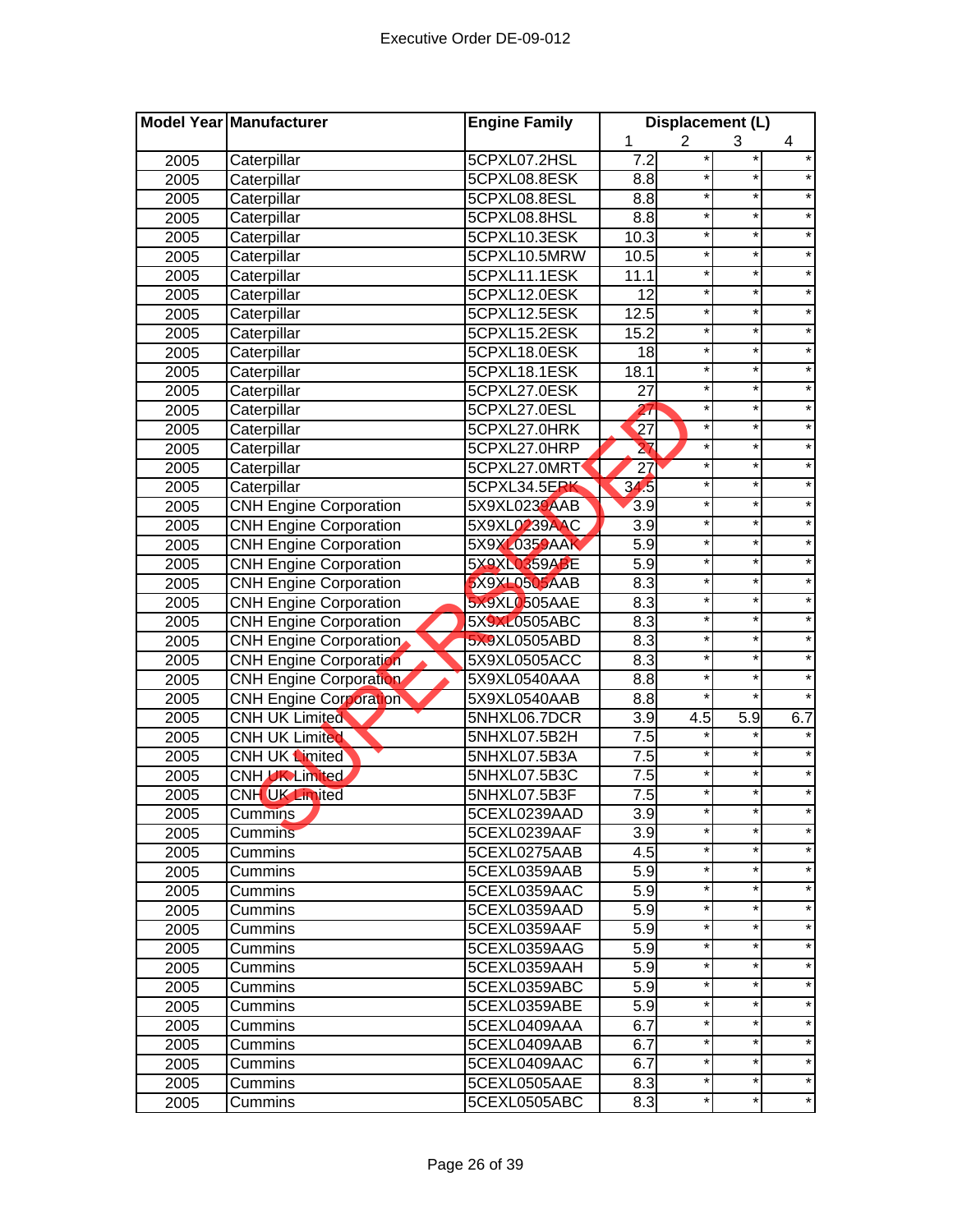|      | Model Year Manufacturer           | <b>Engine Family</b> |                   | Displacement (L) |          |         |
|------|-----------------------------------|----------------------|-------------------|------------------|----------|---------|
|      |                                   |                      | 1                 | $\overline{2}$   | 3        | 4       |
| 2005 | Cummins                           | 5CEXL0505ABD         | 8.3               |                  |          |         |
| 2005 | Cummins                           | 5CEXL0505ACB         | 8.3               |                  |          |         |
| 2005 | Cummins                           | 5CEXL0540AAA         | 8.8               | *                | *        |         |
| 2005 | Cummins                           | 5CEXL0540AAB         | 8.8               | $\ast$           | *        |         |
| 2005 | Cummins                           | 5CEXL0661AAE         | 10.8              | *                | $^\star$ | $\star$ |
| 2005 | Cummins                           | 5CEXL0661AAF         | 10.8              | *                | $\star$  | $\star$ |
| 2005 | Cummins                           | 5CEXL015.AAA         | 15                | *                | $\star$  | $\star$ |
| 2005 | Cummins                           | 5CEXL015.AAB         | 15                | $\star$          | $\star$  | $\star$ |
| 2005 | Cummins                           | 5CEXL015.AAC         | 15                | *                | $\star$  | $\star$ |
| 2005 | Cummins                           | 5CEXL015.AAD         | $\overline{15}$   | *                | $\star$  | $\star$ |
| 2005 | Cummins                           | 5CEXL015.ABA         | $\overline{15}$   | *                | *        | $\star$ |
| 2005 | Cummins                           | 5CEXL019.AAB         | $\overline{19}$   | $\ast$           | $\star$  | $\star$ |
| 2005 | Cummins                           | 5CEXL019.AAC         | $\overline{19}$   | $\ast$           | $\star$  |         |
| 2005 | Cummins                           | 5CEXL023.AAA         | 23.2              | $\ast$           | *        |         |
| 2005 | Cummins                           | 5CEXL030.AAA         | 30                | ×                | $\star$  |         |
| 2005 | Daewoo                            | 5DWXL05.8COA         | 58                | ×                | *        |         |
| 2005 | Daewoo                            | 5DWXL08.1CPA         | 8.1               | $\ast$           | *        |         |
| 2005 | Daewoo                            | 5DWXL11.1BIA         | $\overline{17}$   | *                | *        |         |
| 2005 | Daewoo                            | 5DWXL11 DJA          | 11.1              | *                | *        | $\star$ |
| 2005 | Daewoo                            | 5DWXL18.3ASC         | 18.3              | *                | *        |         |
| 2005 | Daewoo                            | 5DWXL21.9AYA         | $\overline{21.9}$ | $\star$          | $\star$  | $\star$ |
| 2005 | DaimlerChrysler                   | 5MBXL4.25RJB         | 4.3               | *                | $\star$  | $\star$ |
| 2005 | DaimlerChrysler                   | 5MBXL6.37RJB         | 6.4               | *                | *        | $\star$ |
| 2005 | <b>DaimlerChrysler</b>            | 5MBXL7.20RJA         | $\overline{7.2}$  | $\ast$           | $\star$  |         |
| 2005 | DaimlerChrysler                   | 5MBXL12.0RJB         | $\overline{12}$   | $\star$          | $\star$  |         |
| 2005 | DaimlerChrysler                   | 5MBXL12.0RJC         | $\overline{12}$   | $\star$          | *        |         |
| 2005 | <b>DaimlerChrysler</b>            | 5MBXL15.9RJA         | 15.9              | $\star$          | *        |         |
| 2005 | DaimlerChrysler                   | 5MBXL21.9R6B         | 21.9              | $\star$          | *        | $\star$ |
| 2005 | Deere                             | 5JDXL06.8039         | 4.5               | 6.8              |          |         |
| 2005 | Deere                             | 5JDXL06.8041         | 4.5               | 6.8              | *        |         |
| 2005 | Deere                             | 5JDXL06.8049         | 4.5               | 6.8              | *        |         |
| 2005 | Deere                             | 5JDXL06.8078         | 4.5               | 6.8              | $\star$  | $\star$ |
| 2005 | Deere <b>A</b>                    | 5JDXL06.8084         | 4.5               | 6.8              | *        |         |
| 2005 | Deere                             | 5JDXL06.8038         | 6.8               |                  |          |         |
| 2005 | Deere                             | 5JDXL06.8044         | 6.8               |                  |          |         |
| 2005 | Deere                             | 5JDXL06.8048         | 6.8               | *                | *        | $\star$ |
| 2005 | Deere                             | 5JDXL06.8052         | 6.8               | *                | *        |         |
| 2005 | Deere                             | 5JDXL06.8053         | 6.8               | *                | $^\star$ | $\star$ |
| 2005 | Deere                             | 5JDXL06.8072         | 6.8               | *                | $\star$  | $\star$ |
| 2005 | Deere                             | 5JDXL06.8080         | 6.8               | *                | $\star$  | $\star$ |
| 2005 | Deere                             | 5JDXL08.1037         | 8.1               | $^{\star}$       | $\star$  | $\star$ |
| 2005 | Deere                             | 5JDXL08.1045         | 8.1               | $\ast$           | $\star$  | $\star$ |
| 2005 | Deere                             | 5JDXL08.1058         | 8.1               | *                | *        | $\star$ |
| 2005 | Deere                             | 5JDXL08.1059         | 8.1               | *                | *        | $\star$ |
| 2005 | Deere                             | 5JDXL12.5035         | 12.5              | $\star$          | *        | $\star$ |
| 2005 | Deere                             | 5JDXL12.5073         | 12.5              | $\star$          | *        | $\star$ |
| 2005 | <b>Detroit Diesel Corporation</b> | 5DDXL08.5YJD         | 8.5               | $\star$          | *        | $\star$ |
| 2005 | <b>Detroit Diesel Corporation</b> | 5DDXL15.9WRE         | 15.9              | $\star$          | *        | $\star$ |
| 2005 | <b>Detroit Diesel Corporation</b> | 5DDXL31.8XRE         | 15.9              | 23.9             | 31.8     |         |
| 2005 | <b>Detroit Diesel Corporation</b> | 5DDXL31.8XRR         | 23.9              | 31.8             |          |         |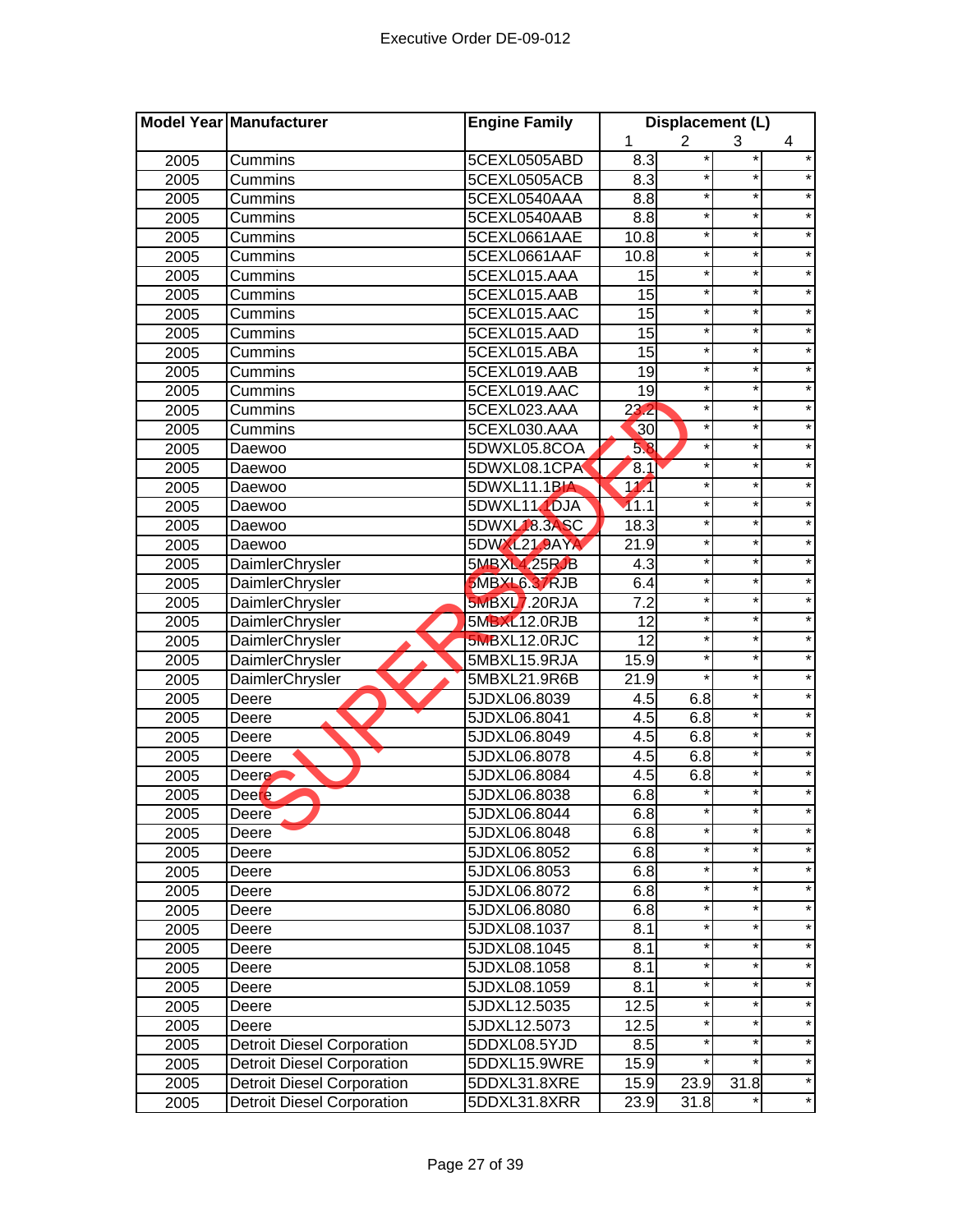|      | Model Year Manufacturer           | <b>Engine Family</b> |                  | Displacement (L) |                 |         |
|------|-----------------------------------|----------------------|------------------|------------------|-----------------|---------|
|      |                                   |                      | 1                | $\overline{2}$   | 3               | 4       |
| 2005 | <b>Detroit Diesel Corporation</b> | 5DDXL35.8GRP         | 23.9             | 31.8             | 35.8            | $\star$ |
| 2005 | Deutz                             | 5DZXL05.7019         | 3.8              | 5.7              | *               |         |
| 2005 | Deutz                             | 5DZXL06.1028         | 4                | 6                | $\star$         |         |
| 2005 | Deutz                             | 5DZXL05.7033         | $\overline{5.7}$ | $\overline{3.8}$ | *               | $\star$ |
| 2005 | Deutz                             | 5DZXL06.1038         | 6.1              | 4                | $\ast$          | $\star$ |
| 2005 | Deutz                             | 5DZXL06.5036         | 6.5              | $\star$          | $\star$         | $\star$ |
| 2005 | Deutz                             | 5DZXL06.5037         | 6.5              | $\star$          | $\star$         | $\star$ |
| 2005 | Deutz                             | 5DZXL06.5042         | 6.5              | $\star$          | $\star$         | $\star$ |
| 2005 | Deutz                             | 5DZXL07.1032         | 7.2              | 4.8              | *               | $\star$ |
| 2005 | Deutz                             | 5DZXL07.1034         | $\overline{7.2}$ |                  | *               | $\star$ |
| 2005 | Deutz                             | 5DZXL15.9002         | 11.9             | 15.9             | $\star$         | $\star$ |
| 2005 | Deutz                             | 5DZXL35.0001         | 17.5             | 26.3             | $\overline{35}$ | $\star$ |
| 2005 | Hino                              | 5HMXL12.8KUV         | 12.9             |                  | ¥               | $\star$ |
| 2005 | International                     | 5NVXL0365AFA         | ю                |                  | *               |         |
| 2005 | Isuzu                             | 5SZXL04.3FTA         | 4.3              | $\star$          | *               |         |
| 2005 | Isuzu                             | 5SZXL04.3FXA         | 43               | $^\star$         | *               | *       |
| 2005 | Isuzu                             | 5SZXL06.5EXA         | 6.5              | $^\star$         | *               | *       |
| 2005 | Isuzu                             | 5SZXL06.5FTA         | 6.5              | $^\star$         | *               | $\star$ |
| 2005 | Isuzu                             | 5SZXL06.5FXA         | 6.5              | $^\star$         | *               |         |
| 2005 | Isuzu                             | 5SZXL06.5FXG         | 6.5              | $\star$          | *               | $\star$ |
| 2005 | Isuzu                             | 5SZXL07.8ETA         | 7.8              | $\star$          | $\star$         | $\star$ |
| 2005 | Isuzu                             | 5SZXLO7.8EXA         | 7.8              | $\star$          | $\star$         | $\star$ |
| 2005 | Isuzu                             | 5SZXL09.8EXA         | 9.8              | $\star$          | $\star$         | $\star$ |
| 2005 | Isuzu                             | 5SZXL15.7ETA         | 15.7             | $\star$          | $\star$         | $\star$ |
| 2005 | Isuzu                             | 5SZXL15.7EXA         | 15.7             | $\star$          | *               | $\star$ |
| 2005 | <b>Iveco</b>                      | 5VEXL02.3F1A         | 2.3              | $\star$          | *.              |         |
| 2005 | <b>Iveco</b>                      | 5VEXL06.7DCR         | $\overline{3.9}$ | 4.5              | 5.9             | 6.7     |
| 2005 | <b>Iveco</b>                      | 5VEXL05.9DGS         | 5.9              |                  |                 |         |
| 2005 | Iveco                             | 5VEXL06.7DGA         | 6.7              | $^{\star}$       | *               |         |
| 2005 | <b>Iveco</b>                      | 5VEXL07.8CRS         | 7.8              | $\star$          | *               |         |
| 2005 | <b>Iveco</b>                      | 5VEXL10.3CRS         | 10.3             | $\star$          | $\star$         |         |
| 2005 | Iveco                             | 5VEXL10.3TR3         | 10.3             | $\star$          | *               |         |
| 2005 | Iveco                             | 5VEXL10.3VGT         | 10.3             | $\star$          | $\star$         | $\star$ |
| 2005 | <b>Iveco</b>                      | 5VEXL12.9CRS         | 12.9             | *                | *               | $\star$ |
| 2005 | <b>Iveco</b>                      | 5VEXL12.9GEN         | 12.9             | *                |                 |         |
| 2005 | <b>Iveco</b>                      | 5VEXL12.9TR3         | 12.9             | $\star$          | $\star$         | $\star$ |
| 2005 | <b>Iveco</b>                      | 5VEXL12.9VGT         | 12.9             | $^\star$         | *               | $\star$ |
| 2005 | Komatsu                           | 5KLXL0239AAD         | 3.9              | $\star$          | *               | $\star$ |
| 2005 | Komatsu                           | 5KLXL0239AAF         | 3.9              | $^\star$         | *               | $\star$ |
| 2005 | Komatsu                           | 5KLXL0359AAB         | 5.9              | $^\star$         | *               | $\star$ |
| 2005 | Komatsu                           | 5KLXL0359AAL         | 5.9              | $\star$          | *               | $\star$ |
| 2005 | Komatsu                           | 5KLXL0359ABC         | 5.9              | $^\star$         | *               | $\star$ |
| 2005 | Komatsu                           | 5KLXL0409AAB         | 6.7              | $^\star$         | *               | $\star$ |
| 2005 | Komatsu                           | 5KLXL0409AAC         | 6.7              | $^\star$         | *               | $\star$ |
| 2005 | Komatsu                           | 5KLXL0505AAE         | 8.3              | $^{\star}$       | *               | $\star$ |
| 2005 | Komatsu                           | 5KLXL0505ABC         | 8.3              | $^\star$         | *               | $\star$ |
| 2005 | Komatsu                           | 5KLXL0505ABD         | 8.3              | $^\star$         | *               | $\star$ |
| 2005 | Komatsu                           | 5KLXL11.0DC3         | 11               | $^\star$         | *               | $\star$ |
| 2005 | Komatsu                           | 5KLXL11.0DD3         | 11               | $^\star$         | *               | $\star$ |
| 2005 | Komatsu                           | 5KLXL11.0DD5         | 11               | $^\star$         | *               | $\star$ |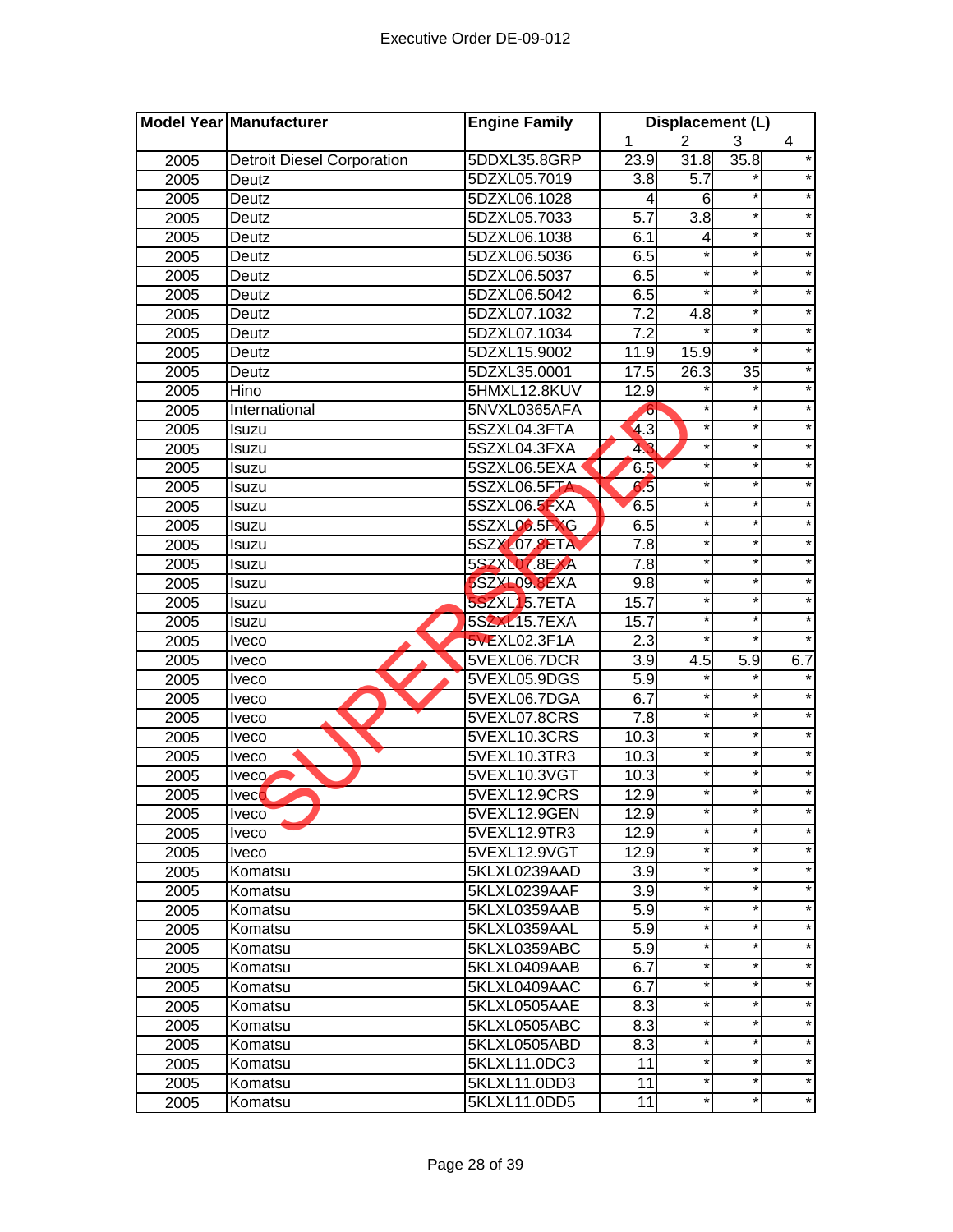| $\overline{2}$<br>1<br>4<br>3<br>5KLXL15.2EC3<br>2005<br>15.2<br>Komatsu<br>2005<br>5KLXL15.2ED3<br>15.2<br>Komatsu<br>15.2<br>*<br>5KLXL15.2EE3<br>2005<br>*<br>Komatsu<br>5KLXL23.2FC3<br>23.2<br>*<br>2005<br>*<br>Komatsu<br>5KLXL23.2FD3<br>23.2<br>*<br>$^\star$<br>$\star$<br>2005<br>Komatsu<br>$\star$<br>$\overline{2}3.2$<br>*<br>$\star$<br>2005<br>5KLXL23.2FD4<br>Komatsu<br>$\star$<br>*<br>$\star$<br>30<br>2005<br>5KLXL030.AAA<br>Komatsu<br>$\star$<br>$\star$<br>$\star$<br>30.5<br>2005<br>5KLXL30.5GE1<br>Komatsu<br>$\star$<br>$\star$<br>6.6<br>10<br>2005<br>Liebherr<br>5LHAL9.96ARA<br>$\star$<br>$\star$<br>5LHAL9.96ASA<br>6.6<br>10<br>2005<br>Liebherr<br>6.6<br>*<br>$\star$<br>5LHAL9.96ATA<br>10<br>2005<br>Liebherr<br>*<br>$\star$<br>2005<br>5LHAL9.96AUA<br>6.6<br>10<br>Liebherr<br>10.5<br>5LHAL10.5LPA<br>2005<br>Liebherr<br>5LHAL17.2ARA<br>12.9<br>17.2<br>*<br>2005<br>Liebherr<br>2.9<br>17.2<br>$\star$<br>5LHAL17.2ATA<br>2005<br>Liebherr<br>129<br>17.2<br>2005<br>Liebherr<br>5LHAL17.2AUA<br>3.9<br>Mitsubishi Fuso<br>5MFTL03.9D3A<br>2005<br>5.9<br>Mitsubishi Fuso<br>5MFTL05.8D3A<br>*<br>2005<br>5.9<br>Mitsubishi Fuso<br>5MFTL05.8D3B<br>*<br>*<br>$\star$<br>2005<br>5MFTL07.5D6A<br>$\overline{7.5}$<br>2005<br>Mitsubishi Fuso<br>$\star$<br>*<br>$\overline{7.5}$<br>*<br>$\star$<br>5MFT 207 5D6D<br>$\star$<br>2005<br>Mitsubishi Fuso<br><b>5MFTL07.5D6E</b><br>7.5<br>$\star$<br>$\star$<br>Mitsubishi Fuso<br>$\star$<br>2005<br>$\star$<br><b>5MFTL11.9D2A</b><br>11.9<br>*<br>$\star$<br>Mitsubishi Fuso<br>2005<br>$\overline{3.3}$<br>$\star$<br>Mitsubishi Heavy Industries<br>5MVXL05.0DDD<br>5<br>2005<br>$\star$<br>5MVXL06.4DDD<br>6.4<br>$\star$<br>$\star$<br>Mitsubishi Heavy Industries<br>2005<br>Mitsubishi Heavy Industries<br>*<br>*<br>2005<br>5MVXL18.6BAA<br>18.6<br>*<br>*<br>$\star$<br>Mitsubishi Heavy Industries<br>24.5<br>2005<br>5MVXL24.5ABB<br>*<br>Mitsubishi Heavy Industries<br>24.5<br>$\star$<br>$\star$<br>2005<br>5MVXL24.5BAA<br>5MTUL21.9R2A<br>×<br>*<br>2005<br>MTU-Friedrichshafen<br>21.9<br>$\star$<br>$^\star$<br>2005<br>Perkins<br>5PKXL04.4RH2<br>4.4<br>$\star$<br>$\star$<br>2005<br>Perkins<br>5PKXL04.4RK1<br>4.4<br>*<br>$\star$<br>$6\phantom{1}6$<br>2005<br>5PKXL06.0VK1<br>Perkins<br>6.6<br>$\ast$<br>2005<br>Perkins<br>5PKXL06.6PJ1<br>6.6<br>2005<br>Perkins<br>5PKXL06.6PJ2<br>2005<br>Sisu Diesel<br>5SIDL06.6I2A<br>6.6<br>*<br>$\star$<br>*<br><b>Sisu Diesel</b><br>5SIDL07.4G4A<br>7.4<br>2005<br>7.4<br>*<br>*<br>2005<br>Sisu Diesel<br>5SIDL07.4G4B<br>*<br>$^\star$<br>$\star$<br>Sisu Diesel<br>5SIDL07.4G5A<br>7.4<br>2005<br>$\star$<br>7.4<br>*<br>$\star$<br><b>Sisu Diesel</b><br>5SIDL07.4G5B<br>2005<br>*<br>$\star$<br>$\star$<br>8.4<br>5SIDL08.4H4A<br>2005<br>Sisu Diesel<br>$\star$<br>$^{\ast}$<br>$\star$<br>2005<br><b>Sisu Diesel</b><br>5SIDL08.4H5A<br>8.4<br>$\star$<br>$\star$<br><b>Sisu Diesel</b><br>8.4<br>$\star$<br>2005<br>5SIDL08.4H5B<br><b>Volvo Construction Equipment</b><br>9.4<br>*<br>*<br>$\star$<br>5VSXL09.4CE2<br>2005<br>*<br>$\star$<br><b>Volvo Construction Equipment</b><br>12.1<br>*<br>2005<br>5VSXL12.1CE2<br>*<br>$\star$<br>*<br>2005<br>5YDXL4.41K4T<br>4.4<br>Yanmar<br>$\star$<br><b>AB Volvo Penta</b><br>$\star$<br>*<br>2006<br>6VPXL9.4BAA<br>9.4<br>$\star$<br>*<br>*<br>2006<br>AB Volvo Penta<br>6VPXL12.1BAA<br>12.1<br>*<br>$\star$<br>*<br>AB Volvo Penta<br>2006<br>6VPXL16.1ACB<br>16.1<br>*<br>$\star$<br>Caterpillar<br>2006<br>6CPXL07.2ESL<br>7.2<br>$\star$<br>*<br>Caterpillar<br>7.2<br>2006<br>6CPXL07.2HSK | Model Year Manufacturer | <b>Engine Family</b> | Displacement (L) |  |  |
|---------------------------------------------------------------------------------------------------------------------------------------------------------------------------------------------------------------------------------------------------------------------------------------------------------------------------------------------------------------------------------------------------------------------------------------------------------------------------------------------------------------------------------------------------------------------------------------------------------------------------------------------------------------------------------------------------------------------------------------------------------------------------------------------------------------------------------------------------------------------------------------------------------------------------------------------------------------------------------------------------------------------------------------------------------------------------------------------------------------------------------------------------------------------------------------------------------------------------------------------------------------------------------------------------------------------------------------------------------------------------------------------------------------------------------------------------------------------------------------------------------------------------------------------------------------------------------------------------------------------------------------------------------------------------------------------------------------------------------------------------------------------------------------------------------------------------------------------------------------------------------------------------------------------------------------------------------------------------------------------------------------------------------------------------------------------------------------------------------------------------------------------------------------------------------------------------------------------------------------------------------------------------------------------------------------------------------------------------------------------------------------------------------------------------------------------------------------------------------------------------------------------------------------------------------------------------------------------------------------------------------------------------------------------------------------------------------------------------------------------------------------------------------------------------------------------------------------------------------------------------------------------------------------------------------------------------------------------------------------------------------------------------------------------------------------------------------------------------------------------------------------------------------------------------------------------------------------------------------------------------------------------------------------------------------------------------------------------------------------------------------------------------------------------------------------------------------------------------------------------------------------------------------------------------------------------------------------------------------------------------------|-------------------------|----------------------|------------------|--|--|
|                                                                                                                                                                                                                                                                                                                                                                                                                                                                                                                                                                                                                                                                                                                                                                                                                                                                                                                                                                                                                                                                                                                                                                                                                                                                                                                                                                                                                                                                                                                                                                                                                                                                                                                                                                                                                                                                                                                                                                                                                                                                                                                                                                                                                                                                                                                                                                                                                                                                                                                                                                                                                                                                                                                                                                                                                                                                                                                                                                                                                                                                                                                                                                                                                                                                                                                                                                                                                                                                                                                                                                                                                                 |                         |                      |                  |  |  |
|                                                                                                                                                                                                                                                                                                                                                                                                                                                                                                                                                                                                                                                                                                                                                                                                                                                                                                                                                                                                                                                                                                                                                                                                                                                                                                                                                                                                                                                                                                                                                                                                                                                                                                                                                                                                                                                                                                                                                                                                                                                                                                                                                                                                                                                                                                                                                                                                                                                                                                                                                                                                                                                                                                                                                                                                                                                                                                                                                                                                                                                                                                                                                                                                                                                                                                                                                                                                                                                                                                                                                                                                                                 |                         |                      |                  |  |  |
|                                                                                                                                                                                                                                                                                                                                                                                                                                                                                                                                                                                                                                                                                                                                                                                                                                                                                                                                                                                                                                                                                                                                                                                                                                                                                                                                                                                                                                                                                                                                                                                                                                                                                                                                                                                                                                                                                                                                                                                                                                                                                                                                                                                                                                                                                                                                                                                                                                                                                                                                                                                                                                                                                                                                                                                                                                                                                                                                                                                                                                                                                                                                                                                                                                                                                                                                                                                                                                                                                                                                                                                                                                 |                         |                      |                  |  |  |
|                                                                                                                                                                                                                                                                                                                                                                                                                                                                                                                                                                                                                                                                                                                                                                                                                                                                                                                                                                                                                                                                                                                                                                                                                                                                                                                                                                                                                                                                                                                                                                                                                                                                                                                                                                                                                                                                                                                                                                                                                                                                                                                                                                                                                                                                                                                                                                                                                                                                                                                                                                                                                                                                                                                                                                                                                                                                                                                                                                                                                                                                                                                                                                                                                                                                                                                                                                                                                                                                                                                                                                                                                                 |                         |                      |                  |  |  |
|                                                                                                                                                                                                                                                                                                                                                                                                                                                                                                                                                                                                                                                                                                                                                                                                                                                                                                                                                                                                                                                                                                                                                                                                                                                                                                                                                                                                                                                                                                                                                                                                                                                                                                                                                                                                                                                                                                                                                                                                                                                                                                                                                                                                                                                                                                                                                                                                                                                                                                                                                                                                                                                                                                                                                                                                                                                                                                                                                                                                                                                                                                                                                                                                                                                                                                                                                                                                                                                                                                                                                                                                                                 |                         |                      |                  |  |  |
|                                                                                                                                                                                                                                                                                                                                                                                                                                                                                                                                                                                                                                                                                                                                                                                                                                                                                                                                                                                                                                                                                                                                                                                                                                                                                                                                                                                                                                                                                                                                                                                                                                                                                                                                                                                                                                                                                                                                                                                                                                                                                                                                                                                                                                                                                                                                                                                                                                                                                                                                                                                                                                                                                                                                                                                                                                                                                                                                                                                                                                                                                                                                                                                                                                                                                                                                                                                                                                                                                                                                                                                                                                 |                         |                      |                  |  |  |
|                                                                                                                                                                                                                                                                                                                                                                                                                                                                                                                                                                                                                                                                                                                                                                                                                                                                                                                                                                                                                                                                                                                                                                                                                                                                                                                                                                                                                                                                                                                                                                                                                                                                                                                                                                                                                                                                                                                                                                                                                                                                                                                                                                                                                                                                                                                                                                                                                                                                                                                                                                                                                                                                                                                                                                                                                                                                                                                                                                                                                                                                                                                                                                                                                                                                                                                                                                                                                                                                                                                                                                                                                                 |                         |                      |                  |  |  |
|                                                                                                                                                                                                                                                                                                                                                                                                                                                                                                                                                                                                                                                                                                                                                                                                                                                                                                                                                                                                                                                                                                                                                                                                                                                                                                                                                                                                                                                                                                                                                                                                                                                                                                                                                                                                                                                                                                                                                                                                                                                                                                                                                                                                                                                                                                                                                                                                                                                                                                                                                                                                                                                                                                                                                                                                                                                                                                                                                                                                                                                                                                                                                                                                                                                                                                                                                                                                                                                                                                                                                                                                                                 |                         |                      |                  |  |  |
|                                                                                                                                                                                                                                                                                                                                                                                                                                                                                                                                                                                                                                                                                                                                                                                                                                                                                                                                                                                                                                                                                                                                                                                                                                                                                                                                                                                                                                                                                                                                                                                                                                                                                                                                                                                                                                                                                                                                                                                                                                                                                                                                                                                                                                                                                                                                                                                                                                                                                                                                                                                                                                                                                                                                                                                                                                                                                                                                                                                                                                                                                                                                                                                                                                                                                                                                                                                                                                                                                                                                                                                                                                 |                         |                      |                  |  |  |
|                                                                                                                                                                                                                                                                                                                                                                                                                                                                                                                                                                                                                                                                                                                                                                                                                                                                                                                                                                                                                                                                                                                                                                                                                                                                                                                                                                                                                                                                                                                                                                                                                                                                                                                                                                                                                                                                                                                                                                                                                                                                                                                                                                                                                                                                                                                                                                                                                                                                                                                                                                                                                                                                                                                                                                                                                                                                                                                                                                                                                                                                                                                                                                                                                                                                                                                                                                                                                                                                                                                                                                                                                                 |                         |                      |                  |  |  |
|                                                                                                                                                                                                                                                                                                                                                                                                                                                                                                                                                                                                                                                                                                                                                                                                                                                                                                                                                                                                                                                                                                                                                                                                                                                                                                                                                                                                                                                                                                                                                                                                                                                                                                                                                                                                                                                                                                                                                                                                                                                                                                                                                                                                                                                                                                                                                                                                                                                                                                                                                                                                                                                                                                                                                                                                                                                                                                                                                                                                                                                                                                                                                                                                                                                                                                                                                                                                                                                                                                                                                                                                                                 |                         |                      |                  |  |  |
|                                                                                                                                                                                                                                                                                                                                                                                                                                                                                                                                                                                                                                                                                                                                                                                                                                                                                                                                                                                                                                                                                                                                                                                                                                                                                                                                                                                                                                                                                                                                                                                                                                                                                                                                                                                                                                                                                                                                                                                                                                                                                                                                                                                                                                                                                                                                                                                                                                                                                                                                                                                                                                                                                                                                                                                                                                                                                                                                                                                                                                                                                                                                                                                                                                                                                                                                                                                                                                                                                                                                                                                                                                 |                         |                      |                  |  |  |
|                                                                                                                                                                                                                                                                                                                                                                                                                                                                                                                                                                                                                                                                                                                                                                                                                                                                                                                                                                                                                                                                                                                                                                                                                                                                                                                                                                                                                                                                                                                                                                                                                                                                                                                                                                                                                                                                                                                                                                                                                                                                                                                                                                                                                                                                                                                                                                                                                                                                                                                                                                                                                                                                                                                                                                                                                                                                                                                                                                                                                                                                                                                                                                                                                                                                                                                                                                                                                                                                                                                                                                                                                                 |                         |                      |                  |  |  |
|                                                                                                                                                                                                                                                                                                                                                                                                                                                                                                                                                                                                                                                                                                                                                                                                                                                                                                                                                                                                                                                                                                                                                                                                                                                                                                                                                                                                                                                                                                                                                                                                                                                                                                                                                                                                                                                                                                                                                                                                                                                                                                                                                                                                                                                                                                                                                                                                                                                                                                                                                                                                                                                                                                                                                                                                                                                                                                                                                                                                                                                                                                                                                                                                                                                                                                                                                                                                                                                                                                                                                                                                                                 |                         |                      |                  |  |  |
|                                                                                                                                                                                                                                                                                                                                                                                                                                                                                                                                                                                                                                                                                                                                                                                                                                                                                                                                                                                                                                                                                                                                                                                                                                                                                                                                                                                                                                                                                                                                                                                                                                                                                                                                                                                                                                                                                                                                                                                                                                                                                                                                                                                                                                                                                                                                                                                                                                                                                                                                                                                                                                                                                                                                                                                                                                                                                                                                                                                                                                                                                                                                                                                                                                                                                                                                                                                                                                                                                                                                                                                                                                 |                         |                      |                  |  |  |
|                                                                                                                                                                                                                                                                                                                                                                                                                                                                                                                                                                                                                                                                                                                                                                                                                                                                                                                                                                                                                                                                                                                                                                                                                                                                                                                                                                                                                                                                                                                                                                                                                                                                                                                                                                                                                                                                                                                                                                                                                                                                                                                                                                                                                                                                                                                                                                                                                                                                                                                                                                                                                                                                                                                                                                                                                                                                                                                                                                                                                                                                                                                                                                                                                                                                                                                                                                                                                                                                                                                                                                                                                                 |                         |                      |                  |  |  |
|                                                                                                                                                                                                                                                                                                                                                                                                                                                                                                                                                                                                                                                                                                                                                                                                                                                                                                                                                                                                                                                                                                                                                                                                                                                                                                                                                                                                                                                                                                                                                                                                                                                                                                                                                                                                                                                                                                                                                                                                                                                                                                                                                                                                                                                                                                                                                                                                                                                                                                                                                                                                                                                                                                                                                                                                                                                                                                                                                                                                                                                                                                                                                                                                                                                                                                                                                                                                                                                                                                                                                                                                                                 |                         |                      |                  |  |  |
|                                                                                                                                                                                                                                                                                                                                                                                                                                                                                                                                                                                                                                                                                                                                                                                                                                                                                                                                                                                                                                                                                                                                                                                                                                                                                                                                                                                                                                                                                                                                                                                                                                                                                                                                                                                                                                                                                                                                                                                                                                                                                                                                                                                                                                                                                                                                                                                                                                                                                                                                                                                                                                                                                                                                                                                                                                                                                                                                                                                                                                                                                                                                                                                                                                                                                                                                                                                                                                                                                                                                                                                                                                 |                         |                      |                  |  |  |
|                                                                                                                                                                                                                                                                                                                                                                                                                                                                                                                                                                                                                                                                                                                                                                                                                                                                                                                                                                                                                                                                                                                                                                                                                                                                                                                                                                                                                                                                                                                                                                                                                                                                                                                                                                                                                                                                                                                                                                                                                                                                                                                                                                                                                                                                                                                                                                                                                                                                                                                                                                                                                                                                                                                                                                                                                                                                                                                                                                                                                                                                                                                                                                                                                                                                                                                                                                                                                                                                                                                                                                                                                                 |                         |                      |                  |  |  |
|                                                                                                                                                                                                                                                                                                                                                                                                                                                                                                                                                                                                                                                                                                                                                                                                                                                                                                                                                                                                                                                                                                                                                                                                                                                                                                                                                                                                                                                                                                                                                                                                                                                                                                                                                                                                                                                                                                                                                                                                                                                                                                                                                                                                                                                                                                                                                                                                                                                                                                                                                                                                                                                                                                                                                                                                                                                                                                                                                                                                                                                                                                                                                                                                                                                                                                                                                                                                                                                                                                                                                                                                                                 |                         |                      |                  |  |  |
|                                                                                                                                                                                                                                                                                                                                                                                                                                                                                                                                                                                                                                                                                                                                                                                                                                                                                                                                                                                                                                                                                                                                                                                                                                                                                                                                                                                                                                                                                                                                                                                                                                                                                                                                                                                                                                                                                                                                                                                                                                                                                                                                                                                                                                                                                                                                                                                                                                                                                                                                                                                                                                                                                                                                                                                                                                                                                                                                                                                                                                                                                                                                                                                                                                                                                                                                                                                                                                                                                                                                                                                                                                 |                         |                      |                  |  |  |
|                                                                                                                                                                                                                                                                                                                                                                                                                                                                                                                                                                                                                                                                                                                                                                                                                                                                                                                                                                                                                                                                                                                                                                                                                                                                                                                                                                                                                                                                                                                                                                                                                                                                                                                                                                                                                                                                                                                                                                                                                                                                                                                                                                                                                                                                                                                                                                                                                                                                                                                                                                                                                                                                                                                                                                                                                                                                                                                                                                                                                                                                                                                                                                                                                                                                                                                                                                                                                                                                                                                                                                                                                                 |                         |                      |                  |  |  |
|                                                                                                                                                                                                                                                                                                                                                                                                                                                                                                                                                                                                                                                                                                                                                                                                                                                                                                                                                                                                                                                                                                                                                                                                                                                                                                                                                                                                                                                                                                                                                                                                                                                                                                                                                                                                                                                                                                                                                                                                                                                                                                                                                                                                                                                                                                                                                                                                                                                                                                                                                                                                                                                                                                                                                                                                                                                                                                                                                                                                                                                                                                                                                                                                                                                                                                                                                                                                                                                                                                                                                                                                                                 |                         |                      |                  |  |  |
|                                                                                                                                                                                                                                                                                                                                                                                                                                                                                                                                                                                                                                                                                                                                                                                                                                                                                                                                                                                                                                                                                                                                                                                                                                                                                                                                                                                                                                                                                                                                                                                                                                                                                                                                                                                                                                                                                                                                                                                                                                                                                                                                                                                                                                                                                                                                                                                                                                                                                                                                                                                                                                                                                                                                                                                                                                                                                                                                                                                                                                                                                                                                                                                                                                                                                                                                                                                                                                                                                                                                                                                                                                 |                         |                      |                  |  |  |
|                                                                                                                                                                                                                                                                                                                                                                                                                                                                                                                                                                                                                                                                                                                                                                                                                                                                                                                                                                                                                                                                                                                                                                                                                                                                                                                                                                                                                                                                                                                                                                                                                                                                                                                                                                                                                                                                                                                                                                                                                                                                                                                                                                                                                                                                                                                                                                                                                                                                                                                                                                                                                                                                                                                                                                                                                                                                                                                                                                                                                                                                                                                                                                                                                                                                                                                                                                                                                                                                                                                                                                                                                                 |                         |                      |                  |  |  |
|                                                                                                                                                                                                                                                                                                                                                                                                                                                                                                                                                                                                                                                                                                                                                                                                                                                                                                                                                                                                                                                                                                                                                                                                                                                                                                                                                                                                                                                                                                                                                                                                                                                                                                                                                                                                                                                                                                                                                                                                                                                                                                                                                                                                                                                                                                                                                                                                                                                                                                                                                                                                                                                                                                                                                                                                                                                                                                                                                                                                                                                                                                                                                                                                                                                                                                                                                                                                                                                                                                                                                                                                                                 |                         |                      |                  |  |  |
|                                                                                                                                                                                                                                                                                                                                                                                                                                                                                                                                                                                                                                                                                                                                                                                                                                                                                                                                                                                                                                                                                                                                                                                                                                                                                                                                                                                                                                                                                                                                                                                                                                                                                                                                                                                                                                                                                                                                                                                                                                                                                                                                                                                                                                                                                                                                                                                                                                                                                                                                                                                                                                                                                                                                                                                                                                                                                                                                                                                                                                                                                                                                                                                                                                                                                                                                                                                                                                                                                                                                                                                                                                 |                         |                      |                  |  |  |
|                                                                                                                                                                                                                                                                                                                                                                                                                                                                                                                                                                                                                                                                                                                                                                                                                                                                                                                                                                                                                                                                                                                                                                                                                                                                                                                                                                                                                                                                                                                                                                                                                                                                                                                                                                                                                                                                                                                                                                                                                                                                                                                                                                                                                                                                                                                                                                                                                                                                                                                                                                                                                                                                                                                                                                                                                                                                                                                                                                                                                                                                                                                                                                                                                                                                                                                                                                                                                                                                                                                                                                                                                                 |                         |                      |                  |  |  |
|                                                                                                                                                                                                                                                                                                                                                                                                                                                                                                                                                                                                                                                                                                                                                                                                                                                                                                                                                                                                                                                                                                                                                                                                                                                                                                                                                                                                                                                                                                                                                                                                                                                                                                                                                                                                                                                                                                                                                                                                                                                                                                                                                                                                                                                                                                                                                                                                                                                                                                                                                                                                                                                                                                                                                                                                                                                                                                                                                                                                                                                                                                                                                                                                                                                                                                                                                                                                                                                                                                                                                                                                                                 |                         |                      |                  |  |  |
|                                                                                                                                                                                                                                                                                                                                                                                                                                                                                                                                                                                                                                                                                                                                                                                                                                                                                                                                                                                                                                                                                                                                                                                                                                                                                                                                                                                                                                                                                                                                                                                                                                                                                                                                                                                                                                                                                                                                                                                                                                                                                                                                                                                                                                                                                                                                                                                                                                                                                                                                                                                                                                                                                                                                                                                                                                                                                                                                                                                                                                                                                                                                                                                                                                                                                                                                                                                                                                                                                                                                                                                                                                 |                         |                      |                  |  |  |
|                                                                                                                                                                                                                                                                                                                                                                                                                                                                                                                                                                                                                                                                                                                                                                                                                                                                                                                                                                                                                                                                                                                                                                                                                                                                                                                                                                                                                                                                                                                                                                                                                                                                                                                                                                                                                                                                                                                                                                                                                                                                                                                                                                                                                                                                                                                                                                                                                                                                                                                                                                                                                                                                                                                                                                                                                                                                                                                                                                                                                                                                                                                                                                                                                                                                                                                                                                                                                                                                                                                                                                                                                                 |                         |                      |                  |  |  |
|                                                                                                                                                                                                                                                                                                                                                                                                                                                                                                                                                                                                                                                                                                                                                                                                                                                                                                                                                                                                                                                                                                                                                                                                                                                                                                                                                                                                                                                                                                                                                                                                                                                                                                                                                                                                                                                                                                                                                                                                                                                                                                                                                                                                                                                                                                                                                                                                                                                                                                                                                                                                                                                                                                                                                                                                                                                                                                                                                                                                                                                                                                                                                                                                                                                                                                                                                                                                                                                                                                                                                                                                                                 |                         |                      |                  |  |  |
|                                                                                                                                                                                                                                                                                                                                                                                                                                                                                                                                                                                                                                                                                                                                                                                                                                                                                                                                                                                                                                                                                                                                                                                                                                                                                                                                                                                                                                                                                                                                                                                                                                                                                                                                                                                                                                                                                                                                                                                                                                                                                                                                                                                                                                                                                                                                                                                                                                                                                                                                                                                                                                                                                                                                                                                                                                                                                                                                                                                                                                                                                                                                                                                                                                                                                                                                                                                                                                                                                                                                                                                                                                 |                         |                      |                  |  |  |
|                                                                                                                                                                                                                                                                                                                                                                                                                                                                                                                                                                                                                                                                                                                                                                                                                                                                                                                                                                                                                                                                                                                                                                                                                                                                                                                                                                                                                                                                                                                                                                                                                                                                                                                                                                                                                                                                                                                                                                                                                                                                                                                                                                                                                                                                                                                                                                                                                                                                                                                                                                                                                                                                                                                                                                                                                                                                                                                                                                                                                                                                                                                                                                                                                                                                                                                                                                                                                                                                                                                                                                                                                                 |                         |                      |                  |  |  |
|                                                                                                                                                                                                                                                                                                                                                                                                                                                                                                                                                                                                                                                                                                                                                                                                                                                                                                                                                                                                                                                                                                                                                                                                                                                                                                                                                                                                                                                                                                                                                                                                                                                                                                                                                                                                                                                                                                                                                                                                                                                                                                                                                                                                                                                                                                                                                                                                                                                                                                                                                                                                                                                                                                                                                                                                                                                                                                                                                                                                                                                                                                                                                                                                                                                                                                                                                                                                                                                                                                                                                                                                                                 |                         |                      |                  |  |  |
|                                                                                                                                                                                                                                                                                                                                                                                                                                                                                                                                                                                                                                                                                                                                                                                                                                                                                                                                                                                                                                                                                                                                                                                                                                                                                                                                                                                                                                                                                                                                                                                                                                                                                                                                                                                                                                                                                                                                                                                                                                                                                                                                                                                                                                                                                                                                                                                                                                                                                                                                                                                                                                                                                                                                                                                                                                                                                                                                                                                                                                                                                                                                                                                                                                                                                                                                                                                                                                                                                                                                                                                                                                 |                         |                      |                  |  |  |
|                                                                                                                                                                                                                                                                                                                                                                                                                                                                                                                                                                                                                                                                                                                                                                                                                                                                                                                                                                                                                                                                                                                                                                                                                                                                                                                                                                                                                                                                                                                                                                                                                                                                                                                                                                                                                                                                                                                                                                                                                                                                                                                                                                                                                                                                                                                                                                                                                                                                                                                                                                                                                                                                                                                                                                                                                                                                                                                                                                                                                                                                                                                                                                                                                                                                                                                                                                                                                                                                                                                                                                                                                                 |                         |                      |                  |  |  |
|                                                                                                                                                                                                                                                                                                                                                                                                                                                                                                                                                                                                                                                                                                                                                                                                                                                                                                                                                                                                                                                                                                                                                                                                                                                                                                                                                                                                                                                                                                                                                                                                                                                                                                                                                                                                                                                                                                                                                                                                                                                                                                                                                                                                                                                                                                                                                                                                                                                                                                                                                                                                                                                                                                                                                                                                                                                                                                                                                                                                                                                                                                                                                                                                                                                                                                                                                                                                                                                                                                                                                                                                                                 |                         |                      |                  |  |  |
|                                                                                                                                                                                                                                                                                                                                                                                                                                                                                                                                                                                                                                                                                                                                                                                                                                                                                                                                                                                                                                                                                                                                                                                                                                                                                                                                                                                                                                                                                                                                                                                                                                                                                                                                                                                                                                                                                                                                                                                                                                                                                                                                                                                                                                                                                                                                                                                                                                                                                                                                                                                                                                                                                                                                                                                                                                                                                                                                                                                                                                                                                                                                                                                                                                                                                                                                                                                                                                                                                                                                                                                                                                 |                         |                      |                  |  |  |
|                                                                                                                                                                                                                                                                                                                                                                                                                                                                                                                                                                                                                                                                                                                                                                                                                                                                                                                                                                                                                                                                                                                                                                                                                                                                                                                                                                                                                                                                                                                                                                                                                                                                                                                                                                                                                                                                                                                                                                                                                                                                                                                                                                                                                                                                                                                                                                                                                                                                                                                                                                                                                                                                                                                                                                                                                                                                                                                                                                                                                                                                                                                                                                                                                                                                                                                                                                                                                                                                                                                                                                                                                                 |                         |                      |                  |  |  |
|                                                                                                                                                                                                                                                                                                                                                                                                                                                                                                                                                                                                                                                                                                                                                                                                                                                                                                                                                                                                                                                                                                                                                                                                                                                                                                                                                                                                                                                                                                                                                                                                                                                                                                                                                                                                                                                                                                                                                                                                                                                                                                                                                                                                                                                                                                                                                                                                                                                                                                                                                                                                                                                                                                                                                                                                                                                                                                                                                                                                                                                                                                                                                                                                                                                                                                                                                                                                                                                                                                                                                                                                                                 |                         |                      |                  |  |  |
|                                                                                                                                                                                                                                                                                                                                                                                                                                                                                                                                                                                                                                                                                                                                                                                                                                                                                                                                                                                                                                                                                                                                                                                                                                                                                                                                                                                                                                                                                                                                                                                                                                                                                                                                                                                                                                                                                                                                                                                                                                                                                                                                                                                                                                                                                                                                                                                                                                                                                                                                                                                                                                                                                                                                                                                                                                                                                                                                                                                                                                                                                                                                                                                                                                                                                                                                                                                                                                                                                                                                                                                                                                 |                         |                      |                  |  |  |
|                                                                                                                                                                                                                                                                                                                                                                                                                                                                                                                                                                                                                                                                                                                                                                                                                                                                                                                                                                                                                                                                                                                                                                                                                                                                                                                                                                                                                                                                                                                                                                                                                                                                                                                                                                                                                                                                                                                                                                                                                                                                                                                                                                                                                                                                                                                                                                                                                                                                                                                                                                                                                                                                                                                                                                                                                                                                                                                                                                                                                                                                                                                                                                                                                                                                                                                                                                                                                                                                                                                                                                                                                                 |                         |                      |                  |  |  |
|                                                                                                                                                                                                                                                                                                                                                                                                                                                                                                                                                                                                                                                                                                                                                                                                                                                                                                                                                                                                                                                                                                                                                                                                                                                                                                                                                                                                                                                                                                                                                                                                                                                                                                                                                                                                                                                                                                                                                                                                                                                                                                                                                                                                                                                                                                                                                                                                                                                                                                                                                                                                                                                                                                                                                                                                                                                                                                                                                                                                                                                                                                                                                                                                                                                                                                                                                                                                                                                                                                                                                                                                                                 |                         |                      |                  |  |  |
|                                                                                                                                                                                                                                                                                                                                                                                                                                                                                                                                                                                                                                                                                                                                                                                                                                                                                                                                                                                                                                                                                                                                                                                                                                                                                                                                                                                                                                                                                                                                                                                                                                                                                                                                                                                                                                                                                                                                                                                                                                                                                                                                                                                                                                                                                                                                                                                                                                                                                                                                                                                                                                                                                                                                                                                                                                                                                                                                                                                                                                                                                                                                                                                                                                                                                                                                                                                                                                                                                                                                                                                                                                 |                         |                      |                  |  |  |
|                                                                                                                                                                                                                                                                                                                                                                                                                                                                                                                                                                                                                                                                                                                                                                                                                                                                                                                                                                                                                                                                                                                                                                                                                                                                                                                                                                                                                                                                                                                                                                                                                                                                                                                                                                                                                                                                                                                                                                                                                                                                                                                                                                                                                                                                                                                                                                                                                                                                                                                                                                                                                                                                                                                                                                                                                                                                                                                                                                                                                                                                                                                                                                                                                                                                                                                                                                                                                                                                                                                                                                                                                                 |                         |                      |                  |  |  |
|                                                                                                                                                                                                                                                                                                                                                                                                                                                                                                                                                                                                                                                                                                                                                                                                                                                                                                                                                                                                                                                                                                                                                                                                                                                                                                                                                                                                                                                                                                                                                                                                                                                                                                                                                                                                                                                                                                                                                                                                                                                                                                                                                                                                                                                                                                                                                                                                                                                                                                                                                                                                                                                                                                                                                                                                                                                                                                                                                                                                                                                                                                                                                                                                                                                                                                                                                                                                                                                                                                                                                                                                                                 |                         |                      |                  |  |  |
|                                                                                                                                                                                                                                                                                                                                                                                                                                                                                                                                                                                                                                                                                                                                                                                                                                                                                                                                                                                                                                                                                                                                                                                                                                                                                                                                                                                                                                                                                                                                                                                                                                                                                                                                                                                                                                                                                                                                                                                                                                                                                                                                                                                                                                                                                                                                                                                                                                                                                                                                                                                                                                                                                                                                                                                                                                                                                                                                                                                                                                                                                                                                                                                                                                                                                                                                                                                                                                                                                                                                                                                                                                 |                         |                      |                  |  |  |
|                                                                                                                                                                                                                                                                                                                                                                                                                                                                                                                                                                                                                                                                                                                                                                                                                                                                                                                                                                                                                                                                                                                                                                                                                                                                                                                                                                                                                                                                                                                                                                                                                                                                                                                                                                                                                                                                                                                                                                                                                                                                                                                                                                                                                                                                                                                                                                                                                                                                                                                                                                                                                                                                                                                                                                                                                                                                                                                                                                                                                                                                                                                                                                                                                                                                                                                                                                                                                                                                                                                                                                                                                                 |                         |                      |                  |  |  |
|                                                                                                                                                                                                                                                                                                                                                                                                                                                                                                                                                                                                                                                                                                                                                                                                                                                                                                                                                                                                                                                                                                                                                                                                                                                                                                                                                                                                                                                                                                                                                                                                                                                                                                                                                                                                                                                                                                                                                                                                                                                                                                                                                                                                                                                                                                                                                                                                                                                                                                                                                                                                                                                                                                                                                                                                                                                                                                                                                                                                                                                                                                                                                                                                                                                                                                                                                                                                                                                                                                                                                                                                                                 |                         |                      |                  |  |  |
|                                                                                                                                                                                                                                                                                                                                                                                                                                                                                                                                                                                                                                                                                                                                                                                                                                                                                                                                                                                                                                                                                                                                                                                                                                                                                                                                                                                                                                                                                                                                                                                                                                                                                                                                                                                                                                                                                                                                                                                                                                                                                                                                                                                                                                                                                                                                                                                                                                                                                                                                                                                                                                                                                                                                                                                                                                                                                                                                                                                                                                                                                                                                                                                                                                                                                                                                                                                                                                                                                                                                                                                                                                 |                         |                      |                  |  |  |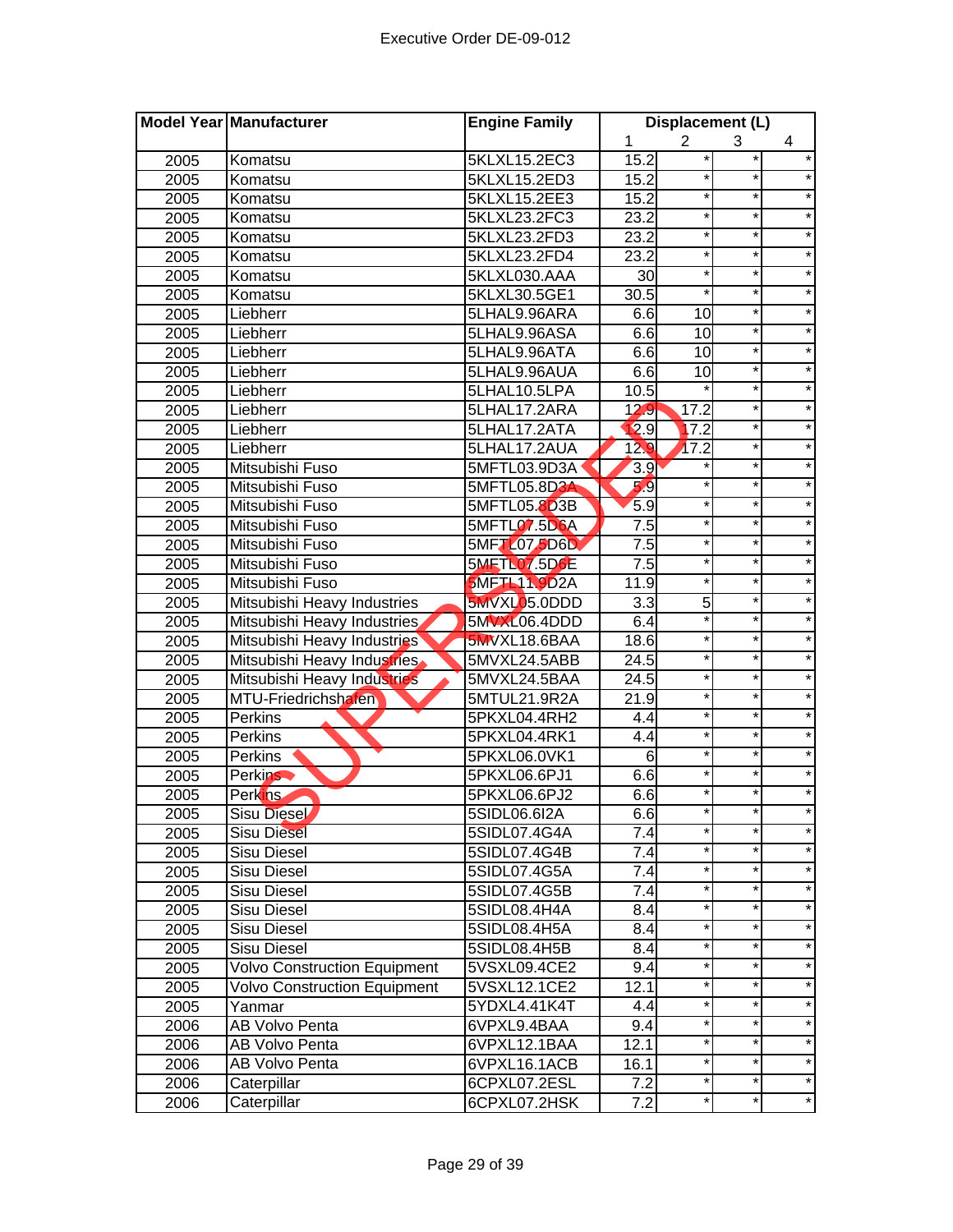|      | Model Year Manufacturer       | <b>Engine Family</b> |                  | Displacement (L) |          |         |
|------|-------------------------------|----------------------|------------------|------------------|----------|---------|
|      |                               |                      | 1                | $\overline{2}$   | 3        | 4       |
| 2006 | Caterpillar                   | 6CPXL08.8ESK         | 8.8              | *                |          |         |
| 2006 | Caterpillar                   | 6CPXL11.1ESK         | 11.1             |                  |          |         |
| 2006 | Caterpillar                   | 6CPXL12.5ESK         | 12.5             | $^\star$         | $^\star$ |         |
| 2006 | Caterpillar                   | 6CPXL15.2ESK         | 15.2             | *                | $\star$  | $\star$ |
| 2006 | Caterpillar                   | 6CPXL15.2ESL         | 15.2             | $^{\ast}$        | *        | $\star$ |
| 2006 | Caterpillar                   | 6CPXL18.1ESK         | 18.1             | $\star$          | $\star$  | $\star$ |
| 2006 | Caterpillar                   | 6CPXL18.1ESL         | 18.1             | $\star$          | $\star$  | $\star$ |
| 2006 | Caterpillar                   | 6CPXL27.0ESK         | 27               | *                | $\star$  | $\star$ |
| 2006 | Caterpillar                   | 6CPXL27.0ESL         | 27               | *                | *        | $\star$ |
| 2006 | Caterpillar                   | 6CPXL27.0HRK         | 27               | $\ast$           | $\star$  | $\star$ |
| 2006 | Caterpillar                   | 6CPXL32.0ESK         | $\overline{32}$  | $\ast$           | $\star$  |         |
| 2006 | Caterpillar                   | 6CPXL34.5E2W         | 34.5             | $\star$          | *        |         |
| 2006 | Caterpillar                   | 6CPXL34.5T2E         | 35.8             | $\star$          | $\star$  |         |
| 2006 | <b>CNH Engine Corporation</b> | 6X9XL0239AAB         | 3.9              | ×                | *        |         |
| 2006 | <b>CNH Engine Corporation</b> | 6X9XL0239AAC         | 3.9              | *                | *        |         |
| 2006 | <b>CNH Engine Corporation</b> | 6X9XL0359AAM         | 5.9              | *                | *        |         |
| 2006 | <b>CNH Engine Corporation</b> | 6X9XL0359ABE         | 5.9              | *                | *        | $\star$ |
| 2006 | <b>CNH Engine Corporation</b> | 6X9XL0505AAE         | $8\overline{3}$  | *                | *        |         |
| 2006 | <b>CNH Engine Corporation</b> | 6X9XL0505ABD         | 8.3              | *                | *        |         |
| 2006 | <b>CNH Engine Corporation</b> | 6X9XL0540AAB         | 8.8              | *                | $\star$  |         |
| 2006 | <b>CNH Engine Corporation</b> | 6X9XL0540AAC         | 8.8              | *                | $\star$  | $\star$ |
| 2006 | <b>CNH UK Limited</b>         | 6NHXL06.7DCR         | 3.9              | 4.5              | 5.9      | 6.7     |
| 2006 | <b>CNH UK Limited</b>         | <b>SNHXL06.7DCA</b>  | 6.7              |                  |          |         |
| 2006 | <b>CNH UK Limited</b>         | 6NHXL06.7DCB         | 6.7              | $\star$          | *        |         |
| 2006 | <b>CNH UK Limited</b>         | 6NHXL06.7DCC         | 6.7              | *                | *        | $\star$ |
| 2006 | <b>CNH UK Limited</b>         | 6NHXL07.5B2H         | $\overline{7.5}$ | $\star$          | *        |         |
| 2006 | Cummins                       | 6CEXL0239AAD         | $\overline{3.9}$ | $\ast$           | *        |         |
| 2006 | Cummins                       | 6CEXL0239AAF         | $\overline{3.9}$ | $\star$          | *        |         |
| 2006 | Cummins                       | 6CEXL0275AAB         | 4.5              | $\ast$           | $\star$  |         |
| 2006 | Cummins                       | 6CEXL0275AAG         | 4.5              | $\ast$           | *        |         |
| 2006 | Cummins                       | 6CEXL0359AAB         | 5.9              | ×                | *        |         |
| 2006 | <b>Cummins</b>                | 6CEXL0359AAC         | 5.9              | ×                |          |         |
| 2006 | <b>Cummins</b>                | 6CEXL0359AAD         | 5.9              | *                | *        |         |
| 2006 | Cummins                       | 6CEXL0359AAF         | $\overline{5.9}$ | *                | *        | $\star$ |
| 2006 | Cummins                       | 6CEXL0359AAN         | $5.\overline{9}$ | *                |          |         |
| 2006 | <b>Cummins</b>                | 6CEXL0359ABC         | 5.9              | $\star$          | *        |         |
| 2006 | Cummins                       | 6CEXL0359ABE         | 5.9              | *                | *        |         |
| 2006 | Cummins                       | 6CEXL0409AAB         | 6.7              | *                | *        | $\star$ |
| 2006 | Cummins                       | 6CEXL0409AAC         | 6.7              | *                | *        | $\star$ |
| 2006 | Cummins                       | 6CEXL0505AAE         | 8.3              | *                | *        | $\star$ |
| 2006 | Cummins                       | 6CEXL0505ABD         | 8.3              | *                | *        | $\star$ |
| 2006 | Cummins                       | 6CEXL0540AAB         | 8.8              | *                | *        | *       |
| 2006 |                               |                      | 10.8             | *                | *        | $\star$ |
| 2006 | Cummins                       | 6CEXL0661AAF         |                  | $\star$          | *        |         |
|      | Cummins<br>Cummins            | 6CEXL015.AAA         | 15               | *                | *        |         |
| 2006 |                               | 6CEXL015.AAB         | 15<br>15         | *                | *        | $\star$ |
| 2006 | Cummins                       | 6CEXL015.AAC         |                  | *                | *        |         |
| 2006 | Cummins                       | 6CEXL015.AAD         | 15               | *                | *        |         |
| 2006 | Cummins                       | 6CEXL015.AAE         | 15               | *                | *        | $\ast$  |
| 2006 | Cummins                       | 6CEXL019.AAB         | 19               | *                | *        | $\star$ |
| 2006 | Cummins                       | 6CEXL019.AAC         | 19               |                  |          |         |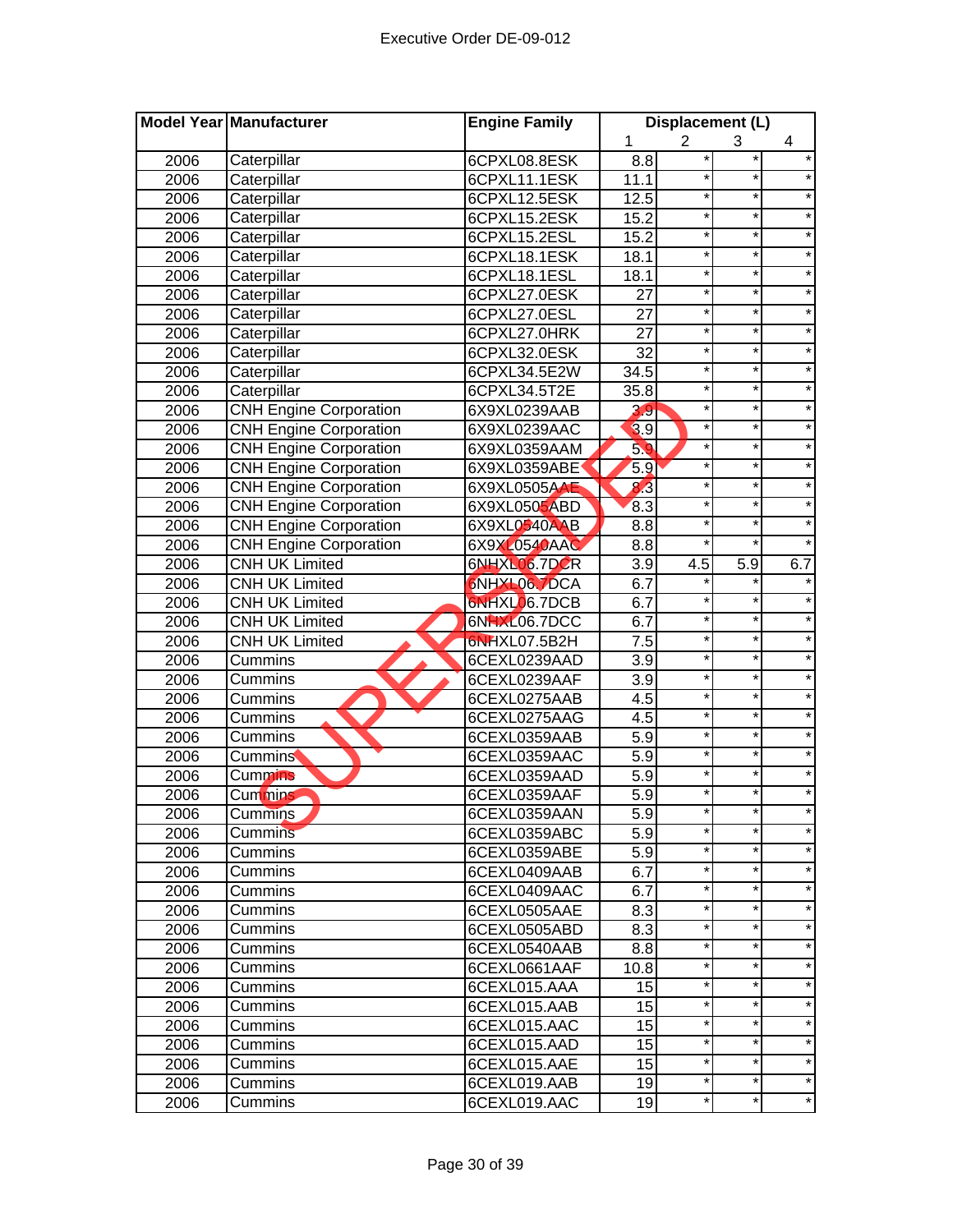|      | <b>Model Year Manufacturer</b>    | <b>Engine Family</b> |                  | Displacement (L) |         |            |
|------|-----------------------------------|----------------------|------------------|------------------|---------|------------|
|      |                                   |                      | 1                | $\overline{2}$   | 3       | 4          |
| 2006 | Cummins                           | 6CEXL019.AAD         | 19               | *                |         | $\star$    |
| 2006 | Cummins                           | 6CEXL023.AAA         | 23.2             | *                | $\star$ |            |
| 2006 | DaimlerChrysler                   | 6MBXL4.25RJB         | 4.3              | $^{\star}$       | $\ast$  |            |
| 2006 | <b>DaimlerChrysler</b>            | 6MBXL7.20RJA         | $\overline{4.3}$ | 7.2              | 6.4     | $\star$    |
| 2006 | DaimlerChrysler                   | 6MBXL12.8RJB         | 12.8             | $\star$          | ¥       | $\star$    |
| 2006 | Deere                             | 6JDXL06.8039         | 4.5              | 6.8              | $\star$ | $\star$    |
| 2006 | Deere                             | 6JDXL06.8041         | 4.5              | 6.8              | $\star$ | $\star$    |
| 2006 | Deere                             | 6JDXL06.8049         | 4.5              | 6.8              | $\star$ | $\star$    |
| 2006 | Deere                             | 6JDXL06.8078         | 4.5              | 6.8              | *       | $\star$    |
| 2006 | Deere                             | 6JDXL06.8084         | 4.5              | 6.8              | $\star$ | $\star$    |
| 2006 | Deere                             | 6JDXL06.8105         | 4.5              | 6.8              | $\star$ | $\star$    |
| 2006 | Deere                             | 6JDXL06.8038         | 6.8              |                  | $\star$ | $\star$    |
| 2006 | Deere                             | 6JDXL06.8044         | 6.8              | $\star$          | *       | $\star$    |
| 2006 | Deere                             | 6JDXL06.8048         | 6.8              | $\star$          | $\star$ |            |
| 2006 | Deere                             | 6JDXL06.8052         | 6.8              | $\star$          | $\star$ |            |
| 2006 | Deere                             | 6JDXL06.8080         | 6.8              | $^\star$         | $\star$ | *          |
| 2006 | Deere                             | 6JDXL06.8104         | 6.8              | $^\star$         | *       | *          |
| 2006 | Deere                             | 6JDXL08.1037         | 81               | $^\star$         | *       | $\star$    |
| 2006 | Deere                             | 6JDXL12.5035         | 12.5             | $^\star$         | *       | $\star$    |
| 2006 | Deere                             | 6JDXL12.5073         | 12.5             | $^\star$         | $\star$ | $\star$    |
| 2006 | <b>Detroit Diesel Corporation</b> | 6DDXL31.8XRR         | 23.9             | 31.8             | *       | $\star$    |
| 2006 | Deutz                             | 6DZXL05.7019         | 3.8              | $\overline{5.7}$ | $\star$ | $\star$    |
| 2006 | Deutz                             | 6DZXL05.7033         | 5.7              | 3.8              | $\star$ | $\star$    |
| 2006 | Deutz                             | 6DZXL06.1028         | 6.1              | 4                | $\star$ | $\star$    |
| 2006 | Deutz                             | 6DZXL06.1038         | 6.1              | 4                | *       | $\star$    |
| 2006 | Deutz                             | 6DZXL06.1061         | 6.1              | $\ast$           | *       | $\star$    |
| 2006 | Deutz                             | 6DZXL06.5035         | 6.5              | $^\star$         | $\star$ | $\star$    |
| 2006 | Deutz                             | 6DZXL06.5036         | 6.5              | $\star$          | ¥       | $\star$    |
| 2006 | Deutz                             | 6DZXL06.5037         | 6.5              | $^\star$         | $\star$ |            |
| 2006 | Deutz                             | 6DZXL06.5042         | 6.5              | $\star$          | *       | $\star$    |
| 2006 | Deutz                             | 6DZXL07.1053         | $\overline{7}.1$ | $\star$          | $\star$ | $\star$    |
| 2006 | Deutz                             | 6DZXL07.1034         | 7.2              | $\star$          | $\star$ |            |
| 2006 | Doosan Infracore                  | 6DWXL05.8COA         | 5.8              | $\star$          | *       | $\star$    |
| 2006 | Doosan Infracore                  | 6DWXL05.8UTA         | 5.8              | *                | $\star$ | $\star$    |
| 2006 | Doosan Infracore                  | 6DWXL07.6UPA         | 7.6              |                  |         |            |
| 2006 | Doosan Infracore                  | 6DWXL08.1BDA         | 8.1              | $\star$          | $\star$ | $\star$    |
| 2006 | Doosan Infracore                  | 6DWXL11.0UJA         | 11               | $^\star$         | *       | $\star$    |
| 2006 | Doosan Infracore                  | 6DWXL21.9UYA         | 21.9             | $^\star$         | *       | $\star$    |
| 2006 | Isuzu                             | 6SZXL04.3FTA         | 4.3              | $^\star$         | *       | $\star$    |
| 2006 | Isuzu                             | 6SZXL04.3FXA         | 4.3              | $^\star$         | *       | $\star$    |
| 2006 | Isuzu                             | 6SZXL06.5FTA         | 6.5              | $^\star$         | *       | $\star$    |
| 2006 | Isuzu                             | 6SZXL06.5FXA         | 6.5              | $^\star$         | *       | $\star$    |
| 2006 | Isuzu                             | 6SZXL06.5FXG         | 6.5              | $^\star$         | *       | $^{\star}$ |
| 2006 | <b>Iveco</b>                      | 6VEXK02.3F1A         | 2.3              | $\star$          | *       | $\star$    |
| 2006 | <i>lveco</i>                      | 6VEXL06.7DCR         | 3.9              | 4.5              | 5.9     | 6.7        |
| 2006 | Iveco                             | 6VEXL06.7DCA         | 6.7              |                  |         |            |
| 2006 | <i>lveco</i>                      | 6VEXL06.7DCB         | 6.7              |                  | *       |            |
| 2006 | Iveco                             | 6VEXL06.7DCC         | 6.7              | *                |         |            |
| 2006 | Iveco                             | 6VEXL06.7DGA         | 6.7              | *                | *       | $\star$    |
| 2006 | Iveco                             | 6VEXL06.7DGB         | 6.7              | $^\star$         | *       | $\star$    |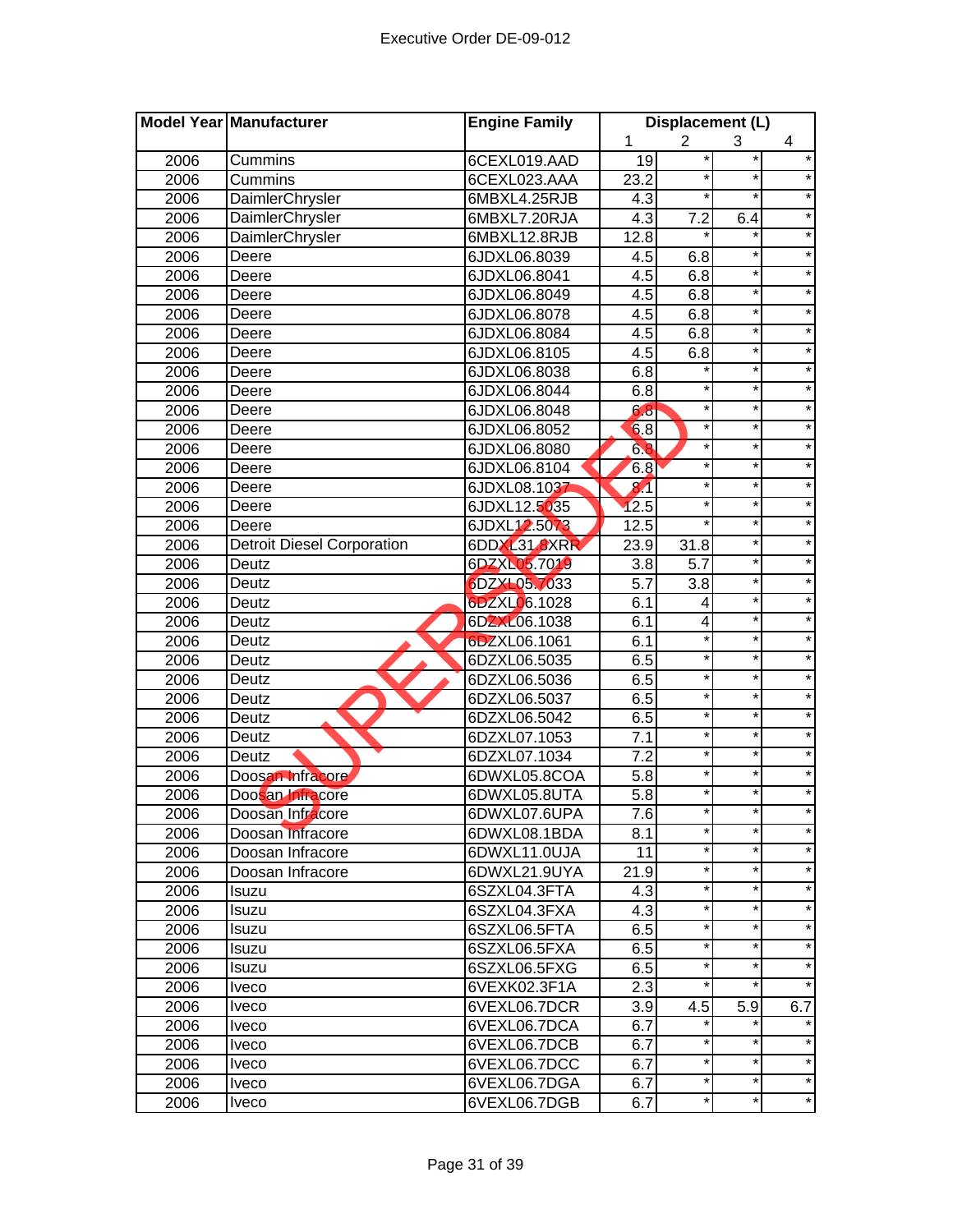| 2<br>1<br>3<br>4<br>$\star$<br>6VEXL06.7DGS<br>6.7<br>*<br>2006<br><b>Iveco</b><br>*<br>2006<br>6VEXL08.7TR3<br>8.7<br>*<br>Iveco<br>10.3<br>$\ast$<br>$^\star$<br>2006<br>6VEXL10.3MLR<br><b>Iveco</b><br>$^\star$<br>$\star$<br>$\star$<br>2006<br>6VEXL10.3TR3<br>10.3<br><b>Iveco</b><br>$\star$<br>$\star$<br>$\star$<br>6VEXL12.9IGR<br>12.9<br>2006<br><b>Iveco</b><br>$\star$<br>*<br>$\star$<br>2006<br>6VEXL12.9MLR<br>12.9<br><i>veco</i><br>$\star$<br>$\star$<br>$\star$<br>2006<br>6VEXL12.9TR3<br>12.9<br><b>Iveco</b><br>$\star$<br>$\star$<br>$\star$<br>2006<br><b>JCB Power Systems</b><br>6JCBL04.4TA1<br>4.4<br>*<br>$\star$<br>*<br>2006<br>6KLXL0239AAD<br>3.9<br>Komatsu<br>*<br>$\star$<br>*<br>2006<br>Komatsu<br>3.9<br>6KLXL0239AAF<br>$\star$<br>$\star$<br>4.5<br>$\ast$<br>2006<br>Komatsu<br>6KLXL0275AAG<br>×<br>$\star$<br>2006<br>Komatsu<br>5.9<br>6KLXL0359AAB<br>$\star$<br>5.9<br>$\star$<br>2006<br>Komatsu<br>6KLXL0359AAL<br>5.9<br>$\star$<br>*<br>$\star$<br>2006<br>Komatsu<br>6KLXL0359ABC<br>6.7<br>*<br>*<br>2006<br>Komatsu<br>6KLXL0409AAB<br>6.7<br>$\star$<br>*<br>Komatsu<br>2006<br>6KLXL0409AAC<br>Komatsu<br>8.3<br>*<br>*<br>2006<br>6KLXL0505AAE<br>*<br>8.3<br>*<br>$\star$<br>2006<br>Komatsu<br>6KLXL0505ABD<br>30<br>$\star$<br>$^\star$<br>2006<br>Komatsu<br>6KLXL030 AAA<br>$\star$<br>$\star$<br>6KLXL30.5GD3<br>$\star$<br>2006<br>30.5<br>Komatsu<br>$\star$<br>6LHAK9.96ASA<br>6.6<br>$\star$<br>2006<br>Liebherr<br>10<br>$\star$<br>$\star$<br>6LHAL9.96ARA<br>6.6<br>10<br>2006<br>Liebherr<br>$\star$<br>$\star$<br>6LHAL9.96ATA<br>2006<br>Liebherr<br>6.6<br>10<br>$\star$<br>$\star$<br>6LHAL9.54SPA<br>9.5<br>2006<br>Liebherr<br>$\star$<br>*<br>$\star$<br>2006<br>Liebherr<br>6LHAL10.5LPA<br>10.5<br>*<br>*<br>$\star$<br>12<br>2006<br>Liebherr<br>6LHAL12.0KPA<br>*<br>21.9<br>$\star$<br>$\star$<br>2006<br>6LHAL21.9VMR<br>Liebherr<br>$\star$<br>$\star$<br>$\ast$<br>2006<br>Mitsubishi Fuso<br>6MFTL03.9D3A<br>3.9<br>$\overline{5.9}$<br>$\star$<br>$^\star$<br>2006<br>6MFTL05.8D3A<br>Mitsubishi Fuso<br>$\star$<br>$\star$<br>$\overline{7.5}$<br>2006<br>6MFTL07.5D6E<br>Mitsubishi Fuso<br>*<br>$\star$<br>5<br>Mitsubishi Heavy Industries<br>3.3<br>2006<br>6MVXL05.0DDD<br>*<br>*<br>6.4<br>2006<br>Mitsubishi Heavy Industries<br>6MVXL06.4DDD<br>$\ast$<br>6.4<br>2006<br>Mitsubishi Heavy Industries<br>6MVXL06.4EEE<br>4.4<br>*<br>*<br>2006<br>Perkins<br>6PKXL04.4NH1<br>2006<br><b>Perkins</b><br>6PKXL04.4NJ1<br>4.4<br>$\star$<br>$\star$<br>*<br>4.4<br>2006<br><b>Perkins</b><br>6PKXL04.4RH2<br>*<br>$^\star$<br>$\star$<br>2006<br>Perkins<br>6PKXL04.4RK1<br>4.4<br>$\star$<br>*<br>$\star$<br>Perkins<br>6<br>2006<br>6PKXL06.0VK1<br>*<br>$\star$<br>6.6<br>*<br>2006<br>Perkins<br>6PKXL06.6PJ1<br>$\star$<br>$^{\ast}$<br>$\star$<br>6.6<br>2006<br><b>Perkins</b><br>6PKXL06.6PJ2<br>$\star$<br>$\star$<br>*<br><b>Sisu Diesel</b><br>2006<br>6SIDL06.6I2A<br>6.6<br>*<br>*<br>$\star$<br>2006<br>Sisu Diesel<br>6SIDL07.4G4B<br>7.4<br>*<br>$\star$<br>*<br>Sisu Diesel<br>7.4<br>2006<br>6SIDL07.4G4D<br>*<br>$\star$<br>*<br>2006<br>6SIDL07.4G5B<br>7.4<br>Sisu Diesel<br>$\star$<br>$\star$<br>*<br>2006<br>Sisu Diesel<br>6SIDL08.4H5B<br>8.4<br>$\star$<br>*<br>*<br>2006<br>4.4<br>6YDXL4.41K4T<br>Yanmar<br>*<br>$\star$<br>*<br>AB Volvo Penta<br>2007<br>9.4<br>7VPXL09.4BAA<br>*<br>*<br>AB Volvo Penta<br>16.1<br>2007<br>7VPXL16.1ACB<br>*<br>$^\star$<br>Caterpillar<br>7.2<br>2007<br>7CPXL07.2ESL<br>$\star$<br>Caterpillar<br>*<br>*<br>2007<br>8.8<br>7CPXL08.8ESK | Model Year Manufacturer | <b>Engine Family</b> | Displacement (L) |  |  |
|-----------------------------------------------------------------------------------------------------------------------------------------------------------------------------------------------------------------------------------------------------------------------------------------------------------------------------------------------------------------------------------------------------------------------------------------------------------------------------------------------------------------------------------------------------------------------------------------------------------------------------------------------------------------------------------------------------------------------------------------------------------------------------------------------------------------------------------------------------------------------------------------------------------------------------------------------------------------------------------------------------------------------------------------------------------------------------------------------------------------------------------------------------------------------------------------------------------------------------------------------------------------------------------------------------------------------------------------------------------------------------------------------------------------------------------------------------------------------------------------------------------------------------------------------------------------------------------------------------------------------------------------------------------------------------------------------------------------------------------------------------------------------------------------------------------------------------------------------------------------------------------------------------------------------------------------------------------------------------------------------------------------------------------------------------------------------------------------------------------------------------------------------------------------------------------------------------------------------------------------------------------------------------------------------------------------------------------------------------------------------------------------------------------------------------------------------------------------------------------------------------------------------------------------------------------------------------------------------------------------------------------------------------------------------------------------------------------------------------------------------------------------------------------------------------------------------------------------------------------------------------------------------------------------------------------------------------------------------------------------------------------------------------------------------------------------------------------------------------------------------------------------------------------------------------------------------------------------------------------------------------------------------------------------------------------------------------------------------------------------------------------------------------------------------------------------------------------------------------------------------------------------------------------------------------------------------------------------------------------|-------------------------|----------------------|------------------|--|--|
|                                                                                                                                                                                                                                                                                                                                                                                                                                                                                                                                                                                                                                                                                                                                                                                                                                                                                                                                                                                                                                                                                                                                                                                                                                                                                                                                                                                                                                                                                                                                                                                                                                                                                                                                                                                                                                                                                                                                                                                                                                                                                                                                                                                                                                                                                                                                                                                                                                                                                                                                                                                                                                                                                                                                                                                                                                                                                                                                                                                                                                                                                                                                                                                                                                                                                                                                                                                                                                                                                                                                                                                                           |                         |                      |                  |  |  |
|                                                                                                                                                                                                                                                                                                                                                                                                                                                                                                                                                                                                                                                                                                                                                                                                                                                                                                                                                                                                                                                                                                                                                                                                                                                                                                                                                                                                                                                                                                                                                                                                                                                                                                                                                                                                                                                                                                                                                                                                                                                                                                                                                                                                                                                                                                                                                                                                                                                                                                                                                                                                                                                                                                                                                                                                                                                                                                                                                                                                                                                                                                                                                                                                                                                                                                                                                                                                                                                                                                                                                                                                           |                         |                      |                  |  |  |
|                                                                                                                                                                                                                                                                                                                                                                                                                                                                                                                                                                                                                                                                                                                                                                                                                                                                                                                                                                                                                                                                                                                                                                                                                                                                                                                                                                                                                                                                                                                                                                                                                                                                                                                                                                                                                                                                                                                                                                                                                                                                                                                                                                                                                                                                                                                                                                                                                                                                                                                                                                                                                                                                                                                                                                                                                                                                                                                                                                                                                                                                                                                                                                                                                                                                                                                                                                                                                                                                                                                                                                                                           |                         |                      |                  |  |  |
|                                                                                                                                                                                                                                                                                                                                                                                                                                                                                                                                                                                                                                                                                                                                                                                                                                                                                                                                                                                                                                                                                                                                                                                                                                                                                                                                                                                                                                                                                                                                                                                                                                                                                                                                                                                                                                                                                                                                                                                                                                                                                                                                                                                                                                                                                                                                                                                                                                                                                                                                                                                                                                                                                                                                                                                                                                                                                                                                                                                                                                                                                                                                                                                                                                                                                                                                                                                                                                                                                                                                                                                                           |                         |                      |                  |  |  |
|                                                                                                                                                                                                                                                                                                                                                                                                                                                                                                                                                                                                                                                                                                                                                                                                                                                                                                                                                                                                                                                                                                                                                                                                                                                                                                                                                                                                                                                                                                                                                                                                                                                                                                                                                                                                                                                                                                                                                                                                                                                                                                                                                                                                                                                                                                                                                                                                                                                                                                                                                                                                                                                                                                                                                                                                                                                                                                                                                                                                                                                                                                                                                                                                                                                                                                                                                                                                                                                                                                                                                                                                           |                         |                      |                  |  |  |
|                                                                                                                                                                                                                                                                                                                                                                                                                                                                                                                                                                                                                                                                                                                                                                                                                                                                                                                                                                                                                                                                                                                                                                                                                                                                                                                                                                                                                                                                                                                                                                                                                                                                                                                                                                                                                                                                                                                                                                                                                                                                                                                                                                                                                                                                                                                                                                                                                                                                                                                                                                                                                                                                                                                                                                                                                                                                                                                                                                                                                                                                                                                                                                                                                                                                                                                                                                                                                                                                                                                                                                                                           |                         |                      |                  |  |  |
|                                                                                                                                                                                                                                                                                                                                                                                                                                                                                                                                                                                                                                                                                                                                                                                                                                                                                                                                                                                                                                                                                                                                                                                                                                                                                                                                                                                                                                                                                                                                                                                                                                                                                                                                                                                                                                                                                                                                                                                                                                                                                                                                                                                                                                                                                                                                                                                                                                                                                                                                                                                                                                                                                                                                                                                                                                                                                                                                                                                                                                                                                                                                                                                                                                                                                                                                                                                                                                                                                                                                                                                                           |                         |                      |                  |  |  |
|                                                                                                                                                                                                                                                                                                                                                                                                                                                                                                                                                                                                                                                                                                                                                                                                                                                                                                                                                                                                                                                                                                                                                                                                                                                                                                                                                                                                                                                                                                                                                                                                                                                                                                                                                                                                                                                                                                                                                                                                                                                                                                                                                                                                                                                                                                                                                                                                                                                                                                                                                                                                                                                                                                                                                                                                                                                                                                                                                                                                                                                                                                                                                                                                                                                                                                                                                                                                                                                                                                                                                                                                           |                         |                      |                  |  |  |
|                                                                                                                                                                                                                                                                                                                                                                                                                                                                                                                                                                                                                                                                                                                                                                                                                                                                                                                                                                                                                                                                                                                                                                                                                                                                                                                                                                                                                                                                                                                                                                                                                                                                                                                                                                                                                                                                                                                                                                                                                                                                                                                                                                                                                                                                                                                                                                                                                                                                                                                                                                                                                                                                                                                                                                                                                                                                                                                                                                                                                                                                                                                                                                                                                                                                                                                                                                                                                                                                                                                                                                                                           |                         |                      |                  |  |  |
|                                                                                                                                                                                                                                                                                                                                                                                                                                                                                                                                                                                                                                                                                                                                                                                                                                                                                                                                                                                                                                                                                                                                                                                                                                                                                                                                                                                                                                                                                                                                                                                                                                                                                                                                                                                                                                                                                                                                                                                                                                                                                                                                                                                                                                                                                                                                                                                                                                                                                                                                                                                                                                                                                                                                                                                                                                                                                                                                                                                                                                                                                                                                                                                                                                                                                                                                                                                                                                                                                                                                                                                                           |                         |                      |                  |  |  |
|                                                                                                                                                                                                                                                                                                                                                                                                                                                                                                                                                                                                                                                                                                                                                                                                                                                                                                                                                                                                                                                                                                                                                                                                                                                                                                                                                                                                                                                                                                                                                                                                                                                                                                                                                                                                                                                                                                                                                                                                                                                                                                                                                                                                                                                                                                                                                                                                                                                                                                                                                                                                                                                                                                                                                                                                                                                                                                                                                                                                                                                                                                                                                                                                                                                                                                                                                                                                                                                                                                                                                                                                           |                         |                      |                  |  |  |
|                                                                                                                                                                                                                                                                                                                                                                                                                                                                                                                                                                                                                                                                                                                                                                                                                                                                                                                                                                                                                                                                                                                                                                                                                                                                                                                                                                                                                                                                                                                                                                                                                                                                                                                                                                                                                                                                                                                                                                                                                                                                                                                                                                                                                                                                                                                                                                                                                                                                                                                                                                                                                                                                                                                                                                                                                                                                                                                                                                                                                                                                                                                                                                                                                                                                                                                                                                                                                                                                                                                                                                                                           |                         |                      |                  |  |  |
|                                                                                                                                                                                                                                                                                                                                                                                                                                                                                                                                                                                                                                                                                                                                                                                                                                                                                                                                                                                                                                                                                                                                                                                                                                                                                                                                                                                                                                                                                                                                                                                                                                                                                                                                                                                                                                                                                                                                                                                                                                                                                                                                                                                                                                                                                                                                                                                                                                                                                                                                                                                                                                                                                                                                                                                                                                                                                                                                                                                                                                                                                                                                                                                                                                                                                                                                                                                                                                                                                                                                                                                                           |                         |                      |                  |  |  |
|                                                                                                                                                                                                                                                                                                                                                                                                                                                                                                                                                                                                                                                                                                                                                                                                                                                                                                                                                                                                                                                                                                                                                                                                                                                                                                                                                                                                                                                                                                                                                                                                                                                                                                                                                                                                                                                                                                                                                                                                                                                                                                                                                                                                                                                                                                                                                                                                                                                                                                                                                                                                                                                                                                                                                                                                                                                                                                                                                                                                                                                                                                                                                                                                                                                                                                                                                                                                                                                                                                                                                                                                           |                         |                      |                  |  |  |
|                                                                                                                                                                                                                                                                                                                                                                                                                                                                                                                                                                                                                                                                                                                                                                                                                                                                                                                                                                                                                                                                                                                                                                                                                                                                                                                                                                                                                                                                                                                                                                                                                                                                                                                                                                                                                                                                                                                                                                                                                                                                                                                                                                                                                                                                                                                                                                                                                                                                                                                                                                                                                                                                                                                                                                                                                                                                                                                                                                                                                                                                                                                                                                                                                                                                                                                                                                                                                                                                                                                                                                                                           |                         |                      |                  |  |  |
|                                                                                                                                                                                                                                                                                                                                                                                                                                                                                                                                                                                                                                                                                                                                                                                                                                                                                                                                                                                                                                                                                                                                                                                                                                                                                                                                                                                                                                                                                                                                                                                                                                                                                                                                                                                                                                                                                                                                                                                                                                                                                                                                                                                                                                                                                                                                                                                                                                                                                                                                                                                                                                                                                                                                                                                                                                                                                                                                                                                                                                                                                                                                                                                                                                                                                                                                                                                                                                                                                                                                                                                                           |                         |                      |                  |  |  |
|                                                                                                                                                                                                                                                                                                                                                                                                                                                                                                                                                                                                                                                                                                                                                                                                                                                                                                                                                                                                                                                                                                                                                                                                                                                                                                                                                                                                                                                                                                                                                                                                                                                                                                                                                                                                                                                                                                                                                                                                                                                                                                                                                                                                                                                                                                                                                                                                                                                                                                                                                                                                                                                                                                                                                                                                                                                                                                                                                                                                                                                                                                                                                                                                                                                                                                                                                                                                                                                                                                                                                                                                           |                         |                      |                  |  |  |
|                                                                                                                                                                                                                                                                                                                                                                                                                                                                                                                                                                                                                                                                                                                                                                                                                                                                                                                                                                                                                                                                                                                                                                                                                                                                                                                                                                                                                                                                                                                                                                                                                                                                                                                                                                                                                                                                                                                                                                                                                                                                                                                                                                                                                                                                                                                                                                                                                                                                                                                                                                                                                                                                                                                                                                                                                                                                                                                                                                                                                                                                                                                                                                                                                                                                                                                                                                                                                                                                                                                                                                                                           |                         |                      |                  |  |  |
|                                                                                                                                                                                                                                                                                                                                                                                                                                                                                                                                                                                                                                                                                                                                                                                                                                                                                                                                                                                                                                                                                                                                                                                                                                                                                                                                                                                                                                                                                                                                                                                                                                                                                                                                                                                                                                                                                                                                                                                                                                                                                                                                                                                                                                                                                                                                                                                                                                                                                                                                                                                                                                                                                                                                                                                                                                                                                                                                                                                                                                                                                                                                                                                                                                                                                                                                                                                                                                                                                                                                                                                                           |                         |                      |                  |  |  |
|                                                                                                                                                                                                                                                                                                                                                                                                                                                                                                                                                                                                                                                                                                                                                                                                                                                                                                                                                                                                                                                                                                                                                                                                                                                                                                                                                                                                                                                                                                                                                                                                                                                                                                                                                                                                                                                                                                                                                                                                                                                                                                                                                                                                                                                                                                                                                                                                                                                                                                                                                                                                                                                                                                                                                                                                                                                                                                                                                                                                                                                                                                                                                                                                                                                                                                                                                                                                                                                                                                                                                                                                           |                         |                      |                  |  |  |
|                                                                                                                                                                                                                                                                                                                                                                                                                                                                                                                                                                                                                                                                                                                                                                                                                                                                                                                                                                                                                                                                                                                                                                                                                                                                                                                                                                                                                                                                                                                                                                                                                                                                                                                                                                                                                                                                                                                                                                                                                                                                                                                                                                                                                                                                                                                                                                                                                                                                                                                                                                                                                                                                                                                                                                                                                                                                                                                                                                                                                                                                                                                                                                                                                                                                                                                                                                                                                                                                                                                                                                                                           |                         |                      |                  |  |  |
|                                                                                                                                                                                                                                                                                                                                                                                                                                                                                                                                                                                                                                                                                                                                                                                                                                                                                                                                                                                                                                                                                                                                                                                                                                                                                                                                                                                                                                                                                                                                                                                                                                                                                                                                                                                                                                                                                                                                                                                                                                                                                                                                                                                                                                                                                                                                                                                                                                                                                                                                                                                                                                                                                                                                                                                                                                                                                                                                                                                                                                                                                                                                                                                                                                                                                                                                                                                                                                                                                                                                                                                                           |                         |                      |                  |  |  |
|                                                                                                                                                                                                                                                                                                                                                                                                                                                                                                                                                                                                                                                                                                                                                                                                                                                                                                                                                                                                                                                                                                                                                                                                                                                                                                                                                                                                                                                                                                                                                                                                                                                                                                                                                                                                                                                                                                                                                                                                                                                                                                                                                                                                                                                                                                                                                                                                                                                                                                                                                                                                                                                                                                                                                                                                                                                                                                                                                                                                                                                                                                                                                                                                                                                                                                                                                                                                                                                                                                                                                                                                           |                         |                      |                  |  |  |
|                                                                                                                                                                                                                                                                                                                                                                                                                                                                                                                                                                                                                                                                                                                                                                                                                                                                                                                                                                                                                                                                                                                                                                                                                                                                                                                                                                                                                                                                                                                                                                                                                                                                                                                                                                                                                                                                                                                                                                                                                                                                                                                                                                                                                                                                                                                                                                                                                                                                                                                                                                                                                                                                                                                                                                                                                                                                                                                                                                                                                                                                                                                                                                                                                                                                                                                                                                                                                                                                                                                                                                                                           |                         |                      |                  |  |  |
|                                                                                                                                                                                                                                                                                                                                                                                                                                                                                                                                                                                                                                                                                                                                                                                                                                                                                                                                                                                                                                                                                                                                                                                                                                                                                                                                                                                                                                                                                                                                                                                                                                                                                                                                                                                                                                                                                                                                                                                                                                                                                                                                                                                                                                                                                                                                                                                                                                                                                                                                                                                                                                                                                                                                                                                                                                                                                                                                                                                                                                                                                                                                                                                                                                                                                                                                                                                                                                                                                                                                                                                                           |                         |                      |                  |  |  |
|                                                                                                                                                                                                                                                                                                                                                                                                                                                                                                                                                                                                                                                                                                                                                                                                                                                                                                                                                                                                                                                                                                                                                                                                                                                                                                                                                                                                                                                                                                                                                                                                                                                                                                                                                                                                                                                                                                                                                                                                                                                                                                                                                                                                                                                                                                                                                                                                                                                                                                                                                                                                                                                                                                                                                                                                                                                                                                                                                                                                                                                                                                                                                                                                                                                                                                                                                                                                                                                                                                                                                                                                           |                         |                      |                  |  |  |
|                                                                                                                                                                                                                                                                                                                                                                                                                                                                                                                                                                                                                                                                                                                                                                                                                                                                                                                                                                                                                                                                                                                                                                                                                                                                                                                                                                                                                                                                                                                                                                                                                                                                                                                                                                                                                                                                                                                                                                                                                                                                                                                                                                                                                                                                                                                                                                                                                                                                                                                                                                                                                                                                                                                                                                                                                                                                                                                                                                                                                                                                                                                                                                                                                                                                                                                                                                                                                                                                                                                                                                                                           |                         |                      |                  |  |  |
|                                                                                                                                                                                                                                                                                                                                                                                                                                                                                                                                                                                                                                                                                                                                                                                                                                                                                                                                                                                                                                                                                                                                                                                                                                                                                                                                                                                                                                                                                                                                                                                                                                                                                                                                                                                                                                                                                                                                                                                                                                                                                                                                                                                                                                                                                                                                                                                                                                                                                                                                                                                                                                                                                                                                                                                                                                                                                                                                                                                                                                                                                                                                                                                                                                                                                                                                                                                                                                                                                                                                                                                                           |                         |                      |                  |  |  |
|                                                                                                                                                                                                                                                                                                                                                                                                                                                                                                                                                                                                                                                                                                                                                                                                                                                                                                                                                                                                                                                                                                                                                                                                                                                                                                                                                                                                                                                                                                                                                                                                                                                                                                                                                                                                                                                                                                                                                                                                                                                                                                                                                                                                                                                                                                                                                                                                                                                                                                                                                                                                                                                                                                                                                                                                                                                                                                                                                                                                                                                                                                                                                                                                                                                                                                                                                                                                                                                                                                                                                                                                           |                         |                      |                  |  |  |
|                                                                                                                                                                                                                                                                                                                                                                                                                                                                                                                                                                                                                                                                                                                                                                                                                                                                                                                                                                                                                                                                                                                                                                                                                                                                                                                                                                                                                                                                                                                                                                                                                                                                                                                                                                                                                                                                                                                                                                                                                                                                                                                                                                                                                                                                                                                                                                                                                                                                                                                                                                                                                                                                                                                                                                                                                                                                                                                                                                                                                                                                                                                                                                                                                                                                                                                                                                                                                                                                                                                                                                                                           |                         |                      |                  |  |  |
|                                                                                                                                                                                                                                                                                                                                                                                                                                                                                                                                                                                                                                                                                                                                                                                                                                                                                                                                                                                                                                                                                                                                                                                                                                                                                                                                                                                                                                                                                                                                                                                                                                                                                                                                                                                                                                                                                                                                                                                                                                                                                                                                                                                                                                                                                                                                                                                                                                                                                                                                                                                                                                                                                                                                                                                                                                                                                                                                                                                                                                                                                                                                                                                                                                                                                                                                                                                                                                                                                                                                                                                                           |                         |                      |                  |  |  |
|                                                                                                                                                                                                                                                                                                                                                                                                                                                                                                                                                                                                                                                                                                                                                                                                                                                                                                                                                                                                                                                                                                                                                                                                                                                                                                                                                                                                                                                                                                                                                                                                                                                                                                                                                                                                                                                                                                                                                                                                                                                                                                                                                                                                                                                                                                                                                                                                                                                                                                                                                                                                                                                                                                                                                                                                                                                                                                                                                                                                                                                                                                                                                                                                                                                                                                                                                                                                                                                                                                                                                                                                           |                         |                      |                  |  |  |
|                                                                                                                                                                                                                                                                                                                                                                                                                                                                                                                                                                                                                                                                                                                                                                                                                                                                                                                                                                                                                                                                                                                                                                                                                                                                                                                                                                                                                                                                                                                                                                                                                                                                                                                                                                                                                                                                                                                                                                                                                                                                                                                                                                                                                                                                                                                                                                                                                                                                                                                                                                                                                                                                                                                                                                                                                                                                                                                                                                                                                                                                                                                                                                                                                                                                                                                                                                                                                                                                                                                                                                                                           |                         |                      |                  |  |  |
|                                                                                                                                                                                                                                                                                                                                                                                                                                                                                                                                                                                                                                                                                                                                                                                                                                                                                                                                                                                                                                                                                                                                                                                                                                                                                                                                                                                                                                                                                                                                                                                                                                                                                                                                                                                                                                                                                                                                                                                                                                                                                                                                                                                                                                                                                                                                                                                                                                                                                                                                                                                                                                                                                                                                                                                                                                                                                                                                                                                                                                                                                                                                                                                                                                                                                                                                                                                                                                                                                                                                                                                                           |                         |                      |                  |  |  |
|                                                                                                                                                                                                                                                                                                                                                                                                                                                                                                                                                                                                                                                                                                                                                                                                                                                                                                                                                                                                                                                                                                                                                                                                                                                                                                                                                                                                                                                                                                                                                                                                                                                                                                                                                                                                                                                                                                                                                                                                                                                                                                                                                                                                                                                                                                                                                                                                                                                                                                                                                                                                                                                                                                                                                                                                                                                                                                                                                                                                                                                                                                                                                                                                                                                                                                                                                                                                                                                                                                                                                                                                           |                         |                      |                  |  |  |
|                                                                                                                                                                                                                                                                                                                                                                                                                                                                                                                                                                                                                                                                                                                                                                                                                                                                                                                                                                                                                                                                                                                                                                                                                                                                                                                                                                                                                                                                                                                                                                                                                                                                                                                                                                                                                                                                                                                                                                                                                                                                                                                                                                                                                                                                                                                                                                                                                                                                                                                                                                                                                                                                                                                                                                                                                                                                                                                                                                                                                                                                                                                                                                                                                                                                                                                                                                                                                                                                                                                                                                                                           |                         |                      |                  |  |  |
|                                                                                                                                                                                                                                                                                                                                                                                                                                                                                                                                                                                                                                                                                                                                                                                                                                                                                                                                                                                                                                                                                                                                                                                                                                                                                                                                                                                                                                                                                                                                                                                                                                                                                                                                                                                                                                                                                                                                                                                                                                                                                                                                                                                                                                                                                                                                                                                                                                                                                                                                                                                                                                                                                                                                                                                                                                                                                                                                                                                                                                                                                                                                                                                                                                                                                                                                                                                                                                                                                                                                                                                                           |                         |                      |                  |  |  |
|                                                                                                                                                                                                                                                                                                                                                                                                                                                                                                                                                                                                                                                                                                                                                                                                                                                                                                                                                                                                                                                                                                                                                                                                                                                                                                                                                                                                                                                                                                                                                                                                                                                                                                                                                                                                                                                                                                                                                                                                                                                                                                                                                                                                                                                                                                                                                                                                                                                                                                                                                                                                                                                                                                                                                                                                                                                                                                                                                                                                                                                                                                                                                                                                                                                                                                                                                                                                                                                                                                                                                                                                           |                         |                      |                  |  |  |
|                                                                                                                                                                                                                                                                                                                                                                                                                                                                                                                                                                                                                                                                                                                                                                                                                                                                                                                                                                                                                                                                                                                                                                                                                                                                                                                                                                                                                                                                                                                                                                                                                                                                                                                                                                                                                                                                                                                                                                                                                                                                                                                                                                                                                                                                                                                                                                                                                                                                                                                                                                                                                                                                                                                                                                                                                                                                                                                                                                                                                                                                                                                                                                                                                                                                                                                                                                                                                                                                                                                                                                                                           |                         |                      |                  |  |  |
|                                                                                                                                                                                                                                                                                                                                                                                                                                                                                                                                                                                                                                                                                                                                                                                                                                                                                                                                                                                                                                                                                                                                                                                                                                                                                                                                                                                                                                                                                                                                                                                                                                                                                                                                                                                                                                                                                                                                                                                                                                                                                                                                                                                                                                                                                                                                                                                                                                                                                                                                                                                                                                                                                                                                                                                                                                                                                                                                                                                                                                                                                                                                                                                                                                                                                                                                                                                                                                                                                                                                                                                                           |                         |                      |                  |  |  |
|                                                                                                                                                                                                                                                                                                                                                                                                                                                                                                                                                                                                                                                                                                                                                                                                                                                                                                                                                                                                                                                                                                                                                                                                                                                                                                                                                                                                                                                                                                                                                                                                                                                                                                                                                                                                                                                                                                                                                                                                                                                                                                                                                                                                                                                                                                                                                                                                                                                                                                                                                                                                                                                                                                                                                                                                                                                                                                                                                                                                                                                                                                                                                                                                                                                                                                                                                                                                                                                                                                                                                                                                           |                         |                      |                  |  |  |
|                                                                                                                                                                                                                                                                                                                                                                                                                                                                                                                                                                                                                                                                                                                                                                                                                                                                                                                                                                                                                                                                                                                                                                                                                                                                                                                                                                                                                                                                                                                                                                                                                                                                                                                                                                                                                                                                                                                                                                                                                                                                                                                                                                                                                                                                                                                                                                                                                                                                                                                                                                                                                                                                                                                                                                                                                                                                                                                                                                                                                                                                                                                                                                                                                                                                                                                                                                                                                                                                                                                                                                                                           |                         |                      |                  |  |  |
|                                                                                                                                                                                                                                                                                                                                                                                                                                                                                                                                                                                                                                                                                                                                                                                                                                                                                                                                                                                                                                                                                                                                                                                                                                                                                                                                                                                                                                                                                                                                                                                                                                                                                                                                                                                                                                                                                                                                                                                                                                                                                                                                                                                                                                                                                                                                                                                                                                                                                                                                                                                                                                                                                                                                                                                                                                                                                                                                                                                                                                                                                                                                                                                                                                                                                                                                                                                                                                                                                                                                                                                                           |                         |                      |                  |  |  |
|                                                                                                                                                                                                                                                                                                                                                                                                                                                                                                                                                                                                                                                                                                                                                                                                                                                                                                                                                                                                                                                                                                                                                                                                                                                                                                                                                                                                                                                                                                                                                                                                                                                                                                                                                                                                                                                                                                                                                                                                                                                                                                                                                                                                                                                                                                                                                                                                                                                                                                                                                                                                                                                                                                                                                                                                                                                                                                                                                                                                                                                                                                                                                                                                                                                                                                                                                                                                                                                                                                                                                                                                           |                         |                      |                  |  |  |
|                                                                                                                                                                                                                                                                                                                                                                                                                                                                                                                                                                                                                                                                                                                                                                                                                                                                                                                                                                                                                                                                                                                                                                                                                                                                                                                                                                                                                                                                                                                                                                                                                                                                                                                                                                                                                                                                                                                                                                                                                                                                                                                                                                                                                                                                                                                                                                                                                                                                                                                                                                                                                                                                                                                                                                                                                                                                                                                                                                                                                                                                                                                                                                                                                                                                                                                                                                                                                                                                                                                                                                                                           |                         |                      |                  |  |  |
|                                                                                                                                                                                                                                                                                                                                                                                                                                                                                                                                                                                                                                                                                                                                                                                                                                                                                                                                                                                                                                                                                                                                                                                                                                                                                                                                                                                                                                                                                                                                                                                                                                                                                                                                                                                                                                                                                                                                                                                                                                                                                                                                                                                                                                                                                                                                                                                                                                                                                                                                                                                                                                                                                                                                                                                                                                                                                                                                                                                                                                                                                                                                                                                                                                                                                                                                                                                                                                                                                                                                                                                                           |                         |                      |                  |  |  |
|                                                                                                                                                                                                                                                                                                                                                                                                                                                                                                                                                                                                                                                                                                                                                                                                                                                                                                                                                                                                                                                                                                                                                                                                                                                                                                                                                                                                                                                                                                                                                                                                                                                                                                                                                                                                                                                                                                                                                                                                                                                                                                                                                                                                                                                                                                                                                                                                                                                                                                                                                                                                                                                                                                                                                                                                                                                                                                                                                                                                                                                                                                                                                                                                                                                                                                                                                                                                                                                                                                                                                                                                           |                         |                      |                  |  |  |
|                                                                                                                                                                                                                                                                                                                                                                                                                                                                                                                                                                                                                                                                                                                                                                                                                                                                                                                                                                                                                                                                                                                                                                                                                                                                                                                                                                                                                                                                                                                                                                                                                                                                                                                                                                                                                                                                                                                                                                                                                                                                                                                                                                                                                                                                                                                                                                                                                                                                                                                                                                                                                                                                                                                                                                                                                                                                                                                                                                                                                                                                                                                                                                                                                                                                                                                                                                                                                                                                                                                                                                                                           |                         |                      |                  |  |  |
|                                                                                                                                                                                                                                                                                                                                                                                                                                                                                                                                                                                                                                                                                                                                                                                                                                                                                                                                                                                                                                                                                                                                                                                                                                                                                                                                                                                                                                                                                                                                                                                                                                                                                                                                                                                                                                                                                                                                                                                                                                                                                                                                                                                                                                                                                                                                                                                                                                                                                                                                                                                                                                                                                                                                                                                                                                                                                                                                                                                                                                                                                                                                                                                                                                                                                                                                                                                                                                                                                                                                                                                                           |                         |                      |                  |  |  |
|                                                                                                                                                                                                                                                                                                                                                                                                                                                                                                                                                                                                                                                                                                                                                                                                                                                                                                                                                                                                                                                                                                                                                                                                                                                                                                                                                                                                                                                                                                                                                                                                                                                                                                                                                                                                                                                                                                                                                                                                                                                                                                                                                                                                                                                                                                                                                                                                                                                                                                                                                                                                                                                                                                                                                                                                                                                                                                                                                                                                                                                                                                                                                                                                                                                                                                                                                                                                                                                                                                                                                                                                           |                         |                      |                  |  |  |
|                                                                                                                                                                                                                                                                                                                                                                                                                                                                                                                                                                                                                                                                                                                                                                                                                                                                                                                                                                                                                                                                                                                                                                                                                                                                                                                                                                                                                                                                                                                                                                                                                                                                                                                                                                                                                                                                                                                                                                                                                                                                                                                                                                                                                                                                                                                                                                                                                                                                                                                                                                                                                                                                                                                                                                                                                                                                                                                                                                                                                                                                                                                                                                                                                                                                                                                                                                                                                                                                                                                                                                                                           |                         |                      |                  |  |  |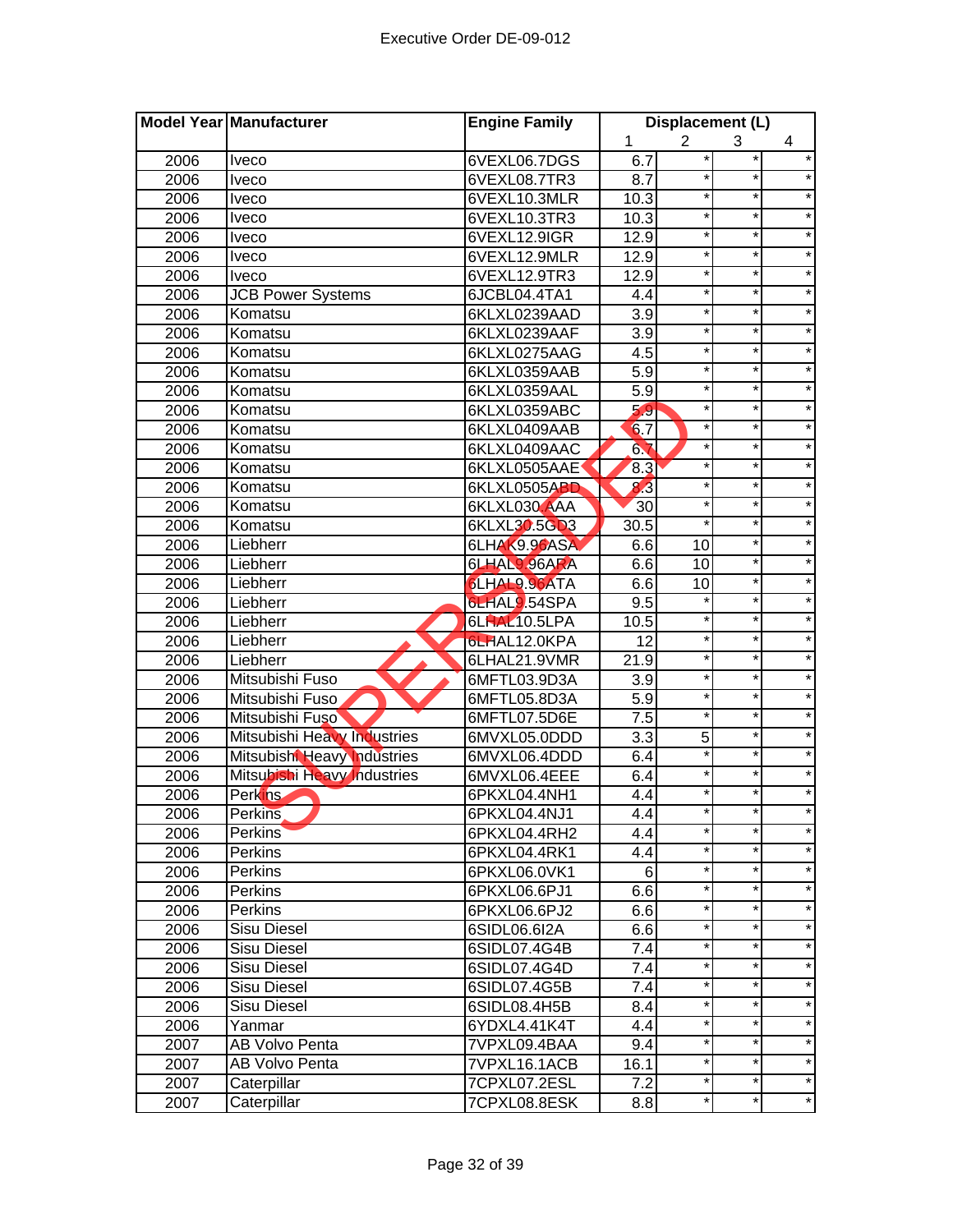|      | Model Year Manufacturer       | <b>Engine Family</b> |                  | Displacement (L) |          |         |
|------|-------------------------------|----------------------|------------------|------------------|----------|---------|
|      |                               |                      | 1                | $\overline{2}$   | 3        | 4       |
| 2007 | Caterpillar                   | 7CPXL11.1ESK         | 11.1             |                  |          |         |
| 2007 | Caterpillar                   | 7CPXL12.5ESK         | 12.5             | *                | *        |         |
| 2007 | Caterpillar                   | 7CPXL15.2ESK         | 15.2             | $\ast$           | $^\star$ |         |
| 2007 | Caterpillar                   | 7CPXL15.2ESL         | 15.2             | $\star$          | $^\star$ |         |
| 2007 | Caterpillar                   | 7CPXL18.1ESK         | 18.1             | $\star$          | $\star$  | $\star$ |
| 2007 | Caterpillar                   | 7CPXL18.1ESL         | 18.1             | $\star$          | $\star$  | $\star$ |
| 2007 | Caterpillar                   | 7CPXL27.0ESK         | 27               | $\star$          | $\star$  | $\star$ |
| 2007 | Caterpillar                   | 7CPXL27.0ESL         | 27               | $\star$          | $\star$  | $\star$ |
| 2007 | Caterpillar                   | 7CPXL32.0ESK         | 32               | *                | $\star$  | $\star$ |
| 2007 | Caterpillar                   | 7CPXL34.5E2W         | 34.5             | $\star$          | *        | $\star$ |
| 2007 | Caterpillar                   | 7CPXL34.5T2E         | 35.8             | $\ast$           | *        | $\star$ |
| 2007 | <b>CNH Engine Corporation</b> | 7X9XL0239AAB         | 3.9              | $\star$          | *        |         |
| 2007 | <b>CNH Engine Corporation</b> | 7X9XL0505AAE         | 8.3              | *                | $\star$  |         |
| 2007 | <b>CNH Engine Corporation</b> | 7X9XL0540AAB         | 8.8              | *                | *        |         |
| 2007 | <b>CNH UK Limited</b>         | 7NHXL04.5DAA         | 4.5              | $\ast$           | *        |         |
| 2007 | <b>CNH UK Limited</b>         | 7NHXL04.5DCA         | 45               |                  | *        |         |
| 2007 | <b>CNH UK Limited</b>         | 7NHXL06.7DTA         | 4.5              | 6.7              | *        |         |
| 2007 | <b>CNH UK Limited</b>         | 7NHXL06.7DAA         | 6.7              | *                | *        | $\star$ |
| 2007 | <b>CNH UK Limited</b>         | 7NHXL06.7DCA         | 6.7              | *                | *        |         |
| 2007 | <b>CNH UK Limited</b>         | 7NHXL06.7DCB         | 6.7              | $\star$          | $\star$  |         |
| 2007 | <b>CNH UK Limited</b>         | <b>7NHXL06.7DCC</b>  | 6.7              | $\star$          | $\star$  | $\star$ |
| 2007 | Cummins                       | 7CEXL03.3ACA         | $\overline{3.3}$ | *                | $\star$  | $\star$ |
| 2007 | Cummins                       | CEXL0275AAB          | 4.5              | $\ast$           | $\star$  |         |
| 2007 | Cummins                       | 7CEXL0275AAG         | 4.5              | $\star$          | $\star$  |         |
| 2007 | Cummins                       | <b>7CEXL0275AAK</b>  | 4.5              | *                | $\star$  |         |
| 2007 | Cummins                       | 7CEXL0409AAB         | 6.7              | *                | *        |         |
| 2007 | Cummins                       | 7CEXL0409AAC         | 6.7              | $\star$          | *        | $\star$ |
| 2007 | Cummins                       | 7CEXL0409AAD         | 6.7              | $\ast$           | $\star$  |         |
| 2007 | Cummins                       | 7CEXL0505AAE         | 8.3              | $\star$          | *        |         |
| 2007 | Cummins                       | 7CEXL0540AAB         | 8.8              | $\star$          | $\star$  |         |
| 2007 | Cummins                       | 7CEXL0661AAJ         | 10.8             | $\star$          | $\star$  |         |
| 2007 | <b>Cummins</b>                | 7CEXL0661AAF         | 11               | $\ast$           | *        |         |
| 2007 | <b>Cummins</b>                | 7CEXL0661AAG         | 11               | $\ast$           |          |         |
| 2007 | <b>Cummins</b>                | 7CEXL015.AAA         | 15               | *                |          |         |
| 2007 | Cummins                       | 7CEXL015.AAB         | 15               |                  |          |         |
| 2007 | <b>Cummins</b>                | 7CEXL015.AAE         | 15               | *                | *        | $\star$ |
| 2007 | Cummins                       | 7CEXL015.AAH         | 15               | *                | *        |         |
| 2007 | Cummins                       | 7CEXL019.AAD         | 19               | *                | $\star$  | $\star$ |
| 2007 | Cummins                       | 7CEXL023.AAA         | 23.2             | *                | *        | $\star$ |
| 2007 | Cummins                       | 7CEXL023.AAC         | 23.2             | *                | *        | $\star$ |
| 2007 | Cummins                       | 7CEXL030.AAB         | 30               |                  | *        | $\star$ |
| 2007 | DaimlerChrysler               | 7MBXL15.9RJA         | 12               | 15.9             | *        | $\star$ |
| 2007 | DaimlerChrysler               | 7MBXL12.8RJB         | 12.8             |                  | *.       | $\star$ |
| 2007 | Deere                         | 7JDXL06.8039         | 4.5              | 6.8              | *        | $\star$ |
| 2007 | Deere                         | 7JDXL06.8041         | 4.5              | 6.8              |          |         |
| 2007 | Deere                         | 7JDXL06.8078         | 4.5              | 6.8              | *        | $\star$ |
| 2007 | Deere                         | 7JDXL06.8084         | 4.5              |                  | *        | $\star$ |
| 2007 | Deere                         | 7JDXL06.8105         | 4.5              | 6.8              |          |         |
| 2007 | Deere                         | 7JDXL06.8038         | 6.8              |                  | *        |         |
| 2007 | Deere                         | 7JDXL06.8044         | 6.8              | *                | *        | $\star$ |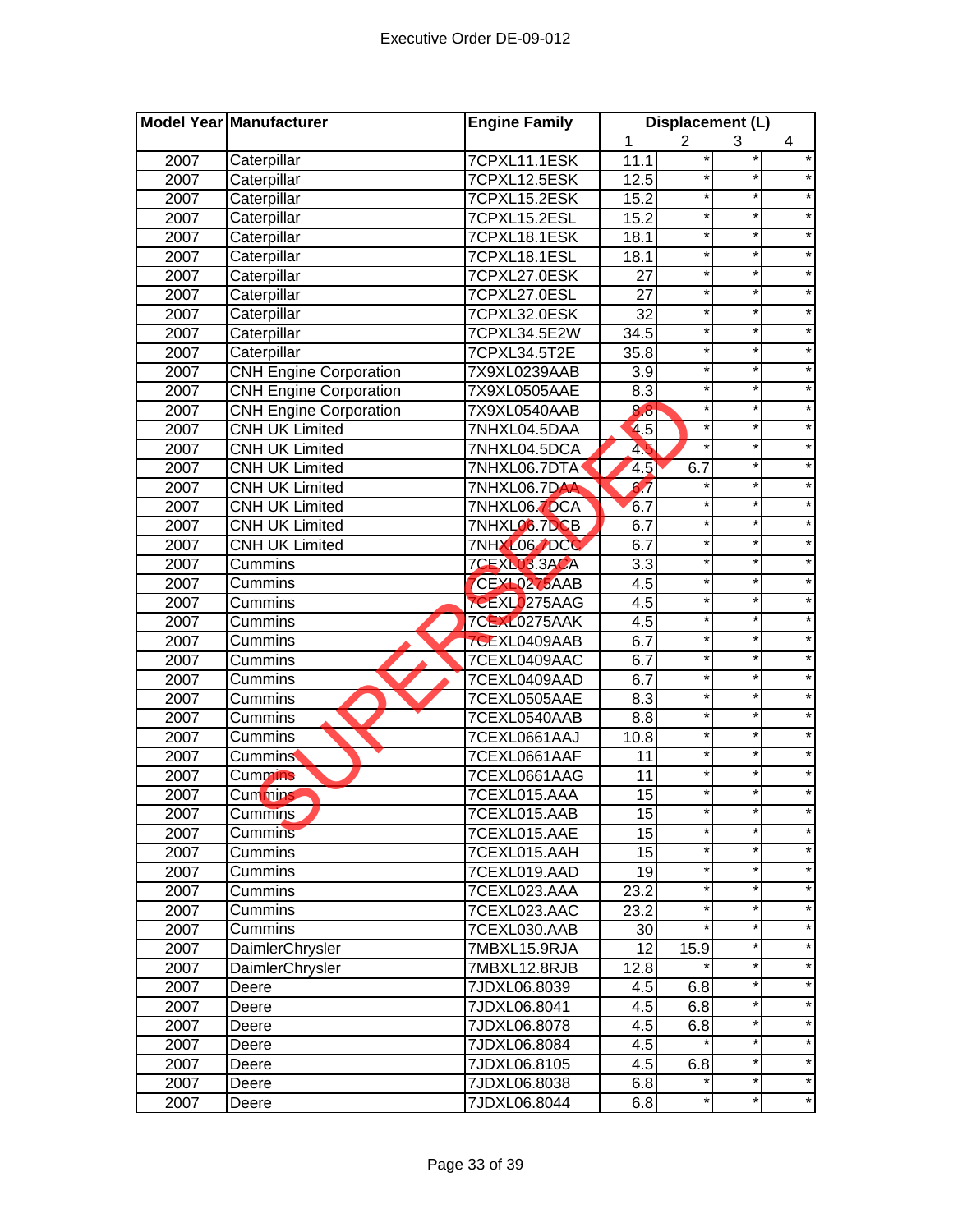|      | <b>Model Year Manufacturer</b>    | <b>Engine Family</b> |                  | Displacement (L) |          |                  |
|------|-----------------------------------|----------------------|------------------|------------------|----------|------------------|
|      |                                   |                      | 1                | 2                | 3        | 4                |
| 2007 | Deere                             | 7JDXL06.8048         | 6.8              |                  |          | $\star$          |
| 2007 | Deere                             | 7JDXL06.8049         | 6.8              | *                | *        |                  |
| 2007 | Deere                             | 7JDXL06.8080         | 6.8              | $\ast$           | $^\star$ |                  |
| 2007 | Deere                             | 7JDXL06.8104         | 6.8              | $^\star$         | $\star$  | $\star$          |
| 2007 | Deere                             | 7JDXL08.1037         | $\overline{8.1}$ | $\star$          | $\star$  | $\star$          |
| 2007 | Deere                             | 7JDXL12.5035         | 12.5             | $\star$          | $\star$  | $\star$          |
| 2007 | Deere                             | 7JDXL12.5073         | 12.5             | $\star$          | $\star$  | $\star$          |
| 2007 | <b>Detroit Diesel Corporation</b> | 7DDXL7.20RJA         | 4.3              | 6.4              | 7.2      | $\star$          |
| 2007 | Deutz                             | 7DZXL06.1063         | 5.7              | $\star$          | $\star$  | $\star$          |
| 2007 | Deutz                             | 7DZXL06.1038         | 6.1              | 4                |          |                  |
| 2007 | Deutz                             | 7DZXL06.5042         | 6.5              | 5.4              | 4.3      | 3.2              |
| 2007 | Deutz                             | 7DZXL06.5043         | 6.5              | $\overline{5.4}$ | 4.3      | $\overline{3.2}$ |
| 2007 | Deutz                             | 7DZXL07.1034         | $\overline{7.2}$ |                  |          |                  |
| 2007 | Doosan Infracore                  | 7DWXL05.8UTA         | 5.9              | $\ast$           | ×        |                  |
| 2007 | Doosan Infracore                  | 7DWXL07.6UPA         | 7.6              | ×                | *        |                  |
| 2007 | Doosan Infracore                  | 7DWXL11.0UJA         | M                | $\star$          | *        |                  |
| 2007 | Doosan Infracore                  | 7DWXL21.9UYA         | 21.9             | *                | *        |                  |
| 2007 | <b>Iveco</b>                      | 7VEXL04.5DAA         | 4,5              | *                | *        | $\star$          |
| 2007 | <b>Iveco</b>                      | 7VEXL06.7DGB         | 4.5              | 6.7              | *        |                  |
| 2007 | <b>Iveco</b>                      | 7VEXLO6.7DTA         | 4.5              | 6.7              | $\star$  | $\star$          |
| 2007 | <b>Iveco</b>                      | <b>7VEXL067DAA</b>   | 6.7              | $\star$          | $\star$  | $\star$          |
| 2007 | <b>Iveco</b>                      | <b>7VEXL06.7DCA</b>  | 6.7              | *                | $\star$  | $\star$          |
| 2007 | <i>veco</i>                       | <b>VEXL06 7DCB</b>   | 6.7              | $\star$          | $\star$  | $\star$          |
| 2007 | <b>Iveco</b>                      | <b>7VEXL06.7DCC</b>  | 6.7              | $\star$          | $\star$  | $\star$          |
| 2007 | <b>Iveco</b>                      | <b>7VEXL06.7DGS</b>  | 6.7              | $\star$          | $\star$  | $\star$          |
| 2007 | <b>Iveco</b>                      | 7VEXL08.7TR3         | 8.7              | $\star$          | $\star$  | $\star$          |
| 2007 | <b>Iveco</b>                      | 7VEXL10.3MLR         | 10.3             | $\star$          | *        | $\star$          |
| 2007 | <b>Iveco</b>                      | 7VEXL10.3TR3         | 10.3             | $\ast$           | $\star$  | $\star$          |
| 2007 | Iveco                             | 7VEXL12.9IGR         | 12.9             | $\star$          | $^\star$ |                  |
| 2007 | <b>Iveco</b>                      | 7VEXL12.9MLR         | 12.9             | $\star$          | $\star$  |                  |
| 2007 | <b>Iveco</b>                      | 7VEXL12.9TCD         | 12.9             | $\star$          | $\star$  | $\star$          |
| 2007 | Iveco                             | 7VEXL12.9TR3         | 12.9             | $\ast$           | *        |                  |
| 2007 | Iveco                             | 7VEXL20.1DSL         | 20.1             | $\ast$           |          |                  |
| 2007 | Komatsu                           | 7KLXL03.3JD7         | 3.3              | *                | *        |                  |
| 2007 | Komatsu                           | 7KLXL0275AAG         | 4.5              |                  |          |                  |
| 2007 | Komatsu                           | 7KLXL0409AAB         | 6.7              | *                | $\star$  | $\star$          |
| 2007 | Komatsu                           | 7KLXL0409AAC         | 6.7              | *                | *        | $\star$          |
| 2007 | Komatsu                           | 7KLXL0505AAE         | 8.3              | *                | $\star$  | $\star$          |
| 2007 | Komatsu                           | 7KLXL23.2FD5         | 23.2             | *                | $\star$  | $\star$          |
| 2007 | Komatsu                           | 7KLXL23.2FD7         | 23.2             | *                | $\star$  | $\star$          |
| 2007 | Komatsu                           | 7KLXL30.5GD3         | 30.5             | *                | $\star$  | $\star$          |
| 2007 | Liebherr                          | 7LHAL9.54SPA         | 9.5              | *                | *        | $\star$          |
| 2007 | Liebherr                          | 7LHAL10.5LPA         | 10.5             | *                | *        | $\star$          |
| 2007 | Liebherr                          | 7LHAL12.0KPA         | 12               | *                | *        | $\star$          |
| 2007 | Liebherr                          | 7LHAL24.2VCI         | 16.2             | $\star$          |          |                  |
| 2007 | Liebherr                          | 7LHAL21.9VMR         | 21.9             | $\star$          | *        | $\star$          |
| 2007 | Mitsubishi Heavy Industries       | 7MVXL06.4FFF         | 6.4              | $\star$          | *        | $\star$          |
| 2007 | Mitsubishi Heavy Industries       | 7MVXL24.5BBA         | 24.5             |                  |          |                  |
| 2007 | <b>MTU Detroit Diesel</b>         | 7MDDL31.8XRR         | 23.9             | 31.8             | $^\star$ |                  |
| 2007 | Perkins                           | 7PKXL04.4NJ1         | 4.4              |                  | *        | $\star$          |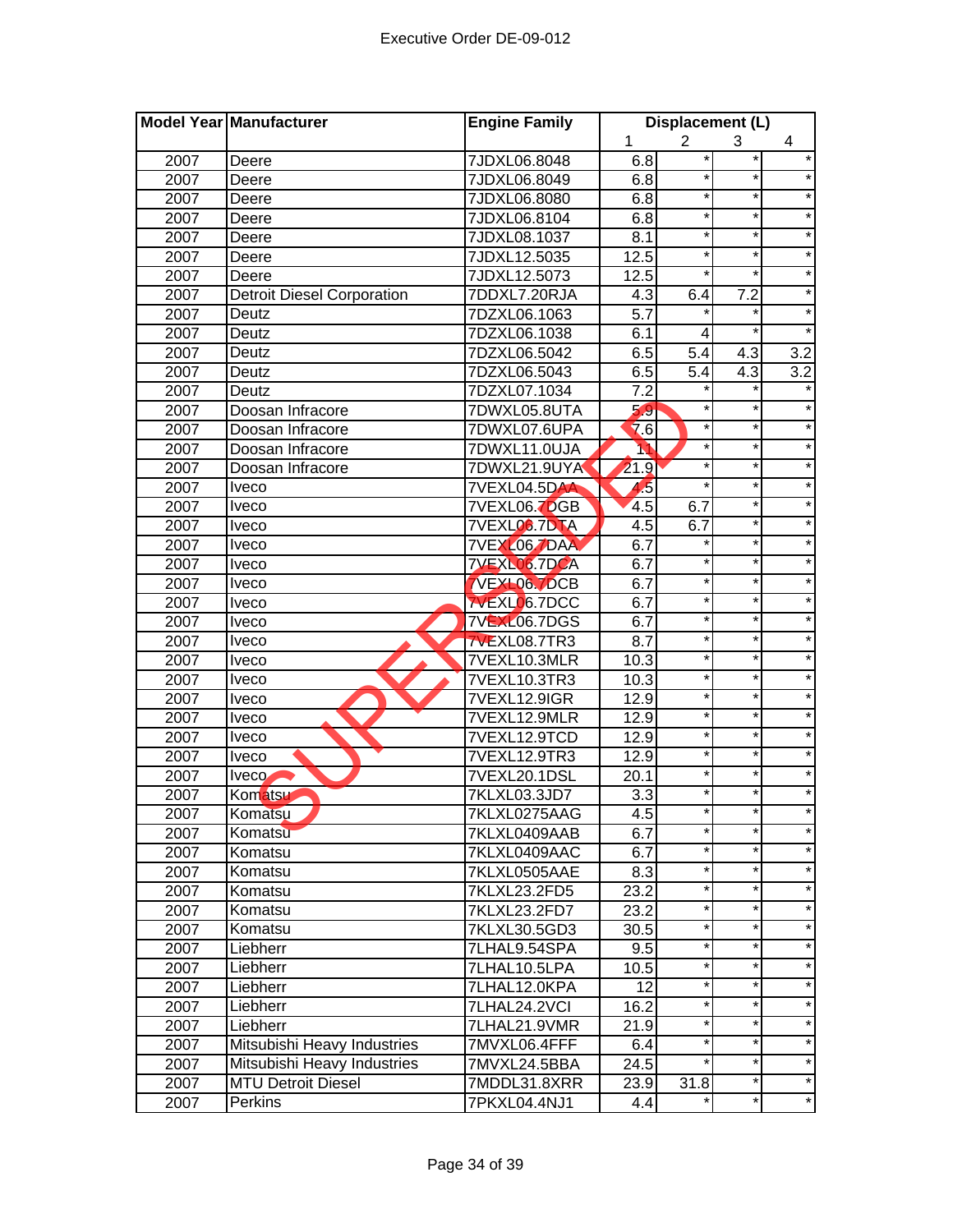|      | Model Year Manufacturer       | <b>Engine Family</b> |                  | Displacement (L) |         |         |
|------|-------------------------------|----------------------|------------------|------------------|---------|---------|
|      |                               |                      | 1                | $\overline{2}$   | 3       | 4       |
| 2007 | Perkins                       | 7PKXL06.6PJ1         | 6.6              | *                |         | $\star$ |
| 2007 | Perkins                       | 7PKXL06.6PJ2         | 6.6              | *                | $\star$ |         |
| 2007 | Perkins                       | 7PKXL15.2TA2         | 15.2             | $^\star$         | $\ast$  |         |
| 2007 | Perkins                       | 7PKXL15.2TAG         | 15.2             | $^\star$         | $\star$ | $\star$ |
| 2007 | Perkins                       | 7PKXL18.1TAG         | 18.1             | $\star$          | $\ast$  | $\star$ |
| 2007 | <b>Sisu Diesel</b>            | 7SIDL07.4G4D         | 7.4              | $\star$          | $\star$ | $\star$ |
| 2007 | <b>Sisu Diesel</b>            | 7SIDL07.4G5B         | $7.\overline{4}$ | $\star$          | $\star$ | $\star$ |
| 2007 | <b>Sisu Diesel</b>            | 7SIDL08.4H5B         | $8.\overline{4}$ | $\star$          | $\star$ | $\star$ |
| 2007 | Yanmar                        | 7YDXL4.41K4T         | 4.4              | $\star$          | *       | $\star$ |
| 2008 | <b>AB Volvo Penta</b>         | 8VPXL16.1ACB         | 16.1             | $\star$          | $\star$ | $\star$ |
| 2008 | <b>AB Volvo Penta</b>         | 8VPXL16.1ACW         | 16.1             | $^\star$         | $\star$ | $\star$ |
| 2008 | Caterpillar                   | 8CPXL07.2ESL         | 7.2              | $\star$          | $\star$ |         |
| 2008 | Caterpillar                   | 8CPXL08.8ESK         | 8.8              | $\star$          | *       |         |
| 2008 | Caterpillar                   | 8CPXL11.1ESK         | 11.1             | $\star$          | $\star$ |         |
| 2008 | Caterpillar                   | 8CPXL12.5ESK         | 12.5             | $\star$          | $\star$ |         |
| 2008 | Caterpillar                   | 8CPXL15.2ELW         | 152              | $^\star$         | $\star$ |         |
| 2008 | Caterpillar                   | 8CPXL15.2ESW         | 15.2             | $^\star$         | *       |         |
| 2008 | Caterpillar                   | 8CPXL18.1ESK         | 181              | $^\star$         | *       | $\star$ |
| 2008 | Caterpillar                   | 8CPXL18.1ESW         | 18.1             | $^\star$         | *       |         |
| 2008 | Caterpillar                   | 8CPXL18.1ESX         | 18.1             | $\star$          | *       | $\star$ |
| 2008 | Caterpillar                   | 8CPXL27.0ESK         | 27               | $\star$          | $\star$ | $\star$ |
| 2008 | Caterpillar                   | 8CPXL27.0ESW         | 27               | $\star$          | $\star$ | $\star$ |
| 2008 | Caterpillar                   | 8CPXL27.0ESX         | 27               | $\star$          | $\star$ | $\star$ |
| 2008 | Caterpillar                   | 8CPXL32.0ESX         | 32               | $\star$          | $\star$ | $\star$ |
| 2008 | Caterpillar                   | 8CPXL34.5E2W         | 34.5             | $\star$          | *       | $\star$ |
| 2008 | Caterpillar                   | 8CPXL34.5T2E         | 34.5             | $\star$          | $\star$ | $\star$ |
| 2008 | <b>CNH Engine Corporation</b> | 8X9XL0505AAE         | 8.3              | $^\star$         | $\star$ | $\star$ |
| 2008 | <b>CNH Engine Corporation</b> | 8X9XL0540AAB         | 8.8              | $\star$          | ¥       | $\star$ |
| 2008 | <b>CNH Engine Corporation</b> | 8X9XL0540AAC         | 8.8              | $\star$          | *       |         |
| 2008 | <b>CNH Engine Corporation</b> | 8X9XL0540AAD         | 8.8              | $\star$          | *       |         |
| 2008 | <b>CNH UK Limited</b>         | 8NHXL04.5DAA         | 4.5              | $\star$          | $\star$ |         |
| 2008 | <b>Cummins</b>                | 8CEXL03.3ACA         | 3.3              | $\star$          | *       |         |
| 2008 | <b>Cummins</b>                | 8CEXL0275AAG         | 4.5              |                  | *       |         |
| 2008 | Cummins                       | 8CEXL0275AAK         | 4.5              | *                | *       |         |
| 2008 | Cummins                       | 8CEXL0409AAB         | 6.7              |                  |         |         |
| 2008 | Cummins                       | 8CEXL0409AAC         | 6.7              | $\star$          | $\star$ | $\star$ |
| 2008 | Cummins                       | 8CEXL0409AAD         | 6.7              | *                | *       |         |
| 2008 | Cummins                       | 8CEXL0505AAE         | 8.3              | $^\star$         | *       | $\star$ |
| 2008 | Cummins                       | 8CEXL0540AAB         | 8.8              | $^\star$         | *       | $\star$ |
| 2008 | Cummins                       | 8CEXL0661AAF         | 11               | $^\star$         | *       | $\star$ |
| 2008 | Cummins                       | 8CEXL0661AAG         | 11               | $^\star$         | *       | $\star$ |
| 2008 | Cummins                       | 8CEXL0661AAJ         | 11               | $^{\star}$       | *       | $\star$ |
| 2008 | Cummins                       | 8CEXL015.AAA         | 15               | *                | *       | $\star$ |
| 2008 | Cummins                       | 8CEXL015.AAB         | 15               | $^\star$         | *       | $\star$ |
| 2008 | Cummins                       | 8CEXL015.AAE         | 15               | $\ast$           | *       |         |
| 2008 | Cummins                       | 8CEXL015.AAH         | 15               | $^\star$         | *       | $\star$ |
| 2008 | Cummins                       | 8CEXL015.AAJ         | 15               | *                | *       | $\star$ |
| 2008 | Cummins                       | 8CEXL019.AAD         | 19               | *                | *       |         |
| 2008 | Cummins                       | 8CEXL023.AAA         | 23.2             | $\ast$           | *       | $\star$ |
| 2008 | Cummins                       | 8CEXL023.AAB         | 23.2             | *                | *       | *       |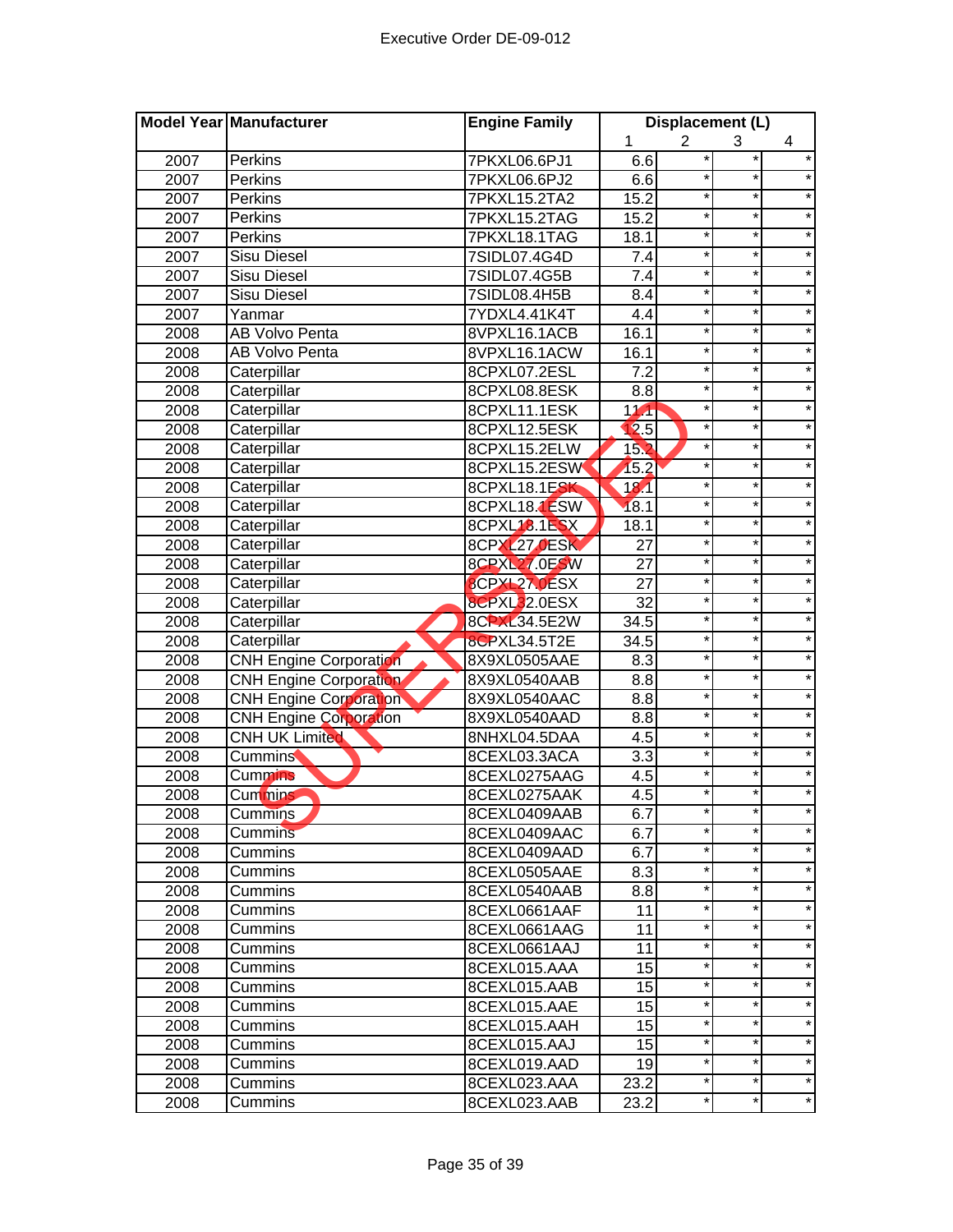|      | Model Year Manufacturer     | <b>Engine Family</b> |                   | Displacement (L) |                  |         |
|------|-----------------------------|----------------------|-------------------|------------------|------------------|---------|
|      |                             |                      | 1                 | $\overline{2}$   | 3                | 4       |
| 2008 | Cummins                     | 8CEXL023.AAC         | 23.2              |                  |                  |         |
| 2008 | Cummins                     | 8CEXL030.AAB         | 30                |                  | ¥                |         |
| 2008 | DaimlerChrysler             | 8MBXL07.2RJA         | $\overline{4.3}$  | 6.4              | $\overline{7.2}$ |         |
| 2008 | DaimlerChrysler             | 8MBXL15.9RJA         | $\overline{12}$   | 15.9             |                  |         |
| 2008 | DaimlerChrysler             | 8MBXL12.8RJB         | 12.8              |                  | $\star$          | $\star$ |
| 2008 | Deere                       | 8JDXL06.8039         | 4.5               | $\star$          | $\star$          | $\star$ |
| 2008 | Deere                       | 8JDXL06.8041         | $\overline{4.5}$  | 6.8              | $\star$          | $\star$ |
| 2008 | Deere                       | 8JDXL06.8078         | 4.5               | 6.8              | $\star$          | $\star$ |
| 2008 | Deere                       | 8JDXL06.8104         | 4.5               | 6.8              | $\star$          | $\star$ |
| 2008 | Deere                       | 8JDXL06.8105         | 4.5               | 6.8              | *                | $\star$ |
| 2008 | Deere                       | 8JDXL06.8038         | 6.8               | *                | $\star$          | $\star$ |
| 2008 | Deere                       | 8JDXL06.8049         | 6.8               | $\ast$           | $\star$          | $\star$ |
| 2008 | Deere                       | 8JDXL06.8080         | 6.8               | $\star$          | *                |         |
| 2008 | Deere                       | 8JDXL08.1037         | 8 <sup>4</sup>    | $\ast$           | *                |         |
| 2008 | Deere                       | 8JDXL09.0114         | 9                 | $^\star$         | *                |         |
| 2008 | Deere                       | 8JDXL12.5035         | 12 <sub>b</sub>   |                  | *                |         |
| 2008 | Deutz                       | 8DZXL06.1063         | 5.7               | 6.1              | *                |         |
| 2008 | Doosan Infracore            | 8DWXL05.8UTA         | 5.9               | *                | *                |         |
| 2008 | Doosan Infracore            | 8DWXL07 6UPA         | 7.6               | $\star$          | *                | $\star$ |
| 2008 | Doosan Infracore            | 8DWXL11.0UJA         | 11                | $^\star$         | *                |         |
| 2008 | Doosan Infracore            | 8DWXL21.9UYA         | $\overline{2}1.9$ | $\star$          | *                | $\star$ |
| 2008 | <b>Iveco</b>                | 8VEXL06.7DGB         | 4.5               | 6.7              | *                | $\star$ |
| 2008 | <b>Iveco</b>                | 8VEXL06 7DGS         | 6.7               |                  | $\star$          | $\star$ |
| 2008 | <b>Iveco</b>                | <b>8VEXL08.7TR3</b>  | 8.7               | $\star$          | $\star$          | $\star$ |
| 2008 | <b>Iveco</b>                | 8VEXL10.3MLR         | 10.3              | $\star$          | $\star$          | $\star$ |
| 2008 | <b>Iveco</b>                | <b>8VEXL10.3TR3</b>  | 10.3              | $^\star$         | $\star$          |         |
| 2008 | <b>Iveco</b>                | 8VEXL12.9IGR         | 12.9              | $\star$          | *                | $\star$ |
| 2008 | <b>Iveco</b>                | 8VEXL12.9MLR         | 12.9              | $^\star$         | *                | $\star$ |
| 2008 | Iveco                       | 8VEXL12.9TCD         | 12.9              | $\star$          | *                | $\star$ |
| 2008 | <b>Iveco</b>                | 8VEXL20.1DSL         | 20.1              | $^\star$         | *                |         |
| 2008 | <b>JCB Power Systems</b>    | 8JCBL04.4TA8         | 4.4               | $\star$          | *                |         |
| 2008 | <b>JCB Power Systems</b>    | 8JCBL04.4TAE         | 4.4               | $^\star$         | $\star$          |         |
| 2008 | Komatsu                     | 8KLXL03.3JD7         | 3.3               |                  | $\star$          |         |
| 2008 | Komatsu                     | 8KLXL0275AAG         | 4.5               |                  |                  |         |
| 2008 | Komatsu                     | 8KLXL0409AAB         | 6.7               |                  |                  |         |
| 2008 | Komatsu                     | 8KLXL0409AAC         | 6.7               | $\star$          | *                | $\star$ |
| 2008 | Komatsu                     | 8KLXL0505AAE         | 8.3               | $^\star$         | *                |         |
| 2008 | Komatsu                     | 8KLXL23.2FD5         | 23.2              | $^\star$         | $\star$          |         |
| 2008 | Komatsu                     | 8KLXL23.2FD7         | 23.2              | $^\star$         | $\star$          | $\star$ |
| 2008 | Komatsu                     | 8KLXL30.5GD3         | 30.5              | $^\star$         | *                | $\star$ |
| 2008 | Liebherr                    | 8LHAL9.54SPA         | 9.5               | $^\star$         | *                | $\star$ |
| 2008 | Liebherr                    | 8LHAL10.5LPA         | 10.5              | $\star$          | *                | $\star$ |
| 2008 | Liebherr                    | 8LHAL12.0KPA         | 12                | $^\star$         | *                | $\star$ |
| 2008 | Liebherr                    | 8LHAL24.2VCI         | 16.2              | $^\star$         | *                | $\star$ |
| 2008 | Liebherr                    | 8LHAL21.9VMR         | 21.9              | $\star$          | *                | $\star$ |
| 2008 | Mitsubishi Heavy Industries | 8MVXL06.4FFF         | 4.2               | 6.4              |                  | $\star$ |
| 2008 | Mitsubishi Heavy Industries | 8MVXL24.5BBA         | 24.5              |                  | *                | $\star$ |
| 2008 | <b>MTU Detroit Diesel</b>   | 8MDDL31.8XRR         | 23.9              | 31.8             | *                | $\star$ |
| 2008 | <b>MTU Detroit Diesel</b>   | 8MDDL35.8GRR         | 23.9              | 31.8             | 35.8             | $\star$ |
| 2008 | Perkins                     | 8PKXL04.4NH1         | 4.4               |                  |                  | $\star$ |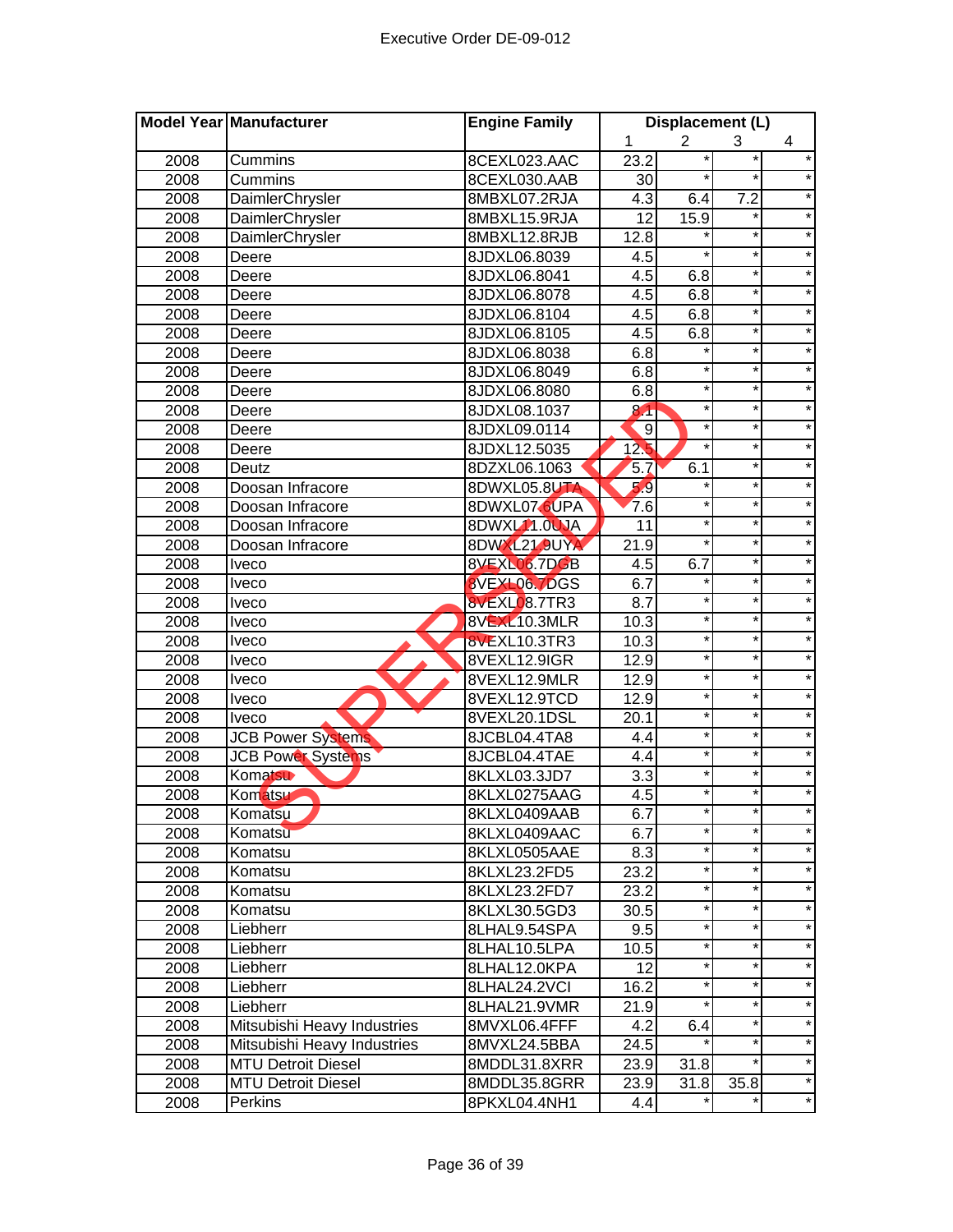|      | <b>Model Year Manufacturer</b> | <b>Engine Family</b> | Displacement (L)         |            |         |         |
|------|--------------------------------|----------------------|--------------------------|------------|---------|---------|
|      |                                |                      | $\overline{2}$<br>1<br>3 |            | 4       |         |
| 2008 | Perkins                        | 8PKXL04.4NJ1         | 4.4                      | *          |         | $\star$ |
| 2008 | Perkins                        | 8PKXL04.4NM1         | 4.4                      | *          | $\star$ |         |
| 2008 | Perkins                        | 8PKXL06.6PJ1         | 6.6                      | $^\star$   | $\ast$  |         |
| 2008 | Perkins                        | 8PKXL06.6PJ2         | 6.6                      | $^\star$   | $\star$ | $\star$ |
| 2008 | Perkins                        | 8PKXL15.2TA2         | 15.2                     | $\star$    | $\ast$  | $\star$ |
| 2008 | Perkins                        | 8PKXL15.2TAG         | 15.2                     | $\star$    | $\star$ | $\star$ |
| 2008 | Perkins                        | 8PKXL18.1TAG         | 18.1                     | $^{\star}$ | $\star$ | $\star$ |
| 2008 | Scania                         | 8Y9XL11.7BBA         | 8.9                      | 11.7       | $\star$ | $\star$ |
| 2008 | Scania                         | 8Y9XL11.7BBB         | 8.9                      | 11.7       | 15.6    | $\star$ |
| 2008 | Scania                         | 8Y9XL15.6BDE         | 15.6                     | *          | *.      | $\star$ |
| 2009 | AB Volvo Penta                 | 9VPXL16.1ACB         | 16.1                     | $\star$    | *       | $\star$ |
| 2009 | <b>AB Volvo Penta</b>          | 9VPXL16.1ACG         | 16.1                     | $\star$    | *       |         |
| 2009 | <b>AB Volvo Penta</b>          | 9VPXL16.1ACW         | 16.1                     | $^{\star}$ | *       |         |
| 2009 | Caterpillar                    | 9CPXL07.2ESL         | 72                       | $\star$    | $\star$ |         |
| 2009 | Caterpillar                    | 9CPXL08.8ESK         | 8.8                      | $\star$    | $\star$ |         |
| 2009 | Caterpillar                    | 9CPXL11.1ESK         | 114                      | *          | $\star$ |         |
| 2009 | Caterpillar                    | 9CPXL12.5ESK         | 12.5                     | $^\star$   | *       |         |
| 2009 | Caterpillar                    | 9CPXL12.5ESX         | $\overline{12.5}$        | $^\star$   | *       | $\star$ |
| 2009 | Caterpillar                    | 9CPXL15.2ELW         | 15.2                     | $^\star$   | *       |         |
| 2009 | Caterpillar                    | 9CPXL15.2ESW         | 15.2                     | $\star$    | *       | $\star$ |
| 2009 | Caterpillar                    | 9CPXL18.1ESK         | 18.1                     | $\star$    | $\star$ | $\star$ |
| 2009 | Caterpillar                    | 9CPXL18.1ESW         | 18.1                     | $\star$    | $\star$ | $\star$ |
| 2009 | Caterpillar                    | <b>9CPXL18.1ESX</b>  | 18.1                     | $\star$    | $\star$ | $\star$ |
| 2009 | Caterpillar                    | 9CPXL27.0ESK         | 27                       | $\star$    | $\star$ | $\star$ |
| 2009 | Caterpillar                    | 9CPXL27.0ESW         | 27                       | $\star$    | *       | $\star$ |
| 2009 | Caterpillar                    | 9CPXL27.0ESX         | 27                       | $\star$    | *       | $\star$ |
| 2009 | Caterpillar                    | 9CPXL32.0ESP         | $\overline{32}$          | $^\star$   | $\star$ | *       |
| 2009 | Caterpillar                    | 9CPXL32.0ESX         | $\overline{32}$          | $\star$    | ¥       |         |
| 2009 | Caterpillar                    | 9CPXL34.5T2C         | 34.5                     | $\star$    | $\star$ |         |
| 2009 | Caterpillar                    | 9CPXL34.5T2E         | 34.5                     | $\star$    | *       |         |
| 2009 | Cummins                        | 9CEXL03.3ACA         | 3.3                      | $\star$    | $\star$ |         |
| 2009 | <b>Cummins</b>                 | 9CEXL0275AAG         | 4.5                      | $\star$    | *       |         |
| 2009 | <b>Cummins</b>                 | 9CEXL0275AAK         | 4.5                      |            | *       |         |
| 2009 | <b>Cummins</b>                 | 9CEXL0409AAB         | 6.7                      | *          | *       |         |
| 2009 | Cummins                        | 9CEXL0409AAC         | 6.7                      |            |         |         |
| 2009 | <b>Cummins</b>                 | 9CEXL0409AAD         | 6.7                      | $\star$    | $\star$ | $\star$ |
| 2009 | Cummins                        | 9CEXL0505AAE         | 8.3                      | $^\star$   | *       |         |
| 2009 | Cummins                        | 9CEXL0540AAB         | 8.8                      | $^\star$   | *       | $\star$ |
| 2009 | Cummins                        | 9CEXL0540AAD         | 8.8                      | $^\star$   | *       | $\star$ |
| 2009 | Cummins                        | 9CEXL0661AAF         | 11                       | $^\star$   | *       | $\star$ |
| 2009 | Cummins                        | 9CEXL0661AAG         | 11                       | $^\star$   | *       | $\star$ |
| 2009 | Cummins                        | 9CEXL0661AAJ         | 11                       | $^\star$   | *       | $\star$ |
| 2009 | Cummins                        | 9CEXL015.AAA         | 15                       | $^{\star}$ | *       | $\star$ |
| 2009 | Cummins                        | 9CEXL015.AAE         | 15                       | $^\star$   | *       | $\star$ |
| 2009 | Cummins                        | 9CEXL015.AAH         | 15                       | $^{\star}$ | *       | $\star$ |
| 2009 | Cummins                        | 9CEXL015.AAJ         | 15                       | $^\star$   | *       | $\star$ |
| 2009 | Cummins                        | 9CEXL023.AAA         | 23.2                     | *          | *       | $\star$ |
| 2009 | Cummins                        | 9CEXL023.AAB         | 23.2                     | *          | *       |         |
| 2009 | Cummins                        | 9CEXL023.AAC         | 23.2                     | *          | *       | $\star$ |
| 2009 | Cummins                        | 9CEXL030.AAB         | 30                       | $^\star$   | *       | *       |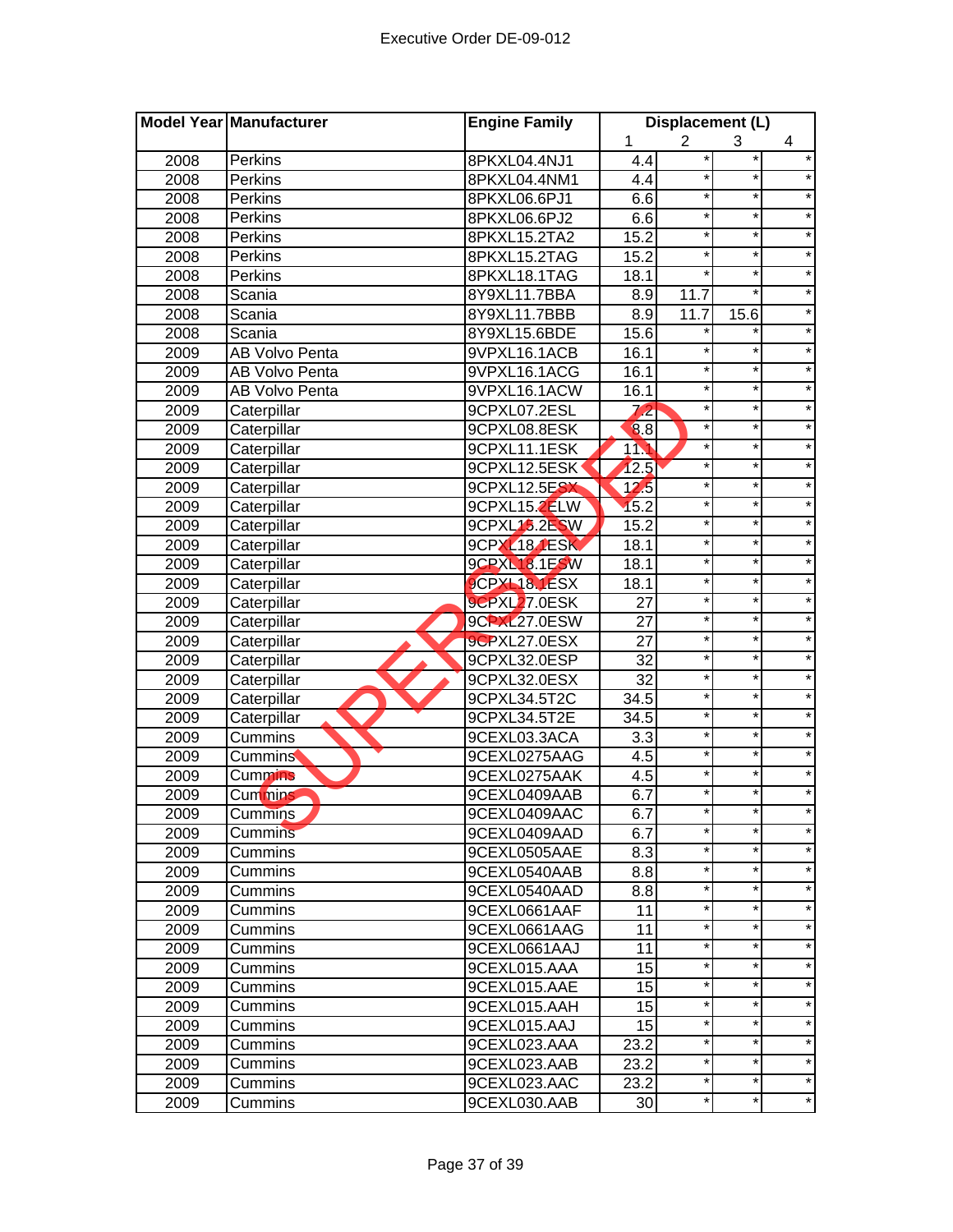| $\overline{2}$<br>1<br>3<br>4<br>9MBXL07.2RJA<br>$4.\overline{3}$<br>6.4<br>$\star$<br>2009<br>DaimlerChrysler<br>7.2<br>2009<br>9JDXL06.8049<br>6.8<br>Deere<br>*<br>2009<br>9JDXL06.8080<br>6.8<br>Deere<br>$^{\star}$<br>$^\star$<br>$\star$<br>2009<br>9JDXL06.8104<br>6.8<br>Deere<br>$\star$<br>$\star$<br>6.8<br>4.5<br>2009<br>9JDXL06.8105<br>Deere<br>$\star$<br>$\star$<br>$\star$<br>8.1<br>2009<br>9JDXL08.1037<br>Deere<br>$\star$<br>$\star$<br>$\star$<br>2009<br>9JDXL09.0114<br>9<br>Deere<br>$\overline{5.7}$<br>$\star$<br>$\star$<br>$\star$<br>2009<br>9DZXL06.1063<br>Deutz<br>$\star$<br>$\star$<br>*<br>2009<br>9DICL05.8UTA<br>5.9<br>Doosan Infracore<br>$\star$<br>*<br>$\star$<br>7.6<br>2009<br>9DICL07.6UPA<br>Doosan Infracore<br>$\star$<br>$\star$<br>$\star$<br>9DICL11.0UJA<br>11<br>2009<br>Doosan Infracore<br>*<br>2009<br>6.7<br>4.5<br>9VEXL06.7DGB<br><b>Iveco</b><br>$\star$<br>2009<br>9VEXL06.7DGS<br>6.7<br><b>Iveco</b><br>×<br>$\star$<br>$\star$<br>2009<br>8.7<br>9VEXL08.7TR3<br><b>Iveco</b><br>10.3<br>×<br>*<br>2009<br>9VEXL10.3MLR<br><b>Iveco</b><br>10.3<br>$\star$<br>*<br>2009<br>9VEXL10.3TR3<br><b>Iveco</b><br>12.9<br>*<br>*<br>2009<br>9VEXL12.9IGR<br><b>Iveco</b><br>*<br>*<br>$\star$<br>2009<br>9VEXL12.9MLR<br>12.9<br><b>Iveco</b><br>9VEXL12.9TCD<br>12.9<br>$\star$<br>*<br>2009<br>Iveco<br>*<br>$\star$<br>9VEXL20.1DSL<br>$\star$<br>2009<br>20.1<br>Iveco<br>*<br>$\star$<br><b>JCB Power Systems</b><br>9JCBL04.4TAE<br>$\star$<br>2009<br>4.4<br>$\star$<br>$\overline{3.3}$<br>*<br>$\star$<br><b>9KLXL03.3JD6</b><br>2009<br>Komatsu<br>$\star$<br>$\star$<br><b>9KLXL03.3JD7</b><br>3.3<br>$\ast$<br>2009<br>Komatsu<br>$\star$<br>$\star$<br>$\star$<br>9KLXL0275AAG<br>4.5<br>2009<br>Komatsu<br>*<br>*<br>6.7<br>$\star$<br>2009<br>Komatsu<br>9KLXL0409AAB<br>$\star$<br>*<br>$\star$<br>2009<br>Komatsu<br>9KLXL0409AAC<br>6.7<br>*<br>$\star$<br>$\star$<br>2009<br>9KLXL0505AAE<br>8.3<br>Komatsu<br>$\star$<br>$\star$<br>23.2<br>$\ast$<br>2009<br>9KLXL23.2FD5<br>Komatsu<br>$\star$<br>$^\star$<br>2009<br>9KLXL23.2FD7<br>23.2<br>Komatsu<br>×<br>$\star$<br>2009<br>9KLXL30.5GD3<br>Komatsu<br>30.5<br>*<br>*<br>$\star$<br>2009<br>9.5<br>9LHAL9.54SPA<br>Liebherr<br>$\ast$<br>*<br>2009<br>9LHAL10.5LPA<br>10.5<br>Liebherr<br>12<br>$\ast$<br>2009<br>Liebherr<br>9LHAL12.0KPA<br>16.2<br>*<br>*<br>2009<br>Liebherr<br>9LHAL24.2VCI<br>2009<br>Mitsubishi Heavy Industries<br>9MVXL06.4FFF<br>6.4<br>4.2<br>*<br>$\star$<br>Mitsubishi Heavy Industries<br>24.5<br>2009<br>9MVXL24.5BBA<br>2009<br><b>MTU Detroit Diesel</b><br>9MDDL31.8XRR<br>31.8<br>23.9<br>$\star$<br>35.8<br>31.8<br>2009<br><b>MTU Detroit Diesel</b><br>9MDDL35.8GRR<br>23.9<br>$\star$<br>2009<br>Perkins<br>9PKXL04.4NJ1<br>4.4<br>*<br>$\star$<br>2009<br>9PKXL04.4NM1<br>4.4<br>Perkins<br>$\star$<br>*<br>$\star$<br>4.4<br>2009<br>9PKXL04.4NM2<br>Perkins<br>*<br>$\star$<br>*<br>2009<br>9PKXL04.4RJ3<br>4.4<br>Perkins<br>*<br>*<br>$\star$<br>2009<br>9PKXL06.6PJ1<br>6.6<br>Perkins<br>$\star$<br>*<br>$\star$<br>2009<br>9PKXL06.6PJ2<br>6.6<br>Perkins<br>$\star$<br>2009<br>9PKXL12.5TAG<br>12.5<br>Perkins<br>$\star$<br>$\star$<br>*<br>2009<br>Perkins<br>9PKXL15.2TA2<br>15.2<br>$\star$<br>$\star$<br>2009<br>15.2<br>9PKXL15.2TAG<br><b>Perkins</b><br>2009<br><b>Perkins</b><br>9PKXL18.1TAG<br>18.1<br>11.7<br>8.9<br>2009<br>Scania<br>9Y9XL11.7BBA<br>$\star$<br>2009<br>15.6<br>11.7<br>8.9<br>Scania<br>9Y9XL11.7BBB | Model Year Manufacturer | <b>Engine Family</b> | Displacement (L) |  |  |  |
|----------------------------------------------------------------------------------------------------------------------------------------------------------------------------------------------------------------------------------------------------------------------------------------------------------------------------------------------------------------------------------------------------------------------------------------------------------------------------------------------------------------------------------------------------------------------------------------------------------------------------------------------------------------------------------------------------------------------------------------------------------------------------------------------------------------------------------------------------------------------------------------------------------------------------------------------------------------------------------------------------------------------------------------------------------------------------------------------------------------------------------------------------------------------------------------------------------------------------------------------------------------------------------------------------------------------------------------------------------------------------------------------------------------------------------------------------------------------------------------------------------------------------------------------------------------------------------------------------------------------------------------------------------------------------------------------------------------------------------------------------------------------------------------------------------------------------------------------------------------------------------------------------------------------------------------------------------------------------------------------------------------------------------------------------------------------------------------------------------------------------------------------------------------------------------------------------------------------------------------------------------------------------------------------------------------------------------------------------------------------------------------------------------------------------------------------------------------------------------------------------------------------------------------------------------------------------------------------------------------------------------------------------------------------------------------------------------------------------------------------------------------------------------------------------------------------------------------------------------------------------------------------------------------------------------------------------------------------------------------------------------------------------------------------------------------------------------------------------------------------------------------------------------------------------------------------------------------------------------------------------------------------------------------------------------------------------------------------------------------------------------------------------------------------------------------------------------------------------------------------------------------------------|-------------------------|----------------------|------------------|--|--|--|
|                                                                                                                                                                                                                                                                                                                                                                                                                                                                                                                                                                                                                                                                                                                                                                                                                                                                                                                                                                                                                                                                                                                                                                                                                                                                                                                                                                                                                                                                                                                                                                                                                                                                                                                                                                                                                                                                                                                                                                                                                                                                                                                                                                                                                                                                                                                                                                                                                                                                                                                                                                                                                                                                                                                                                                                                                                                                                                                                                                                                                                                                                                                                                                                                                                                                                                                                                                                                                                                                                                                            |                         |                      |                  |  |  |  |
|                                                                                                                                                                                                                                                                                                                                                                                                                                                                                                                                                                                                                                                                                                                                                                                                                                                                                                                                                                                                                                                                                                                                                                                                                                                                                                                                                                                                                                                                                                                                                                                                                                                                                                                                                                                                                                                                                                                                                                                                                                                                                                                                                                                                                                                                                                                                                                                                                                                                                                                                                                                                                                                                                                                                                                                                                                                                                                                                                                                                                                                                                                                                                                                                                                                                                                                                                                                                                                                                                                                            |                         |                      |                  |  |  |  |
|                                                                                                                                                                                                                                                                                                                                                                                                                                                                                                                                                                                                                                                                                                                                                                                                                                                                                                                                                                                                                                                                                                                                                                                                                                                                                                                                                                                                                                                                                                                                                                                                                                                                                                                                                                                                                                                                                                                                                                                                                                                                                                                                                                                                                                                                                                                                                                                                                                                                                                                                                                                                                                                                                                                                                                                                                                                                                                                                                                                                                                                                                                                                                                                                                                                                                                                                                                                                                                                                                                                            |                         |                      |                  |  |  |  |
|                                                                                                                                                                                                                                                                                                                                                                                                                                                                                                                                                                                                                                                                                                                                                                                                                                                                                                                                                                                                                                                                                                                                                                                                                                                                                                                                                                                                                                                                                                                                                                                                                                                                                                                                                                                                                                                                                                                                                                                                                                                                                                                                                                                                                                                                                                                                                                                                                                                                                                                                                                                                                                                                                                                                                                                                                                                                                                                                                                                                                                                                                                                                                                                                                                                                                                                                                                                                                                                                                                                            |                         |                      |                  |  |  |  |
|                                                                                                                                                                                                                                                                                                                                                                                                                                                                                                                                                                                                                                                                                                                                                                                                                                                                                                                                                                                                                                                                                                                                                                                                                                                                                                                                                                                                                                                                                                                                                                                                                                                                                                                                                                                                                                                                                                                                                                                                                                                                                                                                                                                                                                                                                                                                                                                                                                                                                                                                                                                                                                                                                                                                                                                                                                                                                                                                                                                                                                                                                                                                                                                                                                                                                                                                                                                                                                                                                                                            |                         |                      |                  |  |  |  |
|                                                                                                                                                                                                                                                                                                                                                                                                                                                                                                                                                                                                                                                                                                                                                                                                                                                                                                                                                                                                                                                                                                                                                                                                                                                                                                                                                                                                                                                                                                                                                                                                                                                                                                                                                                                                                                                                                                                                                                                                                                                                                                                                                                                                                                                                                                                                                                                                                                                                                                                                                                                                                                                                                                                                                                                                                                                                                                                                                                                                                                                                                                                                                                                                                                                                                                                                                                                                                                                                                                                            |                         |                      |                  |  |  |  |
|                                                                                                                                                                                                                                                                                                                                                                                                                                                                                                                                                                                                                                                                                                                                                                                                                                                                                                                                                                                                                                                                                                                                                                                                                                                                                                                                                                                                                                                                                                                                                                                                                                                                                                                                                                                                                                                                                                                                                                                                                                                                                                                                                                                                                                                                                                                                                                                                                                                                                                                                                                                                                                                                                                                                                                                                                                                                                                                                                                                                                                                                                                                                                                                                                                                                                                                                                                                                                                                                                                                            |                         |                      |                  |  |  |  |
|                                                                                                                                                                                                                                                                                                                                                                                                                                                                                                                                                                                                                                                                                                                                                                                                                                                                                                                                                                                                                                                                                                                                                                                                                                                                                                                                                                                                                                                                                                                                                                                                                                                                                                                                                                                                                                                                                                                                                                                                                                                                                                                                                                                                                                                                                                                                                                                                                                                                                                                                                                                                                                                                                                                                                                                                                                                                                                                                                                                                                                                                                                                                                                                                                                                                                                                                                                                                                                                                                                                            |                         |                      |                  |  |  |  |
|                                                                                                                                                                                                                                                                                                                                                                                                                                                                                                                                                                                                                                                                                                                                                                                                                                                                                                                                                                                                                                                                                                                                                                                                                                                                                                                                                                                                                                                                                                                                                                                                                                                                                                                                                                                                                                                                                                                                                                                                                                                                                                                                                                                                                                                                                                                                                                                                                                                                                                                                                                                                                                                                                                                                                                                                                                                                                                                                                                                                                                                                                                                                                                                                                                                                                                                                                                                                                                                                                                                            |                         |                      |                  |  |  |  |
|                                                                                                                                                                                                                                                                                                                                                                                                                                                                                                                                                                                                                                                                                                                                                                                                                                                                                                                                                                                                                                                                                                                                                                                                                                                                                                                                                                                                                                                                                                                                                                                                                                                                                                                                                                                                                                                                                                                                                                                                                                                                                                                                                                                                                                                                                                                                                                                                                                                                                                                                                                                                                                                                                                                                                                                                                                                                                                                                                                                                                                                                                                                                                                                                                                                                                                                                                                                                                                                                                                                            |                         |                      |                  |  |  |  |
|                                                                                                                                                                                                                                                                                                                                                                                                                                                                                                                                                                                                                                                                                                                                                                                                                                                                                                                                                                                                                                                                                                                                                                                                                                                                                                                                                                                                                                                                                                                                                                                                                                                                                                                                                                                                                                                                                                                                                                                                                                                                                                                                                                                                                                                                                                                                                                                                                                                                                                                                                                                                                                                                                                                                                                                                                                                                                                                                                                                                                                                                                                                                                                                                                                                                                                                                                                                                                                                                                                                            |                         |                      |                  |  |  |  |
|                                                                                                                                                                                                                                                                                                                                                                                                                                                                                                                                                                                                                                                                                                                                                                                                                                                                                                                                                                                                                                                                                                                                                                                                                                                                                                                                                                                                                                                                                                                                                                                                                                                                                                                                                                                                                                                                                                                                                                                                                                                                                                                                                                                                                                                                                                                                                                                                                                                                                                                                                                                                                                                                                                                                                                                                                                                                                                                                                                                                                                                                                                                                                                                                                                                                                                                                                                                                                                                                                                                            |                         |                      |                  |  |  |  |
|                                                                                                                                                                                                                                                                                                                                                                                                                                                                                                                                                                                                                                                                                                                                                                                                                                                                                                                                                                                                                                                                                                                                                                                                                                                                                                                                                                                                                                                                                                                                                                                                                                                                                                                                                                                                                                                                                                                                                                                                                                                                                                                                                                                                                                                                                                                                                                                                                                                                                                                                                                                                                                                                                                                                                                                                                                                                                                                                                                                                                                                                                                                                                                                                                                                                                                                                                                                                                                                                                                                            |                         |                      |                  |  |  |  |
|                                                                                                                                                                                                                                                                                                                                                                                                                                                                                                                                                                                                                                                                                                                                                                                                                                                                                                                                                                                                                                                                                                                                                                                                                                                                                                                                                                                                                                                                                                                                                                                                                                                                                                                                                                                                                                                                                                                                                                                                                                                                                                                                                                                                                                                                                                                                                                                                                                                                                                                                                                                                                                                                                                                                                                                                                                                                                                                                                                                                                                                                                                                                                                                                                                                                                                                                                                                                                                                                                                                            |                         |                      |                  |  |  |  |
|                                                                                                                                                                                                                                                                                                                                                                                                                                                                                                                                                                                                                                                                                                                                                                                                                                                                                                                                                                                                                                                                                                                                                                                                                                                                                                                                                                                                                                                                                                                                                                                                                                                                                                                                                                                                                                                                                                                                                                                                                                                                                                                                                                                                                                                                                                                                                                                                                                                                                                                                                                                                                                                                                                                                                                                                                                                                                                                                                                                                                                                                                                                                                                                                                                                                                                                                                                                                                                                                                                                            |                         |                      |                  |  |  |  |
|                                                                                                                                                                                                                                                                                                                                                                                                                                                                                                                                                                                                                                                                                                                                                                                                                                                                                                                                                                                                                                                                                                                                                                                                                                                                                                                                                                                                                                                                                                                                                                                                                                                                                                                                                                                                                                                                                                                                                                                                                                                                                                                                                                                                                                                                                                                                                                                                                                                                                                                                                                                                                                                                                                                                                                                                                                                                                                                                                                                                                                                                                                                                                                                                                                                                                                                                                                                                                                                                                                                            |                         |                      |                  |  |  |  |
|                                                                                                                                                                                                                                                                                                                                                                                                                                                                                                                                                                                                                                                                                                                                                                                                                                                                                                                                                                                                                                                                                                                                                                                                                                                                                                                                                                                                                                                                                                                                                                                                                                                                                                                                                                                                                                                                                                                                                                                                                                                                                                                                                                                                                                                                                                                                                                                                                                                                                                                                                                                                                                                                                                                                                                                                                                                                                                                                                                                                                                                                                                                                                                                                                                                                                                                                                                                                                                                                                                                            |                         |                      |                  |  |  |  |
|                                                                                                                                                                                                                                                                                                                                                                                                                                                                                                                                                                                                                                                                                                                                                                                                                                                                                                                                                                                                                                                                                                                                                                                                                                                                                                                                                                                                                                                                                                                                                                                                                                                                                                                                                                                                                                                                                                                                                                                                                                                                                                                                                                                                                                                                                                                                                                                                                                                                                                                                                                                                                                                                                                                                                                                                                                                                                                                                                                                                                                                                                                                                                                                                                                                                                                                                                                                                                                                                                                                            |                         |                      |                  |  |  |  |
|                                                                                                                                                                                                                                                                                                                                                                                                                                                                                                                                                                                                                                                                                                                                                                                                                                                                                                                                                                                                                                                                                                                                                                                                                                                                                                                                                                                                                                                                                                                                                                                                                                                                                                                                                                                                                                                                                                                                                                                                                                                                                                                                                                                                                                                                                                                                                                                                                                                                                                                                                                                                                                                                                                                                                                                                                                                                                                                                                                                                                                                                                                                                                                                                                                                                                                                                                                                                                                                                                                                            |                         |                      |                  |  |  |  |
|                                                                                                                                                                                                                                                                                                                                                                                                                                                                                                                                                                                                                                                                                                                                                                                                                                                                                                                                                                                                                                                                                                                                                                                                                                                                                                                                                                                                                                                                                                                                                                                                                                                                                                                                                                                                                                                                                                                                                                                                                                                                                                                                                                                                                                                                                                                                                                                                                                                                                                                                                                                                                                                                                                                                                                                                                                                                                                                                                                                                                                                                                                                                                                                                                                                                                                                                                                                                                                                                                                                            |                         |                      |                  |  |  |  |
|                                                                                                                                                                                                                                                                                                                                                                                                                                                                                                                                                                                                                                                                                                                                                                                                                                                                                                                                                                                                                                                                                                                                                                                                                                                                                                                                                                                                                                                                                                                                                                                                                                                                                                                                                                                                                                                                                                                                                                                                                                                                                                                                                                                                                                                                                                                                                                                                                                                                                                                                                                                                                                                                                                                                                                                                                                                                                                                                                                                                                                                                                                                                                                                                                                                                                                                                                                                                                                                                                                                            |                         |                      |                  |  |  |  |
|                                                                                                                                                                                                                                                                                                                                                                                                                                                                                                                                                                                                                                                                                                                                                                                                                                                                                                                                                                                                                                                                                                                                                                                                                                                                                                                                                                                                                                                                                                                                                                                                                                                                                                                                                                                                                                                                                                                                                                                                                                                                                                                                                                                                                                                                                                                                                                                                                                                                                                                                                                                                                                                                                                                                                                                                                                                                                                                                                                                                                                                                                                                                                                                                                                                                                                                                                                                                                                                                                                                            |                         |                      |                  |  |  |  |
|                                                                                                                                                                                                                                                                                                                                                                                                                                                                                                                                                                                                                                                                                                                                                                                                                                                                                                                                                                                                                                                                                                                                                                                                                                                                                                                                                                                                                                                                                                                                                                                                                                                                                                                                                                                                                                                                                                                                                                                                                                                                                                                                                                                                                                                                                                                                                                                                                                                                                                                                                                                                                                                                                                                                                                                                                                                                                                                                                                                                                                                                                                                                                                                                                                                                                                                                                                                                                                                                                                                            |                         |                      |                  |  |  |  |
|                                                                                                                                                                                                                                                                                                                                                                                                                                                                                                                                                                                                                                                                                                                                                                                                                                                                                                                                                                                                                                                                                                                                                                                                                                                                                                                                                                                                                                                                                                                                                                                                                                                                                                                                                                                                                                                                                                                                                                                                                                                                                                                                                                                                                                                                                                                                                                                                                                                                                                                                                                                                                                                                                                                                                                                                                                                                                                                                                                                                                                                                                                                                                                                                                                                                                                                                                                                                                                                                                                                            |                         |                      |                  |  |  |  |
|                                                                                                                                                                                                                                                                                                                                                                                                                                                                                                                                                                                                                                                                                                                                                                                                                                                                                                                                                                                                                                                                                                                                                                                                                                                                                                                                                                                                                                                                                                                                                                                                                                                                                                                                                                                                                                                                                                                                                                                                                                                                                                                                                                                                                                                                                                                                                                                                                                                                                                                                                                                                                                                                                                                                                                                                                                                                                                                                                                                                                                                                                                                                                                                                                                                                                                                                                                                                                                                                                                                            |                         |                      |                  |  |  |  |
|                                                                                                                                                                                                                                                                                                                                                                                                                                                                                                                                                                                                                                                                                                                                                                                                                                                                                                                                                                                                                                                                                                                                                                                                                                                                                                                                                                                                                                                                                                                                                                                                                                                                                                                                                                                                                                                                                                                                                                                                                                                                                                                                                                                                                                                                                                                                                                                                                                                                                                                                                                                                                                                                                                                                                                                                                                                                                                                                                                                                                                                                                                                                                                                                                                                                                                                                                                                                                                                                                                                            |                         |                      |                  |  |  |  |
|                                                                                                                                                                                                                                                                                                                                                                                                                                                                                                                                                                                                                                                                                                                                                                                                                                                                                                                                                                                                                                                                                                                                                                                                                                                                                                                                                                                                                                                                                                                                                                                                                                                                                                                                                                                                                                                                                                                                                                                                                                                                                                                                                                                                                                                                                                                                                                                                                                                                                                                                                                                                                                                                                                                                                                                                                                                                                                                                                                                                                                                                                                                                                                                                                                                                                                                                                                                                                                                                                                                            |                         |                      |                  |  |  |  |
|                                                                                                                                                                                                                                                                                                                                                                                                                                                                                                                                                                                                                                                                                                                                                                                                                                                                                                                                                                                                                                                                                                                                                                                                                                                                                                                                                                                                                                                                                                                                                                                                                                                                                                                                                                                                                                                                                                                                                                                                                                                                                                                                                                                                                                                                                                                                                                                                                                                                                                                                                                                                                                                                                                                                                                                                                                                                                                                                                                                                                                                                                                                                                                                                                                                                                                                                                                                                                                                                                                                            |                         |                      |                  |  |  |  |
|                                                                                                                                                                                                                                                                                                                                                                                                                                                                                                                                                                                                                                                                                                                                                                                                                                                                                                                                                                                                                                                                                                                                                                                                                                                                                                                                                                                                                                                                                                                                                                                                                                                                                                                                                                                                                                                                                                                                                                                                                                                                                                                                                                                                                                                                                                                                                                                                                                                                                                                                                                                                                                                                                                                                                                                                                                                                                                                                                                                                                                                                                                                                                                                                                                                                                                                                                                                                                                                                                                                            |                         |                      |                  |  |  |  |
|                                                                                                                                                                                                                                                                                                                                                                                                                                                                                                                                                                                                                                                                                                                                                                                                                                                                                                                                                                                                                                                                                                                                                                                                                                                                                                                                                                                                                                                                                                                                                                                                                                                                                                                                                                                                                                                                                                                                                                                                                                                                                                                                                                                                                                                                                                                                                                                                                                                                                                                                                                                                                                                                                                                                                                                                                                                                                                                                                                                                                                                                                                                                                                                                                                                                                                                                                                                                                                                                                                                            |                         |                      |                  |  |  |  |
|                                                                                                                                                                                                                                                                                                                                                                                                                                                                                                                                                                                                                                                                                                                                                                                                                                                                                                                                                                                                                                                                                                                                                                                                                                                                                                                                                                                                                                                                                                                                                                                                                                                                                                                                                                                                                                                                                                                                                                                                                                                                                                                                                                                                                                                                                                                                                                                                                                                                                                                                                                                                                                                                                                                                                                                                                                                                                                                                                                                                                                                                                                                                                                                                                                                                                                                                                                                                                                                                                                                            |                         |                      |                  |  |  |  |
|                                                                                                                                                                                                                                                                                                                                                                                                                                                                                                                                                                                                                                                                                                                                                                                                                                                                                                                                                                                                                                                                                                                                                                                                                                                                                                                                                                                                                                                                                                                                                                                                                                                                                                                                                                                                                                                                                                                                                                                                                                                                                                                                                                                                                                                                                                                                                                                                                                                                                                                                                                                                                                                                                                                                                                                                                                                                                                                                                                                                                                                                                                                                                                                                                                                                                                                                                                                                                                                                                                                            |                         |                      |                  |  |  |  |
|                                                                                                                                                                                                                                                                                                                                                                                                                                                                                                                                                                                                                                                                                                                                                                                                                                                                                                                                                                                                                                                                                                                                                                                                                                                                                                                                                                                                                                                                                                                                                                                                                                                                                                                                                                                                                                                                                                                                                                                                                                                                                                                                                                                                                                                                                                                                                                                                                                                                                                                                                                                                                                                                                                                                                                                                                                                                                                                                                                                                                                                                                                                                                                                                                                                                                                                                                                                                                                                                                                                            |                         |                      |                  |  |  |  |
|                                                                                                                                                                                                                                                                                                                                                                                                                                                                                                                                                                                                                                                                                                                                                                                                                                                                                                                                                                                                                                                                                                                                                                                                                                                                                                                                                                                                                                                                                                                                                                                                                                                                                                                                                                                                                                                                                                                                                                                                                                                                                                                                                                                                                                                                                                                                                                                                                                                                                                                                                                                                                                                                                                                                                                                                                                                                                                                                                                                                                                                                                                                                                                                                                                                                                                                                                                                                                                                                                                                            |                         |                      |                  |  |  |  |
|                                                                                                                                                                                                                                                                                                                                                                                                                                                                                                                                                                                                                                                                                                                                                                                                                                                                                                                                                                                                                                                                                                                                                                                                                                                                                                                                                                                                                                                                                                                                                                                                                                                                                                                                                                                                                                                                                                                                                                                                                                                                                                                                                                                                                                                                                                                                                                                                                                                                                                                                                                                                                                                                                                                                                                                                                                                                                                                                                                                                                                                                                                                                                                                                                                                                                                                                                                                                                                                                                                                            |                         |                      |                  |  |  |  |
|                                                                                                                                                                                                                                                                                                                                                                                                                                                                                                                                                                                                                                                                                                                                                                                                                                                                                                                                                                                                                                                                                                                                                                                                                                                                                                                                                                                                                                                                                                                                                                                                                                                                                                                                                                                                                                                                                                                                                                                                                                                                                                                                                                                                                                                                                                                                                                                                                                                                                                                                                                                                                                                                                                                                                                                                                                                                                                                                                                                                                                                                                                                                                                                                                                                                                                                                                                                                                                                                                                                            |                         |                      |                  |  |  |  |
|                                                                                                                                                                                                                                                                                                                                                                                                                                                                                                                                                                                                                                                                                                                                                                                                                                                                                                                                                                                                                                                                                                                                                                                                                                                                                                                                                                                                                                                                                                                                                                                                                                                                                                                                                                                                                                                                                                                                                                                                                                                                                                                                                                                                                                                                                                                                                                                                                                                                                                                                                                                                                                                                                                                                                                                                                                                                                                                                                                                                                                                                                                                                                                                                                                                                                                                                                                                                                                                                                                                            |                         |                      |                  |  |  |  |
|                                                                                                                                                                                                                                                                                                                                                                                                                                                                                                                                                                                                                                                                                                                                                                                                                                                                                                                                                                                                                                                                                                                                                                                                                                                                                                                                                                                                                                                                                                                                                                                                                                                                                                                                                                                                                                                                                                                                                                                                                                                                                                                                                                                                                                                                                                                                                                                                                                                                                                                                                                                                                                                                                                                                                                                                                                                                                                                                                                                                                                                                                                                                                                                                                                                                                                                                                                                                                                                                                                                            |                         |                      |                  |  |  |  |
|                                                                                                                                                                                                                                                                                                                                                                                                                                                                                                                                                                                                                                                                                                                                                                                                                                                                                                                                                                                                                                                                                                                                                                                                                                                                                                                                                                                                                                                                                                                                                                                                                                                                                                                                                                                                                                                                                                                                                                                                                                                                                                                                                                                                                                                                                                                                                                                                                                                                                                                                                                                                                                                                                                                                                                                                                                                                                                                                                                                                                                                                                                                                                                                                                                                                                                                                                                                                                                                                                                                            |                         |                      |                  |  |  |  |
|                                                                                                                                                                                                                                                                                                                                                                                                                                                                                                                                                                                                                                                                                                                                                                                                                                                                                                                                                                                                                                                                                                                                                                                                                                                                                                                                                                                                                                                                                                                                                                                                                                                                                                                                                                                                                                                                                                                                                                                                                                                                                                                                                                                                                                                                                                                                                                                                                                                                                                                                                                                                                                                                                                                                                                                                                                                                                                                                                                                                                                                                                                                                                                                                                                                                                                                                                                                                                                                                                                                            |                         |                      |                  |  |  |  |
|                                                                                                                                                                                                                                                                                                                                                                                                                                                                                                                                                                                                                                                                                                                                                                                                                                                                                                                                                                                                                                                                                                                                                                                                                                                                                                                                                                                                                                                                                                                                                                                                                                                                                                                                                                                                                                                                                                                                                                                                                                                                                                                                                                                                                                                                                                                                                                                                                                                                                                                                                                                                                                                                                                                                                                                                                                                                                                                                                                                                                                                                                                                                                                                                                                                                                                                                                                                                                                                                                                                            |                         |                      |                  |  |  |  |
|                                                                                                                                                                                                                                                                                                                                                                                                                                                                                                                                                                                                                                                                                                                                                                                                                                                                                                                                                                                                                                                                                                                                                                                                                                                                                                                                                                                                                                                                                                                                                                                                                                                                                                                                                                                                                                                                                                                                                                                                                                                                                                                                                                                                                                                                                                                                                                                                                                                                                                                                                                                                                                                                                                                                                                                                                                                                                                                                                                                                                                                                                                                                                                                                                                                                                                                                                                                                                                                                                                                            |                         |                      |                  |  |  |  |
|                                                                                                                                                                                                                                                                                                                                                                                                                                                                                                                                                                                                                                                                                                                                                                                                                                                                                                                                                                                                                                                                                                                                                                                                                                                                                                                                                                                                                                                                                                                                                                                                                                                                                                                                                                                                                                                                                                                                                                                                                                                                                                                                                                                                                                                                                                                                                                                                                                                                                                                                                                                                                                                                                                                                                                                                                                                                                                                                                                                                                                                                                                                                                                                                                                                                                                                                                                                                                                                                                                                            |                         |                      |                  |  |  |  |
|                                                                                                                                                                                                                                                                                                                                                                                                                                                                                                                                                                                                                                                                                                                                                                                                                                                                                                                                                                                                                                                                                                                                                                                                                                                                                                                                                                                                                                                                                                                                                                                                                                                                                                                                                                                                                                                                                                                                                                                                                                                                                                                                                                                                                                                                                                                                                                                                                                                                                                                                                                                                                                                                                                                                                                                                                                                                                                                                                                                                                                                                                                                                                                                                                                                                                                                                                                                                                                                                                                                            |                         |                      |                  |  |  |  |
|                                                                                                                                                                                                                                                                                                                                                                                                                                                                                                                                                                                                                                                                                                                                                                                                                                                                                                                                                                                                                                                                                                                                                                                                                                                                                                                                                                                                                                                                                                                                                                                                                                                                                                                                                                                                                                                                                                                                                                                                                                                                                                                                                                                                                                                                                                                                                                                                                                                                                                                                                                                                                                                                                                                                                                                                                                                                                                                                                                                                                                                                                                                                                                                                                                                                                                                                                                                                                                                                                                                            |                         |                      |                  |  |  |  |
|                                                                                                                                                                                                                                                                                                                                                                                                                                                                                                                                                                                                                                                                                                                                                                                                                                                                                                                                                                                                                                                                                                                                                                                                                                                                                                                                                                                                                                                                                                                                                                                                                                                                                                                                                                                                                                                                                                                                                                                                                                                                                                                                                                                                                                                                                                                                                                                                                                                                                                                                                                                                                                                                                                                                                                                                                                                                                                                                                                                                                                                                                                                                                                                                                                                                                                                                                                                                                                                                                                                            |                         |                      |                  |  |  |  |
|                                                                                                                                                                                                                                                                                                                                                                                                                                                                                                                                                                                                                                                                                                                                                                                                                                                                                                                                                                                                                                                                                                                                                                                                                                                                                                                                                                                                                                                                                                                                                                                                                                                                                                                                                                                                                                                                                                                                                                                                                                                                                                                                                                                                                                                                                                                                                                                                                                                                                                                                                                                                                                                                                                                                                                                                                                                                                                                                                                                                                                                                                                                                                                                                                                                                                                                                                                                                                                                                                                                            |                         |                      |                  |  |  |  |
|                                                                                                                                                                                                                                                                                                                                                                                                                                                                                                                                                                                                                                                                                                                                                                                                                                                                                                                                                                                                                                                                                                                                                                                                                                                                                                                                                                                                                                                                                                                                                                                                                                                                                                                                                                                                                                                                                                                                                                                                                                                                                                                                                                                                                                                                                                                                                                                                                                                                                                                                                                                                                                                                                                                                                                                                                                                                                                                                                                                                                                                                                                                                                                                                                                                                                                                                                                                                                                                                                                                            |                         |                      |                  |  |  |  |
|                                                                                                                                                                                                                                                                                                                                                                                                                                                                                                                                                                                                                                                                                                                                                                                                                                                                                                                                                                                                                                                                                                                                                                                                                                                                                                                                                                                                                                                                                                                                                                                                                                                                                                                                                                                                                                                                                                                                                                                                                                                                                                                                                                                                                                                                                                                                                                                                                                                                                                                                                                                                                                                                                                                                                                                                                                                                                                                                                                                                                                                                                                                                                                                                                                                                                                                                                                                                                                                                                                                            |                         |                      |                  |  |  |  |
|                                                                                                                                                                                                                                                                                                                                                                                                                                                                                                                                                                                                                                                                                                                                                                                                                                                                                                                                                                                                                                                                                                                                                                                                                                                                                                                                                                                                                                                                                                                                                                                                                                                                                                                                                                                                                                                                                                                                                                                                                                                                                                                                                                                                                                                                                                                                                                                                                                                                                                                                                                                                                                                                                                                                                                                                                                                                                                                                                                                                                                                                                                                                                                                                                                                                                                                                                                                                                                                                                                                            |                         |                      |                  |  |  |  |
|                                                                                                                                                                                                                                                                                                                                                                                                                                                                                                                                                                                                                                                                                                                                                                                                                                                                                                                                                                                                                                                                                                                                                                                                                                                                                                                                                                                                                                                                                                                                                                                                                                                                                                                                                                                                                                                                                                                                                                                                                                                                                                                                                                                                                                                                                                                                                                                                                                                                                                                                                                                                                                                                                                                                                                                                                                                                                                                                                                                                                                                                                                                                                                                                                                                                                                                                                                                                                                                                                                                            |                         |                      |                  |  |  |  |